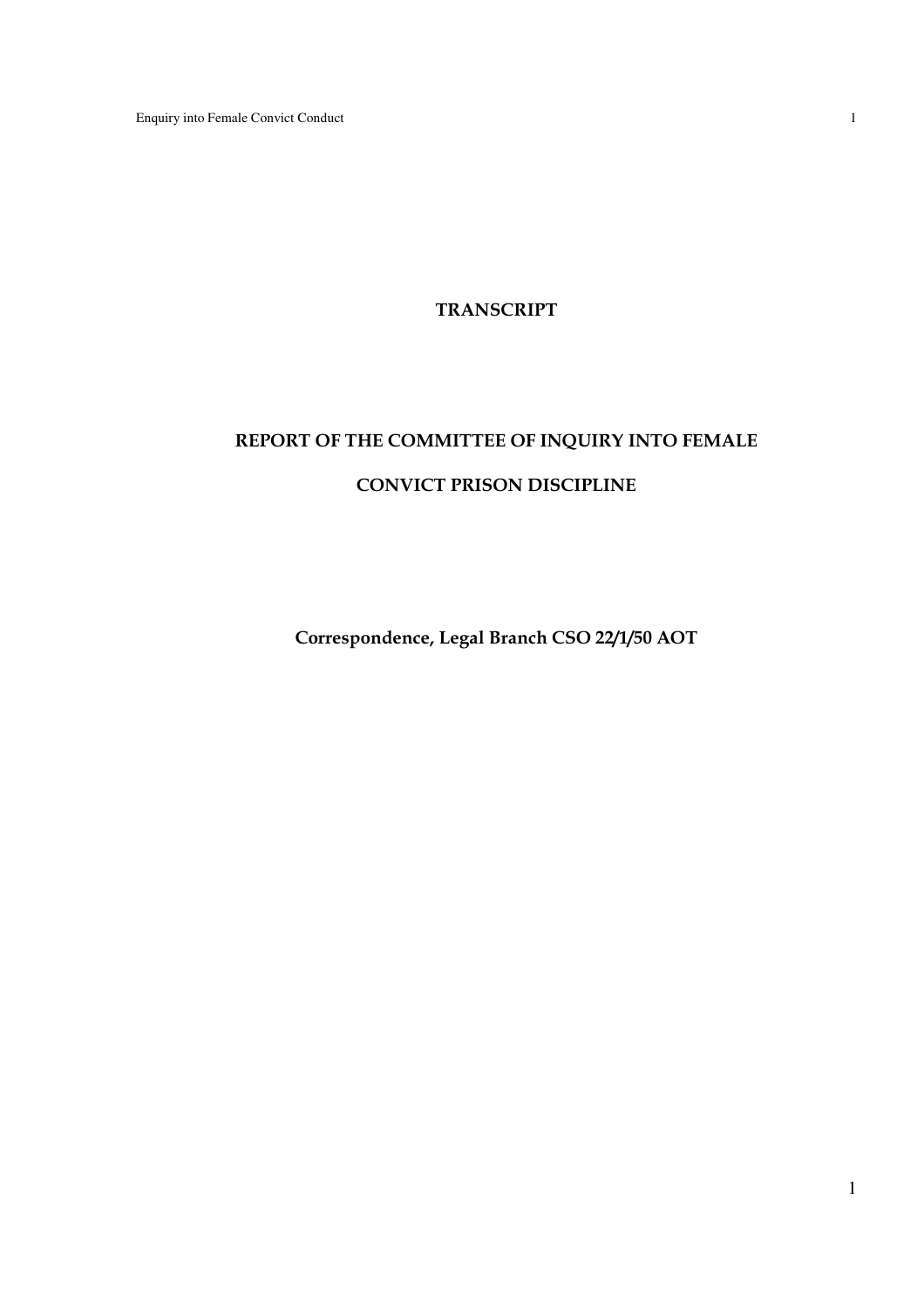Enquiry into Female Convict Conduct 2

[page 1] RECEIVED Colonial Secretary's Office, April 26, 1841

> Principal Medical Officer's Office Hobart Town 14th April 1841

In conformity with the instructions contained in a Government Order 14th Dec. 1840 a Board of Officers consisting of

| Dr. John F. Clarke                         |            |
|--------------------------------------------|------------|
| Dy Inspector Gen <sup>1</sup> of Hospitals | }President |
| and Principal Medical Officer              |            |
| Josiah Spode Esq <sup>re</sup> .           |            |
| Principal Superintendent of Convicts       |            |
| and                                        | Members    |
| Sam <sup>l</sup> Carr Esq <sup>re</sup> .  |            |

D<sup>y</sup> Ass<sup>t</sup> Comsry General

:- Assembled and took into consideration the documents laid before it.

 The Board is of opinion that its investigation will be more usefully directed if confined solely to the practical and useful points, contained in the extract of the Director General of Hospitals, to Mr Under Secretary Stephen, and to those proposed [page 2] by Dr Arthur, late Principal Medical Officer, as the means of improving the efficiency of the Medical Department in this Colony. - That the Colonial Hospital would be placed on the same administration Basis as is adopted in the Army, and that the control placed in the Principal Medical Officer:- seem to the board, rules, whose propriety is admitted and established. -

 Proceeding therefore to the practical questions, chiefly in Dr Arthur's Report, the Board is happy in being enabled to state, that this labour is now necessarily much diminished – Many of the abuses and inconveniences which that Gentleman censures, have, since then, been corrected and no longer exist: many of his suggested improvements are in progress of completion. The inefficiency of the Colonial Hospital, Hobart Town, for instance, which Dr. Arthur very justly details, has been admitted, and a new one is at present building. The Hospital at Launceston was liable to the same objection; the Principal Medical Officer gave his opinion that it would be wiser in the Government [page 3] to build a new one, than attempt to improve the old: His Excellency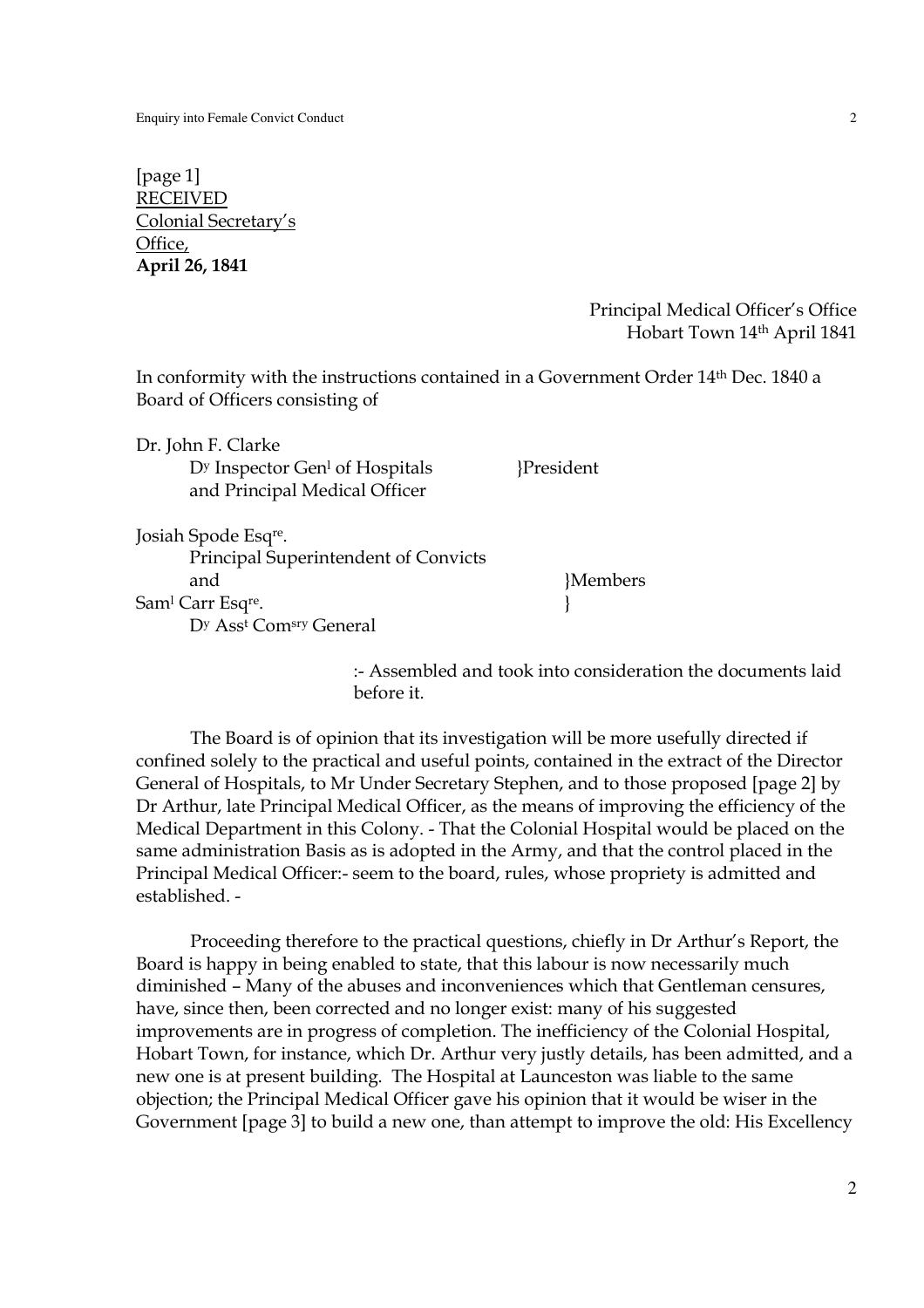was pleased immediately to direct him to consult the Officer Commanding the Royal Engineers, on the Site, and Plan of a new Hospital  $-\setminus$  The flourishing, and rapidly increasing population of the Settlement at Port Arthur was reported, (after a late Inspection Visit) by the Principal Medical Officer to be, in great want of an Hospital: - He received similar instructions.

 A new Wing is building to the Hospital at New Norfolk, for the reception of Male Patients, it was represented that similar accommodation was desirable for the Females: the Engineer received immediate orders to construct one.

 The situation of the present Nursery being objectionable, it is contemplated to remove the Children to New Norfolk, and thus exchange the present close and confined rooms, for good air and spacious Quarters in the Country –

 The Factory, or Female House of Correction, appropriated for Females who are not assigned, or, as a place of punishment for such as misconduct themselves, will from the increasing numbers [page 4] that are arriving in the Colony, obviously may soon require further Hospital accommodation. The Majority of the Board think the present Hospital might be enlarged, by building an additional Ward, and that it might be cut off from communication with all the other parts of the Establishment, by closing up the door of the Hospital Square, and opening the entrance in the same line as that of the Building, but at some distance from it:- From the number of Pregnant Women always in this Establishment, it is obvious, its Hospital ought to be as contiguous as possible. The Principal Superintendent of Convicts is of opinion, it were better to construct a separate and detached Hospital.\ (There seems a strange dislike to use the word "Hospital" in connection with the Female Factory, and a decided preference given to any Paraphrase, such as "Sick Wards in the Establishment" or "Rooms set apart for the Sick" – that may answer in place of this obnoxious word, but by whatever term designated, it is decidedly the opinion of the Board, that it ought to be subject to Hospital Laws, and to the control of the Principal Medical Officer.) Dr Arthur's [page 5] recommendation that a Classification and Segregation of the Patients in Hospital, should be established; is, in the opinion of the Board, Wise and Necessary; but from the previous want of Hospital accommodation, it was scarcely possible to carry it into effect. That Sane should be separated from Insane: Free Patients from Convicts; and those requiring Medical treatment, from the Aged and Infirm, - the Maimed and the Blind, requiring, for the most Part, only Hospital comforts, is a Principle urged by the Principal Medical Officer, when he suggested the expediency of erecting an additional Wing, at New Norfolk and he has every reason to believe, that this Principle is approved of by the Government.- The objections against the Site, of this large Establishment appear not satisfactorily supported: it is near a source of Pure Water, in this Colony, not always to be obtained; it is also at a convenient distance from the River Derwent, on which a Steamer daily plies between New Norfolk and Hobart Town, thus affording a facility of communication few other situations could equal. - A much [page 6] more merited complaint might be made, against an Evil in this Institution, which, if not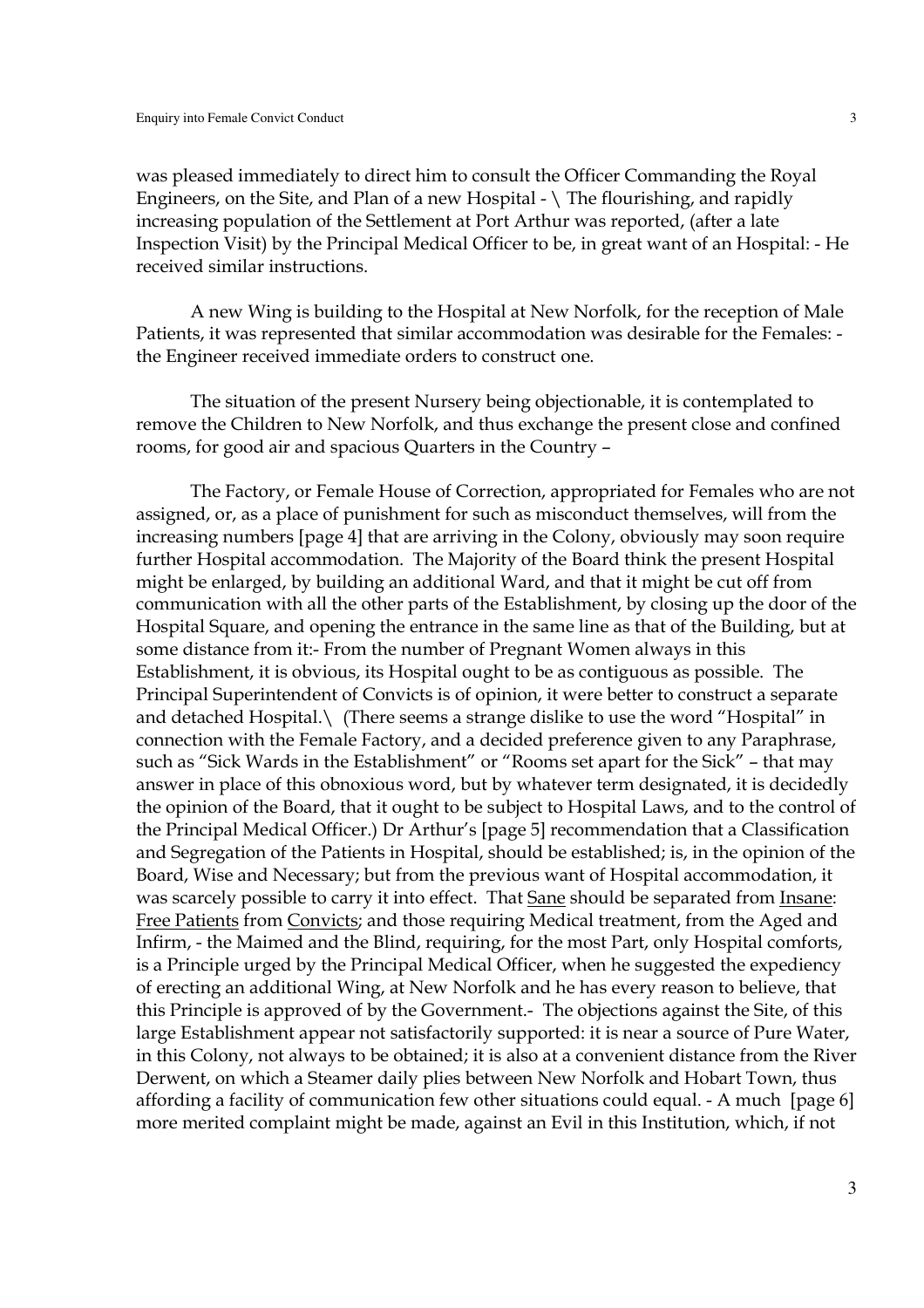checked by the Vigilance of Government, is likely, before long, to become one of serious magnitude. It is, the present facility of obtaining admission into its Charitable Asylum. - A Certificate from a Magistrate that a person is destitute, and from a Medical Officer that there is some disease, entitles the Applicant to admission. They are granted too indiscriminately. Many present these documents in a state, which clearly proves, that they have money enough to spend in Riot, and Debauchery.- Many have died in Hospital as Paupers, possessed of considerable property – and some there are, who apparently can become inmates at their option, and quit and return to it as convenient.- Besides this Class the Lunatic, the Blind, and the Lame, are received here, and their numbers are continually on the increase.

The Proportion of Lunatics to the Sane population of the Colony is enormous, every Convict Ship imports more or less. This is a great vice in the system of transportation, and it recurs so invariably, and to such an extent, that it is apparent it is not committed [page 7] in ignorance or mistake. Many Convicts of extreme old age are sent out, for the purpose, apparently, of passing the remainder of their lives in the Charitable Institutions of Van Diemen's Land.

Another fault, and one most injurious to the Colony – The number of Blind Inmates are increasing to an alarming extent; many having themselves produced the disease:- several Convict Boys at Point Puer, were at the same time attacked with severe Ophthalmia – 12 of them became irremediably blind: little doubt exists that they caused their own disease, though certainly not expecting it would become so disastrous.

The example for a time produced its effect; but cases of Ophthalmia still not unfrequently occur, bearing the strongest evidence of artificial production - No doubt the labours of many of the Convicts, that of breaking Stones itself produce more than a usual proportion of ophthalmia.- Paralytic affections are also very frequent among the Convict Classes, and these naturally seek shelter at the Establishment of New Norfolk.

It is evident from the causes just enumerated that, unless caution be used, and corrective measures employed,- the new building (were it even much larger than it is intended to be,) will ultimately prove too narrow for [page 8] the multitudes of candidates for admission-

An abuse, and one of great magnitude, but, in the opinion of the Board, easy of correction by the Government, is the refusal, disregard, and indifference, which Masters too frequently evince, to pay the Medical Expenses of their Assigned Servants. They enter into a Contract, and receive high Value, and break it as soon as the value ceases-

Dr Arthur, in his Report, suggests the expediency of constructing Wooden Houses, as Hospitals for the Road Parties when there are no buildings near, applicable to this purpose. The Principal Medical Officer recommended one to be constructed, for the new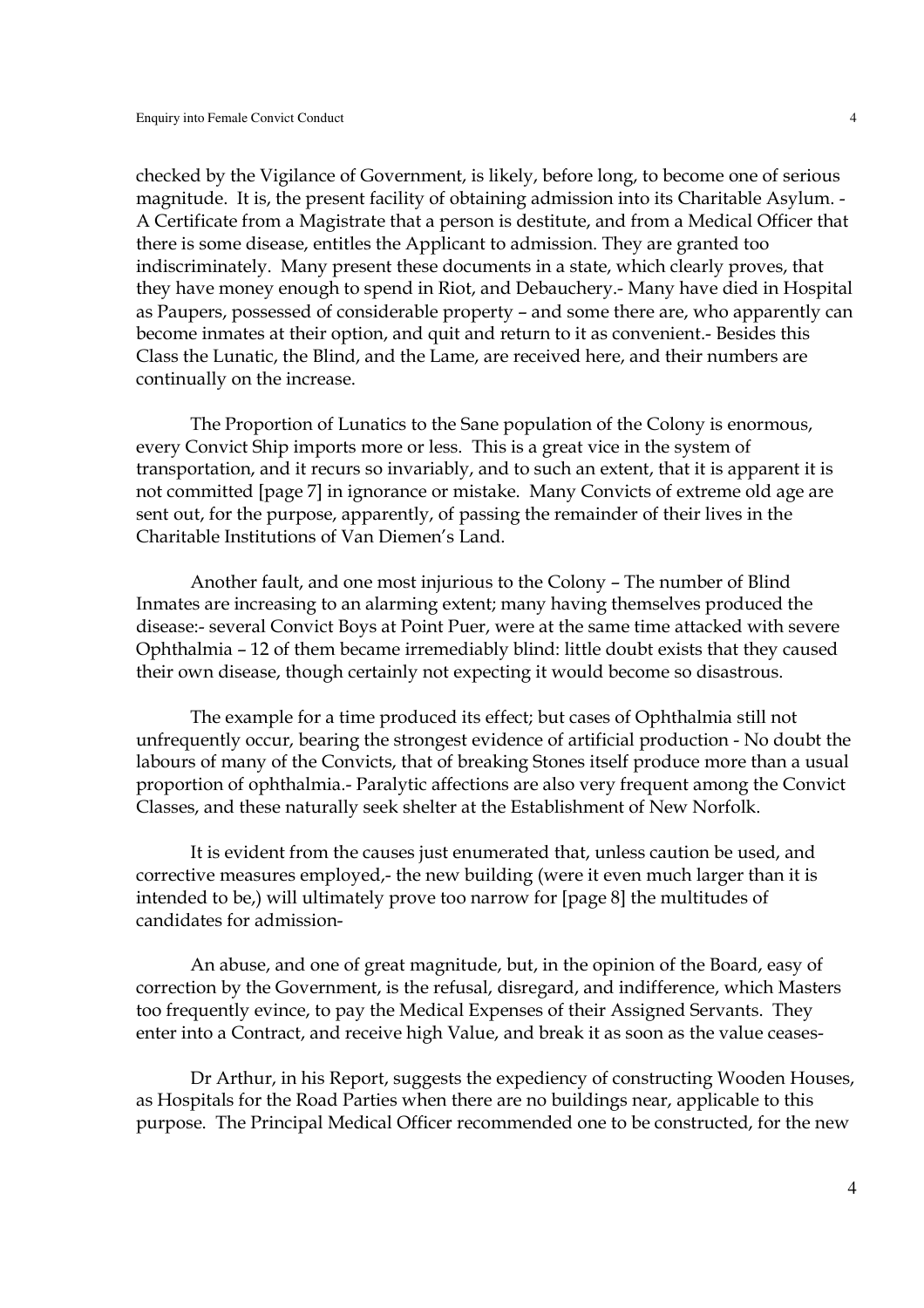Road Station at Brown's River; and the Director of Roads received immediate orders from the Government to that effect. There can be no doubt that culpable negligence, and great abuses have existed, in the dietary management of many of the Colonial Hospitals, but it is equally certain many of them have been corrected. The Military Hospital practice of requiring regular Returns, and the transmission of tables, shewing the daily quantity expended of every Article, and the Person who consumed it, was early put in practice by The Principal Medical Officer; [page 9] by which he was enabled to detect mismanagement, at the other end of the Island, with as much ease, and accuracy, as if it had taken place under his own immediate vision. This Hospital is now as well conducted as any in the Colony.-

That it is not safe for any Medical Officer, to neglect or refuse to send such documents, when required, had lately been proved by the dismissal of an Offender, from whom no satisfactory Returns could ever be obtained.

The Principal Medical Officer was obliged to propose this painful measure, which received the immediate sanction of the Government. The system of Hospital Diets has been lately simplified, it is now the same, (a minute quantity of Tea and Sugar excepted), as that used at Sydney.

This scale appears, Page 9, Commissariat Convict Regulations. Before this measure (which also received the ready approval of His Excellency,) was adopted, each Hospital had its own particular diet, differing, not only in Quantities, but in the Articles of Diet themselves. Thus the Hospital Diet has been improved while the [page 10] injudicious and extravagant issue of extras, and medical Comforts, has ceased. This is easily proved by comparing any monthly Hospital Expenditure of this Year, with the Corresponding ones of the Year preceding. But the board is well aware that, though much has been done, much remains to be accomplished.

The Principal Medical Officer thinks it his duty to acknowledge, that all the measures introduced by him whether of correction or improvement, in the Colonial Medical Department have met with the prompt and willing support of His Excellency the L<sup>t</sup>Governor.

> John Fred Clarke (Brd) Dep<sup>y</sup> Inspector Gen<sup>l</sup> Hospitals D.A.C. Samuel Carr D.A.C.

On the Medical points of this report I do not think myself called upon to express an opinion, they being so much better understood by the P.M. Officer, but as far as my Department is concerned I beg to state that [page 11] I quite concur in the view the other Gentlemen have taken of the situation of the present Nursery being objectionable, but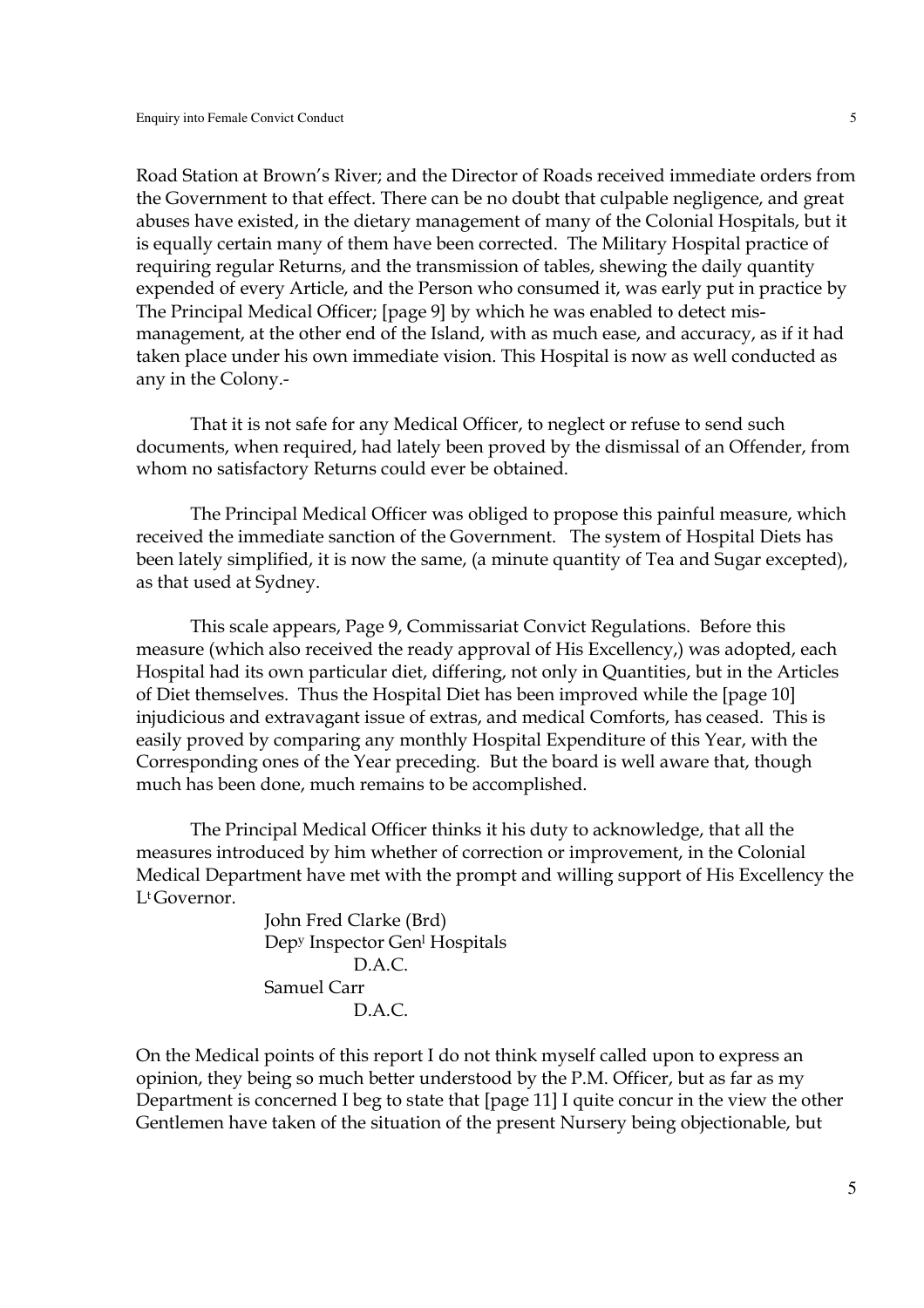many difficulties would arise from having the Establishment at New Norfolk, besides the expense of passing the Females to and from their Children, and which could not be dispensed with-

 I also concur with the other members of the Board in the propriety of obtaining further Hospital accommodation at the Females House of Correction at Hobart, but I do not agree with them in the plan they propose of closing up the door of that part of the Establishment and opening another entrance in the outward wall – I think it would be most undesirable in every point of view, and conceive it would be quite contrary to Law, to take away the general Surveillance from the Superintendent so long as the "Hospital" or "Sick Ward", is in fact within the main walls of the Building, it is obvious also that it would afford more ample means than at present exist for the introduction of prohibited articles, and such a traffick would be carried on as totally to subvert it as a place of punishment- The only point to be gained by the adoption of the measures as proposed by the other members would be the saving of the expense of building one wall, a saving so trifling in its nature, [page 12] when compared with the evil likely to result from its adoption, that I feel assured His Excellency will not consent thereto. I take the liberty of remarking here that in the year 1836 the subject of Hospital Accommodation for the Factory was considered by the Government and a separate Hospital on the opposite bank of the Creek, according to the plan of the late Dr. Scott was approved, but as Dr. Arthur shortly after relieved D<sup>r.</sup> Scott in the Medical Charges, the building was not commenced.-If therefore it be the intention of the Government to continue the present House of Correction, I would respectfully recommend the erection of a separate Hospital, which would thus give more room for Classification, and which is much required from the increasing number of its inmates.

I know that Lieutenant [Green?] who had the charge of my Department when the instructions to form this Board were issued coincides in the view I have taken as respects the Female House of Correction.

> Josiah Spode PS April 24th 1841

[page 13] [Written at right angles]

Submitted for the Lieutenant. Governors instructions - I think that effect should begin, generally. And D<sup>r</sup> Clarkes views with regard to the Female House of Correction Hobart Town.

With respect to the Hospital at New Norfolk, and the abuses reported to exist there I recommend that D<sup>r</sup> Clarke be called upon to report what Regulations should be adopted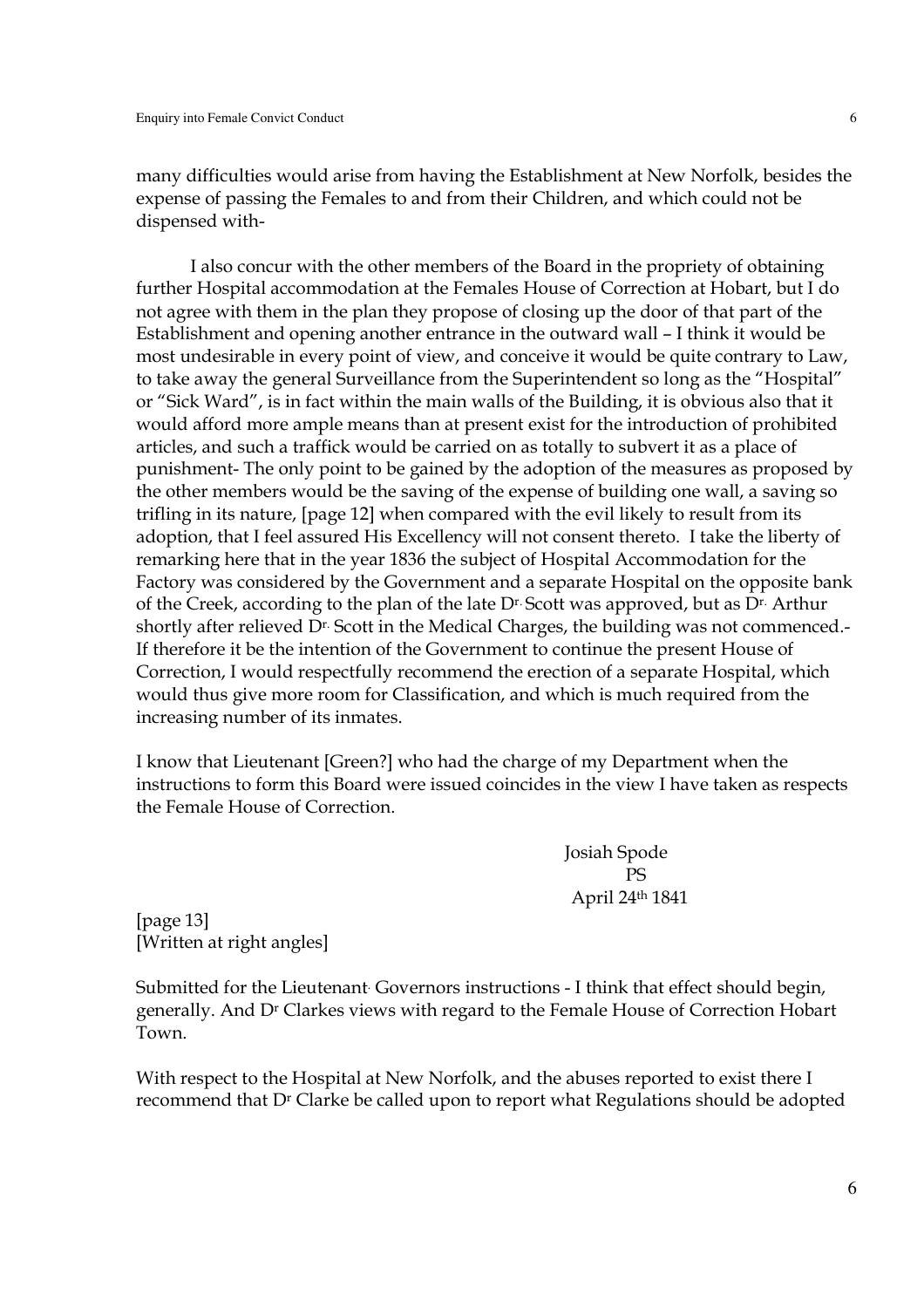for the admission and discharge of Patients, and that he be made responsible upon these points

# John Montagu 27 April 1841 [Written on diagonal]

I have obtained further information upon this matter since my memo of yesterday was written. I think a separate building should be erected for the hospital at the Factory for the prisons entirely under the control of the PMD and there should not [be?] a second entrance to the Factory through the hospital as proposed by D<sup>r</sup> . Clarke because it will render[….] the building [part word missing] in Law as the House of Correction. I fear the plan of sending the Nursery women and Children to New Norfolk will be attended with much expense and Inconvenience, and cannot recommend it. The Rules for the Patients at the Asylum at New Norfolk should be proposed by D<sup>r</sup> Clarke and entirely carried out as his responsibility to [convert this into .......]represents. John 28 April 1841

[page 14]

# Memorandum May 14<sup>th</sup> 1841

 The Lieutenant Governor has had under consideration in the Executive Council the Report of the Board consisting of the Principal Medical Officer, the Principal Superintendent of Convicts, and D.A.C.G. Carr, appointed by a Government order of the 14th of December last, for the purpose of taking into consideration and reporting upon the several points brought forward in a communication from the Director General of Army Hospitals to M<sup>r</sup> . Under Secretary Stephen under date 19th June 1840

With regard to the [page 15] arrangement by which the additional accommodation now required for the Sick at The Female House of Correction may best be afforded, His Excellency has observed that if the proposition made by Dr. Clarke of having a separate entrance to the present Hospital was adopted, The Factory would in Law be no longer a House of Correction, and His Excellency has therefore decided that under all the circumstances the best course will be to have a separate Hospital erected at no great distance from the main building - As regards the expenditure for the Sick in the [page 16] Establishment, His Excellency has decided that it should at once be placed under the control of the Principal Medical Officer, and that all the articles required for the Hospital should be obtained through Him. (To His Excellency's decision on these two foregoing points the Lieutenant Governor is desirous that immediate effect should be given, and the Colonial Secretary will have the goodness to take steps accordingly) –

With regard however to the other points referred to in  $\wedge$  your the Report of the Board, His Excellency is desirous to be in possession of more specific information before arriving at any decision, and with this view His Excellency  $\wedge$  here directs now directs [page 17] that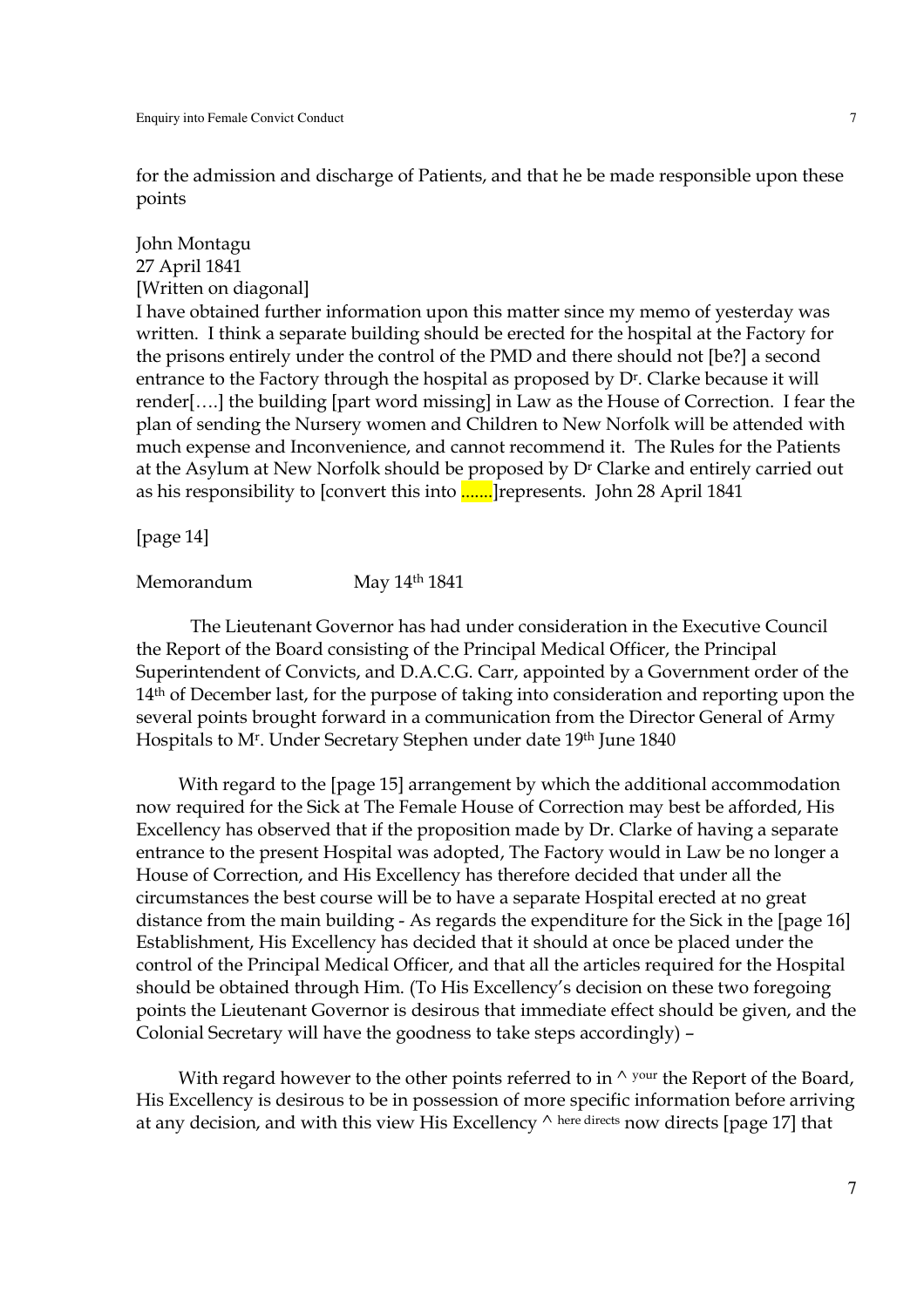the subject may be again brought under the  $\wedge$  your consideration of the Board with a request that they  $\wedge$  you will have the goodness -

1st To report the nature of the arrangements now in force in each of the different Hospitals omitting no point connected, with their internal management as regards medical attendance, diet and expenditure –

2 To afford equally specific information respecting the arrangement for the Sick at the different Road Stations and at the Penal Settlement at Port Arthur and -

3rdly To submit in [page 18] conformity with Sir James McGregor's suggestion, such Rules and Regulations for the general Management of the Hospitals and Sick Stations, as are calculated in their opinion to place the Department on an economical and efficient basis, under the responsibility of the Principal Medical Officer -

In reference to Port Arthur His Excellency in Council has observed that  $\wedge$  your the Board speak of "its flourishing and rapidly increasing population", and as His Excellency is not aware of any other persons being received there [page 19] than convicts and the Officers necessary for their management, His Excellency would be glad to learn to whom this passage was intended by the Board to refer -

In communicating with The Board His Excellency requests  $\wedge$  that their attention may also be drawn to their recommendation, that the Nursery women should be removed to the Hospital at New Norfolk - At present His Excellency considers that the ^constant removal of the women to and from New Norfolk would be attended with very considerable expense [page 20], and open also to serious objections on the ground of discipline, when the very bad character of these women is taken into consideration - His Excellency however now wishes to be made acquainted with the mode, in which The Board propose that their recommendation in this matter should be carried into effect. W Nairn

[page 21] 7009 [in middle of right hand side of page and sideways] 14

[page 22]

Number of Female Convicts in the Colony on the 25 December 1841 – 2785

| In Assigned Service -             | 1220 |
|-----------------------------------|------|
| <b>Holding Tickets of Leave -</b> | 887  |
| In Female Houses of               |      |
| Correction, Nursery, Gaols etc    | 678  |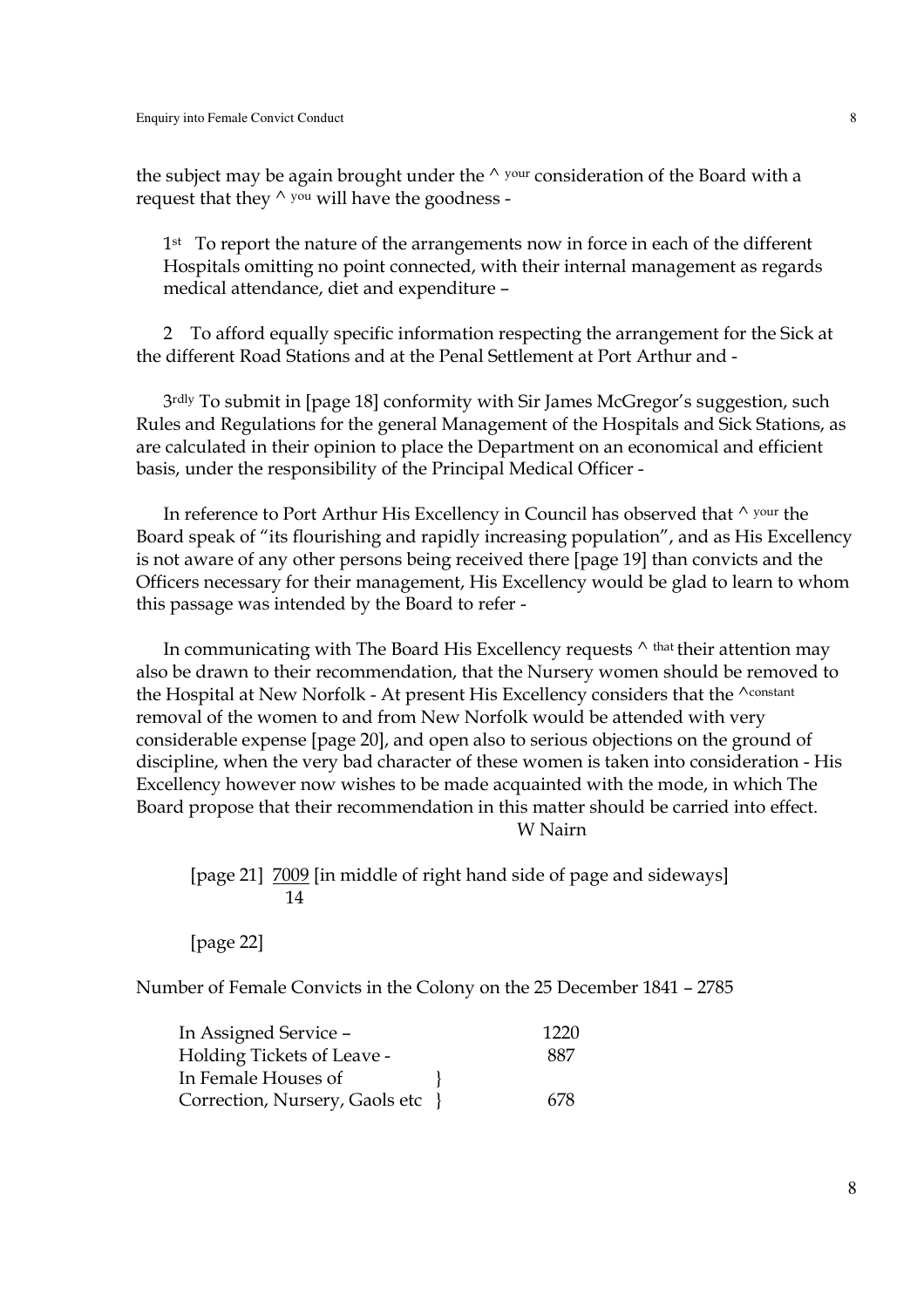------------------------------- 2785

[page 23][Written at right angles]

| Women                             |
|-----------------------------------|
| 1 Pound Bread                     |
| 12 Ounces Meat                    |
| <b>12 Ounces Potatoes</b>         |
| $4\;\;D^{\circ}$ other Vegetables |
| 3 Drachms Tea                     |
| 1 Ounce Sugar                     |
| 2 D <sup>o</sup> Oatmeal          |
| 1/8 [3] Pint Milk                 |
| 1 Ounce Scotch Barley             |

[page 24]

Children

- 8 Ounces Bread
- 4 D<sup>o</sup> Meat<br>4 D<sup>o</sup> Potato
- 4 D<sup>o</sup> Potatoes<br>2 D<sup>o</sup> Other Ve
- 2 D<sup>o</sup> Other Vegetables<br>8 Drachms Barley
- 8 Drachms Barley<br>2 D<sup>o</sup> Salt
- $D^{\circ}$  Salt
- 1 Ounce Oatmeal
- 8 Drachms Sugar<br>1 Pint Milk
- ey 1 Pint Milk

J Spode Esq [vertically up page]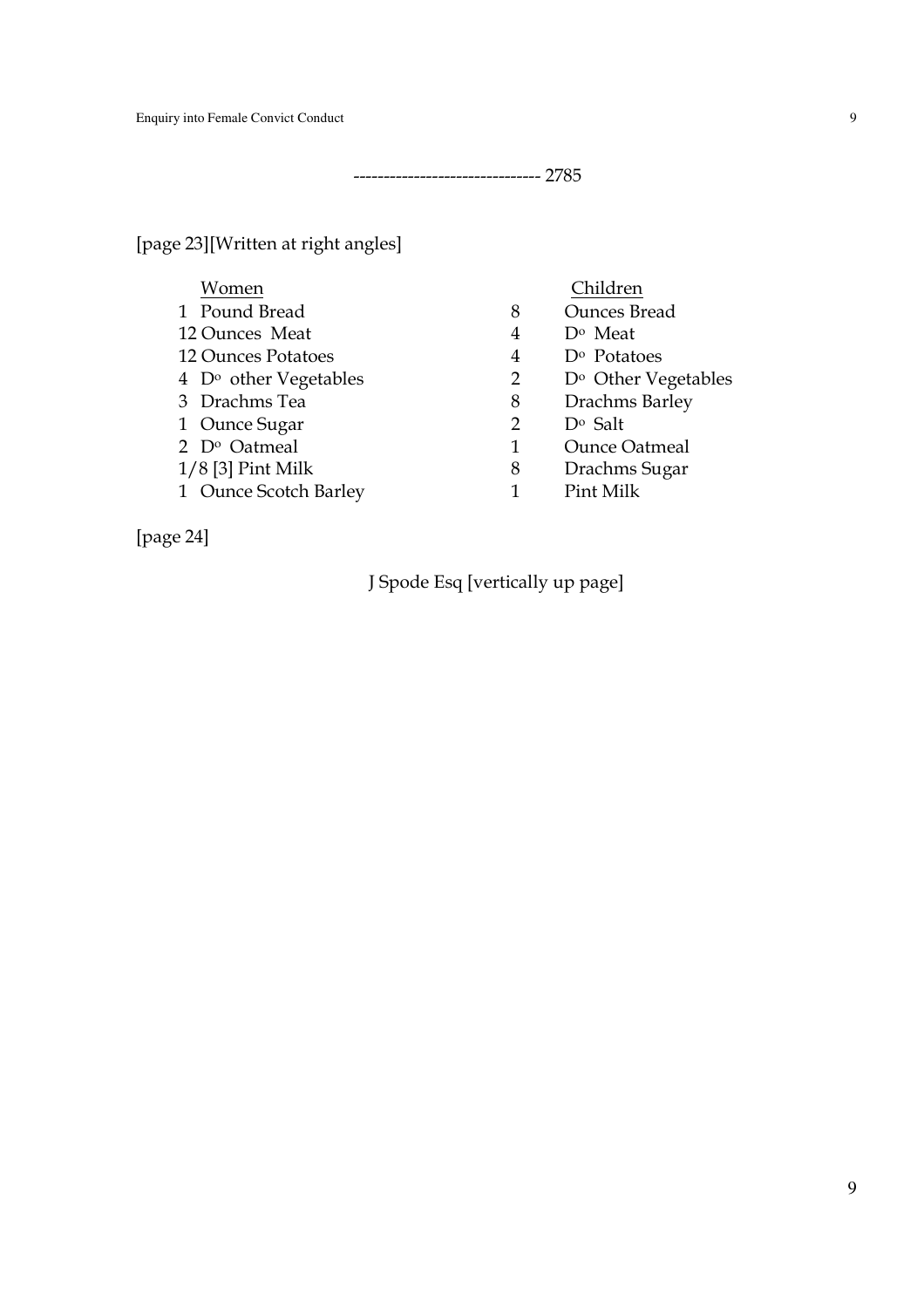#### $\mathbf{B}$

## A numerical return shewing the work done in the Females House of Correction and the Weaving Shop from the 1st January to the 30th Sept 1841

Both days inclusive

| Washed for the Military Barracks, Hospitals and Male and Female Orphan Schools etc | The Female's House of<br>Correction | . 5<br>60<br>۰<br>∮ा<br>प्रो | 70<br>Σ,<br>误 | Female's<br>House of<br>Correction | $\overline{\phantom{a}}$<br>œ<br>÷<br>a. | Female's<br><b>House of</b><br>Correction | 훉 | o.<br>e<br>ш. |
|------------------------------------------------------------------------------------|-------------------------------------|------------------------------|---------------|------------------------------------|------------------------------------------|-------------------------------------------|---|---------------|
|------------------------------------------------------------------------------------|-------------------------------------|------------------------------|---------------|------------------------------------|------------------------------------------|-------------------------------------------|---|---------------|

| š<br>呂<br>Š<br>E<br>я<br>R<br>\$<br>ы                                             | No<br>Pcs<br>No<br>No<br>No<br>No<br>No<br>No<br><b>WW</b>      | Hospital Dresses<br>Counterpanes<br><b>Tablecloths</b><br><b>Petticoats</b><br><b>Trousers</b><br>lackets<br><b>Rollers</b><br>Frocks                          |
|-----------------------------------------------------------------------------------|-----------------------------------------------------------------|----------------------------------------------------------------------------------------------------------------------------------------------------------------|
| <b>11983</b><br>š<br>$\frac{1}{28}$<br>ę                                          | No<br>No<br>No<br>No                                            | <u>Gies</u><br>Cases<br><b>Sheets</b><br>Shirts<br>Bolster<br>Pillow                                                                                           |
| 2937<br>Σf<br>e.<br>Ξ                                                             | No<br>No<br>No<br>Prs                                           | <b>Waistcoats</b><br><b>Stockings</b><br><b>Blankets</b><br><u>Loats</u>                                                                                       |
| 1432<br>ř.<br>276<br>≝<br>Ξ                                                       | No<br>No<br>No<br>No<br>No                                      | <b>Bedricks</b><br>Towels<br><b>Blinds</b><br>Rugs<br>$\ddot{\mathbf{g}}$                                                                                      |
| 83850<br>83850<br>83850<br>83850<br>83850<br>-                                    | No<br>No<br>No<br>No<br>No<br>Prs<br>ww                         | Strait Jackets<br>Petticoats<br>Stockings<br>Aprons<br><b>Shifts</b><br>Ğ                                                                                      |
| 83850<br>4680<br>560<br>ទ្ធ                                                       | No<br><b>No</b><br>No<br>No                                     | Various<br><b>Handkerchiefs</b><br>Hammocks<br>å,<br><b>Articles</b>                                                                                           |
| 21/2<br>6850<br>$\frac{1}{3}$<br>šé,<br>2580<br>9360<br>6616<br><b>1254</b><br>5M | No<br>Yds<br>No<br>No<br>lbs<br>Ibs<br>lbs<br>No<br>lbs<br>5666 | ≖<br>picker<br>Articles Various<br>wove<br>Picked<br>Cloth wove<br>Carded<br>Blankets<br>틟<br>Rugs<br>iair<br><b>Blankets</b><br>Wool I<br>ځ<br>ځ<br>orse<br>÷ |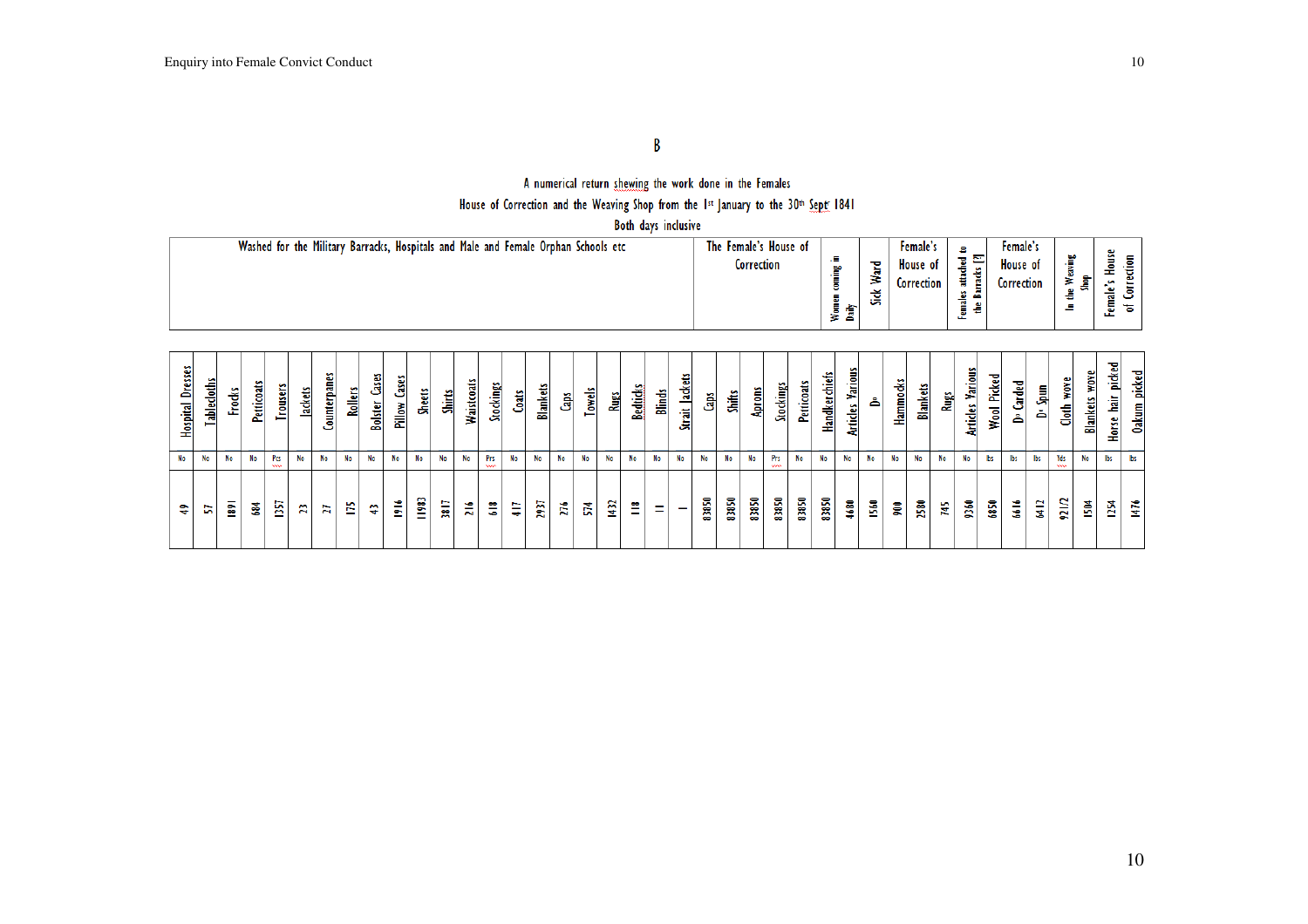# [Page 26]

#### A Return shewing the Quantity of work performed daily at the Female House of Correction, Hobart Town, 8th December 1841

| No | <b>First Yard</b>                                                                | 쓰<br>Quantity <sup>1</sup> | No              | Second Yard                                                                    | Quantity lbs | No             | <b>Third Yard</b>                                                                                                                                                  | ≝<br>Quantity | No | Wash Factory                                                                                             | Quantity | No | Solitary Work<br>Rooms                    | Quantity        |
|----|----------------------------------------------------------------------------------|----------------------------|-----------------|--------------------------------------------------------------------------------|--------------|----------------|--------------------------------------------------------------------------------------------------------------------------------------------------------------------|---------------|----|----------------------------------------------------------------------------------------------------------|----------|----|-------------------------------------------|-----------------|
| 8  | As wards women In keeping<br>the mess and Sleeping Rooms,<br>Shop and yard clean |                            | 12              | As wardswomen in keeping the<br>mess and sleeping rooms shop<br>and yard clean |              | 13<br>12<br>16 | As wardswomen in keeping the<br>mess and sleeping rooms shop<br>and yard clean<br>Infirm} in preparing the clothing,<br>Besoming of the Establishment<br>Pregnant} |               | 77 | In washing for the Col <sup>l</sup> . Hosp <sup>t</sup> ,<br>Military Barracks and this<br>establishment | 124      | 23 | In picking horse<br>hair and coir<br>rope | $\overline{10}$ |
| 52 | In picking coir rope and                                                         | 24                         | $\overline{10}$ | In spinning wool                                                               | 14½          | 10             | In spinning wool                                                                                                                                                   | 14%           |    |                                                                                                          |          |    |                                           |                 |
|    | oakum                                                                            |                            | 15<br>76        | In carding wood<br>In picking wool                                             | 15           | 15<br>64       | In carding wood<br>In picking wool                                                                                                                                 | 15            |    |                                                                                                          |          |    |                                           |                 |
| 60 |                                                                                  |                            | 113             |                                                                                |              | 130            |                                                                                                                                                                    |               | 77 |                                                                                                          |          | 23 |                                           |                 |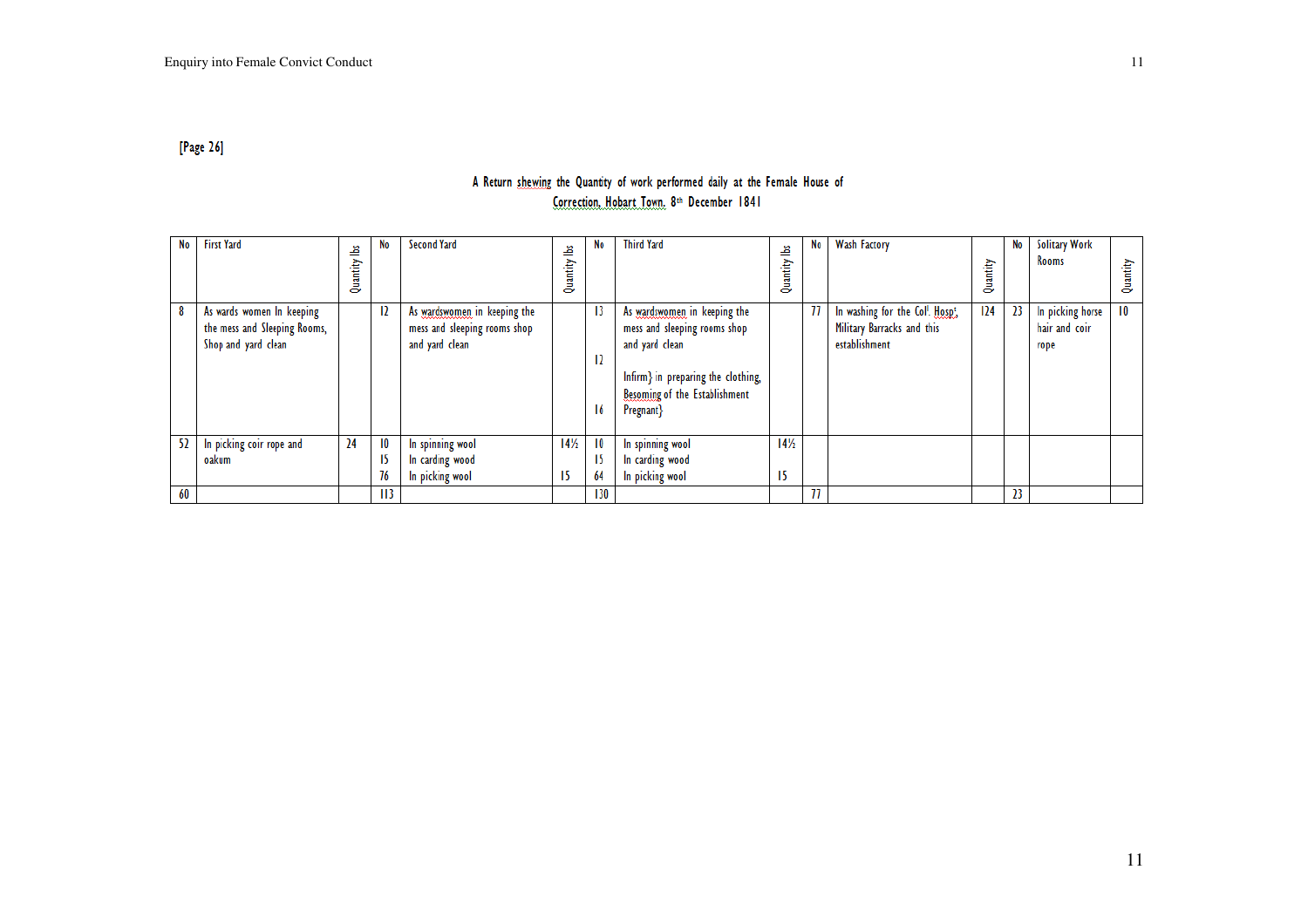[page 27]

The P.M. Officer The Princ Supd<sup>t</sup> D.A.C.S. Carr

# C.S.O 15th May 1841

7009 12

Gentlemen,

I am directed by the L.G. to inform you that H.E. has had under consideration in the Executive Council your report of the 14<sup>th</sup> April upon the several points brought forward in a communication from the Director General of Army Hospitals to Mr Under Secretary Stephen, under date 19th June 1840.

 With regard to the arrangement by which the additional accommodation now required for the sick at the Female House of Correction may best be afford H.E. has observed [page 28] that if the proposition made by Dr Clarke of having a separate entrance to the Hospital were adopted, the Factory would in law be no longer a House of Correction, and H.E. has therefore decided that, under all the circumstances, the best course will be to have a Separate Hospital erected at no great distance from the Main Building. As regards the expenditure for the sick in the Establishment, H.E. has decided that it should at once be placed under the control of the Principal Medical Officer, and that all the articles required for the Hospital should be obtained through him. –

 On these points a separate communication has been made to the Principal Medical Officer. –

 With regard to the other points referred to your Report, H.E. is desirous [page 29] to be in possession of more specific information before arriving at any decision; - and, with this view, H.E. has directed me to bring the subject again under your consideration, with a request that you will have the goodness,

First – To report the nature of the arrangements now in force in each of the different Hospitals, omitting no point connected with their internal arrangement as regards Medical attendance, diet, and expenditure.

Second – To afford equally specific information respecting the arrangements for the sick at the different Road Stations, and at the Penal Settlement at Port Arthur; - and

Third – To submit, in conformity with Sir James Macgregor's suggestion, such rules and regulations for the general Management of the Hospitals and Sick Stations, as are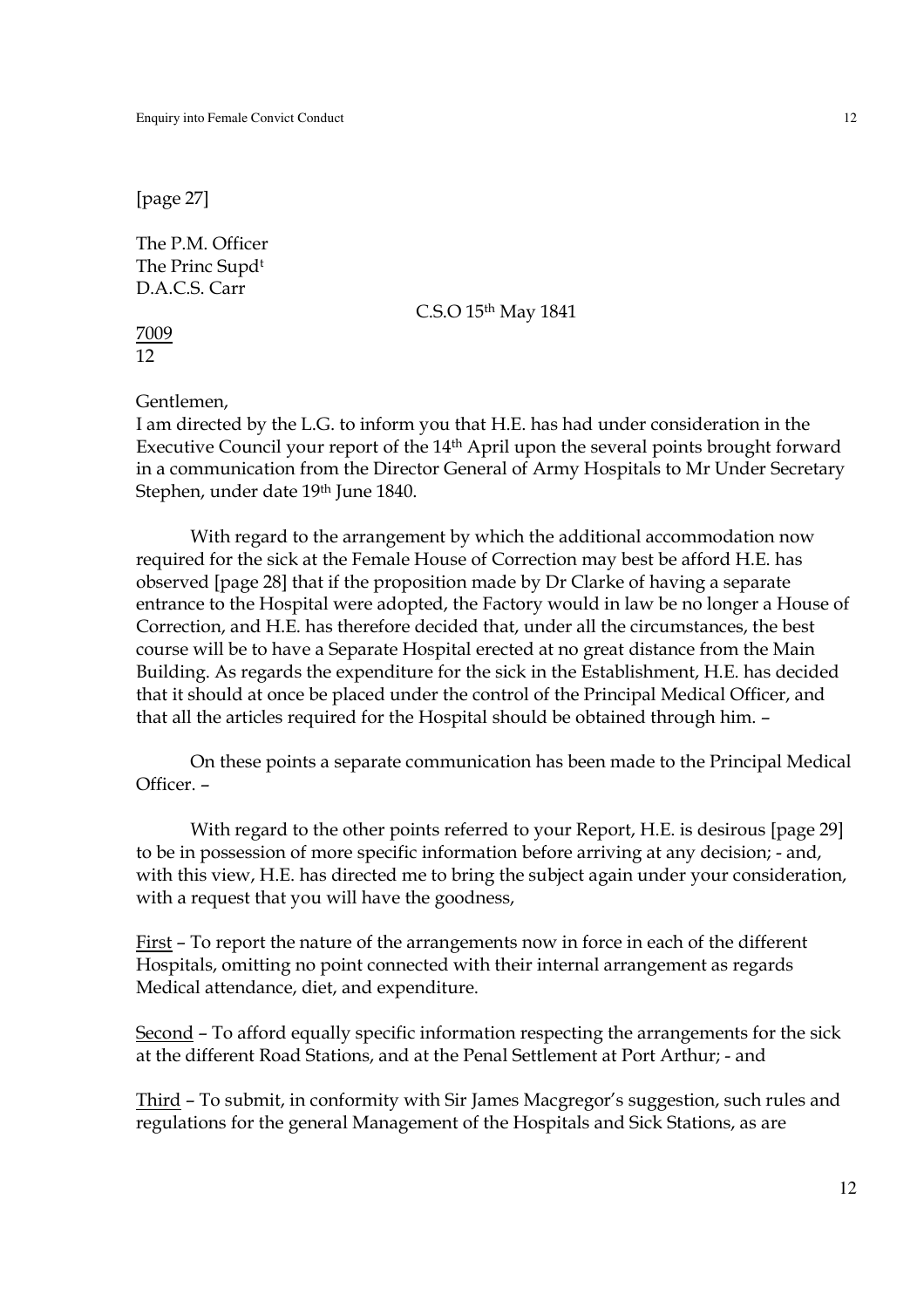calculated, in your opinion, to place the Department on an economical and efficient basis, under the [page 30] responsibility of the Principal Medical Officer. –

 In reference to Port Arthur, H.E. in Council has observed that you report "its flourishing and rapidly increasing population," and as H.E. is not aware of any other persons being received there than Convicts, and the Officers necessary for their management, H.E. would be glad to learn to whom this passage was intended to apply.

 In making this communication, I am directed also to draw your attention to your recommendation that the Nursery Women should be [page 31] removed to the Hospital at New Norfolk. – At present H.E. considered that the constant removal of the Women would be attended with very considerable expense; and open also to serious objections on the ground of discipline, when the very bad characters of these women are taken into consideration. – H.E. however now wishes to be made acquainted with the mode in which you propose that your recommendation in this matter should be carried into effect.

| I have etc |
|------------|
| $Sd$ JM    |

[page 32]

–

P.S Lord John Russell's despatch with the whole of his papers are herewith transmitted to you. – To be returned.

[page 34]

C.S.O. 15th May 1841

7009

11

Sir

 I am directed to inform you that the L.G. has had before Him in the Ex. Council the report of a Board of which you were a Member appointed to take into consideration the General points brought forward in a communication from the Director General of Army Hospitals to Mr Under Secretary Stephen, under date 19th June 1840, and I am now to state that H.E. has approved of the erection of a Separate Hospital at the Female [page 34 blank]

The Principal Medical Officer[page 35]

House of Correction, at no great distance from the Main building. You will therefore have the goodness to confer with the commanding R.E. upon the nature and extent of the accommodation required.

P.S.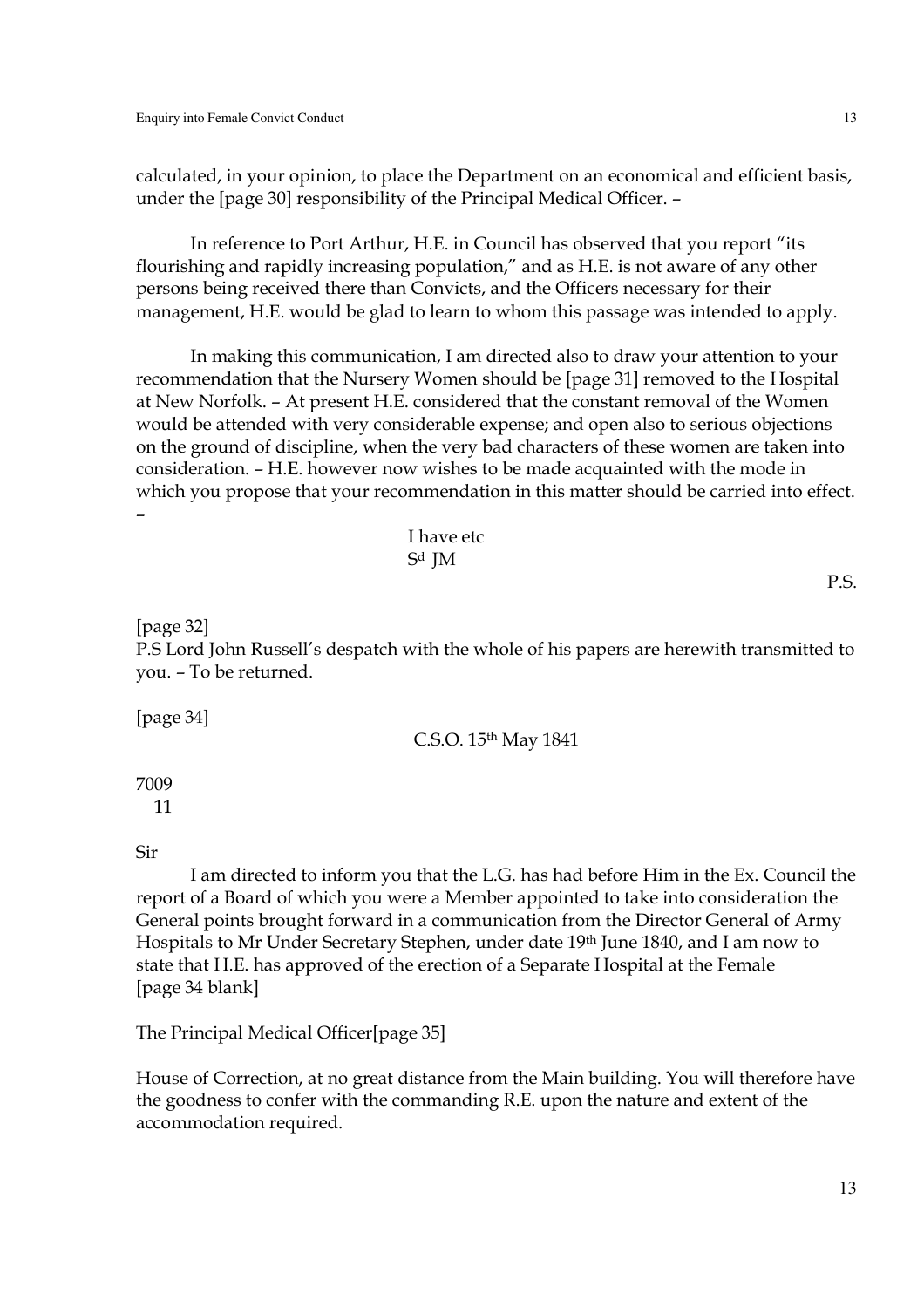I am also to add that as regards the expenditure for the Sick in the Establishment, H.E. has decided that it shall at once be placed under you control, and that all the articles required for the Hospital shall be obtained through you.

I have etc

#### Sgd JM

[page 36]

C.S.O 15th May 1841

7009

11

Sir,

 I am directed to forward to you, for your information and guidance, copy of a letter which has been this day addressed to Dr. Clarke, the P.M.O in reference to the erection of a Hospital at the Female Factory, Hobart Town, and to the expenditure for the sick in the Establishment

> I have etc Sgd JM

The Princal Supdt

[page 37]

C.S.O 15th May 1841

#### 7009

11

Sir,

 I am directed to inform you that the L.G. has before him in the Ex. Council the Report of a board appointed to take into consideration the several points brought forward in a communication from the Director General of Army Hospitals, dated 19th June 1840, and that H.E. has decided upon the erection of

The Commanding Royal Engineer

[page 38] a Hospital for the sick in the Female Factory Hobart Town, at no great distance from the Main Building.

 You will therefore have the goodness to confer with the P.M.O. upon the subject and submit, for H.E.s approval, the necessary plan and specifications.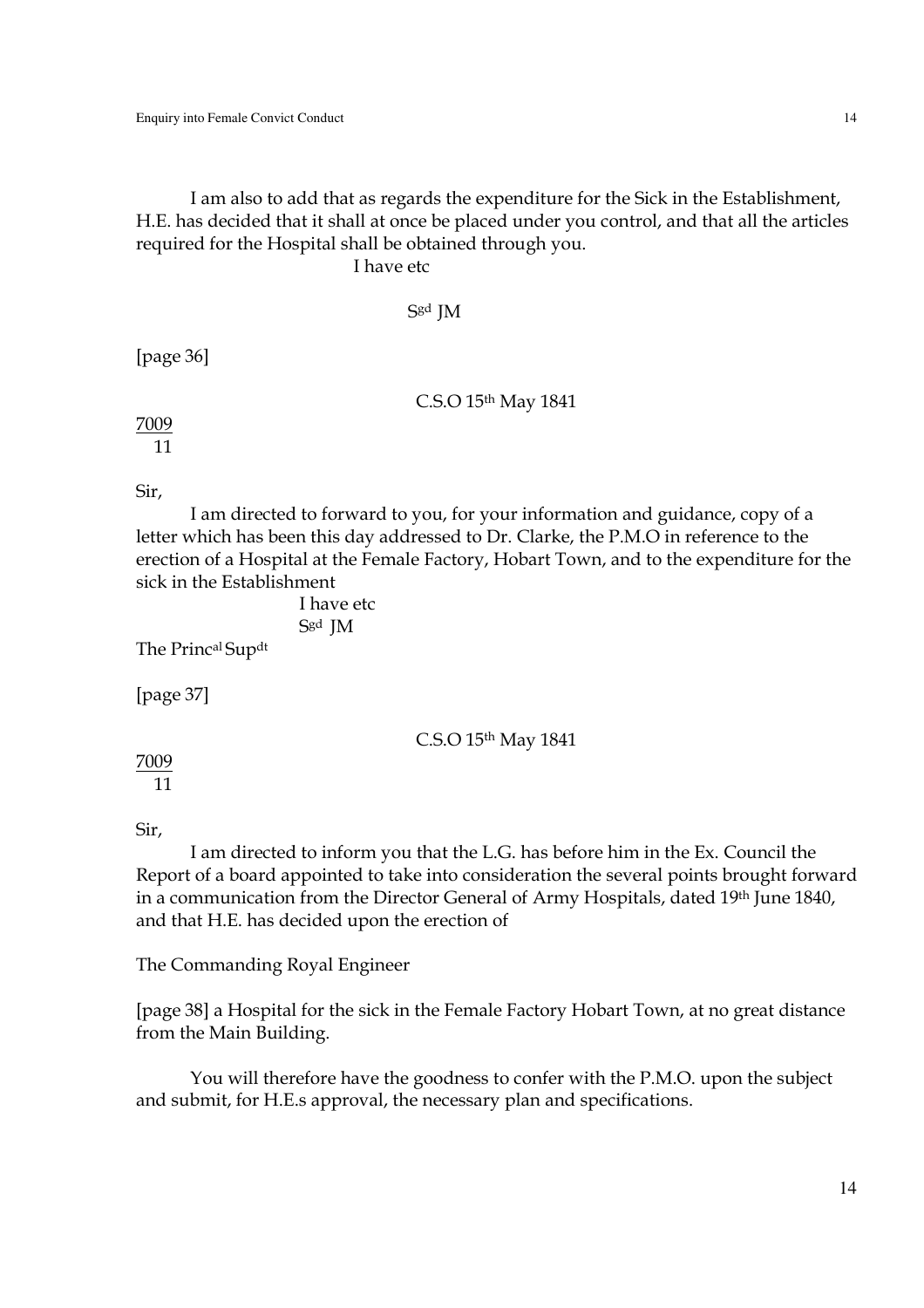I have etc Sgd JM

[page 39]

Read in the Executive Council

## 7009

8

The Lieutenant Governor, before deciding upon any plan with respect to additional accommodation for the sick at the Female House of Correction, requests the Principal Superintendent will state whether he sees any objection to the expenditures for the sick in that Establishment, being accounted for to the Principal Medical Officer – and the articles required for the Hospital, being obtained through him.

> N Pritchard [?] 26th April 1841.

[page 40] written at right angles

I can have no objection to any plan that may be considered the most efficient to check the expenditure of the Establishment, on that point I made no observation considering the P.M. Officer the best judge, it was only in the matter of the arrangement of the building that I wished to interfere, to prevent the collisions that would unavoidably take place and the consequent interference with the discipline of the Institution.

J. Spode 26th April 1841 [stamped by Colonial Secretary's Office 27th April] 2586

[page 41] [Written at right angles]

Forwarded to the Clerk of the Convicts

 N Pritchard ? – [signed same as on page 39] 3 May 1841

#### 6

6001

 [page 42] [Stamp: Received Colonial Secretary's Office August 26, 1841] [Note: top right hand corner: Read in the Executive Council 1<sup>st</sup> Sept. 1841] Hobart Town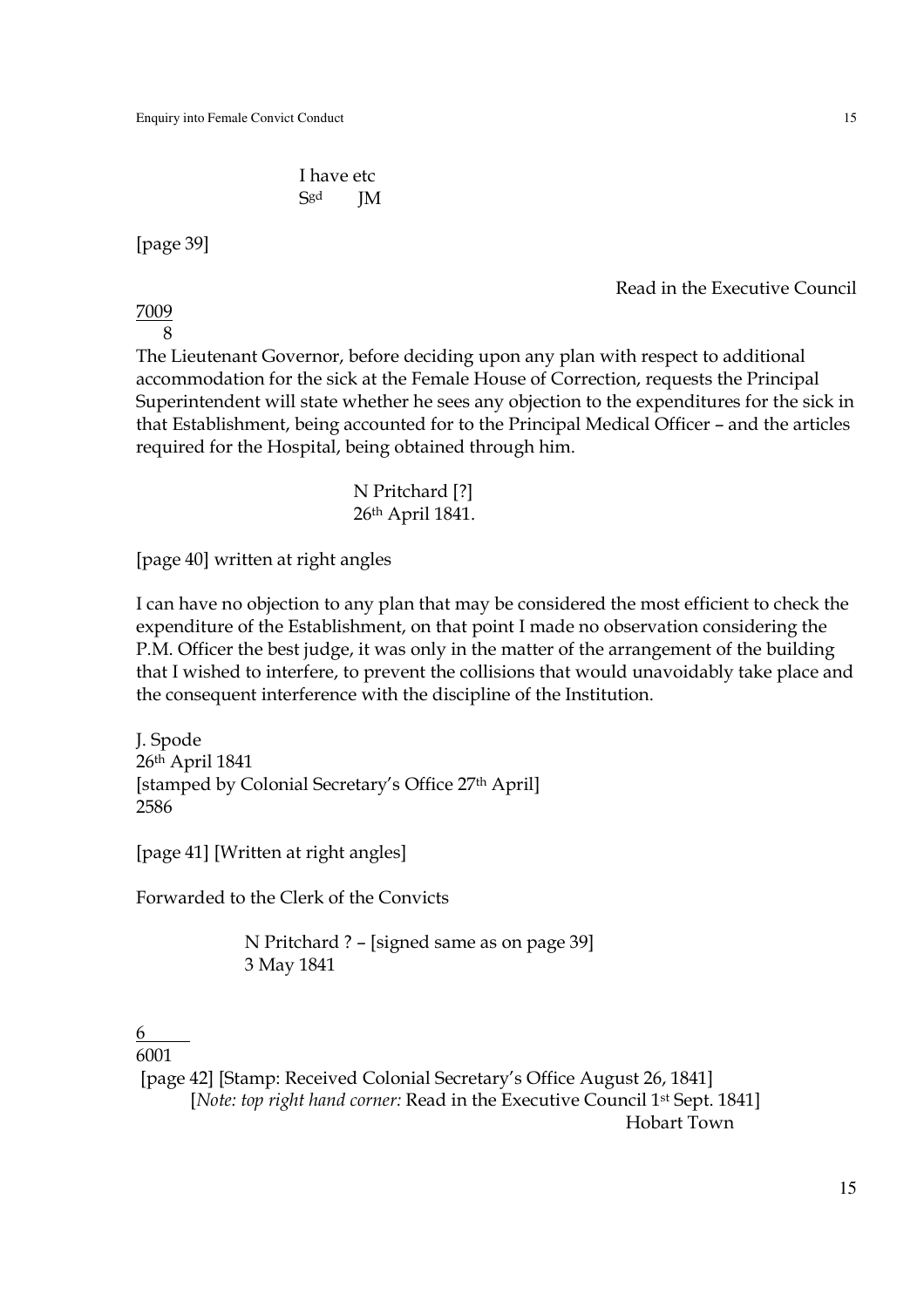August 25th 1841

Sir,

 The continually encreasing number of Females sent into the House of Correction makes it necessary for me to bring the Case under His Excellency's notice and consideration, for the purpose of obtaining more assistance in the internal management, and which has absolutely become requisite from various causes.

 His Excellency has long been aware of the difficulties attending this Establishment and for some years it has been contemplated by the Government to erect another House of Correction for Females in the Interior,

#### The Colonial Secretary

[page 43] but other works of consequence have hitherto prevented its commencement; in consequence the present House of Correction has increased its Inmates to an extent that was never expected, and from want of accommodation proper classification cannot be carried on nor the proper quantum of labor extracted from the women, so as to make the punishment of incarceration therein effective. —

 On the present Establishment being formed at Hobart, it was calculated on a Scale for 200 Women, and, with which number, the proper regulations and discipline could be enforced, but in its present crowded state it is quite impossible to carry out the Sentences of punishment [page 44 ] passed upon them —

 The following Statement will show the encrease within the last three years, and which will plainly demonstrate the great necessity that exists for immediate attention to this point, for at no period since I have had charge of the Department has the number been so great.

|                                  | $1st$ January          | 1838           | 248 |
|----------------------------------|------------------------|----------------|-----|
|                                  | $\prime\prime$<br>June | $\prime\prime$ | 297 |
|                                  | January                | 1839           | 301 |
|                                  | $\prime\prime$<br>June | $\prime\prime$ | 305 |
| Exclusive of the women           | " January              | 1840           | 357 |
| in the nursery who on            | $^{\prime\prime}$ June |                | 313 |
| 1 <sup>st</sup> instant amounted | " January              | 1841           | 342 |
| to $67$                          | "<br>"June             |                | 396 |

On my return to this <sup>^Office</sup> I addressed [page 45 ] His Excellency on the subject of having a separate Hospital attached to the Institution and which was approved of, this would, to a certain extent, have relieved the Building from many difficulties it now labours under, and which I have been most anxiously expecting to see commenced as however no steps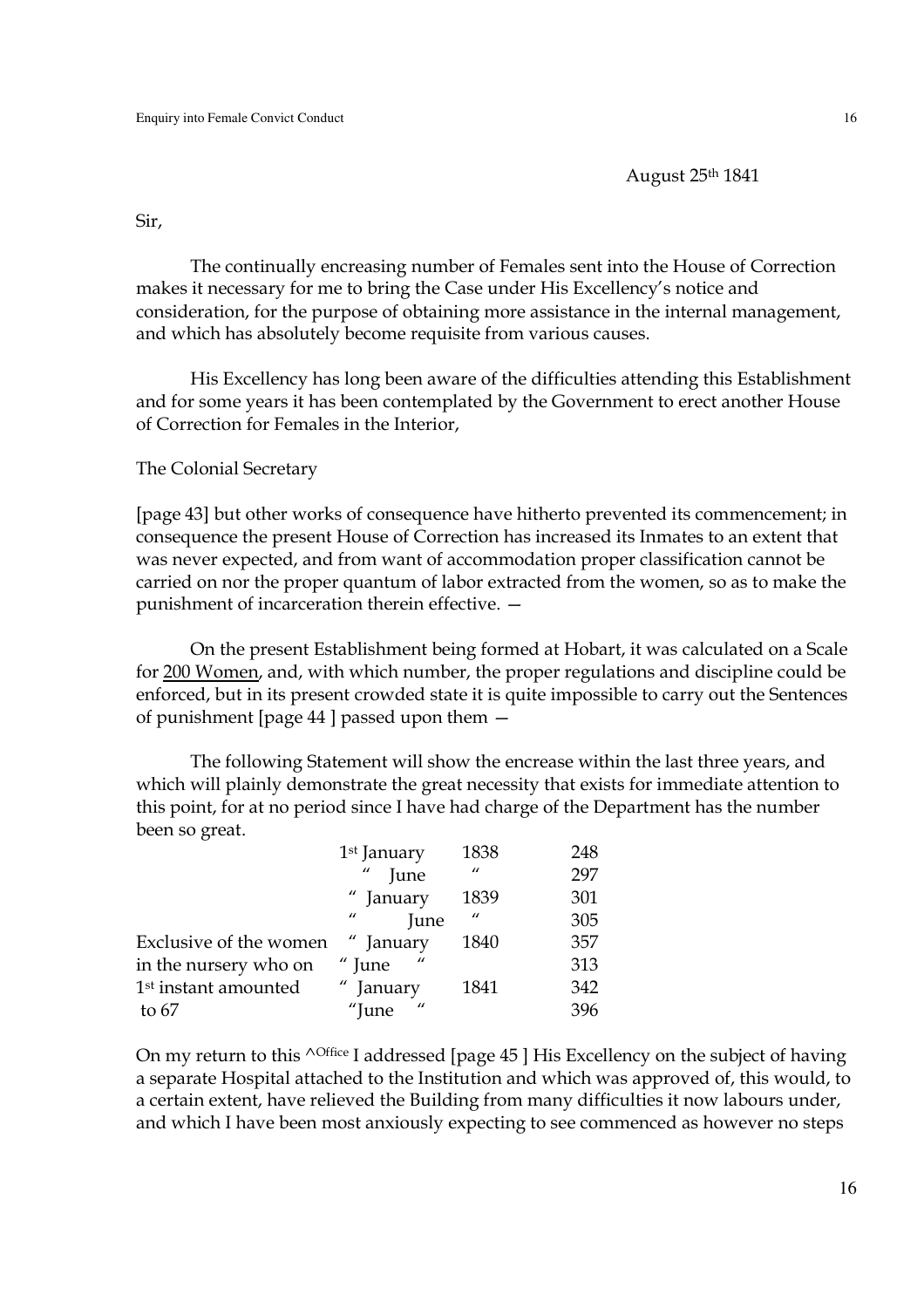appear yet to be taken for its erection, and considering that should the Government now determine to carry out their former intention of erecting a Factory on the separate Plan in the Country (which would take 2 or 3 years to complete) that it still will remain necessary to encrease the present one; I beg therefore to suggest for consideration whether it would not be of greater [page 46] utility if the present Hospital Ward was retained, and the sum that would be expended in building a new Hospital be laid out in making a fresh Wing with cells on the separate System, so that the Females who are sent under punishment should have to serve a regulated portion of such sentences in those separate cells before they are allowed to intermix with the other women in the probation yards, for the coercion in the Crime Class Yard is now rendered inefficacious by the great numbers that unavoidably are congregated together. —

 In the plan I now suggest no further encrease of expense would accrue beyond what would take place [page 47] on the building of a New Hospital, but for the present emergency and want of further aid in supervision, I have to request His Excellency's permission to look out for a married couple who could take charge of the Work Shops in the Crime Class and Second Yards and Wash House Yard, for the undivided attention of the present Sub-Matron is required in superintending the Females in the cells and the charge of the Stores in which the Clothing of the Women is kept on account of the numerous Receipts and Discharges which daily take place, which is quite out of the power of the Head Matron to attend to in detail, the general [page 48] control and supervision of the Establishment being sufficient for the Superintendent and Matron without their Hands being tied by personal labor in conducting any particular branch but which had of necessity latterly been the case from the lack of Assistants.

 To give His Excellency an Idea of the continual watchfulness required in such an Establishment I beg to state that no less than 576 females have been received into the House of Correction since the 1st June last and 514 have within the same period been discharged therefrom all of which had to be undressed and examined under the personal [page 49] superintendence of the Matron.

 When it is considered that the Superintendent has, besides the internal management, to attend to the Receipt of all the Stores and Provisions, and for which purpose is very frequently obliged personally to attend the Ordanance and Commissariat Stores, together with the Weaving Shop and Mill, I feel assured that His Excellency will believe that I am not asking more than the Establishment required for fair and useful purposes. —

 It is quite needful that I should also bring under your Notice the necessity that exists, from the new arrangements respecting the Convict management, for free Men [page 50]to be appointed as the Messengers and Watchmen, the late Regulations not permitting me to interfere with Probation men, and it stands to reason that the men released from the punishment of Road parties, (and from such only can I obtain the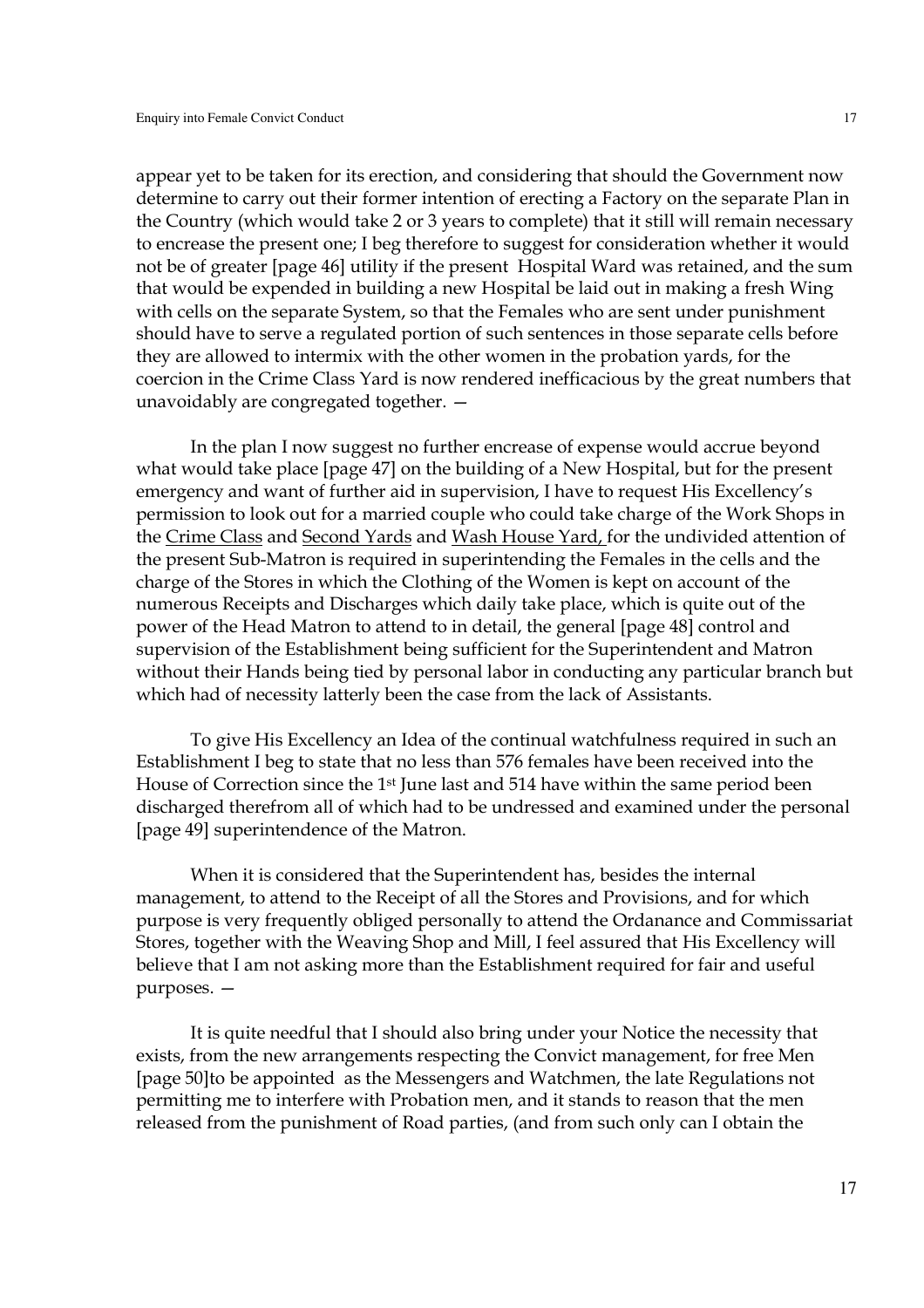requisite assistances) are not such Characters as should be in situations of trust at such an Establishment.

 I am fully aware of the encreasing expense which these demands will entail, but with a view to economy I have driven the request off from time to time, in the hope that the Government would, from being fully aware of its necessity, carry out with a good will its original intention of [page 51] erecting a Penitentiary in the Interior. —

 In the event of His Excellency not thinking it advisable to appoint Free Men in lieu of the Messengers and Watchmen, I have to request His consideration for the appointment of a Special District Constable, to guard and protect the outer part of the Establishment, and prevent the improper trafficking of the men employed at the Factory with the Inmates. —

 I have the honour to be Sir, Your Obed<sup>t</sup> . Servant Josiah Spode, Principal Superintendent

[Page 52] L 969 Memorandum

 I submit Mr Spode's Letter of the 25th August for the Lieutenant Governor's instructions as well as the former Papers which relate to the same subject John Montagu

Ex Council regarding Mr Spodes letter of 25 August 27 August 1841

And with respect to the former papers the Commander Engineer must be called upon to report immediately upon the steps he has taken respecting the preparation for the Hospital near the Female Factory which was desired to be built in your letter [page 53] of 15th May last - and the necessity for this building being speedily commenced must be urged upon that Officer.

28th August 1841 JM

The Co Eng

[page 54] [stamped: received Colonial Secretary's Offices, August 28, 1841]

My dear Sir

 Since I sent you my letter respecting the Factory I have seen Mr Howe the Clerk of the Works, and he has informed me that Major Kelsall considers there would not be any more <sup> $\wedge$ trouble</sup> or expense in building the cells which I have proposed than in erecting a new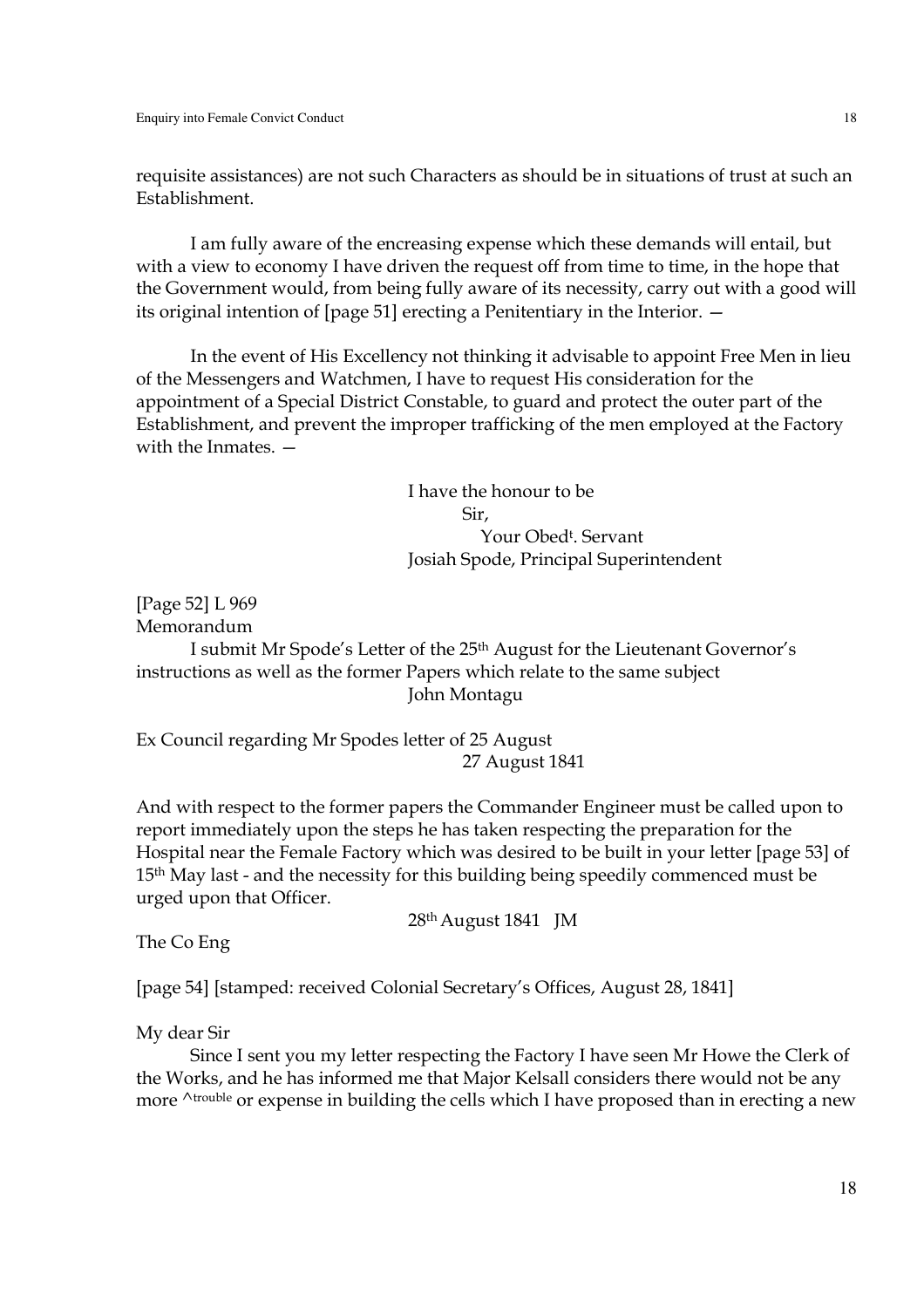Hospital, and Mr Howe showed me the plan, [???] which would make that Establishment [<sup>222]</sup> complete.

> Yours very truly J Spode 28th August 1841

John Montagu Esq

 ] [page 55] The Col Sectry is directed to put on instruction for the formation of a Board consisting of the Col<sup>nl</sup> Treasurer, Chairman, The Clerk of the Councils, The Principal Superintendent, The Chairman of the Commission for investigating Titles, The Police Magistrate of Hobart,

The Private Secretary

to investigate and report on all the points bearing upon Female Discipline in this Colony and especially to report upon the Sufficiency or otherwise of the present Buildings for the reception of Female Convicts and as to the system of management therein – also as to the effects of the present System of Female Discipline as far as can be ascertained, upon the conduct and moral character of the Prisoners subject [to it?] the Board is also to be requested [page 56] to offer any suggestions for the improvement of the discipline generally – which may occur to them.

The Board to have powers to call for and examine witnesses and documents 11th August 1841 JM

The Co<sup>1</sup>Sectry

[Page 57] Draft [?] Gov<sup>T</sup> Order

CSO 14th Sept 1841

The LG directs the assembling of a Board, to consist of Adam Turnbull Esquire Chairman The Clerk of the Councils The Principal Superintendent The Chairman of the Commission for investigating Titles The Police Magistrate of Hobart The Private Secretary

to investigate and report on all the points, bearing upon the present system of Female discipline in this Colony [page 58] and its effects as far as can be ascertained upon the conduct, and moral character of the Prisoners subjected to it, and especially, to report upon the sufficiency or otherwise of the present Building, for the reception of Female Convicts, and the system of management, adopted therein.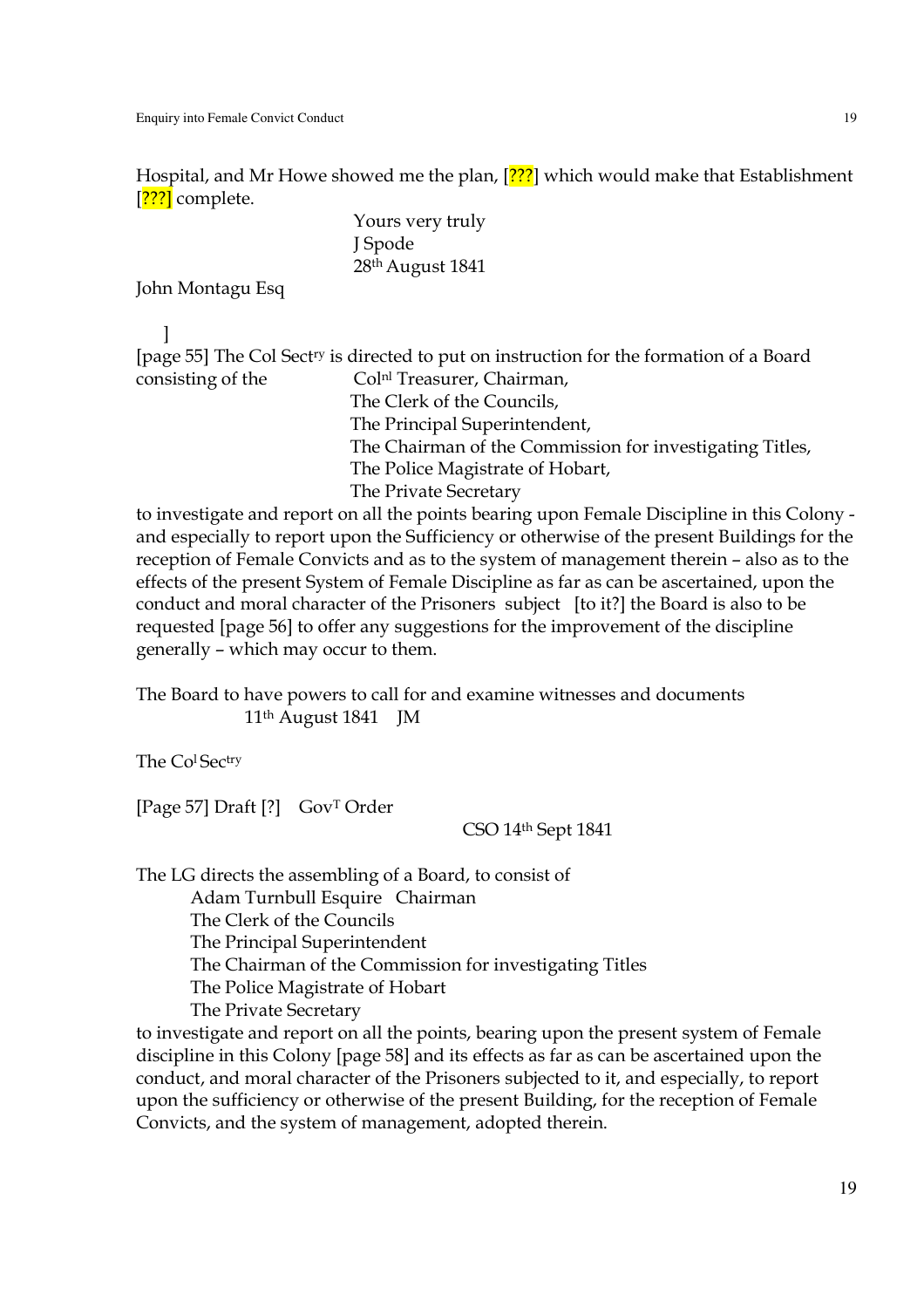The LG desires that the Board will have the goodness to offer any suggestions which may occur to them, for the improvement of the discipline generally, with regard to Female Convicts, and HE for the purpose [page 59] of aiding them in the preparation of a full Report, empowers the members to call for & examine witnesses and Documents.

# By H E's Command, John Montagu

#### [page 60] Government Order

Copy Colonial Secretary, Office 15th September 1841

The Lieutenant Governor directs the assembling of a Board, to consist of

 The Colonial Treasurer, Chairman The Chairman of the Commission for investigating Titles The Principal Superintendent The Police Magistrate of Hobart The Private Secretary and The Clerk of the Councils

[page 61] to investigate and report on all the points bearing upon the present system of Female discipline in this Colony, and its effects, as far as can be ascertained, upon the conduct, and moral character of the Prisoners subjected to it, and especially to report upon the sufficiency or otherwise, of the present Buildings for the reception of Female Convicts, and the system of management adopted therein.

 The Lieutenant Governor desires that the Board will have the [page 62] goodness to offer any suggestions which may occur to them, for the improvement of the discipline generally, with regard to Female Convicts, and His Excellency for the purpose of aiding them in the preparation of a full Report, empowers the Members to call for and examine Witnesses and Documents.

> By His Excellencys Command (Signed) John Montagu

[page 63] written at right angles

The Police Magistrate presents his compliments to the Colonial Secretary, and in accordance with the request contained in his note of yesterday, returns the enclosed Copy of a Government order directing [page 64] a board to assemble to investigate the present System of Female Discipline—

 Hobart Police Office Sept<sup>r</sup> Sept<sup>r</sup> 18 1841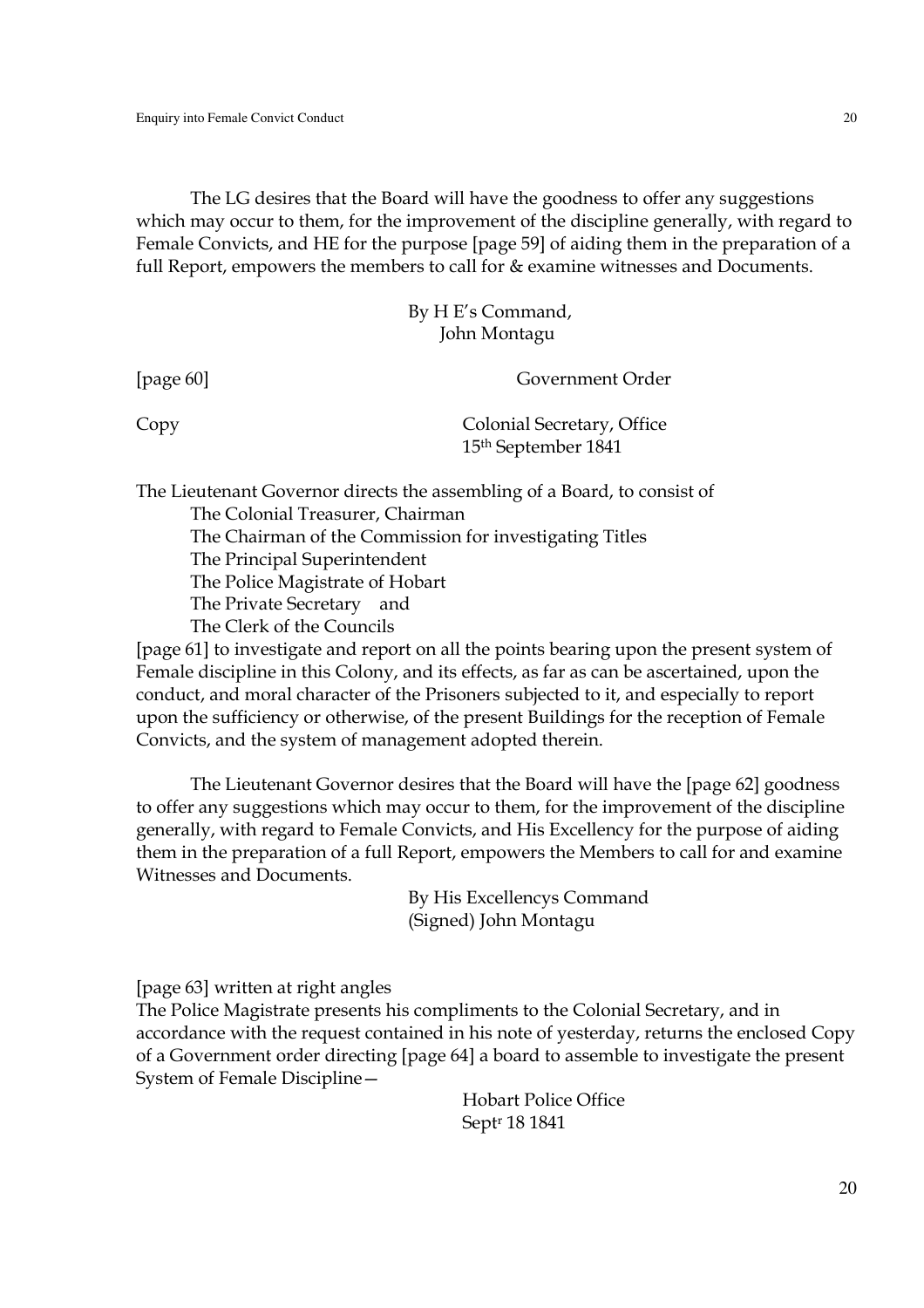John Price

[page 65] L. 208

Copy Government Order:

# Colonial Secretarys Office 15 September 1841

The Lieutenant Governor directs the assembling of a Board, to consist of The Colonial Treasurer, Chairman The Chairman of the Commission for investigating Titles The Principal Superintendent The Police Magistrate of Hobart The Private Secretary and The Clerk of the Councils

to investigate and report upon all [page 66] the points bearing upon the present system of Female discipline in this Colony, and its effects, as far as can be ascertained, upon the conduct, and the moral character of the Prisoners subjected to it, and especially to report upon the sufficiency or otherwise of the present Buildings for the reception of Female Convicts, and the system of management adopted therein.

 The Lieutenant Governor desires that the Board will have the goodness to offer any suggestions which may occur to them, for [page 67] the improvement of the discipline generally, with regard to Female Convicts, and His Excellency, for the purpose of aiding them in the preparation of a full Report, empowers the Members to call for and examine Witnesses and Documents.

> By His Excellencys Command (Signed) John Montagu

[page 68] The enclosed order is returned to the Colonial Secretary as requested with Mr Nairn's compliments. Saturday 18th Sept.

| [page 69] $Copy$ | Government Order                                               |
|------------------|----------------------------------------------------------------|
| L. 208           | Colonial Secretary's Office<br>17 <sup>th</sup> September 1841 |

The Lieutenant Governor directs the assembling of a Board to consist of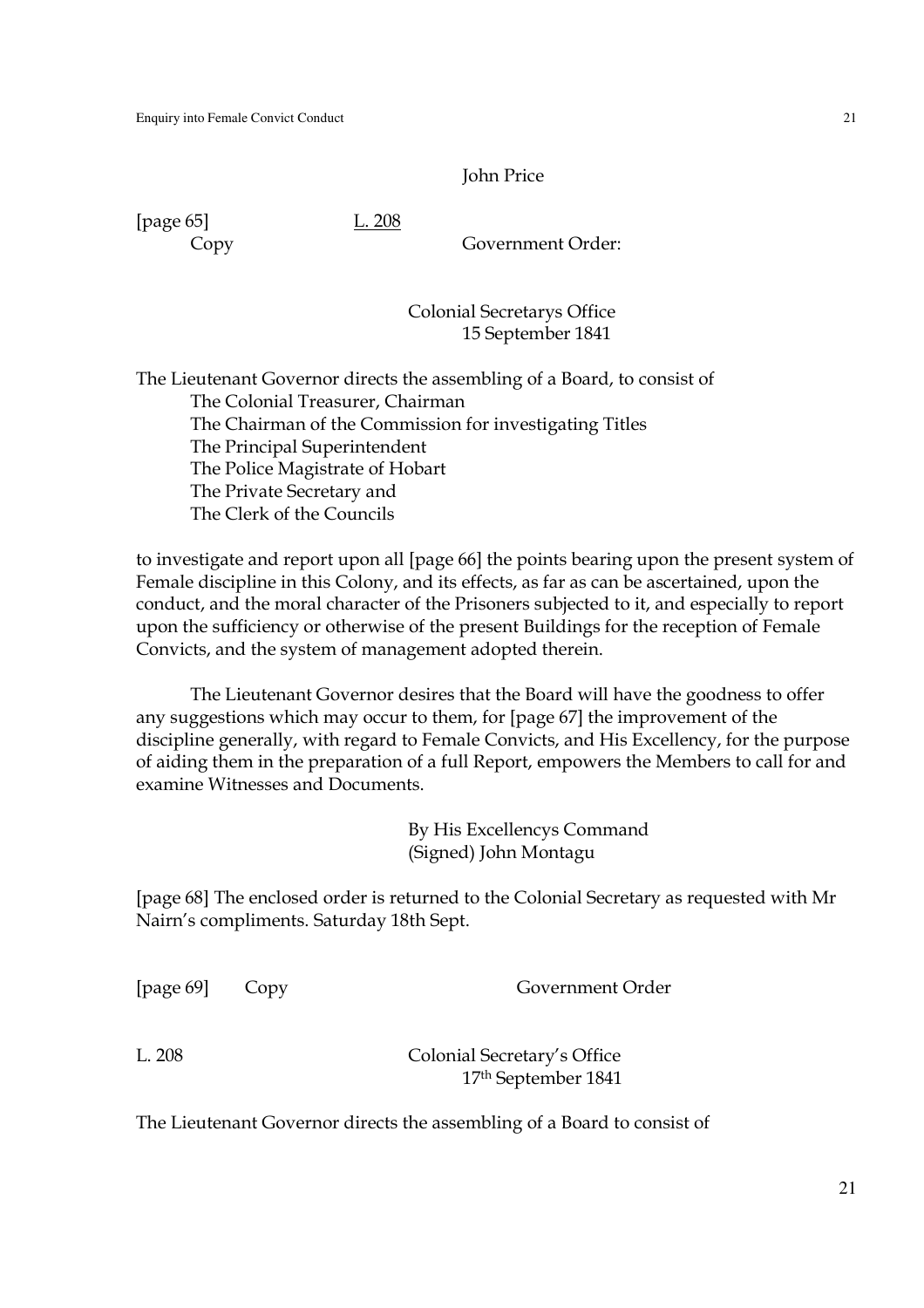Adam Turnbull Esquire Chairman The Clerk of the Councils The Principal Superintendent The Chairman of the Committee for investigating Titles The Police Magistrate of Hobart The Private Secretary

to investigate and report on all the Points bearing upon the present system of Female Discipline in this Colony, and its effects, as far as can be ascertained, upon the conduct and moral character of the Prisoners subjected to it, and especially to report upon the sufficiency or otherwise, of the present Buildings [page 70] for the reception of Female Convicts, and the system of management adopted therein.

 The Lieutenant Governor desires that the Board will have the goodness to offer any suggestions, which may occur to them, for the improvement of the Discipline generally with regard to Female Convicts, and His Excellency for the purpose of aiding them in the preparation of a full report, empowers the members to call for and examine Witnesses and Documents.

> By His Excellency's Command (Signed) John Montagu

[page 71] [Stamp: Colonial Secretary's Office, September 18, 1841] The Principal Superintendent begs to return the enclosed in accordance with the Colonial Secretary's request.

 P Superintendent 18th Sept<sup>r</sup> 1841

[page 72] L. 208

Copy Government Order

 Colonial Secretary's Office 15 September 1841

The Lieutenant Governor directs the assembling of a Board, to consist of

 The Colonial Treasurer Chairman The Chairman of the Commission for Investigating Titles The Principal Superintendent The Police Magistrate of Hobart The Private Secretary and The Clerk of the Councils.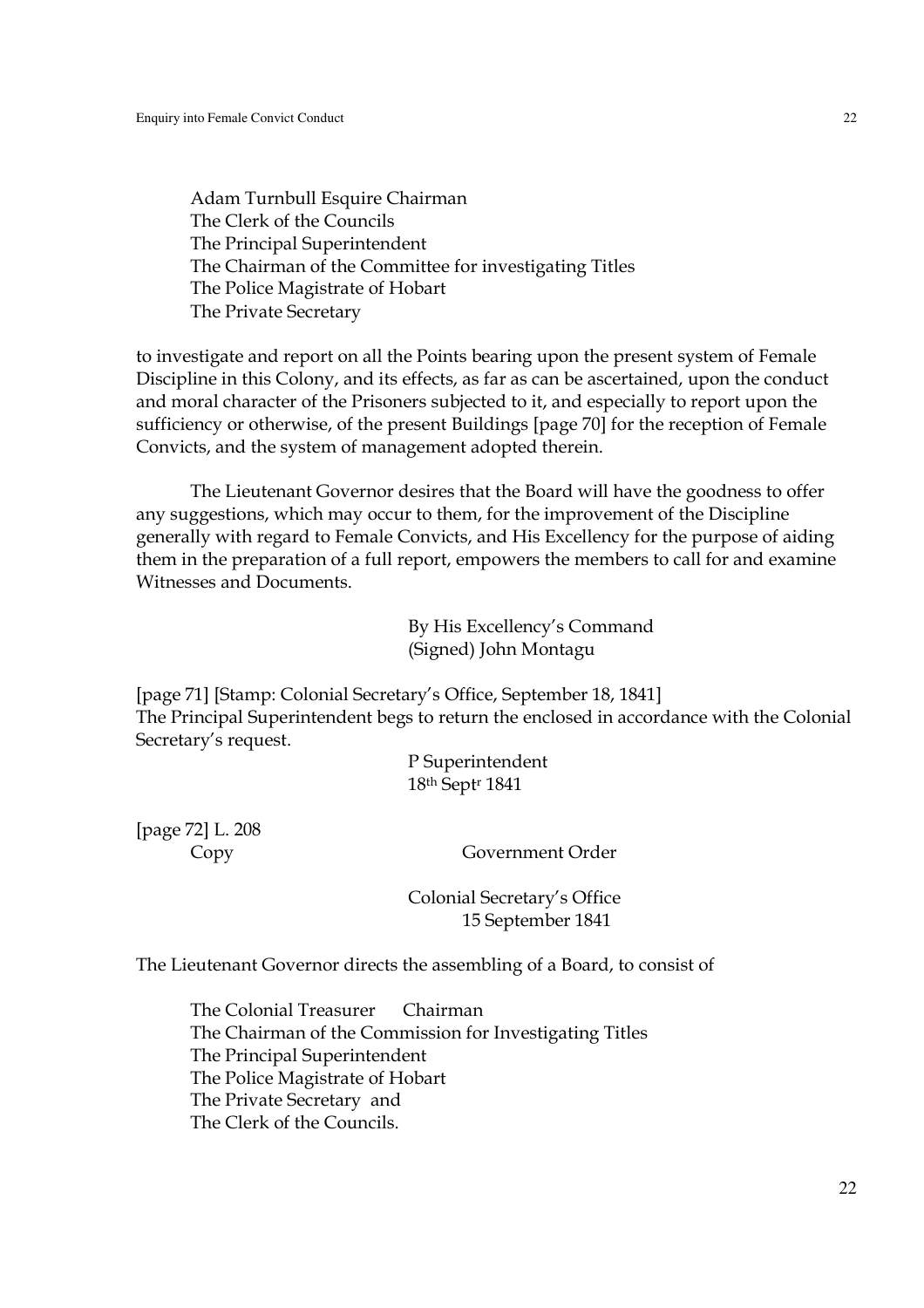to investigate and report on all the Points, bearing upon the present system of Female Discipline in this Colony, and its effects, as far as can be ascertained, upon the conduct, and moral character of the Prisoners subjected to it, and especially, to report upon the sufficiency, or [page 73] otherwise, of the present Buildings, for the reception of Female Convicts, and the system of management adopted therein.

 The Lieutenant Governor desires, that the Board will have the goodness to offer any suggestions, which may occur to them, for the improvement of the Discipline generally, with regard to Female Convicts, and His Excellency for the purpose of aiding them in the preparation of a full Report, empowers the Members to call for, and examine Witnesses and Documents.

> By His Excellency's Command (Signed) John Montagu

[page 74] 15 Sept 1841

Col<sup>l</sup> . Sec<sup>y</sup>.

Authority for forming board to enquire into state of Female Discipline & make report.

[page 75] CSO 25th Sept<sup>r</sup> 1841

Dft. L.169

My dear Sir

 The L.G. has directed the accompanying papers to be forwarded to you, as Chairman of the Board appointed to report upon Prison discipline as connected with Female Convicts.

> Yours Sr S<sup>d</sup> W. F. Mitchell

A. Turnbull Esq<sup>r</sup>

[page 76] Female Prison Discipline  $\frac{1}{\sqrt{2}}$ 

# No. 1.

Mr Hutchinson  $\frac{1}{2}$  ,  $\frac{1}{2}$  ,  $\frac{1}{2}$  ,  $\frac{1}{2}$  ,  $\frac{1}{2}$  ,  $\frac{1}{2}$  ,  $\frac{1}{2}$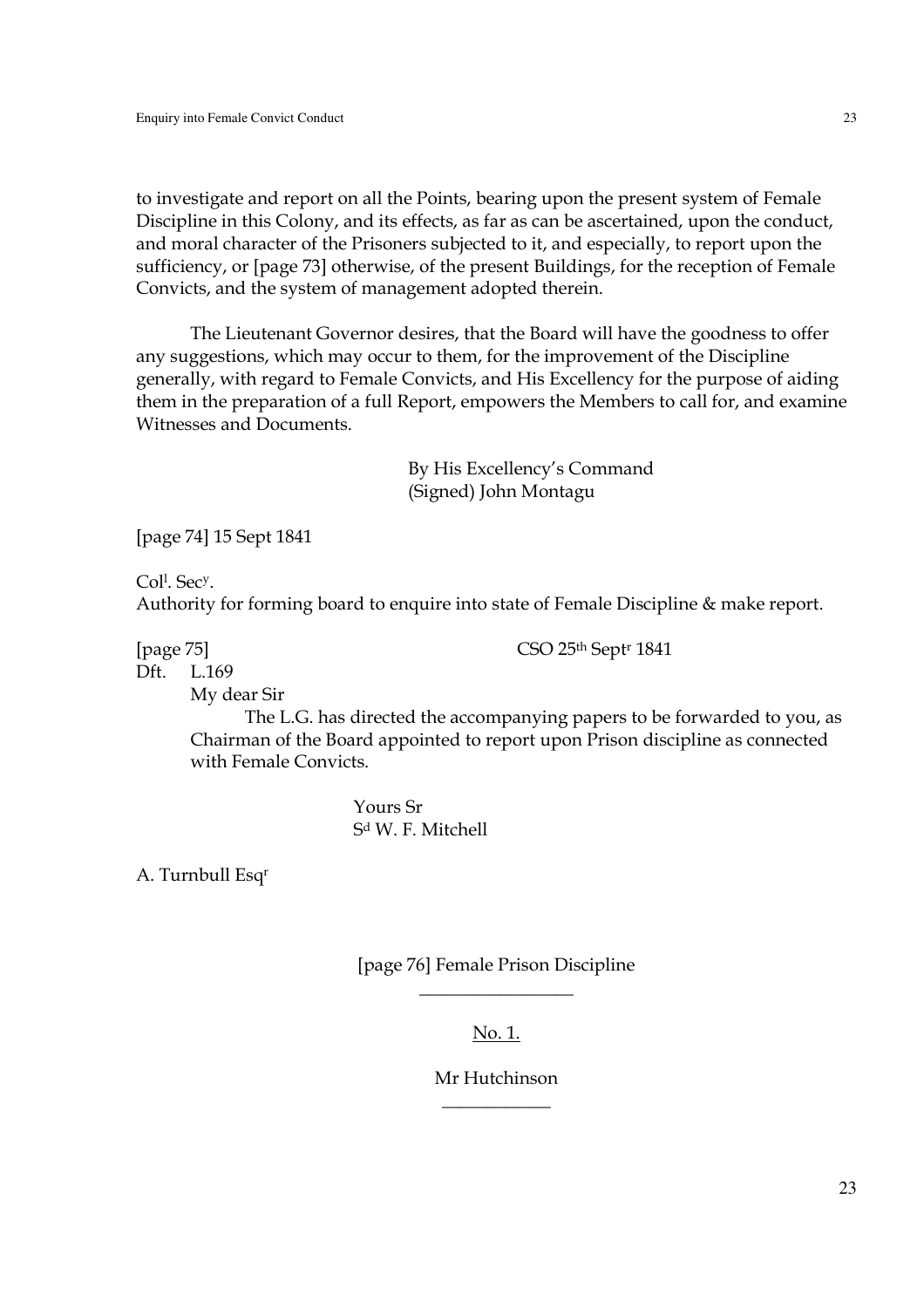Enquiry into Female Convict Conduct 24

[page 77]

Wednesday 8 December 1841

The board met this day at the Treasury Present –Adam Turnbull W. Nairn J. Spode F. H. Henslowe – Esquires

Having read the order constituting the Board and considered what would be the best mode of conducting their investigations the members proceed to the Female House of Correction which they examine visiting every part of the establishment, with the cleanliness observed in which and the good order as far as the present means at the command of the officer in charge render practicable they deem it to be only right to record their entire satisfaction - The Board however observe that under the system rendered necessary by the accommodation now afforded by the building large numbers of women are congregated together in the several wards and in the ward or yard called the [space left blank] class yard 135 women are confined [page 78] in the apartment of [space left blank] by [space left blank]

## Mr Hutchinson called in and examined

| I am                                                                                                                                   |
|----------------------------------------------------------------------------------------------------------------------------------------|
| 2. What are your salary and allowances? I have £150 per annum<br>rations for self, Wife and family consisting of<br>flour meat & salt. |
| She is the Matron with a salary of £50 per<br>annum.                                                                                   |
| Ten years.                                                                                                                             |
| 5. How many females have you at present<br>450; when I came here the number was 200.                                                   |
| 6. Have you received any increase to your<br>No, my salary is the same at present as<br>it was when I came.                            |
|                                                                                                                                        |

7. What assistants had you when you first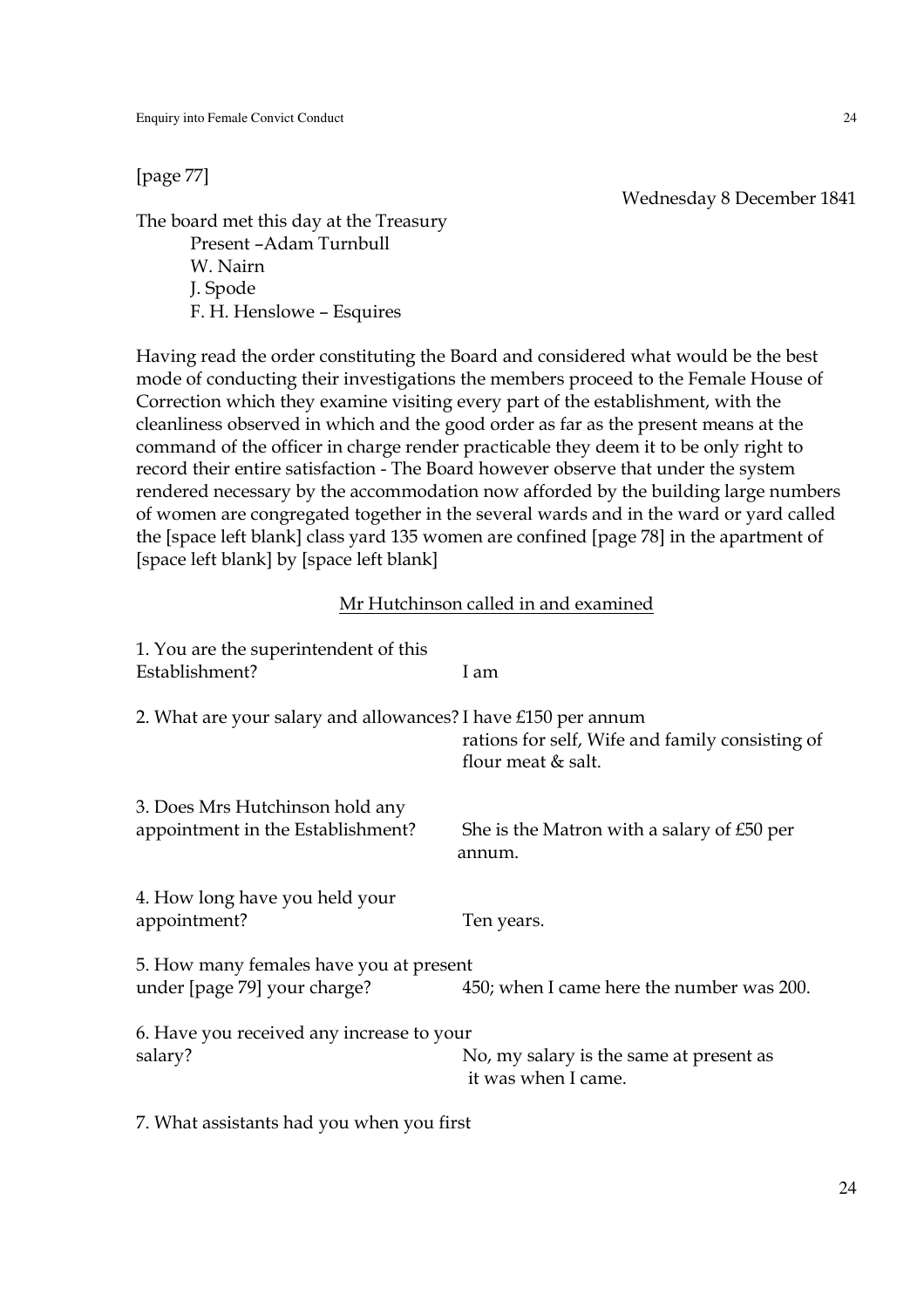| took charge?                                                                                                     | An assistant Superintendent, a task-<br>mistress & gate-keeper. There are now in<br>addition an overseer at the Work shops & an<br>overseer of the Wash House yard & the Wife of<br>the Gate-keeper who acts as an assistant to Mrs<br>Hutchinson.                                                                                                                     |
|------------------------------------------------------------------------------------------------------------------|------------------------------------------------------------------------------------------------------------------------------------------------------------------------------------------------------------------------------------------------------------------------------------------------------------------------------------------------------------------------|
| 8. You say there are 450 Women in the<br>establishment. How are they<br>distributed?                             | According to this list – marked A.                                                                                                                                                                                                                                                                                                                                     |
| 9. Under what circumstances [page 80]<br>are these women placed under your<br>charge?                            | With the exception of five they are sent<br>in under magisterial sentences $\&^{\wedge}$ those of the<br>Supreme Court.                                                                                                                                                                                                                                                |
| 10. How are they employed in the<br>establishment & to what punishment<br>are they subjected?                    | In picking, carding & spinning wool,<br>oakum & horse hair; washing for the<br>colonial hospital, military hospital, and<br>military barracks, the ordinance store, &<br>the orphan school: - their ^punishments are<br>solitary confinement in cells with work or in<br>dark cells with bread & water, &<br>confinement in the crime class and<br>probationary yards. |
| 11. What do you mean by the crime class<br>& probationary yard?                                                  | It is the yard into which [page 81] all<br>women under a general sentence to hard labour<br>are received.                                                                                                                                                                                                                                                              |
| 12. You have already spoken of yards<br>will you state what these yards are &<br>for what purpose they are used? | The wash-house yard for the reception<br>of women so sentenced - The crime class yard,<br>the use of which I have already explained - The<br>Probation (or $2d$ ) yard for women who have<br>undergone their sentence in the crime class, it<br>being a rule of the establish <sup>t</sup> that women having<br>undergone this sentence shall remain for not less      |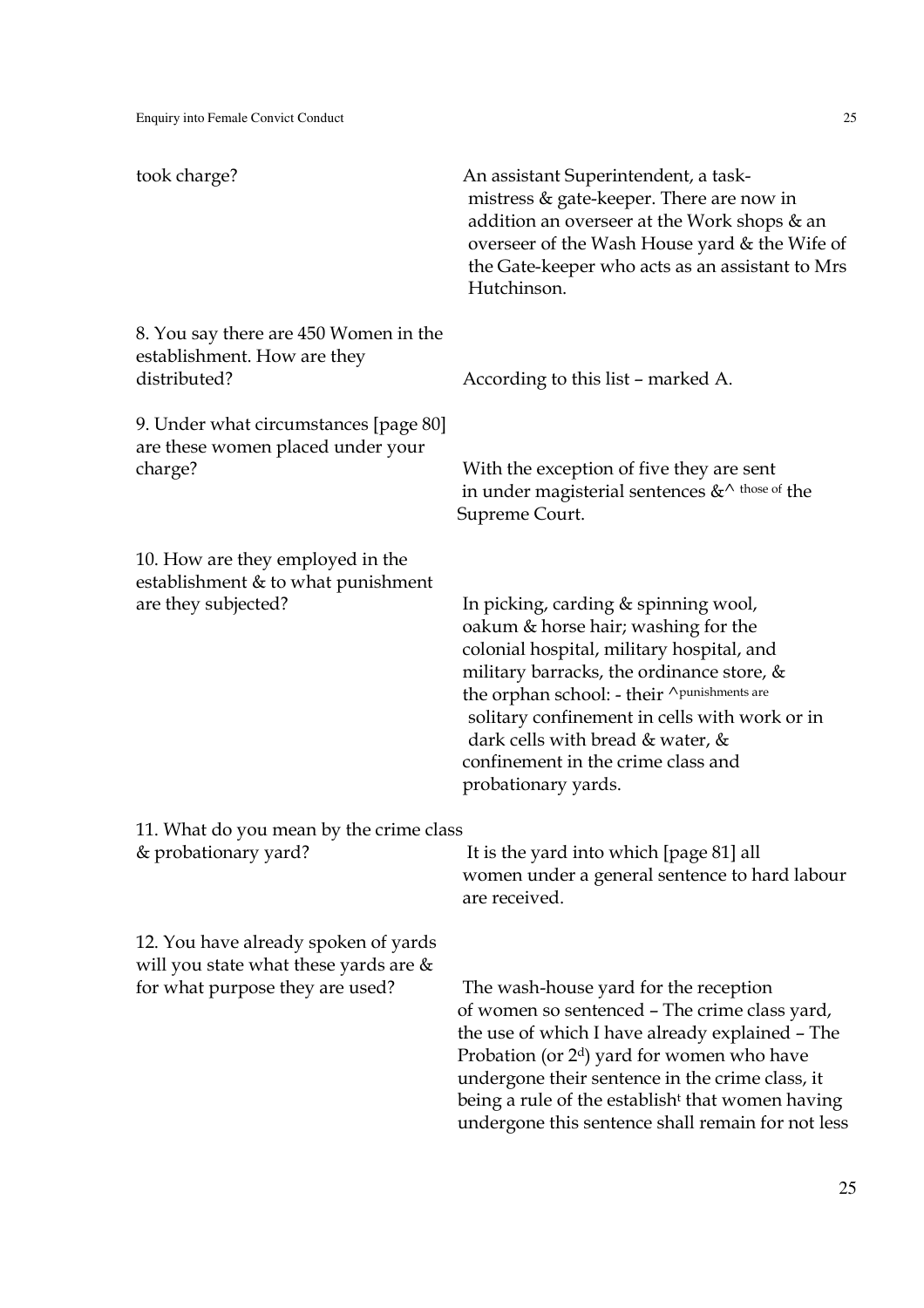|                                                                                                                                                 | than 3 months in the probation yard - The 1st<br>yard contains the [page 82] assignable women<br>into which they pass from the Probation Yard &<br>from<br>whence they are distributed into service. |
|-------------------------------------------------------------------------------------------------------------------------------------------------|------------------------------------------------------------------------------------------------------------------------------------------------------------------------------------------------------|
| 13. Do all the women you receive<br>pass into the crime class?                                                                                  | No: they are sometimes sentenced by the<br>Magistrates warrant to the 2 <sup>d</sup> or probation yard;<br>- sometimes to the wash-house yard.                                                       |
| 14. Are they ever sent in assignable<br>by Magistrates?                                                                                         | They are.                                                                                                                                                                                            |
| 15. What is the difference between<br>confinement in the probation yard,<br>& in the crime class yard?                                          | There is a difference in the diet, that of the<br>crime class being inferior. In the latter<br>oatmeal is allowed instead of Coffee and<br>Sugar.                                                    |
| [page 83] 16. What is the difference<br>between the treatment of the women in<br>the assignable yard and the probation<br>yard?                 | The only difference is their being eligible<br>for assignment.                                                                                                                                       |
| 17. There is then no punishment in the<br>different yards, except that in the Wash-<br>house yard and crime class yard the diet<br>is inferior. | Exactly.                                                                                                                                                                                             |
| 18. If a woman misconducts herself in<br>the crime class yard?                                                                                  | She is invariably brought before the<br>Principle Superintendent who extends them <sup>Aher</sup><br>sentence or sends them <sup>^her</sup> to the cells.                                            |
| 19. In what does the punishment of the<br>cells consist?                                                                                        | In solitary confinement, $\&$ in some cases<br>with bread & water.                                                                                                                                   |
| [page 84] 20. Are these cells dark?                                                                                                             | The bread & water ones are, the others are<br>not.                                                                                                                                                   |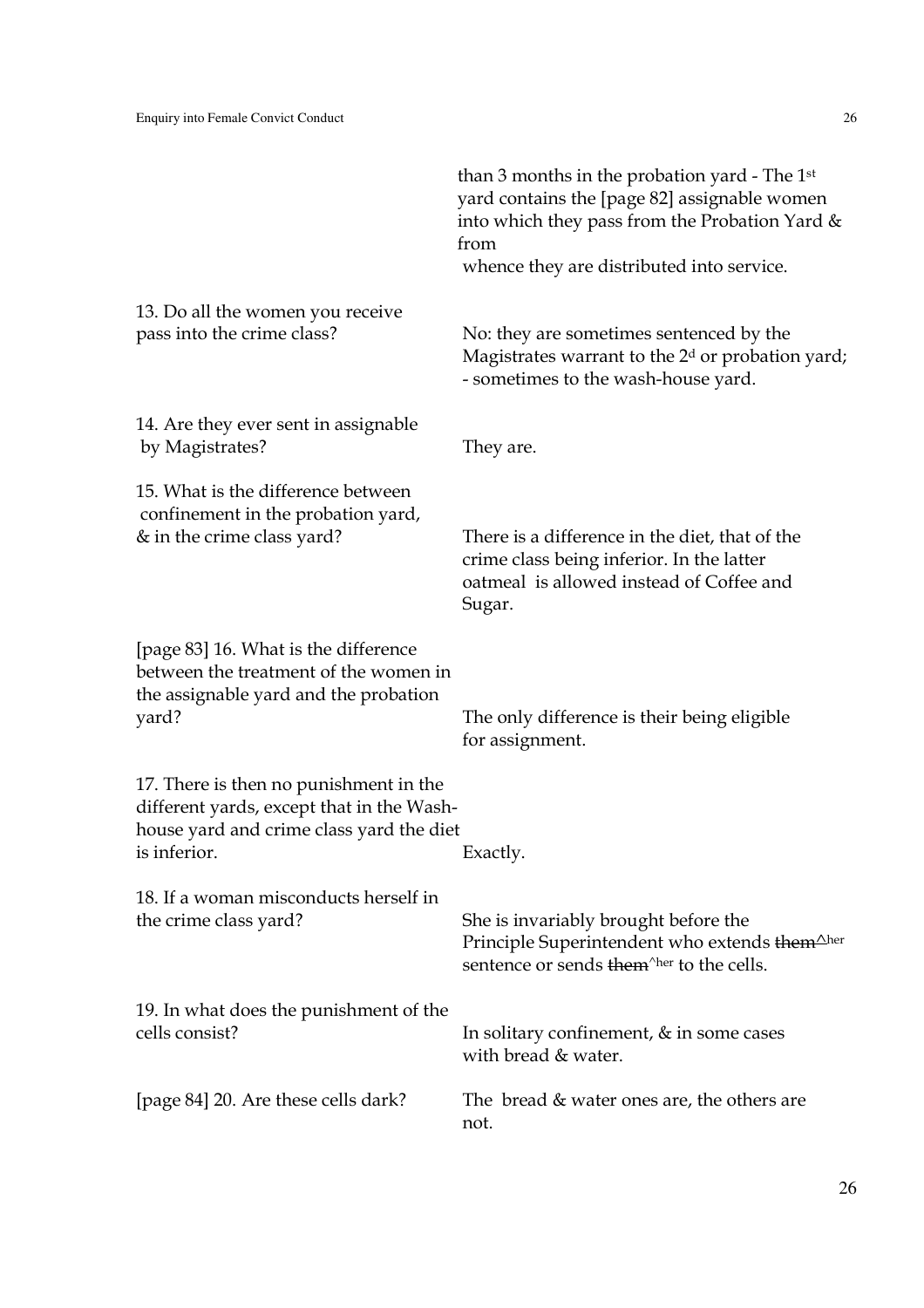| you have ever used?    | 21. Are these the only punishments                                                                                                                                                                                                                               | Women have in some cases been<br>sentenced to have their hair cut off, & to wear<br>the Iron collar.                                                                                                                                                                                                      |
|------------------------|------------------------------------------------------------------------------------------------------------------------------------------------------------------------------------------------------------------------------------------------------------------|-----------------------------------------------------------------------------------------------------------------------------------------------------------------------------------------------------------------------------------------------------------------------------------------------------------|
|                        |                                                                                                                                                                                                                                                                  | 22. Are these sentences ever given now? No; They have been discontinued for some<br>time.                                                                                                                                                                                                                 |
| the dark cells?        | 23. Can the women communicate with<br>one another in the separate cells or in                                                                                                                                                                                    | They can.                                                                                                                                                                                                                                                                                                 |
| Magistrates warrant?   | 24. Are the yards to which the women are<br>to be sent in all cases specified in the                                                                                                                                                                             | No: The House of Correction only is<br>sometimes named on the warrant.                                                                                                                                                                                                                                    |
| placed?                | [page 85] 25. In cases where these are<br>not so specified where are the women<br>I do not consider the Magistrate should have<br>things to say to the Prison [?]. He should only<br>be required to present $[?]$ the $[?]$<br>Superintendent of the Institution | If the sentence to the House of Correction is <sup><math>\wedge</math>be</sup><br>under 3 months they are placed in the $2d$ or<br>probation yard. If more, in the 3 <sup>d</sup> or Crime Class<br>Yard. In these cases they do not pass 3 months in<br>the Probation Yard in addition to this sentence. |
| themselves?            | 26. How do you find the women conduct<br>I have understood quite the<br>reverse                                                                                                                                                                                  | Generally, considering the number hoarded<br>together, pretty well.                                                                                                                                                                                                                                       |
|                        | 27. Which of the punishments<br>mentioned do they dread most?<br>If fruitful consider putting into effect<br>28. Are the Wash-house & Crime                                                                                                                      | Solitary confinement on bread & water.                                                                                                                                                                                                                                                                    |
| Class yards dreaded?   |                                                                                                                                                                                                                                                                  | Yes: - the Wash-house yard in consequence<br>of the labor; [page 86] & the Crime Class<br>yard from the length of the sentence.                                                                                                                                                                           |
| sentence to the cells? | 29. What is the usual duration of the                                                                                                                                                                                                                            | From 3 to 14 days to the bread & water<br>cells.                                                                                                                                                                                                                                                          |

30. What effect does that punishment

27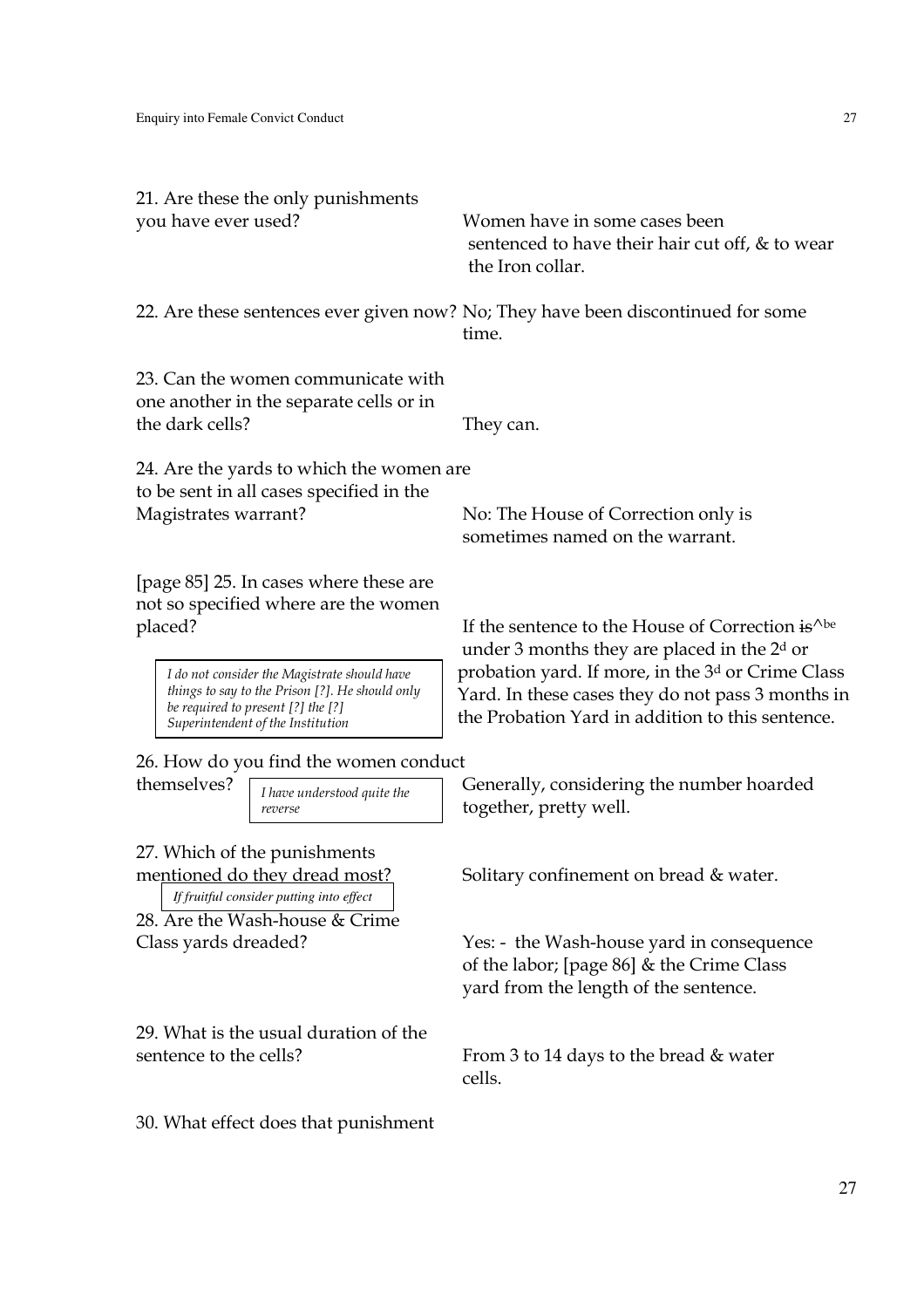Enquiry into Female Convict Conduct 28

| produce?                                                                                                                      | Invariably a dread; but I observe that the<br>same parties return again and again to them.                                                                                                               |
|-------------------------------------------------------------------------------------------------------------------------------|----------------------------------------------------------------------------------------------------------------------------------------------------------------------------------------------------------|
| 31. What is apparently the immediate<br>effect?                                                                               | Good resolutions.                                                                                                                                                                                        |
| 32. Does this observation apply to the<br>separate or light cells?                                                            | Yes.                                                                                                                                                                                                     |
| 33. Do you ever observe any bad effect<br>to be produced by the confinement<br>[page 87] in point of health or intellect? No. |                                                                                                                                                                                                          |
| 34. Do the women in the cells receive<br>moral instruction?                                                                   | They receive Bibles & Prayer Books &<br>tracts and I sometimes converse with them - Mr<br>Livermore also reads to them. I once kept a<br>library for their use, & purchased a large number<br>of tracts. |
| 35. Do you find from your conversations<br>with them that they read?                                                          | In many cases they do.                                                                                                                                                                                   |
| 36. Do you consider the Wash-house yard<br>an effective sentence; $&$ if so why?                                              | I do: it teaches them industrious & useful<br>habits.                                                                                                                                                    |
| 37. Are there ^instances of a 2 <sup>d</sup> sentence<br>to this yard?                                                        | Yes.                                                                                                                                                                                                     |
| 38. What reason have you for thinking it<br>produces [page 88] good habits?                                                   | I have observed it in several instances.                                                                                                                                                                 |
| 39. Do you think the - privation of a portion<br>of the Rations inflicted in the Crime Class<br>yard has a good effect?       | I do no know that it has any effect in<br>preventing the commission of offences.                                                                                                                         |
| 40. Do you find that the fact of so many<br>women being congregated together is<br>injurious - & in what respects?            | I do; most decidedly; they talk all sense of<br>punishment away. They corrupt each other. -<br>Their conversation turns upon obscenity,                                                                  |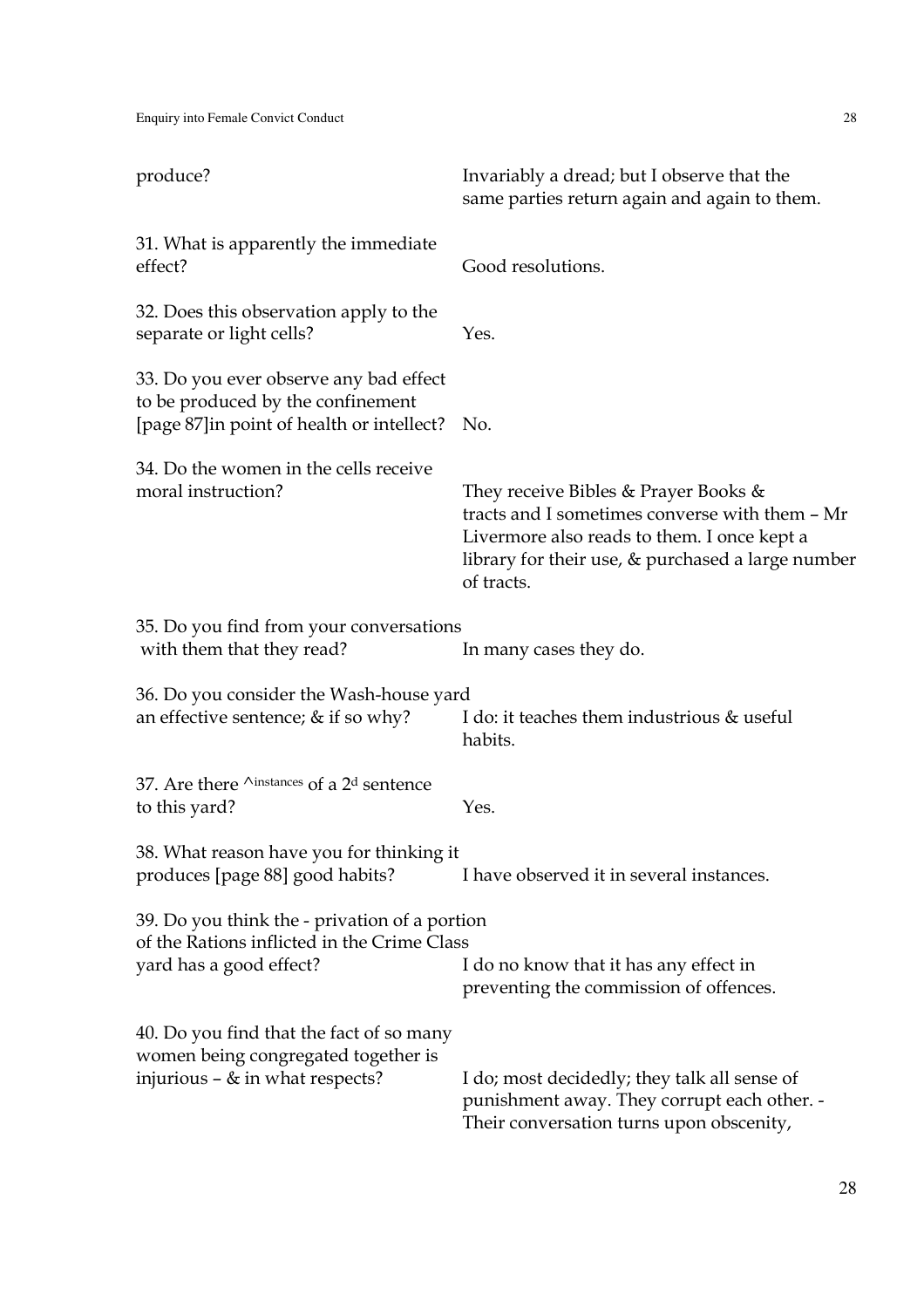|                                                                                                                                                                 | drinking, upon their sufferings & the treatment<br>they have met with from their masters &<br>mistresses. At night in their wards [page 89] I<br>generally find that 3 or 4 out of the 30 or 40<br>composing the ward are disposed to talk; but<br>those who do not join in the conversation must<br>hear & be contaminated by such conversation. |
|-----------------------------------------------------------------------------------------------------------------------------------------------------------------|---------------------------------------------------------------------------------------------------------------------------------------------------------------------------------------------------------------------------------------------------------------------------------------------------------------------------------------------------|
| 41. In the assignable Class, is there as<br>great a disposition to that kind of<br>conversation?                                                                | There is – but the fear of being put back into the<br>other classes affords a check.                                                                                                                                                                                                                                                              |
| 42. When they come out of the cells<br>where do they go?                                                                                                        | They are received into the assignable yards.                                                                                                                                                                                                                                                                                                      |
| 43. Do you find that they retain the good<br>resolutions formed?                                                                                                | I think they do.                                                                                                                                                                                                                                                                                                                                  |
| 44. Does the effect of the Cells last longer<br>than the Crime Class?                                                                                           | I think it does.                                                                                                                                                                                                                                                                                                                                  |
| [page 90] 45. Do you think that women<br>who have been condemned to the cells<br>remain out longer than those who have<br>been in the other punishment classes? | Generally yes <sup><math>\wedge</math>they do but not to a considerable</sup><br>extent.                                                                                                                                                                                                                                                          |
| 46. To what punishment are pregnant<br>women subjected?                                                                                                         | A sentence of 6 months in the probation yard<br>after their child is weaned.                                                                                                                                                                                                                                                                      |
| 47. Does that punishment prevent a<br>repetition of the offence?                                                                                                | It does not generally.                                                                                                                                                                                                                                                                                                                            |
| 48. What exceptions are there to<br>this rule?                                                                                                                  | A few cases of wet nurses who are received into<br>families with their children - And in some cases<br>a portion of the sentence upon my -<br>recommendation or that of the Doctor has been<br>remitted.                                                                                                                                          |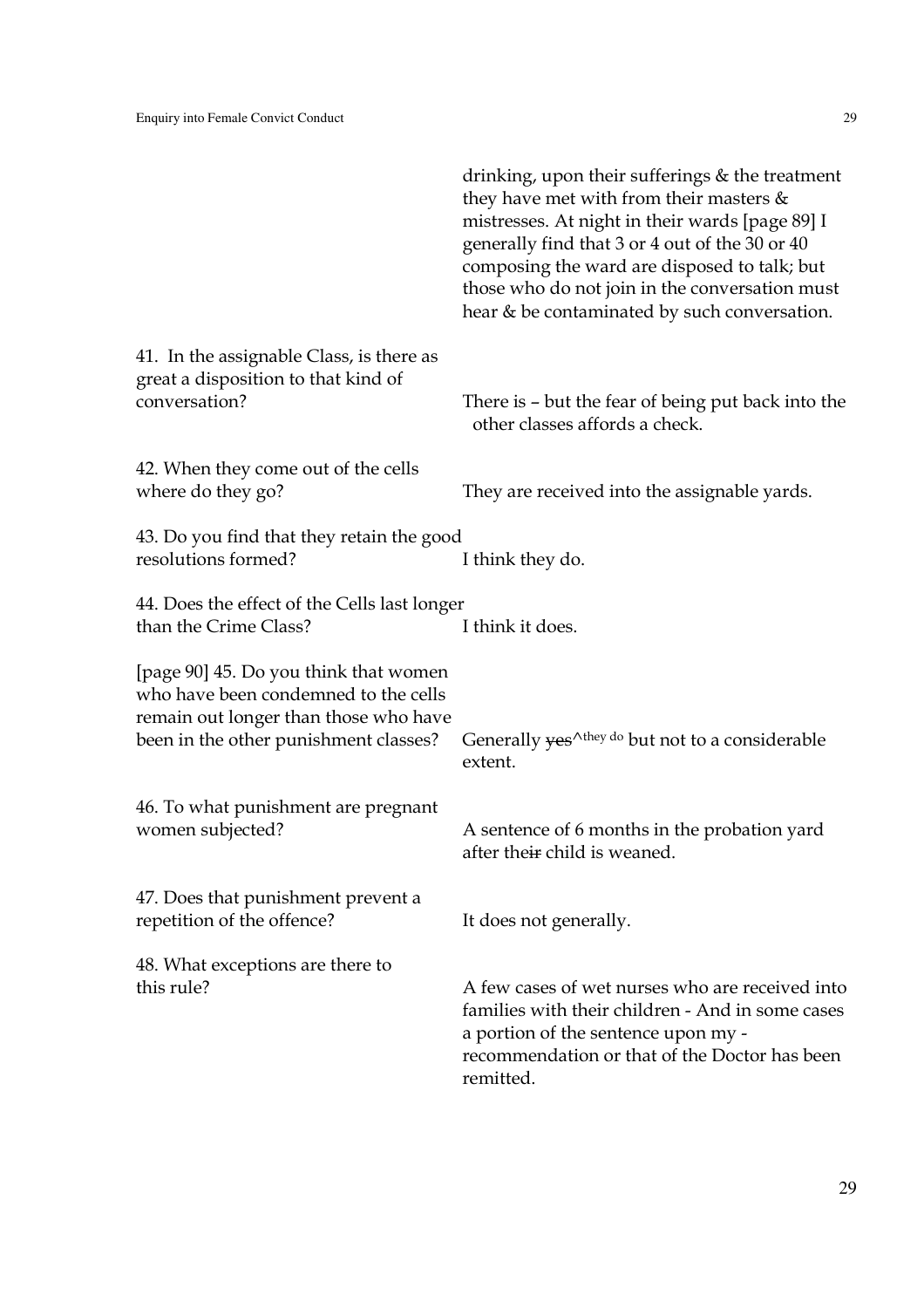| 49. Where are pregnant women kept?                                                                                     | They are kept in the Crime Class yard in a<br>separate ward on Probation diet.                                                                                                                                                                                                                                                                                                                                                                                                                                                    |
|------------------------------------------------------------------------------------------------------------------------|-----------------------------------------------------------------------------------------------------------------------------------------------------------------------------------------------------------------------------------------------------------------------------------------------------------------------------------------------------------------------------------------------------------------------------------------------------------------------------------------------------------------------------------|
| 50. Are any of them at the same time<br>under sentence [to] the Crime Class?                                           | Several are.                                                                                                                                                                                                                                                                                                                                                                                                                                                                                                                      |
| 51. Has it ever occurred to you that any<br>mode could be adopted for improving<br>their moral state?                  | They must be separated, their sentences should<br>be shorter & more severe - I have observed that<br>at the end of a long sentence, whatever good<br>principles may have existed upon their entrance<br>have disappeared.                                                                                                                                                                                                                                                                                                         |
| 52. In what way would you<br>subdivide them?                                                                           | I should not recommend more that 12 being kept<br>together, & it would be very desirable that they<br>should have separate sleeping places. They<br>would [page 92] be less liable to contamination -<br>there would be better opportunities of<br>classification. I think that, had it been in my<br>power to class them in small numbers of 12, I<br>could have prevented much contamination -<br>This would offer opportunities of reading to $\&$<br>conversing with them & of making a greater<br>impression on their minds. |
| 53. Do you think that a total separation<br>would be even better than such a<br>subdivision?                           | I think it would afford a better chance of<br>reformation but the other plan would be more<br>convenient.                                                                                                                                                                                                                                                                                                                                                                                                                         |
| 54. With the means of keeping them<br>separate, what would you do with a<br>woman at the end of a 6 month<br>sentence? | I should think it desirable that she should not<br>associate with the others.                                                                                                                                                                                                                                                                                                                                                                                                                                                     |
| [page 93] 55. Do you think that females<br>should on their arrival in the colony be<br>assigned?                       | Yes.                                                                                                                                                                                                                                                                                                                                                                                                                                                                                                                              |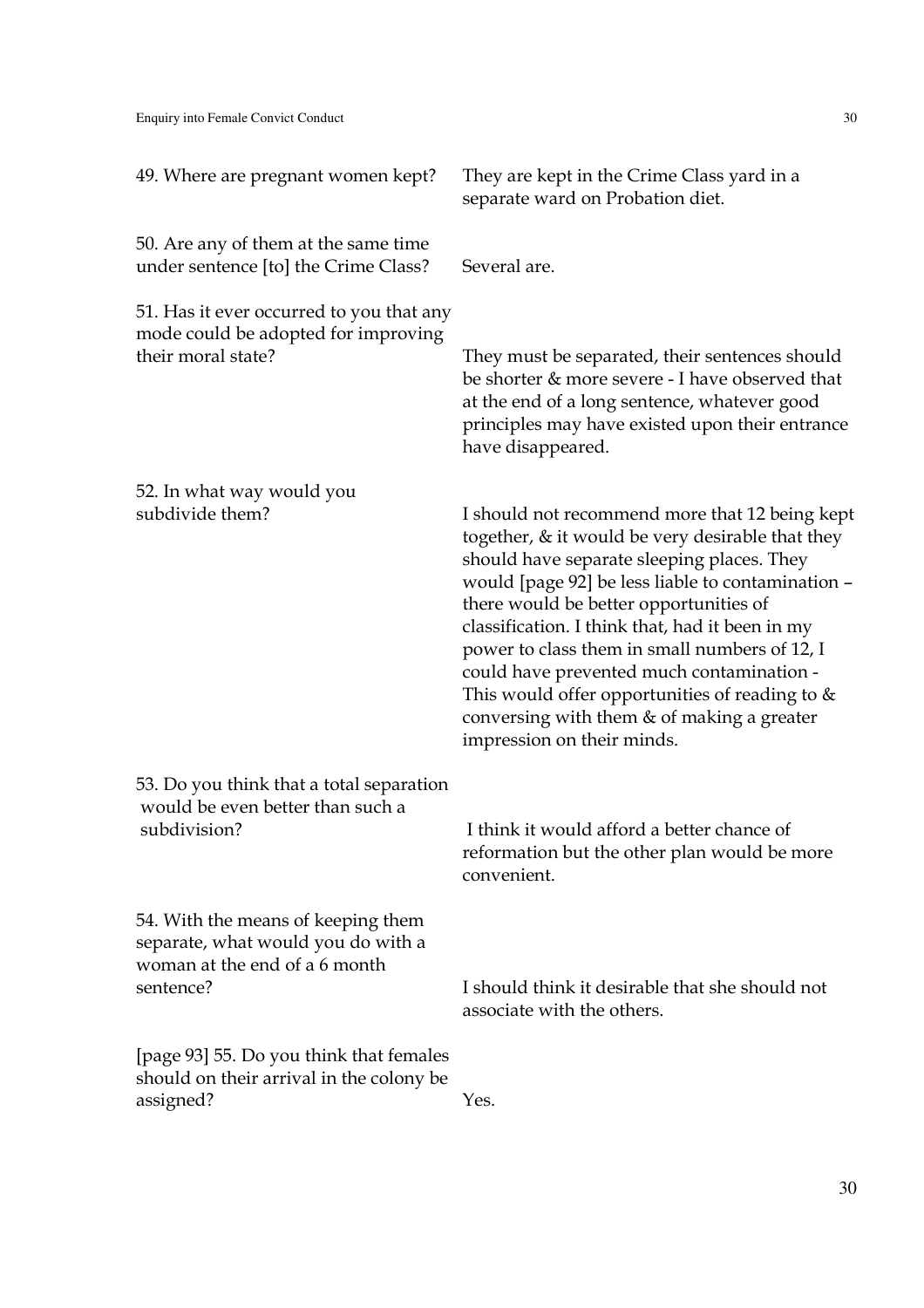Enquiry into Female Convict Conduct 31

| 56. Are women on their arrival less<br>corrupted than after 5 or 6 years<br>residence here?                                     | I think they are.                                                                                                                                                                                               |
|---------------------------------------------------------------------------------------------------------------------------------|-----------------------------------------------------------------------------------------------------------------------------------------------------------------------------------------------------------------|
| 57. Does this contamination arise from<br>assignment or from confinement in the<br>Female House of Correction?                  | Not from assignment                                                                                                                                                                                             |
| 58. Does a large proportion<br>never return to the House of<br>Correction?                                                      | Many remain in assignment until they marry or<br>receive their indulgence; but I cannot tell the<br>proportion.                                                                                                 |
| 59. Does not the fact of so many women<br>being returned pregnant prove that<br>assign <sup>t</sup> is attended by bad effects? | Yes – but the greater evils arise from<br>confinement here                                                                                                                                                      |
| [ $page 94$ ]                                                                                                                   | Saturday 11 December 1841 Mr Hutchinson's examination continued                                                                                                                                                 |
| 60. Is there any chaplain attached to the<br>Establishment & what duties does he<br>perform?                                    | There is - He performs divine service on the<br>Sabbath once a fortnight at 1/4 after 9 a.m.; &<br>before the children were removed baptism was<br>performed once in 3 months generally.                        |
|                                                                                                                                 | 61. Is that the only religious observance? On the part of the Chaplain it is; on the alternate<br>Sundays I perform the full service; besides which<br>I have a regular morning service throughout the<br>year. |
| 62. Do the Awomen receive individual<br>instruction?                                                                            | No.                                                                                                                                                                                                             |
| 63. You are the only person who afford<br>any?                                                                                  | Yes.                                                                                                                                                                                                            |
| [page 95]<br>64. You are yourself a minister?                                                                                   | Yes!! [exclamation marks in a different handwriting]                                                                                                                                                            |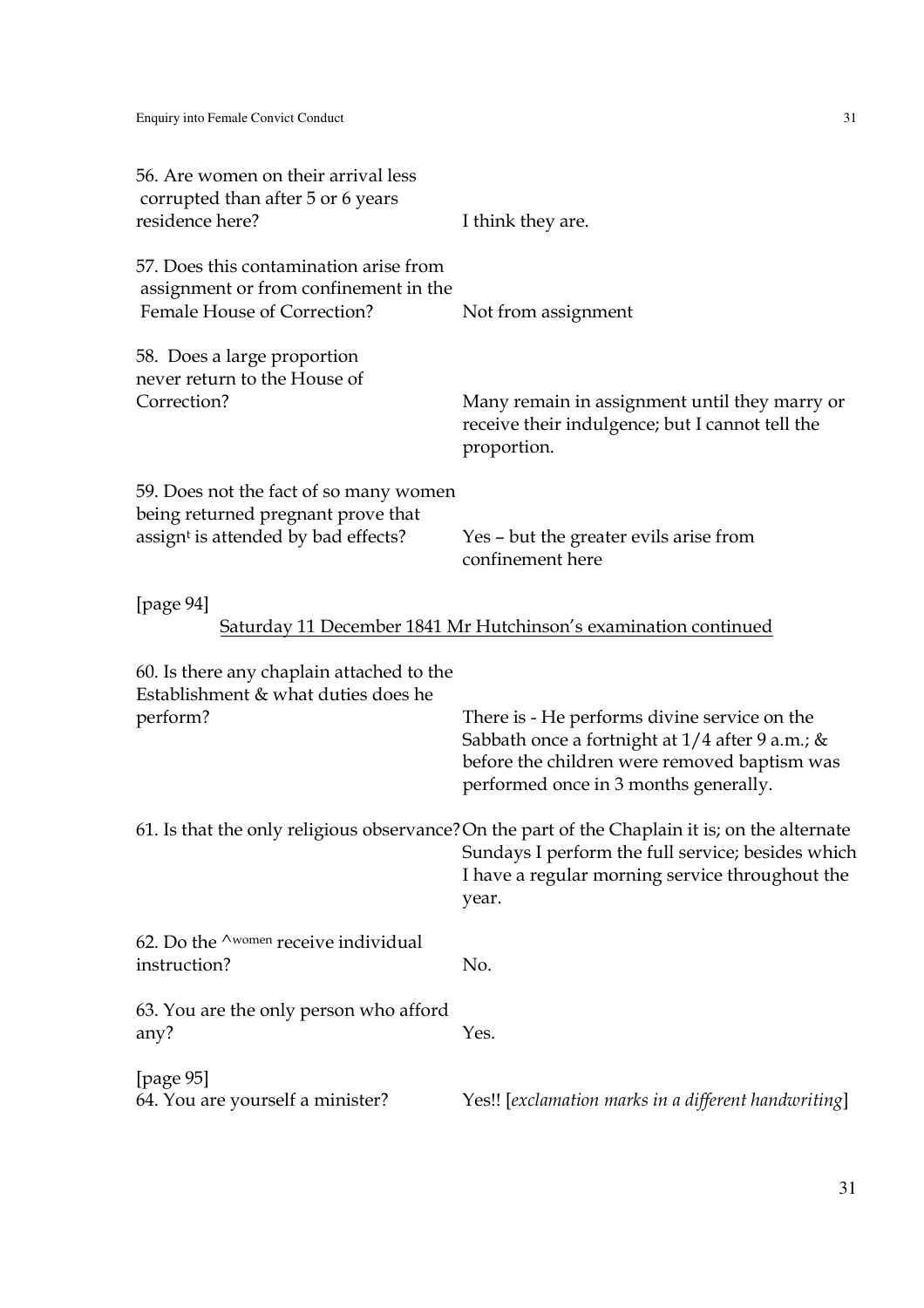65. Will you be good enough to state

what duties you perform daily? At six o'clock the bell rings for rising - at 1/2 past six all the women are mustered in their respective yards; immediately after which they assemble in the Chapel. A psalm or a hymn is sung & chapter read & paraphrased & an extemporary prayer concludes the morning service. The time occupied is from 1/2 to 3/4 of an hour. The muster is then checked with the ledger – the night soil is then taken out & the wood & coals are brought in. The rations are then issued - We then breakfast at about 1/4 before 8 - I then return to the Office at 1/2 past 8. The [page 95] Returns for the preceding day are then inspected signed and dispatched to the principal Superintendent - Orders are then received from the Police Magistrate or the principal Superintendent & for assign<sup>t</sup> . After the messenger has left, there are generally some disputes to settle - The meat Rations are then served out about eleven. I then generally visit the Hospital, or some other part of the Building: this & the assignment generally occupies me until 4 o'clock. The Office generally closes about 5 - At 6 the wool is weighed out for picking & carding & spinning, & the work of the preceding day is taken in and weighed - The coals & wood for the night are then got in - Supper & general muster before dark. I generally walk round [page 97] the building during the night. Once or twice a month I attend at the ordinance & commissariat Stores to draw the Stores.

| 66. With these occupations have you time<br>to attend to moral and religious |                                                                                   |  |
|------------------------------------------------------------------------------|-----------------------------------------------------------------------------------|--|
| instruction?                                                                 | By no means.                                                                      |  |
| 67. Do you consider the religious<br>instructions sufficient?                | No.                                                                               |  |
| 68. What additions should be made?                                           | Particular attention should be paid to the<br>cells, which are entirely excluded. |  |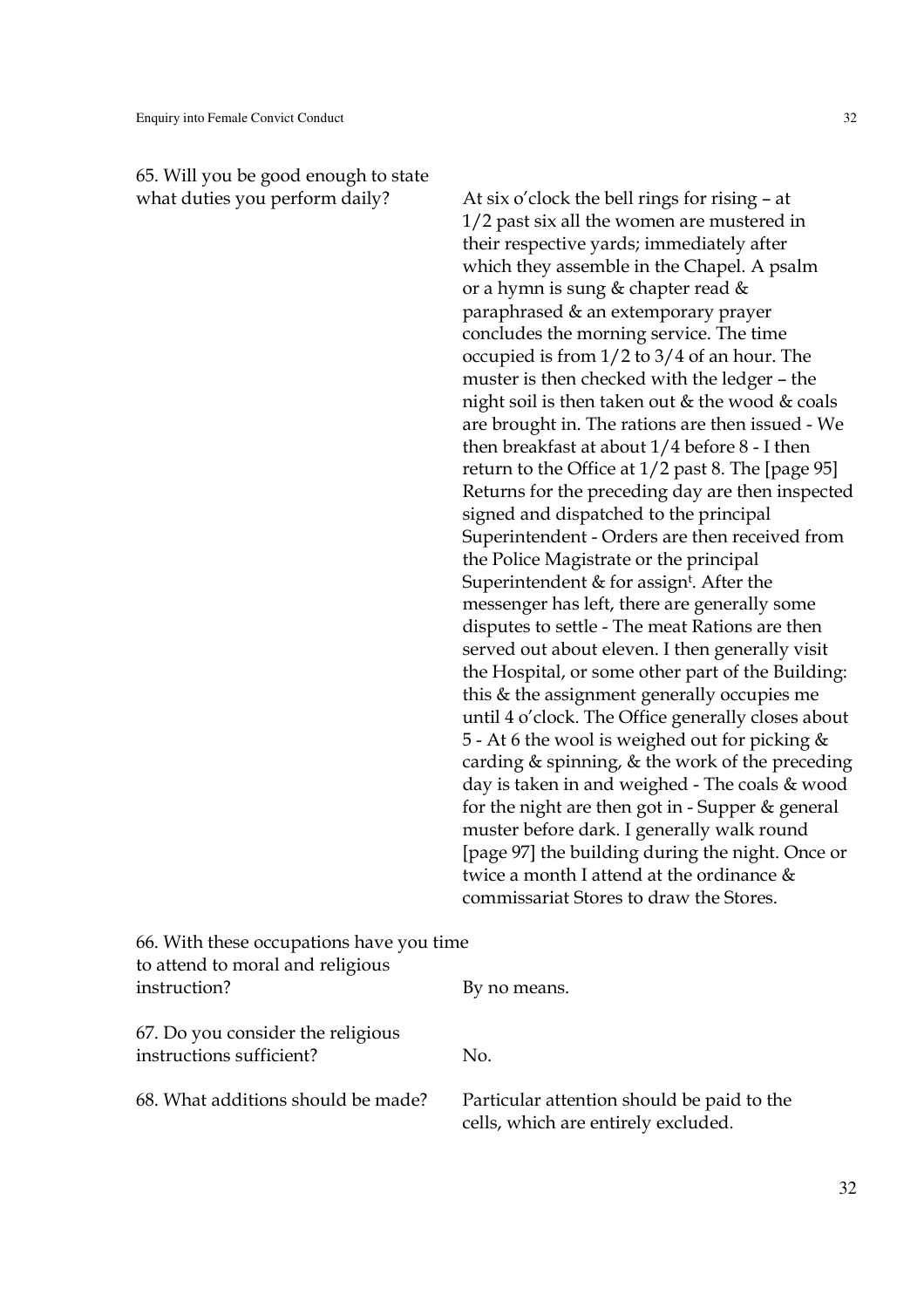| 69. What would be the best means in                                                  |                                                                                                                                                                                                                                                                                                                                                                                                                                                                                                                                                                                                                                                                                                                                                                                                                                                                                    |
|--------------------------------------------------------------------------------------|------------------------------------------------------------------------------------------------------------------------------------------------------------------------------------------------------------------------------------------------------------------------------------------------------------------------------------------------------------------------------------------------------------------------------------------------------------------------------------------------------------------------------------------------------------------------------------------------------------------------------------------------------------------------------------------------------------------------------------------------------------------------------------------------------------------------------------------------------------------------------------|
| your opinion for instructing the<br>females?                                         | A more extensive distribution of tracts,<br>more particular conversations with them [page<br>98] which could occupy the whole time of one<br>person.                                                                                                                                                                                                                                                                                                                                                                                                                                                                                                                                                                                                                                                                                                                               |
| 70. How are the women engaged from                                                   |                                                                                                                                                                                                                                                                                                                                                                                                                                                                                                                                                                                                                                                                                                                                                                                                                                                                                    |
| morning to evening?                                                                  | They rise at six – half an hour is allowed for<br>dressing & putting up the bedding - then<br>muster - then morning service - the wood<br>& coals are got in, about 50 are employed<br>in taking out the night soil; the remainder in<br>putting up the bedding & cleaning<br>themselves. They then receive their<br>breakfasts - the women have their respective<br>work assigned to them $-$ they begin at eight $\&$<br>continue until one. Dinner an hour & a half.<br>They return at $1/2$ past 2 to the shops until<br>about 5 - supper and [page 99] muster to bed -<br>In the first yard the labour is generally picking<br>oakum under the superintendence of a general<br>overseer of the workshops - In the second &<br>third wool - In the cells horse hair - In the wash<br>house yard the linen of the House of Correction<br>& the Colonial Hospital etc is washed. |
| 71. Is there accommodation in the House<br>of Correction to keep the women           |                                                                                                                                                                                                                                                                                                                                                                                                                                                                                                                                                                                                                                                                                                                                                                                                                                                                                    |
| occupied?                                                                            | No. They do not do more than half what<br>they might.                                                                                                                                                                                                                                                                                                                                                                                                                                                                                                                                                                                                                                                                                                                                                                                                                              |
| 72. Could you employ the second & third<br>yards better had you an additional number |                                                                                                                                                                                                                                                                                                                                                                                                                                                                                                                                                                                                                                                                                                                                                                                                                                                                                    |
| of Looms?                                                                            | Yes; we could employ two more looms<br>under existing circumstances - The women now<br>work for two Looms whereas with proper [page<br>100] means they could work for four.                                                                                                                                                                                                                                                                                                                                                                                                                                                                                                                                                                                                                                                                                                        |
| 73. Into what kind of articles is the wool                                           |                                                                                                                                                                                                                                                                                                                                                                                                                                                                                                                                                                                                                                                                                                                                                                                                                                                                                    |

worked up? Into Blankets & Cloth – about 1800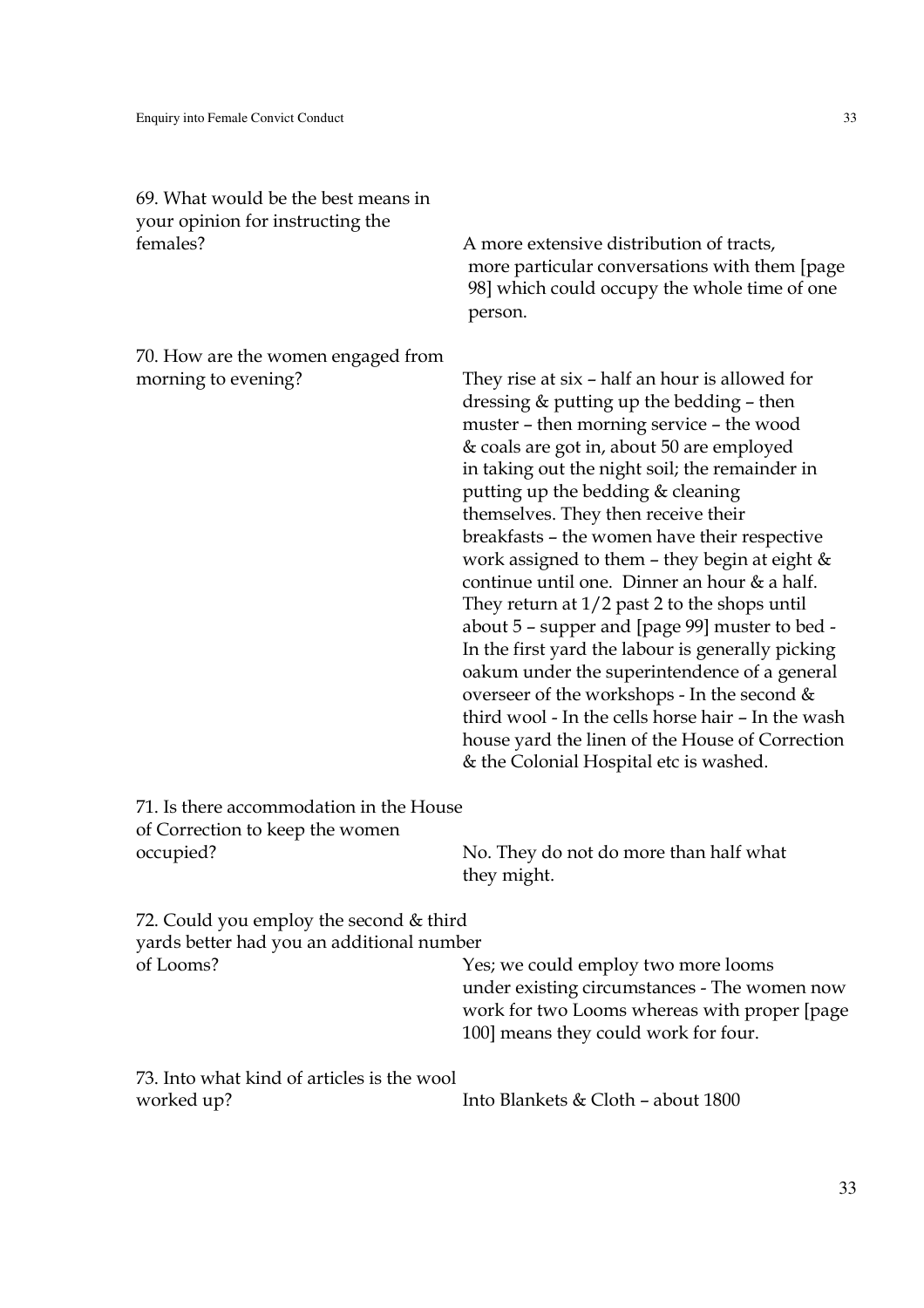|                                                                                                                            | blankets were made last <sup>^in the</sup> year 1840,<br>estimated at 18/ a pair.                                                                                                                |
|----------------------------------------------------------------------------------------------------------------------------|--------------------------------------------------------------------------------------------------------------------------------------------------------------------------------------------------|
| 74. The oakum?                                                                                                             | The junk is drawn from the ordinance yard<br>& returned in oakum.                                                                                                                                |
| 75. Have you enough junk to employ the<br>women?                                                                           | No. The Ordinance Officers have not always<br>sufficient to supply us with. With the same<br>accommodation we could do a third more when<br>there is no junk the Awomen have wool given<br>them. |
| 76. Do you consider this a good mode of<br>employing them?                                                                 | Yes.                                                                                                                                                                                             |
| [page 101]<br>77. What is the labour in the<br>cells?                                                                      | Picking horse-hair & coir rope when we<br>have none; in picking wool.                                                                                                                            |
| 78. In the wash-house yard could more<br>be done?                                                                          | Double the quantity were it supplied - There<br>is a sufficient accommodation. When a convict<br>ship comes in they are all employed.                                                            |
| 79. Do you think the kind of work upon<br>which the women are employed is the<br>best?                                     | Yes.                                                                                                                                                                                             |
| 80. Do you think that with proper<br>accommodation a better description of<br>work might be supplied?                      | Yes. Needle work in very small yards or in<br>separate cells & with proper overseers                                                                                                             |
| [page 102]<br>81. Do you think it would be<br>better for the wash-house yard to be<br>subdivided into classes of 10 or 12? | Yes. the work might be done as well & it<br>would be an improvement in the discipline.                                                                                                           |
| 82. Do you think that it would be an                                                                                       | improvement to appoint free overseers? Yes. One for each yard whose set business it                                                                                                              |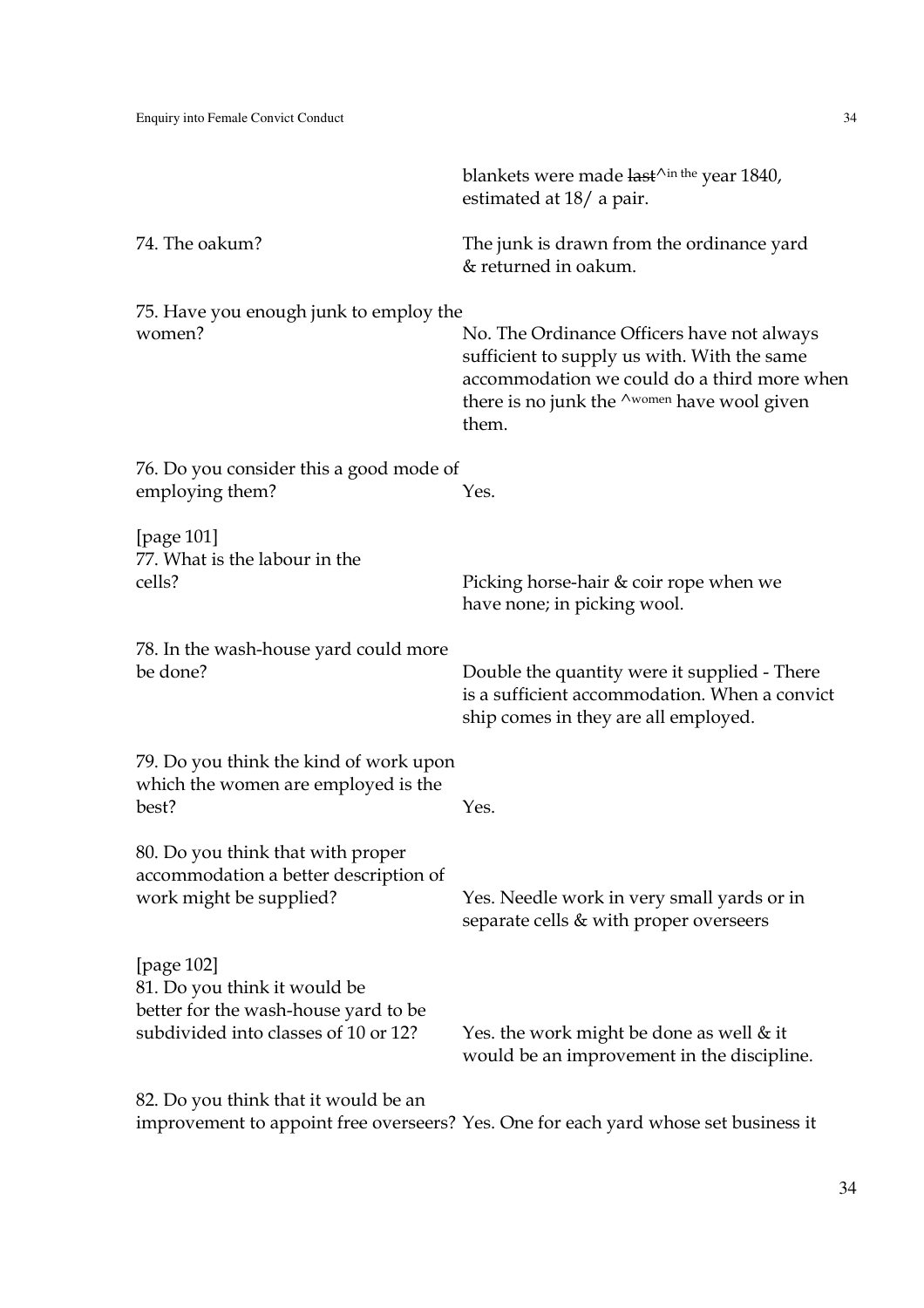|                                                                                                                                     | should be to look after the women. I think<br>they might also be Turnkeys - they should be<br>women                                                                                                                                                                                                                                                                                                                                                                    |
|-------------------------------------------------------------------------------------------------------------------------------------|------------------------------------------------------------------------------------------------------------------------------------------------------------------------------------------------------------------------------------------------------------------------------------------------------------------------------------------------------------------------------------------------------------------------------------------------------------------------|
| 83. How many Turnkeys are there?                                                                                                    | One to each yard – four.                                                                                                                                                                                                                                                                                                                                                                                                                                               |
| 84. Are there any others invested with<br>authority?                                                                                | There are three wardswomen in each yard,<br>whose business [page 103] it is to keep the wards<br>clean, the women in order, & see that the<br>materials are not wasted. The encouragement<br>held out to them is to get out a little sooner.<br>There is a Messwoman to every mess of twelve<br>whose business it is to attend to the dinner<br>implements <sup>Autensils</sup> & to report the misconduct of<br>those in this <sup><math>\wedge</math>her</sup> mess. |
| 85. Have the Turnkeys any inducement<br>to overlook offences?                                                                       | Not that I am aware of.                                                                                                                                                                                                                                                                                                                                                                                                                                                |
| 86. Have the women any access to the<br>stores where the clothes are kept during<br>the time they are kept in the factory?          | Never, except in charge of Mrs Livermore.                                                                                                                                                                                                                                                                                                                                                                                                                              |
| 87. Does it ever occur that more than<br>one go at a time?                                                                          | No.                                                                                                                                                                                                                                                                                                                                                                                                                                                                    |
| 88. Upon the arrival of a [page 104]<br>female <sup><math>\wedge</math>convict</sup> ship what women<br>are brought to the factory? | Those assigned in the interior & those not<br>assigned at all.                                                                                                                                                                                                                                                                                                                                                                                                         |
| 89. What are the women not<br>assigned at all?                                                                                      | Women for whom no application has been<br>made, unfortunate infirm & diseased persons &<br>such like.                                                                                                                                                                                                                                                                                                                                                                  |
| 90. Do all the others then go into<br>assignment at once?                                                                           | Yes certainly – many are now assigned at<br>once without ever seeing the factory.                                                                                                                                                                                                                                                                                                                                                                                      |
| 91. How long do those assigned in the<br>interior remain in the factory?                                                            | The time is uncertain; some may remain a                                                                                                                                                                                                                                                                                                                                                                                                                               |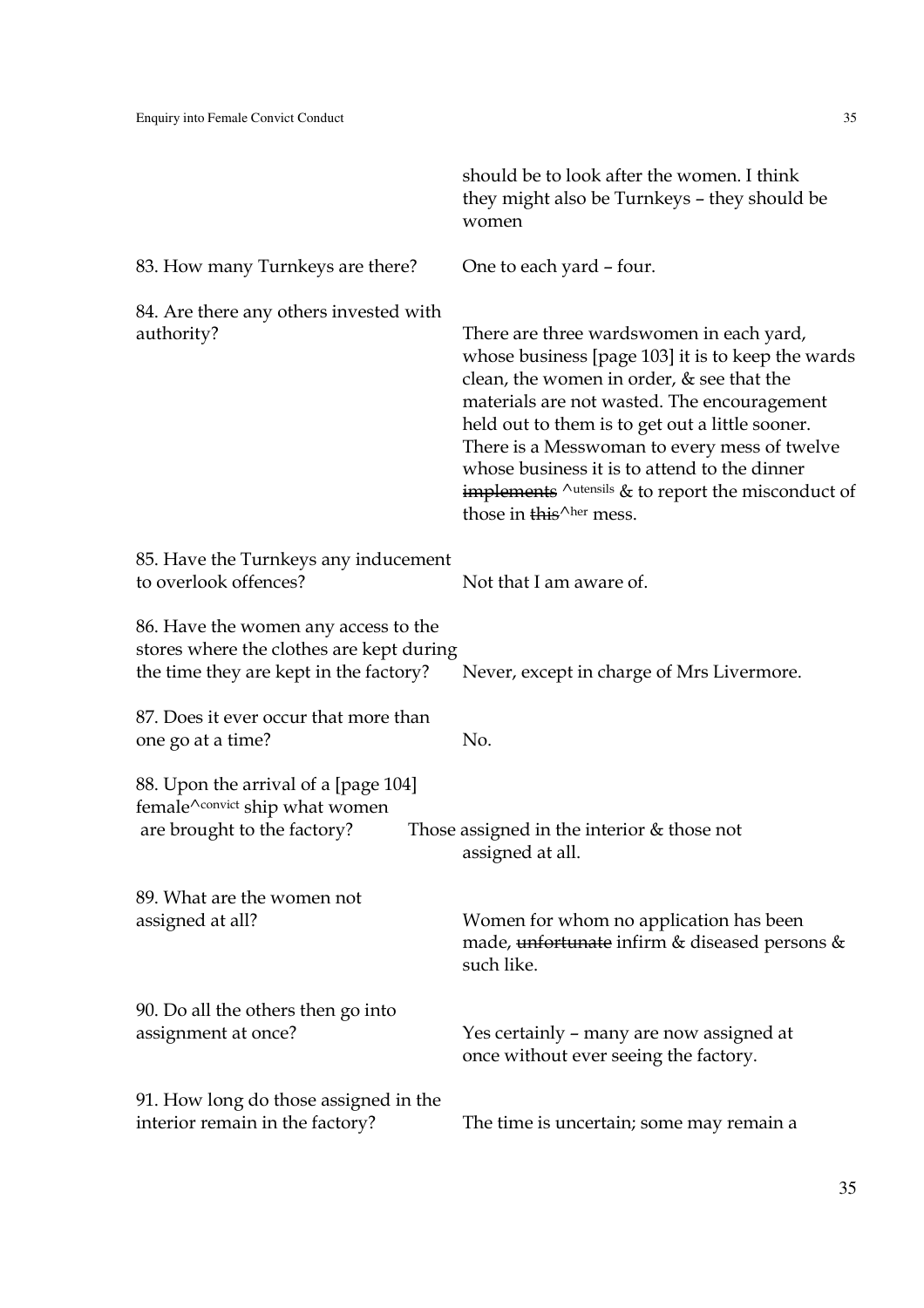|                                                                                                                                                                | fortnight or even a little more: the others<br>generally go out within the first week.                                                                                                                    |
|----------------------------------------------------------------------------------------------------------------------------------------------------------------|-----------------------------------------------------------------------------------------------------------------------------------------------------------------------------------------------------------|
| [page 105]<br>92. Under what charge are they<br>sent to the Factory?                                                                                           | Under the charge of Constables.                                                                                                                                                                           |
| 93. What is the first thing done with<br>them when they come into the factory?                                                                                 | They are put into a separate yard by<br>themselves: into what we call the Nursery yard.                                                                                                                   |
| 94. Do they ever introduce money or<br>tobacco?                                                                                                                | No they do not. The Doctor generally gets<br>their money & gives it to me to return them<br>when they go out.                                                                                             |
| 95. Then when they go into assignment,<br>they are permitted to take their money<br>with them?<br>Awho? The women for assignment in the interior to be<br>sure | Yes, they are; but the amount is generally<br>very small $-5$ <sup>s</sup> / or 10 <sup>s</sup> /                                                                                                         |
| [page 106] 96. Do they associate with<br>the older inmates of the Factory?                                                                                     | No; they are kept separate. Afrom them                                                                                                                                                                    |
| 97. What becomes of those not assigned<br>at all?                                                                                                              | They remain until places can be found for<br>them.                                                                                                                                                        |
| 98. Are not women who have recently<br>arrived sometimes ordered by the<br>Lieut <sup>t</sup> Governor on probation?                                           | Yes: & then they are sent into the<br>appropriate yard.                                                                                                                                                   |
| 99. What work are the recently arrived<br>employed at?                                                                                                         | None whatever.                                                                                                                                                                                            |
| 100. What rations have they?                                                                                                                                   | The same as the other women in the first $&$<br>second yard - 1/2 lb meat, 1 lb bread, [page 107]<br>1/2 lb potatoes or 1 lb of cabbage, 1 oz sugar and<br>1 oz of burned wheat for coffee - that is all. |
| 101. When a woman is simply returned<br>from service what is done with her?                                                                                    | She is undressed in the Store & searched -                                                                                                                                                                |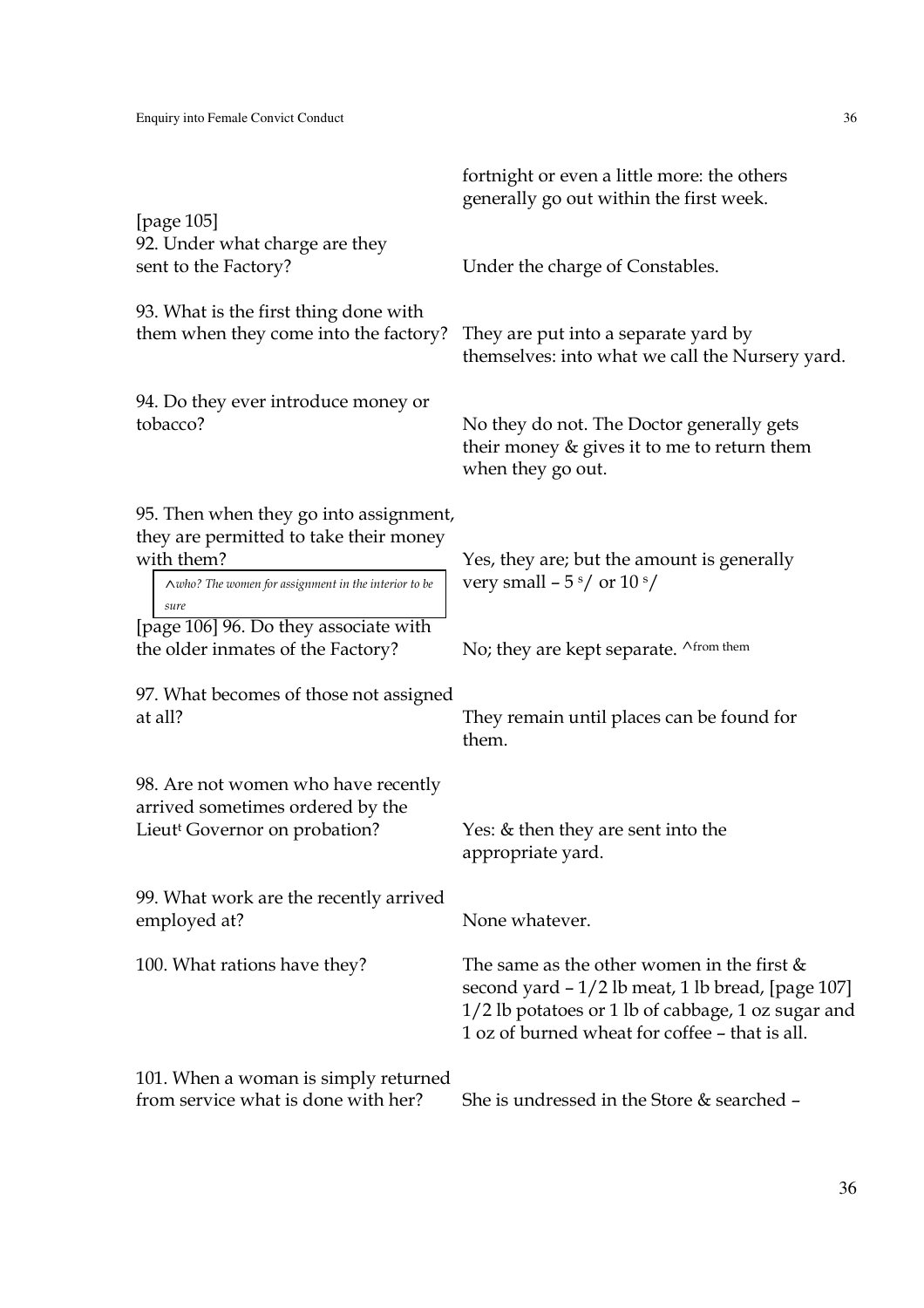clothed in the dress of the establishment & sent into the assignable yard and there she remains until she goes out again to service – her rations are the same as above – she picks oakum in the first yard but not by Taskwork. 102. Have you any means of ascertaining whether each woman does her proportion of labour? The wardswomen report. [page 108] 103. But if the quantity required to be done by the yard be performed, is it ever matter of enquiry whether each woman does her own work? No; so long as the wardswomen can get the work done they are satisfied; it signifies not by whom unless indeed a woman positively refuses & then the wardswomen would report, & then I should have her brought through, admonished, & sent back to her work, or if she continued obstinate to the cells. her? She is received in the same way, searched and dressed and sent to her proper place according to the warrant, viz, the cells, the [page 109] wash-house or the third yard – if the sentence be generally to hard labour for three months she is sent to the second yard, if for more than three months to the third yard. 105. What is the labour performed in the second yard? **Picking, carding and spinning.** 106. Do you consider that more severe than the labour of the first yard? Yes, it is more severe– carding is hard work so is spinning – picking is light work  $\wedge$ stuff  $\wedge$ //

107. Are there ever women in the Second yard who escape the

104. When a convict woman is sent in under punishment what is done with

– they take generally turn about of the different kinds of work.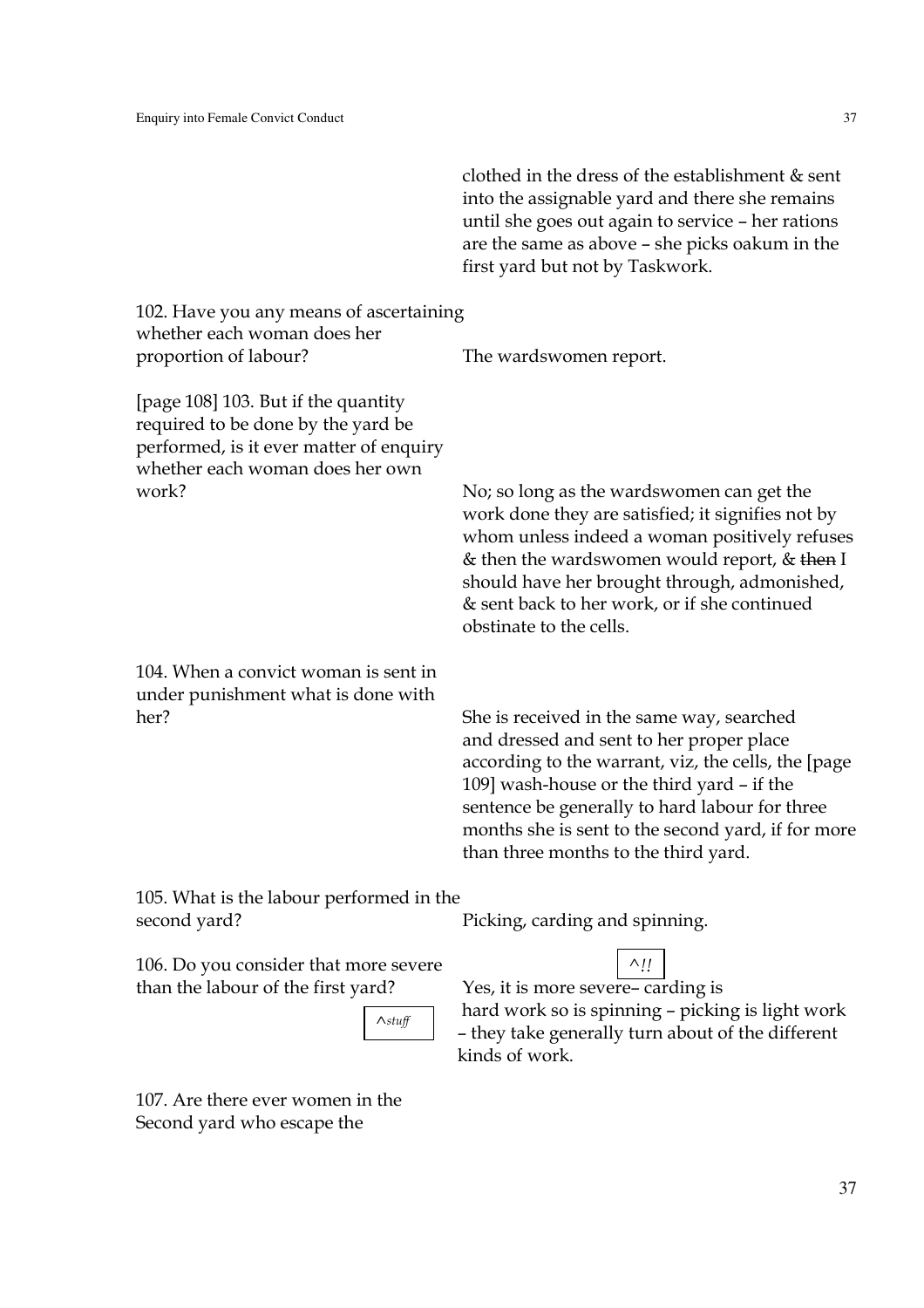| carding & spinning?                                                                                                                                                      | Yes, the old women & the infirm.                                                                                                                                                                                                                                                                                                                                      |
|--------------------------------------------------------------------------------------------------------------------------------------------------------------------------|-----------------------------------------------------------------------------------------------------------------------------------------------------------------------------------------------------------------------------------------------------------------------------------------------------------------------------------------------------------------------|
| [page 110]<br>108. What is the ration in this yard?                                                                                                                      | The same as in the first.                                                                                                                                                                                                                                                                                                                                             |
| 109. In the crime class what is their<br>labour?                                                                                                                         | The same as in the probation or second yard.                                                                                                                                                                                                                                                                                                                          |
| 110. What is the ration?                                                                                                                                                 | The same except that 2 oz of oatmeal are<br>substituted for the burned wheat & sugar.                                                                                                                                                                                                                                                                                 |
| 111. At the wash-tub yard what is the<br>ration; and in the light cells, also the<br>dark cells?                                                                         | The same as the first second yards - the<br>cells have the same as the third yard or crime<br>class in the dark cells they have bread & water.                                                                                                                                                                                                                        |
| [page 111]<br>112. Do you think they prefer<br>living in assigned service to being in<br>the second yard?                                                                | Yes, I think they do; they often urge<br>me to get places for them - sometimes however<br>they do this merely to have what they call a<br>"spree" but generally that is not the case.                                                                                                                                                                                 |
| 113. Do you observe that they are<br>depressed when sentenced?                                                                                                           | Only when the sentence is to the cells; if to<br>the yards they soon talk with their companions<br>all sense of punishment away.                                                                                                                                                                                                                                      |
| 114. Can you give us any idea of the<br>effect of the difference in the feelings<br>of women when first brought to the<br>Factory from those they exhibit<br>afterwards? | Sometimes they are very [page 112] much<br>depressed when first they are put into the<br>Factory, but a continuance in one of the wards<br>generally finishes a woman's education in vice &<br>takes away her sense of shame. The feeling<br>seems to abate with every return to the building<br>but is again somewhat revived when she is<br>sentenced to the cells. |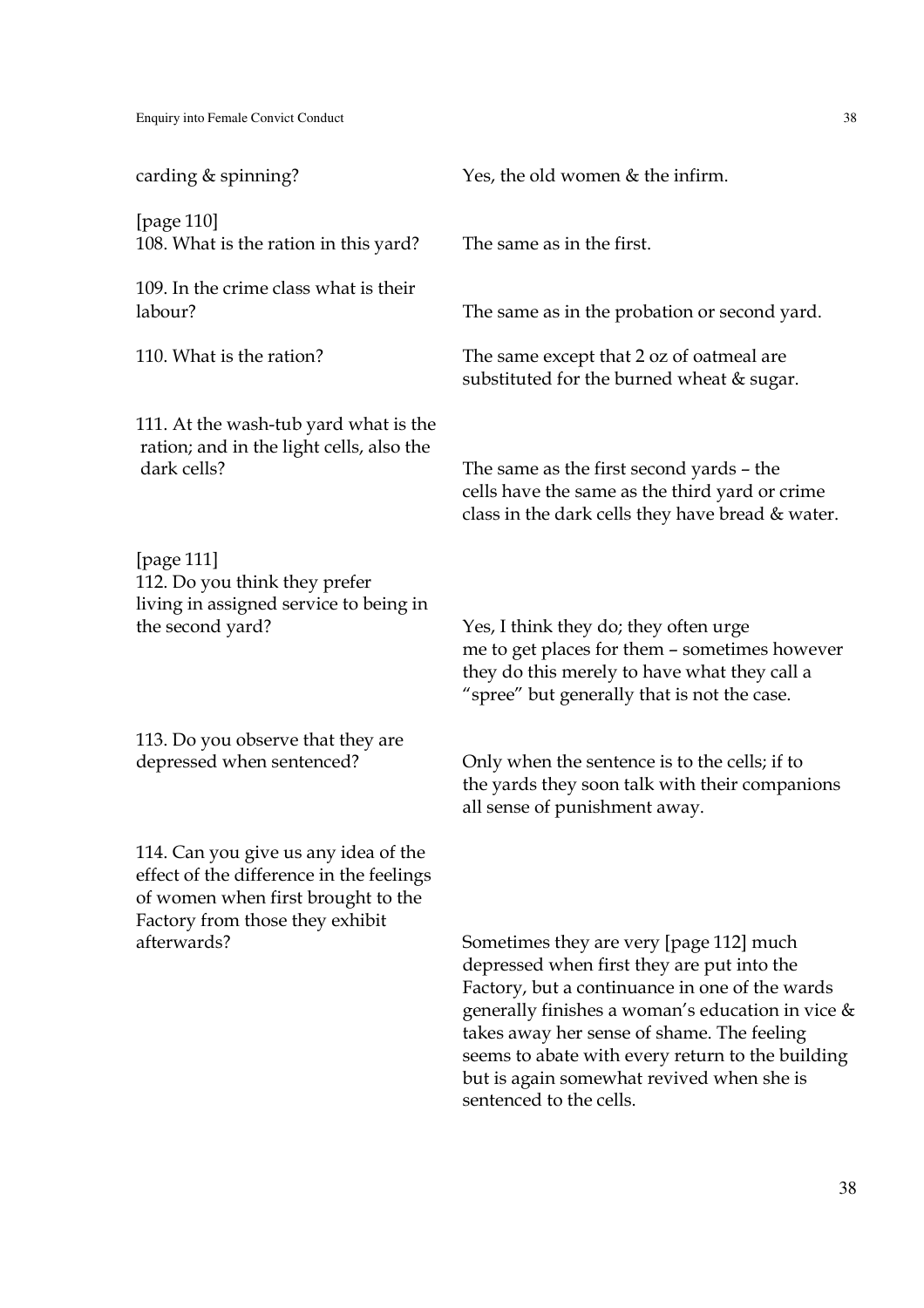| 115. Have instances ever occurred in<br>which women have besought you take |                                                                                                                                                                                                                                                                                                                                                                                                                                                                                                             |
|----------------------------------------------------------------------------|-------------------------------------------------------------------------------------------------------------------------------------------------------------------------------------------------------------------------------------------------------------------------------------------------------------------------------------------------------------------------------------------------------------------------------------------------------------------------------------------------------------|
| them out of the yards?                                                     | Yes, repeatedly. Women have come up to<br>me in the yard & begged of me to put them into<br>the cells, in order that they might escape from<br>the [page 113] cursing & swearing & obscenity. It<br>must be a miserable thing for a woman having<br>any sense of propriety left to be in one of these<br>yards.                                                                                                                                                                                             |
| 116. How are the new treated by the old                                    |                                                                                                                                                                                                                                                                                                                                                                                                                                                                                                             |
| hands?                                                                     | Never in an unfriendly way: glad to see<br>them - It is certain they endeavour to corrupt<br>them.                                                                                                                                                                                                                                                                                                                                                                                                          |
| 117. Are fights frequent?                                                  | No: they are not: sometimes they occur.<br>They do not seriously hurt one another. They<br>abuse each other frequently.                                                                                                                                                                                                                                                                                                                                                                                     |
| 118. Did you ever hear of any being                                        |                                                                                                                                                                                                                                                                                                                                                                                                                                                                                                             |
| reformed in the Factory?<br>Ano proof of reformation                       | Yes: I have known instances in which<br>women in the Hospital have died in a [page 114]<br>very good state of mind. I have also seen letters<br>in which women have stated that they have<br>received benefits from Divine Service performed<br>in the Factory: The yse are generally infirm<br>persons now at the invalid Hospital at New<br>Norfolk but there are exceptions - instances in<br>which persons in good health have made the<br>same profession & their conduct has<br>corresponded with it. |
| 119. What is the effect of the cells with<br>work?                         | They dislike them very much.                                                                                                                                                                                                                                                                                                                                                                                                                                                                                |
| 120. What of the dark cells?                                               | It depends very much upon the time women<br>[page 115] have been in them: the old hands care<br>very little about them.                                                                                                                                                                                                                                                                                                                                                                                     |
|                                                                            | 121. Do they even ask for employment? Very seldom; they sometimes ask for a little<br>needlework.                                                                                                                                                                                                                                                                                                                                                                                                           |

122. Do you think compulsory idleness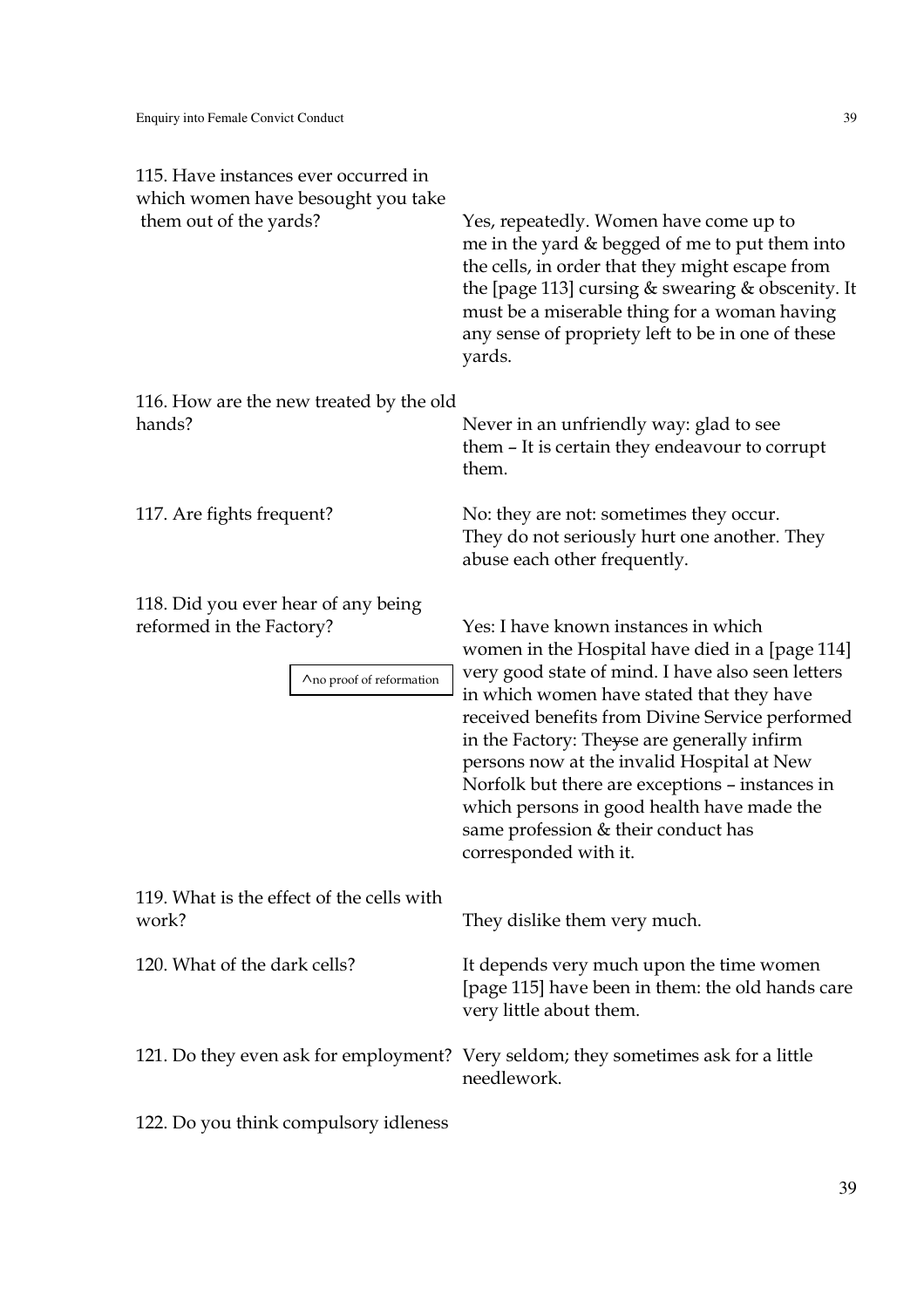| a punishment?                                                                                                                                                                | Very much depends on the previous habits<br>of the women & upon the length of the<br>punishment.                                                                                                                                                                                                                            |
|------------------------------------------------------------------------------------------------------------------------------------------------------------------------------|-----------------------------------------------------------------------------------------------------------------------------------------------------------------------------------------------------------------------------------------------------------------------------------------------------------------------------|
| 123. What is the longest period of<br>confinement in the dark cells?                                                                                                         | A fortnight.                                                                                                                                                                                                                                                                                                                |
| 124. Is there not sometimes singing $&$<br>dancing in the wards at night?                                                                                                    | Yes – at times: their songs are sometimes<br>very disgusting. They leave off when they [page<br>116] know I am coming near when they do not<br>(which is sometimes the case in a wet night<br>when they do not hear my foot on the pavement)<br>I turn out the whole ward till I get at the woman<br>whom I send to a cell. |
| 125. What is your opinion of<br>Assignment?                                                                                                                                  | With the exception of the very worst women<br>I think it is the best mode of disposing of them.                                                                                                                                                                                                                             |
| 126. Do you think women become<br>contaminated in assignment?                                                                                                                | No, I think the reverse, [if] they have a good<br>example & regular employment - of<br>course there are exceptions.                                                                                                                                                                                                         |
| [page 117] 127. Are there not places [at]<br>which well conducted women will not<br>remain?                                                                                  | Yes there are places in which even the best<br>conducted women will not remain; from severe<br>treatment, neglect of food & clothing. In some<br>places the children are allowed to abuse them.                                                                                                                             |
| 128. Are there many such places?                                                                                                                                             | Several: not many comparatively.                                                                                                                                                                                                                                                                                            |
| 129. Are there any persons [or] classes of                                                                                                                                   | persons excluded from having servants? The publicans are & every person whose<br>husband or wife is a convict.                                                                                                                                                                                                              |
| 130. Are there not places [in] Town<br>considered by the females as good<br>merely, because of the licence<br>they <sup>^who?[added later]</sup> allow to their<br>servants? | I have heard the women say so.                                                                                                                                                                                                                                                                                              |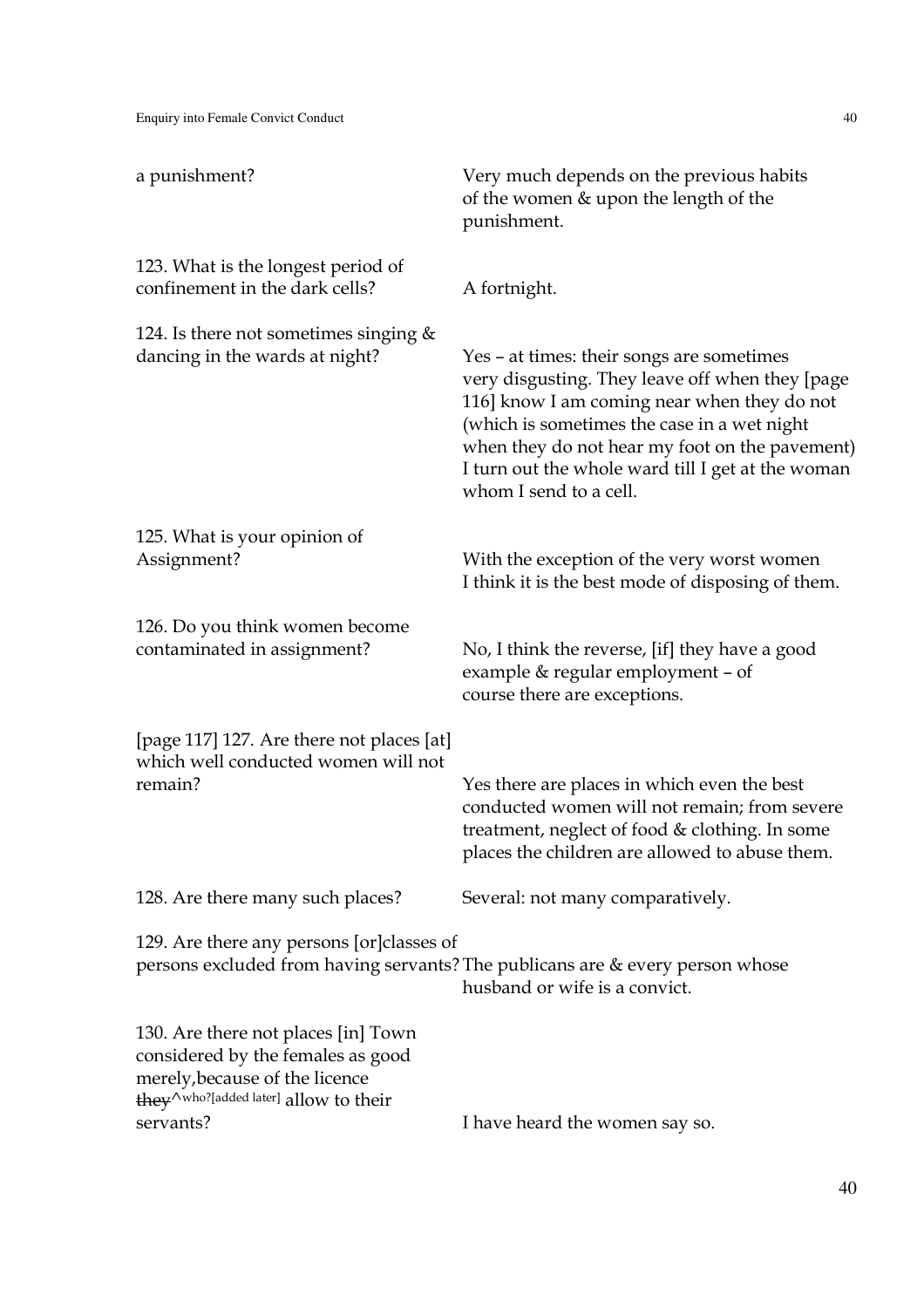| [page 118] 131. Under the circumstances<br>you have stated as to the condition of the<br>females in the Factory, do you think that<br>additional religious instruction would be<br>beneficial or would be counteracted so as<br>to leave no desirable influence upon the<br>mind? | I think it might be beneficial. I think we<br>ought to occupy the ground where there is the                                                                                      |
|-----------------------------------------------------------------------------------------------------------------------------------------------------------------------------------------------------------------------------------------------------------------------------------|----------------------------------------------------------------------------------------------------------------------------------------------------------------------------------|
|                                                                                                                                                                                                                                                                                   | least hope.                                                                                                                                                                      |
| 132. Do you think there ought to be any<br>special appointment at present for the<br>purpose?                                                                                                                                                                                     | Not at present.                                                                                                                                                                  |
| 133. What is the conduct of the females<br>during divine Service?                                                                                                                                                                                                                 | Very good; they attend to what they hear<br>& they [page 119] take their part of the service;<br>the responses are well read.                                                    |
| 134. Do they ever talk of what they hear,<br>afterwards?                                                                                                                                                                                                                          | They do; and not unfrequently they send up<br>stairs for a few tracts.                                                                                                           |
| 135. Of what denominations are<br>the women?                                                                                                                                                                                                                                      | They are divided into Roman Catholic &<br>Protestants.                                                                                                                           |
| 136. Does any Roman Catholic Minister<br>attend?                                                                                                                                                                                                                                  | Yes, the Rev. <sup>d</sup> Mr Therry attends every<br>Sunday about 3 o'clock - about 50 or 60 attend<br>his service – most of them also attend the<br><b>Protestant Service.</b> |
| 137. Do you ever discover acts of gross<br>indecency?                                                                                                                                                                                                                             | Yes I do: & there I have no doubt many<br>which never come to light.                                                                                                             |

[page 120]Mr Hutchinson's Examination continued Monday 13 December 1841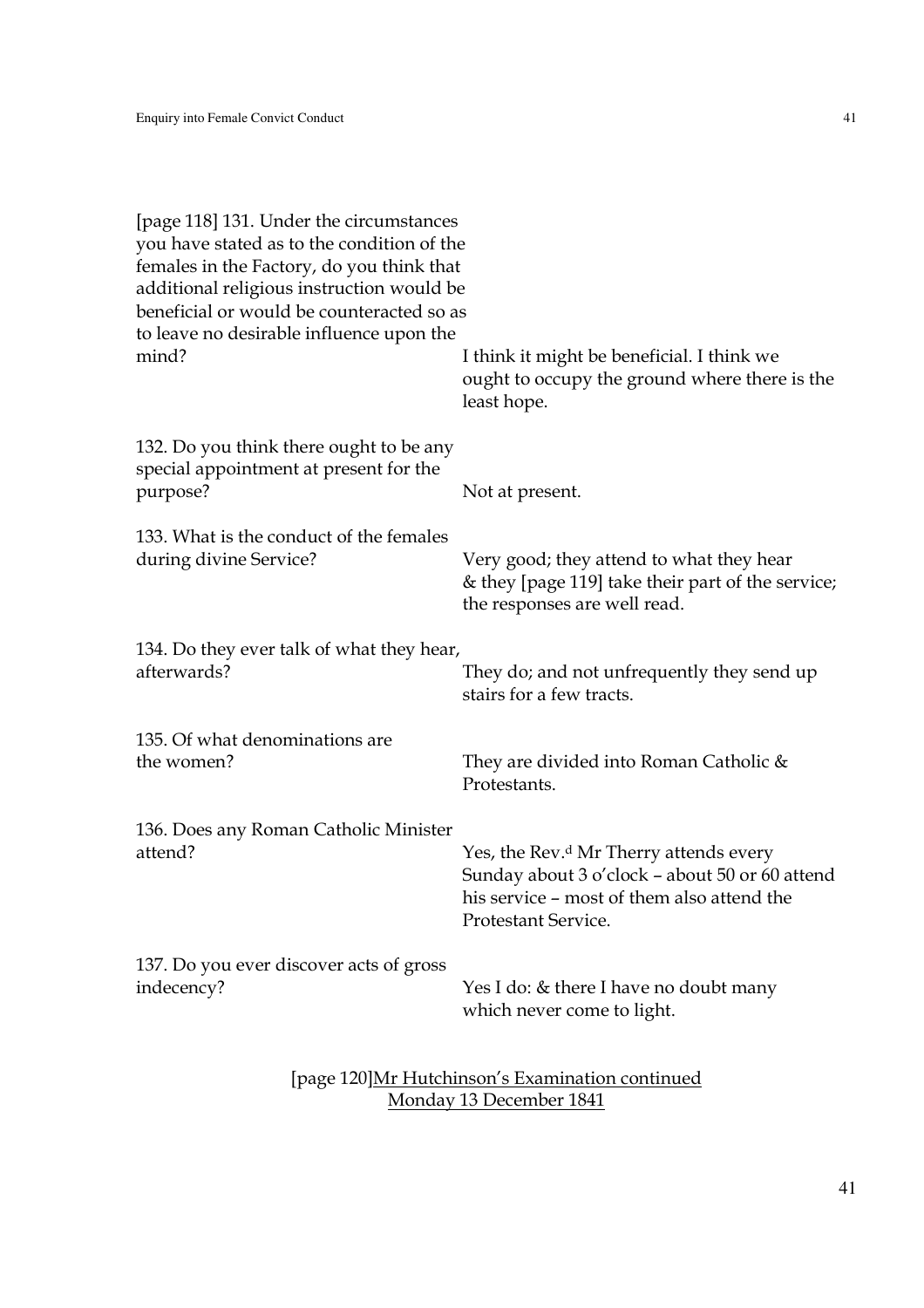| 138. Since Saturday has anything<br>occurred to you Awhich you should<br>wish now to mention to the                                                                     |                                                                                                                                                                                                                                                                                                                                                                                                                                                                                                                    |  |
|-------------------------------------------------------------------------------------------------------------------------------------------------------------------------|--------------------------------------------------------------------------------------------------------------------------------------------------------------------------------------------------------------------------------------------------------------------------------------------------------------------------------------------------------------------------------------------------------------------------------------------------------------------------------------------------------------------|--|
| Committee?                                                                                                                                                              | No, but I now hand in the returns called for<br>by the Committee from one of which marked A<br>may be ascertained the quantity of work done<br>daily by each female.                                                                                                                                                                                                                                                                                                                                               |  |
| 139. The return A appears appears<br>to refer to the to shew that the<br>on the 8 <sup>th</sup> inst in the second yard 76 women<br>picked 15 lbs of wool in that day - |                                                                                                                                                                                                                                                                                                                                                                                                                                                                                                                    |  |
| is not that a very small quantity?                                                                                                                                      | Yes very small: the same number of women<br>might have done three times as much, but then<br>we are as [page 121] I have already explained<br>afraid to increase the work not having looms to<br>convert it into cloth.                                                                                                                                                                                                                                                                                            |  |
| 140. Could you spin wool [in] the present<br>cells?                                                                                                                     | Yes we could.                                                                                                                                                                                                                                                                                                                                                                                                                                                                                                      |  |
| 141. One of the defects of your<br>Establishment appears clearly [to] be the<br>inability to provide employment for<br>the women; how do you think this                 |                                                                                                                                                                                                                                                                                                                                                                                                                                                                                                                    |  |
| could be remedied?                                                                                                                                                      | By taking in coarse washing from the<br>shipping or indeed private families. It would not<br>be safe to introduce fine washing whilst the<br>women are crowded together as at present.                                                                                                                                                                                                                                                                                                                             |  |
| 142. Have the evils you have mentioned                                                                                                                                  |                                                                                                                                                                                                                                                                                                                                                                                                                                                                                                                    |  |
| as existing in the [page 122] Building<br>been of many years duration?                                                                                                  | The moral evils have ex[isted] all along<br>though they ha[ve] increased in proportion as<br>the Buildings have increase[ed] & become<br>crowded - with respect to the employment the<br>disproportion between the work done & the<br>number employed has existed only since the<br>recent very great augmentation of our number.<br>When we had only about 260 women, which was<br>our average for a long period the present looms<br>kept the women very well employed.[Edge of<br>this page cut off in margin]. |  |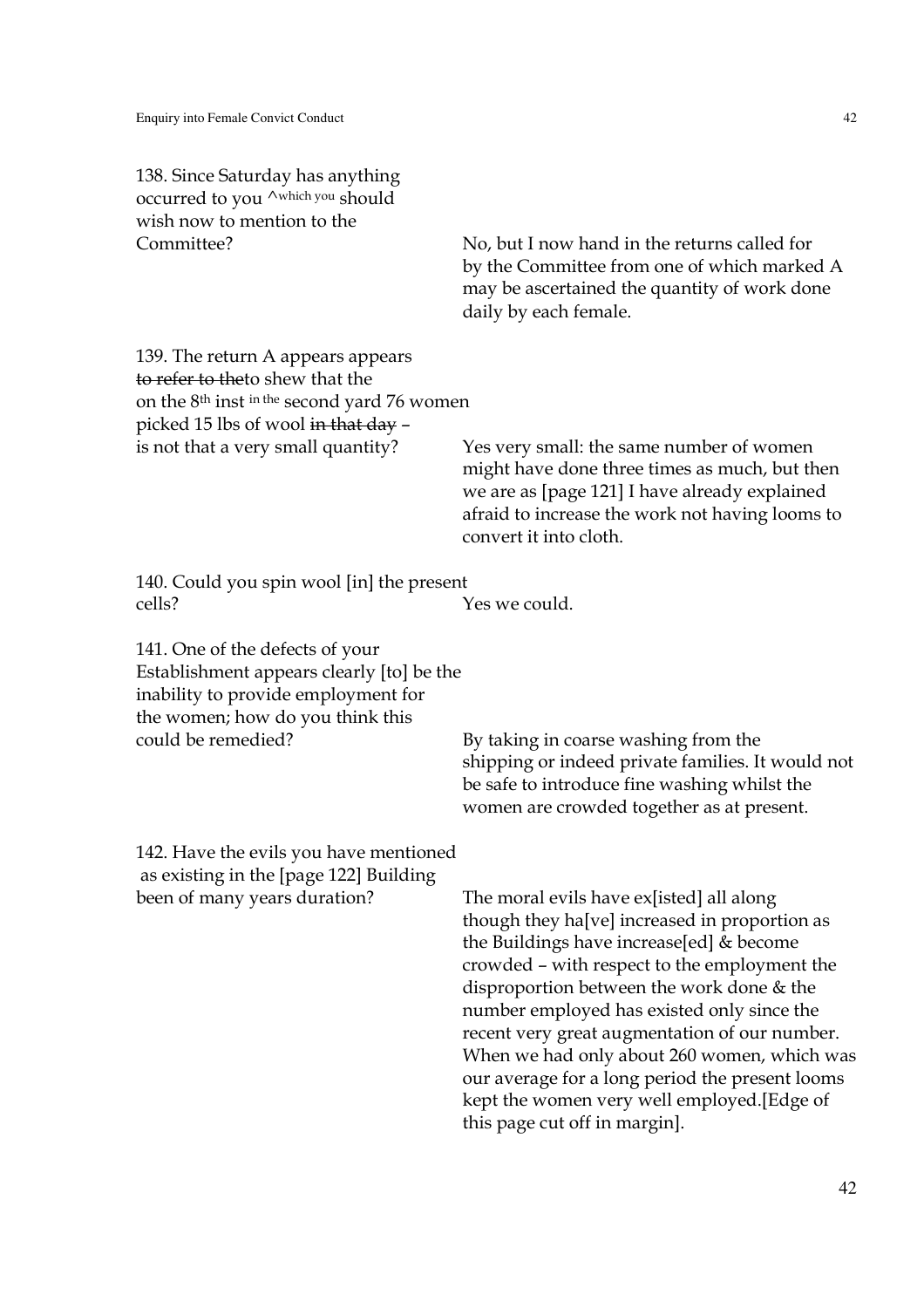143. Why have you not got more looms so as to employ the additional numbers, [page 123]<br>the Buildings present any (state)? The present The present building is calculated for two looms only with the rulers & winders. Additional looms would require additional buildings. The principal Superintendent has had the subject  $\hat{}$  some time before him.

> [page 124] Female Prison Discipline N<sup>o</sup>. 2. Mrs Hutchinson M<sup>r</sup> Spode

#### [page 125] Mrs Hutchinson called in & examined

| 144. Are you the Matron of this<br>Establishment?                       | Yes. I receive a salary of £50 per<br>annum. I have held the situation 10 years, but<br>have only received the salary five years.                                                                                                                                                                                                           |
|-------------------------------------------------------------------------|---------------------------------------------------------------------------------------------------------------------------------------------------------------------------------------------------------------------------------------------------------------------------------------------------------------------------------------------|
| 145. What are your duties?                                              | General superintendence $&$ to assist in the<br>assignment. I visit the bed rooms $&$ the yards $&$<br>the Hospital every day. I attend always when the<br>women are brought in $&$ see them searched $&$<br>until lately upon their going out also. I always<br>admonish them when I see any thing improper<br>in their conduct [page 126] |
| 146. Do you not attend to their<br>reclothing?                          | Yes, whenever their clothes are changed, I<br>attend myself. [Edge of the page cut off in<br>margin]                                                                                                                                                                                                                                        |
| 147. Have the women in the Factory as<br>much work as is good for them? | I should say not - I think that if they were<br>more fully employed it would be much better for<br>them. This could be attained by an increase of<br>wool. I think they might do double what they do                                                                                                                                        |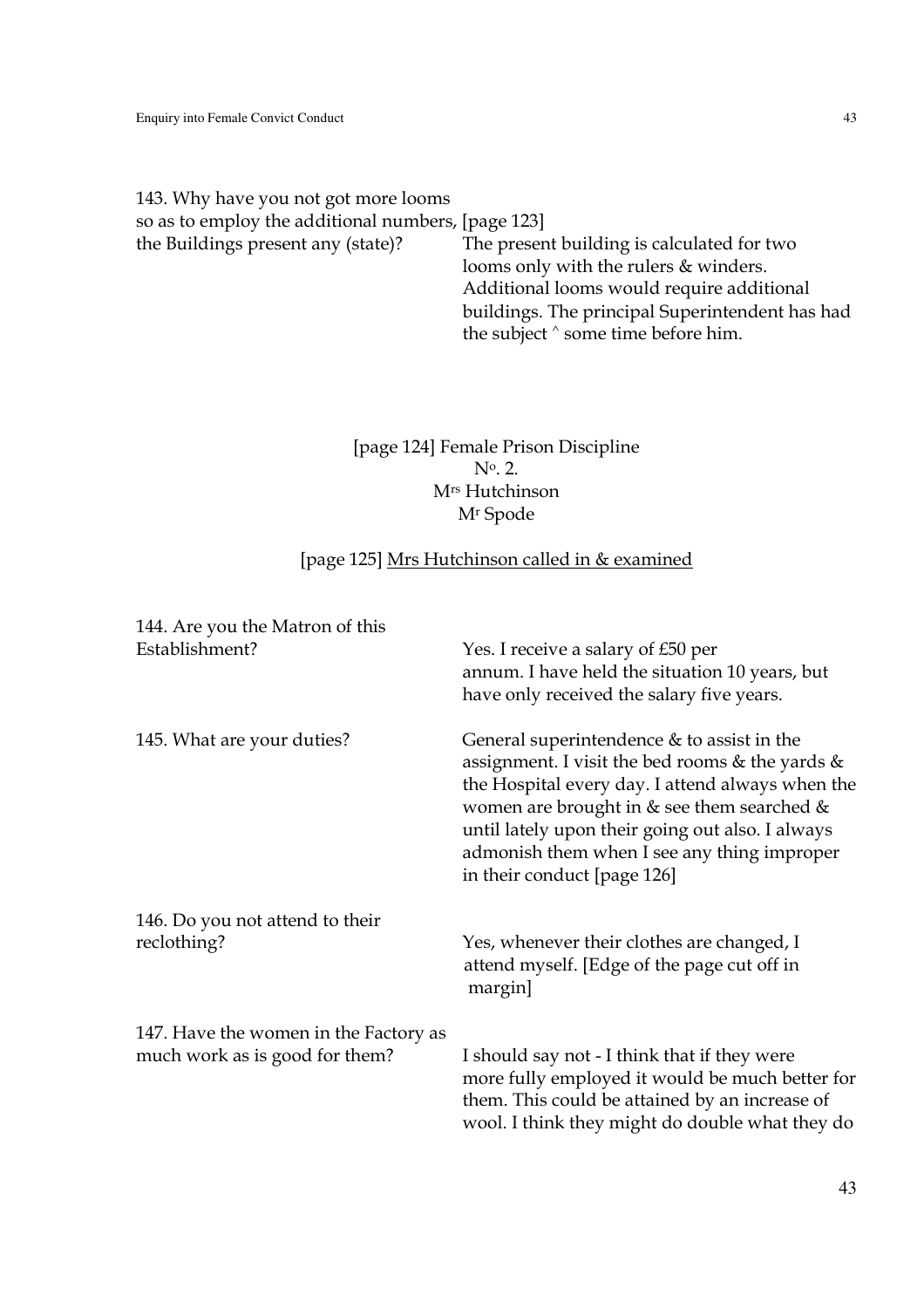|                                                                                                       | at present. I have often noticed them when they<br>have not much to do, they behave worse then<br>than when employed.                                                                                                                                                                                                                                                                                                 |
|-------------------------------------------------------------------------------------------------------|-----------------------------------------------------------------------------------------------------------------------------------------------------------------------------------------------------------------------------------------------------------------------------------------------------------------------------------------------------------------------------------------------------------------------|
| 148. Do you think that needle work<br>might be done?                                                  | I do not think it could be done in the yards<br>without many more free overseers. [page 127]<br>There are many (women) that could not do it at all.<br>It might be done in the solitary cells. I think that<br>in the yards it would be destroyed. I do not think<br>that needle work work would have a better<br>effect upon the minds of the women than the<br>merely mechanical labour they are now engaged<br>in. |
| 149. Do you observe any [di]ffence of<br>conduct in the different parts of the<br>[Bu]ilding?         | Those in the separate cells are better<br>behaved than those in the yards.                                                                                                                                                                                                                                                                                                                                            |
| 150. What is your general [o]pinion of<br>their conduct?                                              | It is generally good; with the exception of<br>some of the worst characters they are orderly &<br>quiet.                                                                                                                                                                                                                                                                                                              |
| [page 128]<br>151. When left to themselves<br>what is their conduct?                                  | Not so good. They require constant<br>watching. I have frequently heard them use bad<br>language & sing impr[oper] songs.                                                                                                                                                                                                                                                                                             |
| 152. Have you ever compared their state<br>of mind upon first arriving & two or<br>three years after? | I think they do not improve in the Colony:<br>they decline in moral conduct, especially if sent<br>into the Factory und[er] sentence.                                                                                                                                                                                                                                                                                 |
| 153. Do you apply that opinion equally<br>to those in assignment & those in the<br>Factory?           | Those in the Factory deteriorate more than<br>those in Assignment: but I think that many<br>deteriorate in Assignment. A great deal depends                                                                                                                                                                                                                                                                           |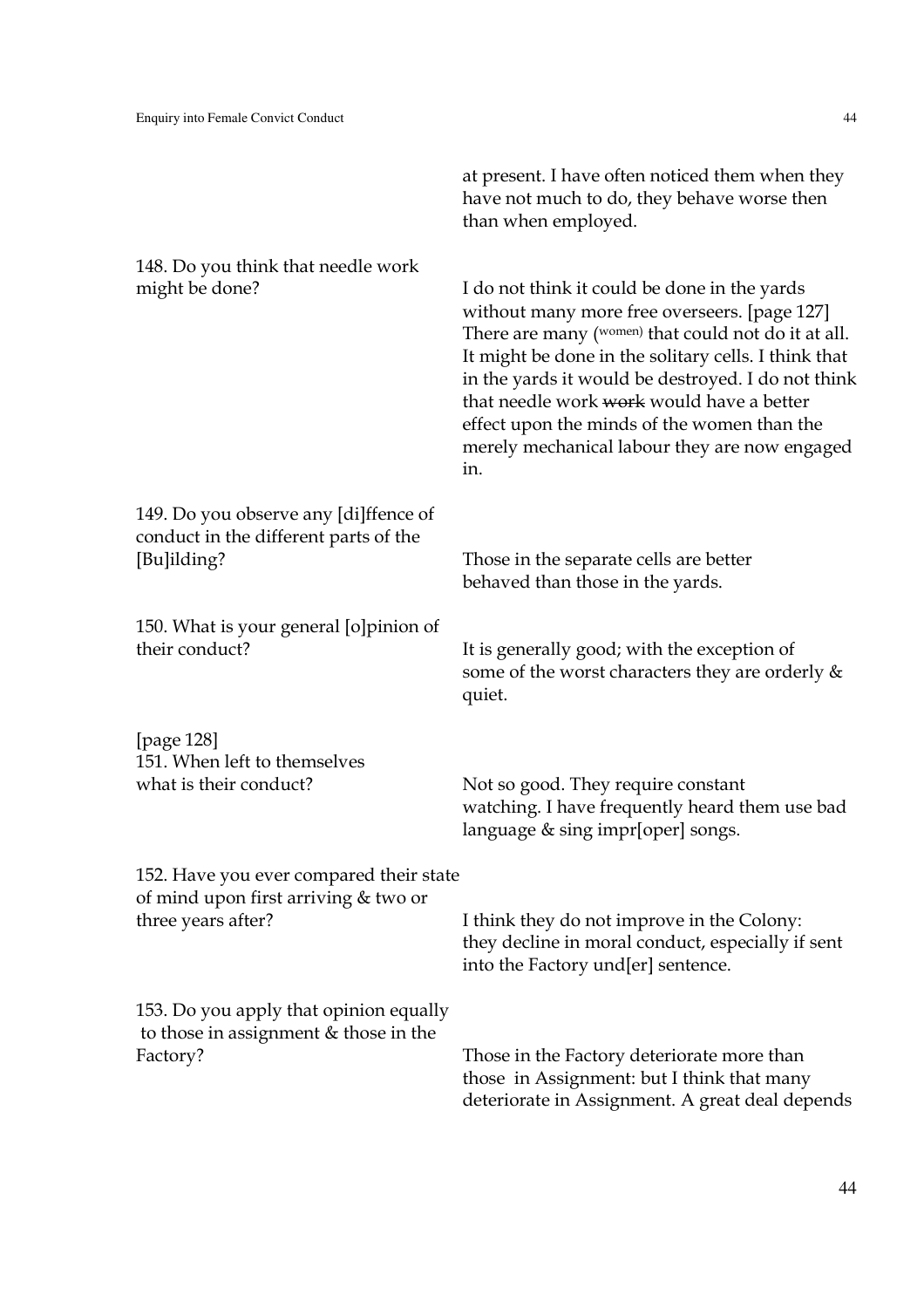[page 129] 154. In what points do you

155. Have you known individual

156. To what do you attribute their deterioration in the Factory? To so many congregating together.

> Want of classification and their attendance. No fault lately after [?]

[page 130] 157. Do you think they have

I can not see the suitability of different scales of diets except in the Factory cells – bad to control diet.

159. Do you think that the same kind of

upon the situation they have. I do not think they improve but generally fall off.

think they fall off? Their language becomes more loose. I do not think the most abandoned improve.

cases of improvement? I have known bad characters get good situations & turn out well.

> The bad characters ridicule those who are better disposed: quiet persons sometimes report bad conduct, but there is an indisposition to tell upon each other. The remedy I should chiefly rely upon would be separation. They could be managed in small numbers of 10 or 12 but better if separated altogether.

sufficient religious instruction? They would be better if they had more. If they had a clergyman to visit them during the week. Advice would not be effectual in the yards, but in the separate cells I think it would.

158. Do you visit the Hospital? I do. I attend to their diet & their bedding. The building is too confined; I think they sometimes feign sickness to get a better diet & to get out of the cells.

people apply for servants as formerly? The publicans do not have them assigned, but I think the upper classes apply as frequently as formerly; but in the interior they do not apply as frequently as formerly – [page 131] this I attribute to some of them being sent on to Launceston; I think the demand on this side of Ross Bridge is equal to what it was formerly.

160. Do many receive Tickets [of Leave]? Not at the Factory.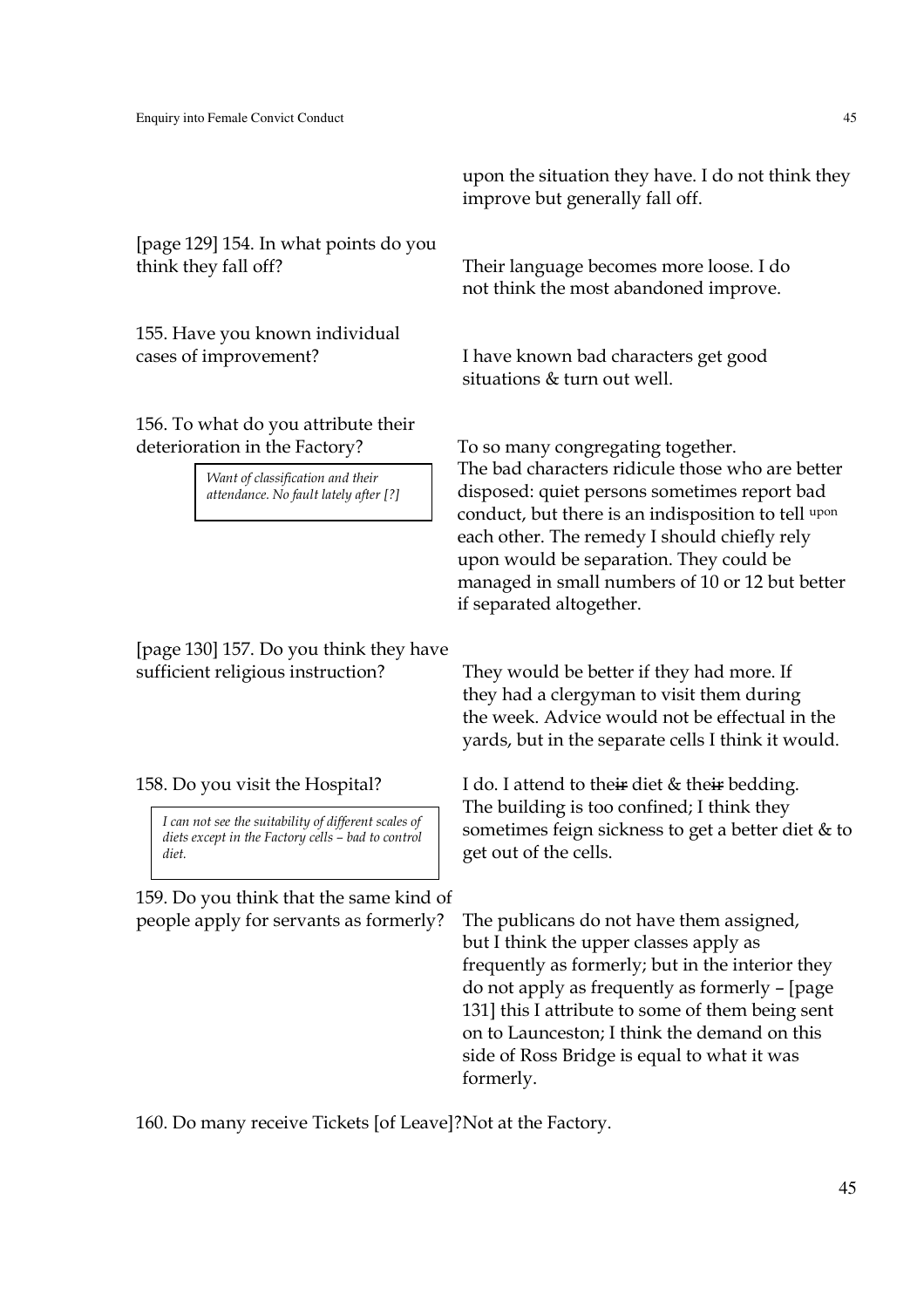161. Is their conduct after getting their Tickets good? I should say not.

162. Do you often receive into the Female House of Correction suspended Tickets of Leave? Or not No.

163. Do the women receive any instruction

Servants going out should be presented with a certain [?] of instruction for their  $\begin{array}{c|c}\n\text{if the number of vertices labeled as 1000, and the number of vertices labeled as 1000, and the number of vertices labeled as 1000, and the number of vertices labeled as 1000, and the number of vertices labeled as 1000, and the number of vertices labeled as 1000, and the number of vertices labeled as 1000, and the number of vertices labeled as 1000, and the number of vertices labeled as 1000, and the number of vertices labeled as 1000, and the number of vertices labeled as 1000, and the number of vertices labeled as 1000, and the number of vertices labeled as 1000, and the number of vertices labeled as 1000, and the number of vertices labeled as 1000, and the number of vertices labeled as 1000$ 

besides that of the Clergyman? The Ladies' Committee visit the Cells; some one Lady visits about once a fortnight & remains in the building an hour at a time or

more..

[page 132] 164. Do their visits appear to be beneficial? The women visited appear to form good

resolutions; but they soon fall back into their old habits. They appear grateful at the time. I have heard some of the worst characters make remarks that have shewn me <sup>Athat</sup> the instruction has not produced a good effect.

165. Is there at present confined in the Cells a very disorderly girl that could not read when she was sentenced three months since? Yes, named Makin. I believe that she could

not read then; she has been attended by the Ladies' Committee, & is now able to read easy lessons, sufficiently to understand what she reads.

[page 133] 166. Are there any other instances? Yes.

167. Have they always been [resp]ectful to the Ladies? Yes: I know of no exception to this rule.

168. Do you think that the instruction of Ladies would operate more beneficially

than that of Clergymen? Yes. I think they would pay more attention to Ladies. I think that the idea of advice being disinterested would have a good effect, but I have heard the women say the Ladies visit the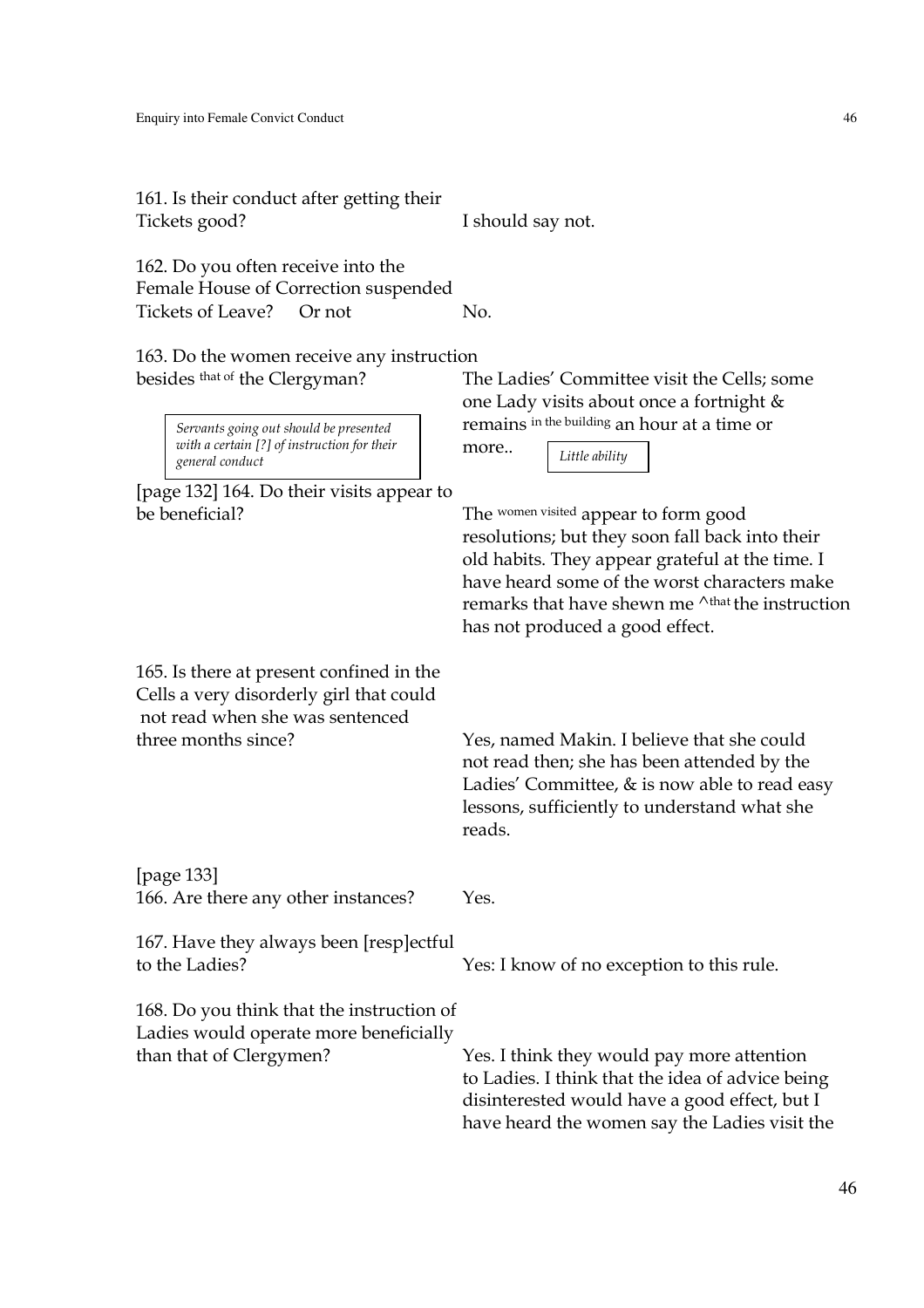[page 134]

Both is [sic] equally desirable. Impossible Without doubt (refers to 'married ladies') Cells to get embroidery done. The Ladies Committee would have more weight with the women if formed of respectable married Ladies. [More faint text in left column].

No 2

#### Mr Spode called in & examined

| 169. You are the Principal Superintendent                                  |                                                                                                                                                                                                                                                                                                                                                                                                                                                                                                                                                                                                                                                                                                                                                  |
|----------------------------------------------------------------------------|--------------------------------------------------------------------------------------------------------------------------------------------------------------------------------------------------------------------------------------------------------------------------------------------------------------------------------------------------------------------------------------------------------------------------------------------------------------------------------------------------------------------------------------------------------------------------------------------------------------------------------------------------------------------------------------------------------------------------------------------------|
| of Convicts?                                                               | I am; I was appointed on 1 <sup>st</sup> Jan <sup>y</sup> 1830.                                                                                                                                                                                                                                                                                                                                                                                                                                                                                                                                                                                                                                                                                  |
| 170. When a Female Convict Ship arrives                                    |                                                                                                                                                                                                                                                                                                                                                                                                                                                                                                                                                                                                                                                                                                                                                  |
| what steps are taken?                                                      | I immediately go on board, & ascertain<br>what has been the previous line of life of each<br>woman, their characters from their own mouths<br>which I compare with the Gaol & Ship reports,<br>their offences, & appropriate & assign them with<br>the sanction of the Lieu <sup>t</sup> Gov <sup>r</sup> who always<br>personally inspects the Ship before the women<br>are landed & [page 135] confirms each<br>assignment.                                                                                                                                                                                                                                                                                                                    |
| 171. Do you shew any preference to<br>domestic servants of good character? | I always select the most respectable among<br>them for the most respectable situations,<br>endeavouring as much as possible to keep the<br>very young women out of Town Service, but<br>which cannot always be done. There are many<br>however that could not be placed in gentleman's<br>families from being of the lowest grade. The<br>greater proportion of them are generally found<br>to have been prostitutes; but many of them have<br>evidently been brought up as domestic servants.<br>I think that very few modest women [page 136]<br>come out in prison ships. In the case of some few<br>county convictions I think that there may be<br>occasionally modest women, but the generality<br>have been in the habit of prostitution. |

172. Do you observe any difference in the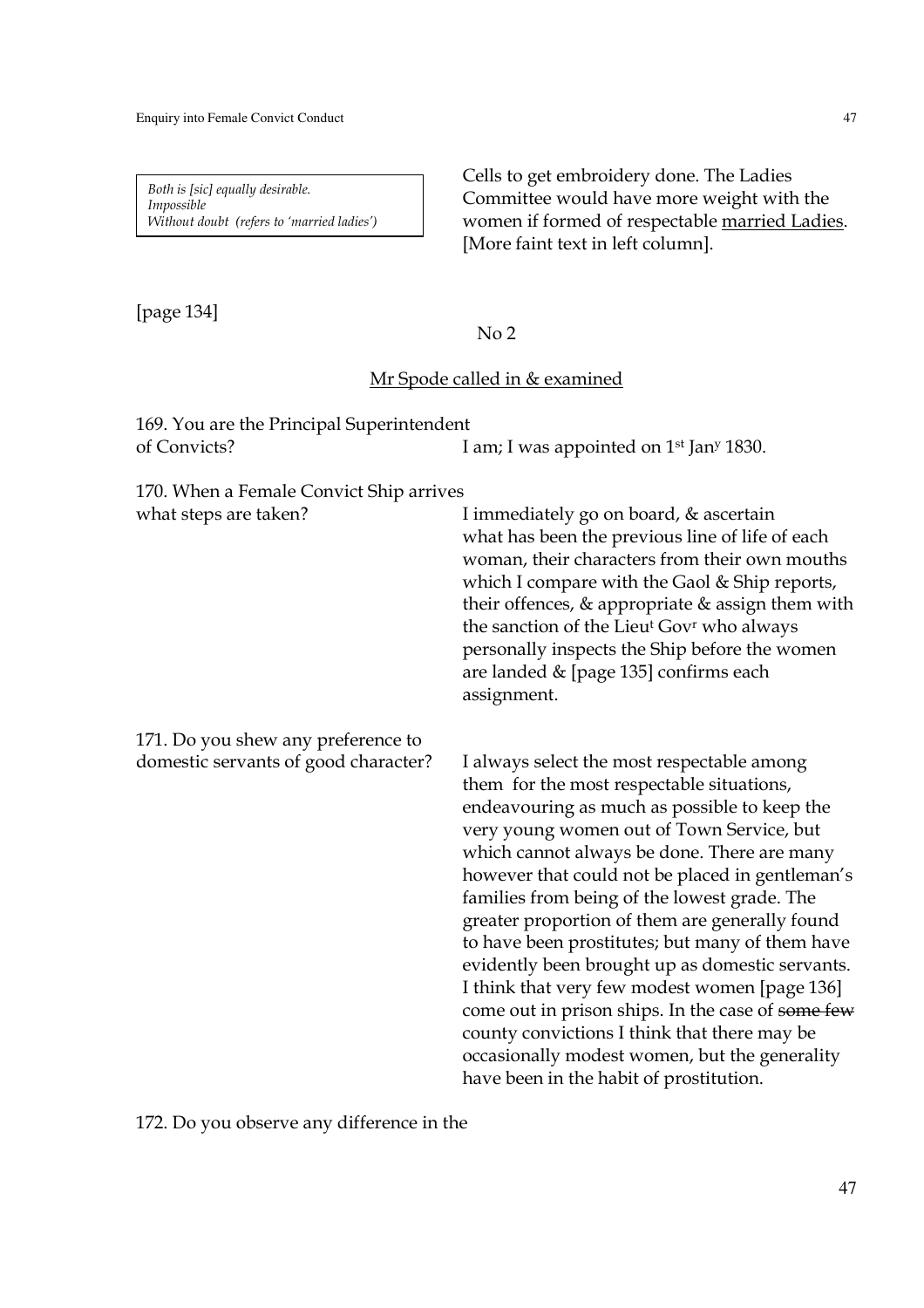#### different Ships that come out? Yes. I think that a much more depraved

I do not think so (refers to deteriorated)

[page 137] 173. When did the "America" arrive & when the "Attwick" and what observations did you make upon them

174. Do you think that a more careful system of classification at home would

> I do not attach much weight to the Surgeon's Report taking into consideration they are confined under his charge

175. Are not the Reports of the Surgeon Superintendent generally favourable? Yes, they are as to the majority.

176. What are the general complaints

class of females are now sent out than formerly. I should think that the lower orders of females in Great Britain have deteriorated. In point of vice I

think that the English, Scotch & Irish are much more on a par. In point of usefulness the English are generally the best.

respectively? There appears in some ships a greater amount of vice than in others, which appears to me to depend in a great measure upon the fact of Town or Country convictions predominating. The "America" arrived in 1831, I consider that a good ship. The "Attwick" which I consider a bad ship arrived in 1838.

be productive of good effect? I do. The method of sending out women from all parts [page 138] of the country & for every graduation of crime is too indiscriminate & exceedingly injurious especially in the instance of habitual prostitutes accompanying females who though not habitually vicious have fallen under temptations. I have found the Gaol reports generally incorrect. I should place more reliance upon the Surgeon's Report, but I do not always find the subsequent conduct of the women tally accord with the Surgeon's Report.

usually of? Disorderly conduct & sometimes [page 139] drunkenness – the disorderly conduct usually arises from quarrels with each other from pilfering – women sometimes purchase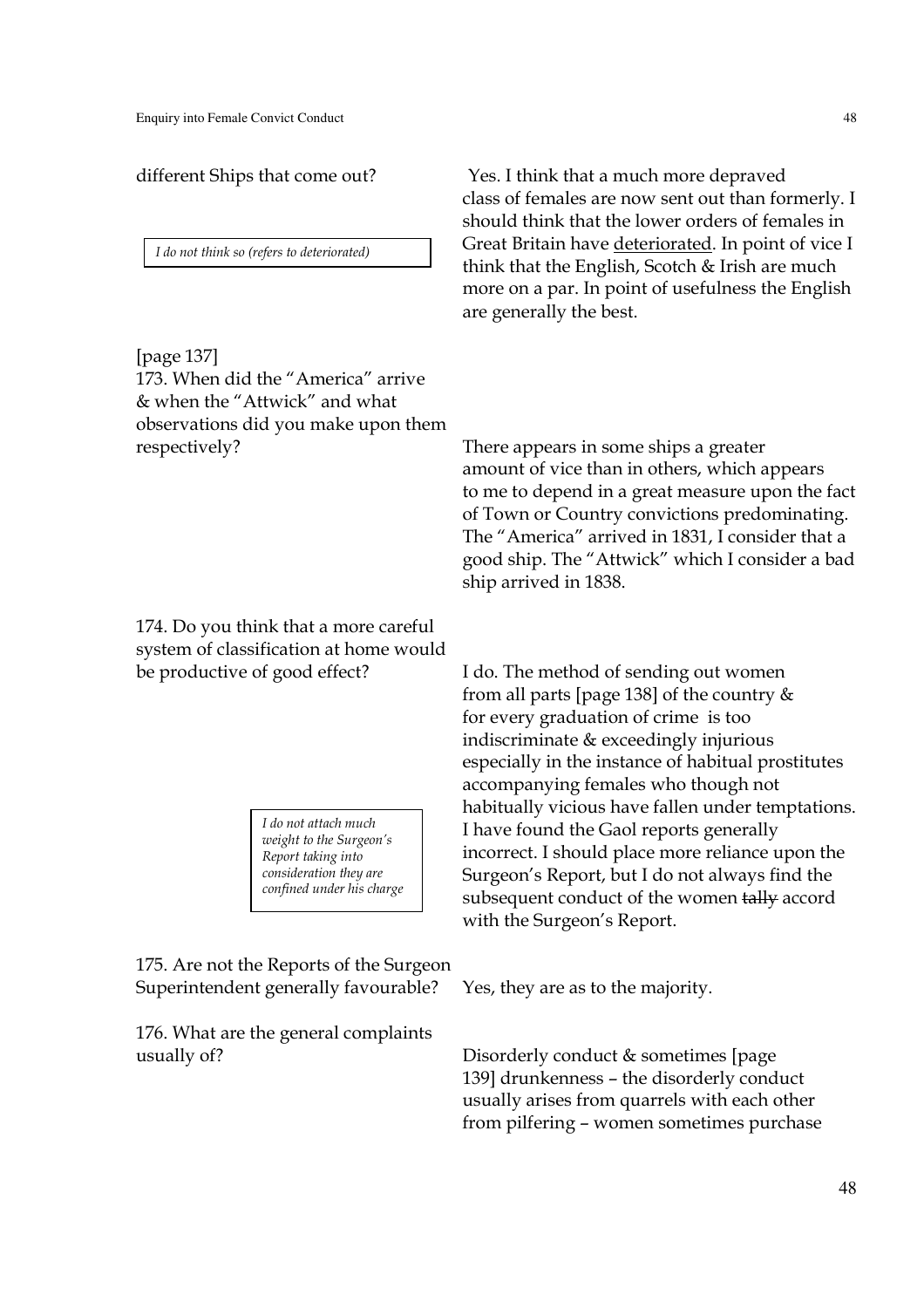|                                                                                                                 | wine from each other & sometimes from the<br>sailors - the wine purchased from each other is<br>their daily allowance saved. There is a great<br>difference between different ships arising from<br>the different capacities for management the<br>various Surgeons Superintendent.                                 |
|-----------------------------------------------------------------------------------------------------------------|---------------------------------------------------------------------------------------------------------------------------------------------------------------------------------------------------------------------------------------------------------------------------------------------------------------------|
| 177. Those assigned from the Ship to<br>families in Town go at once to their                                    | services, do they not? Why is that done? The assignees usually prefer it & that it may not<br>be said that they have ever been in the Factory.<br>[page 140] The women exceedingly dislike<br>going thither on their first arrival & I think it<br>gives a woman a much better chance for future<br>good behaviour. |
| 178. Do you find that the women who<br>have recently been so assigned behave<br>better than those who have been | assigned after a residence in the Factory? Yes, I have found that to be the case generally.                                                                                                                                                                                                                         |
| 179. How are those assigned to Country<br>Service disposed?                                                     | They are sent to the Factory & detained in<br>a separate yard & ward until sent for by<br>their Masters.                                                                                                                                                                                                            |
| 180. Who has the charge of them?                                                                                | Mrs Hutchinson; but the [page 141]<br>attendant Turnkeys & Messwoman are old<br>convicts selected for good conduct but more<br>especially bec[au]se they are supposed to be<br>pos[sessed] of sufficient determination to keep<br>the others in order.                                                              |
| 181. In every Ship are there not women<br>with children what becomes of them?                                   | They are sent to the Nursery $\&$ , when their<br>children are weaned, assigned. They are not<br>kept separate from the other women confined<br>with illegitimate children there being no means<br>of separating them.                                                                                              |
| 182. Then may it not happen that a                                                                              |                                                                                                                                                                                                                                                                                                                     |

married woman may be mingled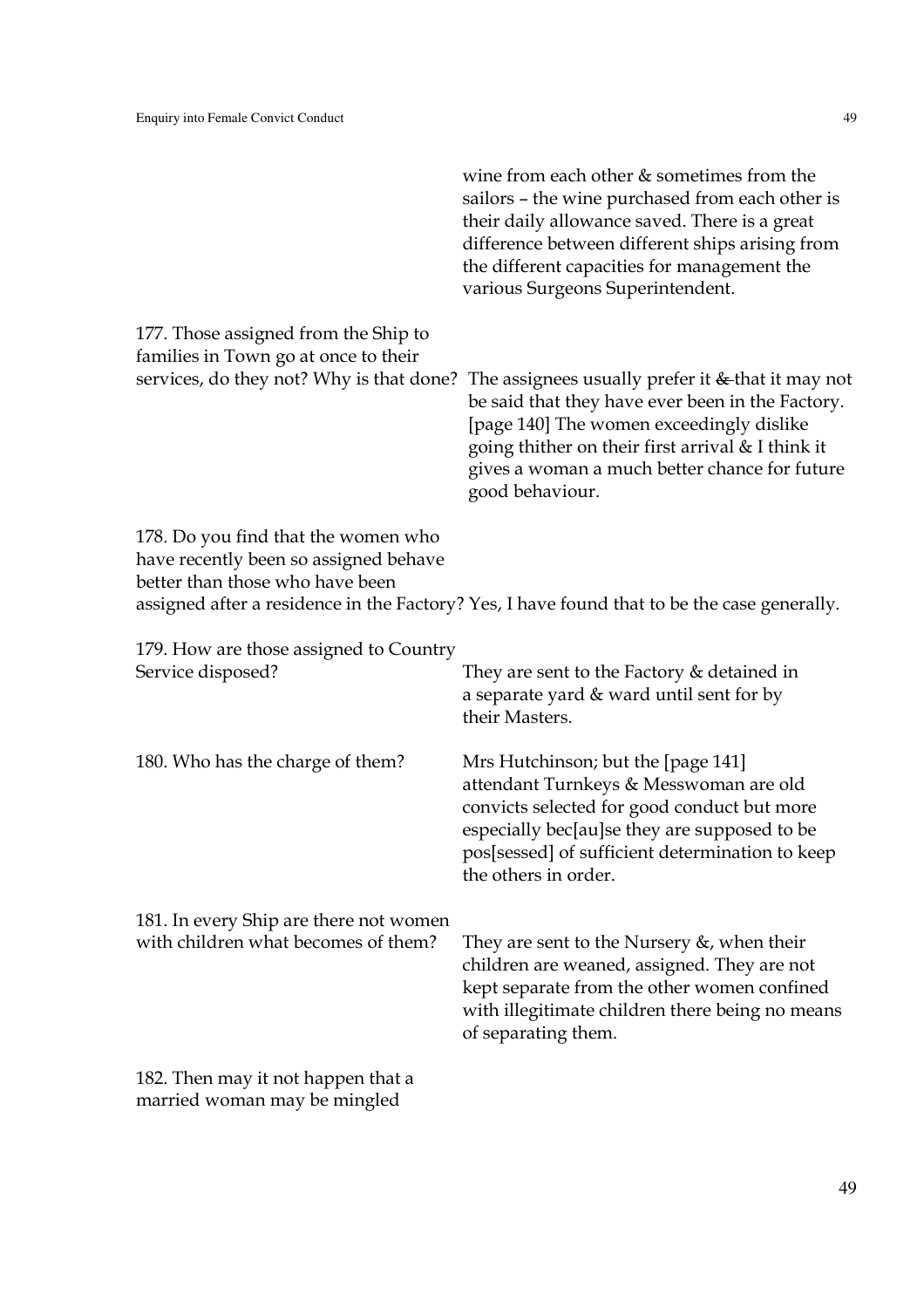| with confirmed prostitutes?                                                                                                                                        | Yes. But when we have supposed women to be<br>with [page 142] child by their own husbands,<br>they have sometimes been detained at the<br>Hospital but not recently.                                                                                                             |
|--------------------------------------------------------------------------------------------------------------------------------------------------------------------|----------------------------------------------------------------------------------------------------------------------------------------------------------------------------------------------------------------------------------------------------------------------------------|
| 183. From each of the Ships a party of<br>Women is usually dispatched to the<br>northern [part] of the Island for<br>assignment [are they] there not?<br>Not sense | Yes: they have been so lately.                                                                                                                                                                                                                                                   |
| 184. How are they passed on from this<br>to Launceston?                                                                                                            | In one of the Government Vessels under the<br>charge of the Surgeon Superintendent who<br>brings them from England & who is paid a<br>gratuity from this Government for such service.                                                                                            |
| 185. How long does the average voyage<br>last from this to Launceston?                                                                                             | Five or six days.                                                                                                                                                                                                                                                                |
| [page 143] 186. What extent of<br>accommodation is there on board these<br>vessels for females?                                                                    | There are no fittings up in a prison ship. The<br>only arrangement is by laying down planks<br>in the hold on which they lay their beds & they<br>are provided with mess $\left[\dots\right]$ & gratings fastened<br>down over the Hatches to prevent improper<br>communication. |
| 187. What class of men work these<br>vessels?                                                                                                                      | Generally free or ticket of leave men.                                                                                                                                                                                                                                           |
| 188. Has it ever been reported to you<br>that women on board these vessels<br>have had the sailors sleeping with<br>them?                                          | I have heard it mentioned that such disorders<br>had taken place but it has never been<br>officially reported to me.                                                                                                                                                             |
| 189. Is any matron or [page 144]<br>Constable ever sent round<br>with these women?                                                                                 | No; they are entrusted to the sole<br>charge of the Surgeon Superintendent.                                                                                                                                                                                                      |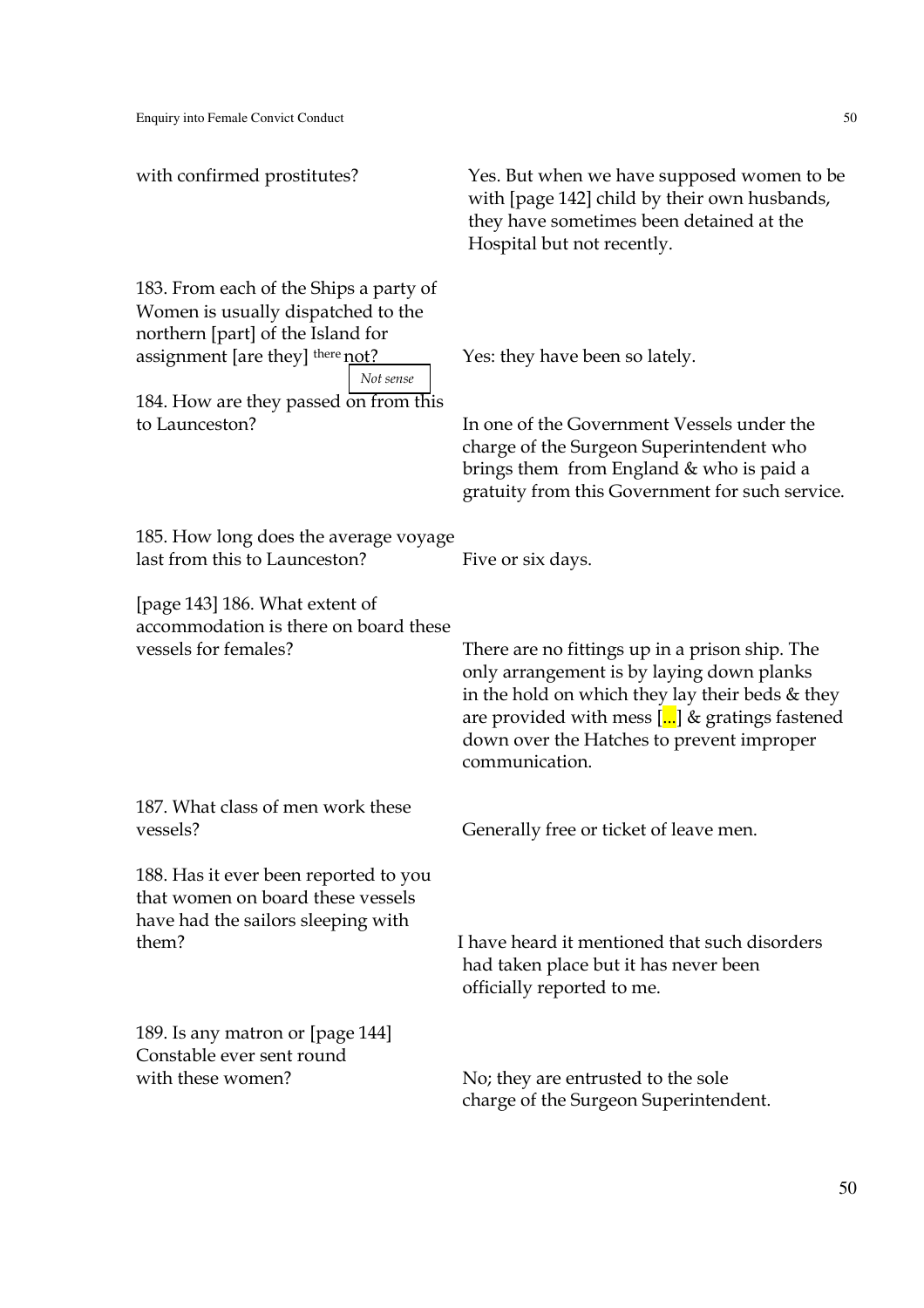| 190. You then lose sight of these<br>persons?                                                                                                                    | Yes: I do, except from the Official Reports<br>sent in by the Assistant Superintendent at<br>Launceston.                                                                                                                                                                                                                                                                                                               |
|------------------------------------------------------------------------------------------------------------------------------------------------------------------|------------------------------------------------------------------------------------------------------------------------------------------------------------------------------------------------------------------------------------------------------------------------------------------------------------------------------------------------------------------------------------------------------------------------|
| 191. Does it not frequently happen that<br>some of the women immediately after<br>assignment from the Ship [are]<br>brought up for offences?                     | Yes: <del>once or twice</del> not unfrequently <b>-</b> once or<br>twice I have known them get into the watch<br>house the same evening.                                                                                                                                                                                                                                                                               |
| 192. How are they dealt with for a first<br>offence?                                                                                                             | If the first offence has [page 145] been a<br>slight one I have given them a strong<br>admonition & returned them to their masters if<br>willing to receive them; if not I have reassigned<br>them.                                                                                                                                                                                                                    |
|                                                                                                                                                                  | 193. On being brought up a second time? I have invariably sent them to the Factory;<br>either to the solitary cells, or to the separate<br>working cells. There are enough of both classes,<br>but not enough of solitary cells. I endeavour to<br>keep the more newly arrived women form the<br>Crime Class, so long as their characters appears<br>to render their being distinguished from the<br>others desirable. |
| 194. Do you find that after punishment a<br>recurrence of [page 146] misconduct soon<br>takes [pla]ce; & what are the [pr]incipal<br>offences?                   | Yes not unfrequently - drunkeness is the<br>most prevalent offence; absenting themselves<br>from their service, disorderly conduct, insolence.                                                                                                                                                                                                                                                                         |
| 195. Are women not frequently charged<br>with [being] absent all night & does it not<br>most commonly happen that you cannot<br>discover where they have [be]en? | Yes; there is a great difficulty in finding out<br>their haunts; but the Constables frequently<br>take them out of common brothels.                                                                                                                                                                                                                                                                                    |

196. After these women have been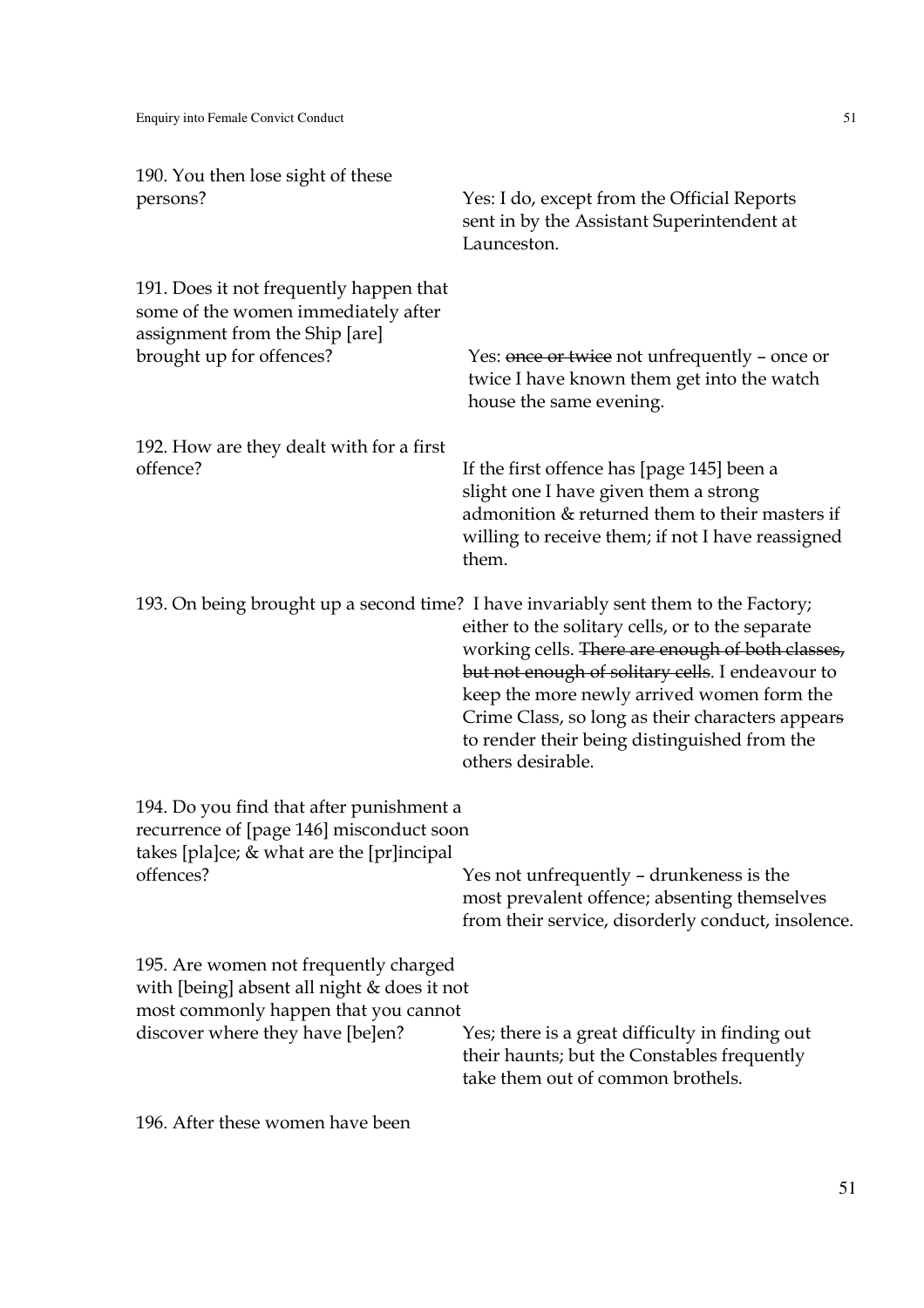| brought before you two or three<br>times [page 147] do they not cease to<br>regard their appearance & clothing<br>& become reckless? | Yes, there is a proportion of each ship who<br>are its refuse; they fill the Factory & are always<br>reckless. The oftener a woman is sent in the<br>Factory the more reckless she becomes<br>particularly if placed in the yards among the<br>other women; but instances have occurred where<br>women have been sent to the cells & have never<br>returned again. |
|--------------------------------------------------------------------------------------------------------------------------------------|--------------------------------------------------------------------------------------------------------------------------------------------------------------------------------------------------------------------------------------------------------------------------------------------------------------------------------------------------------------------|
| 197. Do those women, namely three<br>who never return to the Factory,<br>present when they fall in your                              |                                                                                                                                                                                                                                                                                                                                                                    |
| way a more decent appearance?                                                                                                        | Yes; & I have invariably found it to be the<br>case that those women who retain [page 148] a<br>regard for their own appearance & dress are<br>generally the best servants & every way the best<br>conducted.                                                                                                                                                      |
| 198. Do you concur with Mr Hutchinson<br>in the opinion he has expressed as to the<br>bad effect of the [lar]ge yards?               | Generally I do: I think nothing can<br>be worse than the congregating so many females<br>together in the House of Correction.                                                                                                                                                                                                                                      |
| 199. Do you also concur with him as to<br>the comparative effect of assignment?                                                      | Yes, I do - I think assigned service properly<br>directed is the very best superintendence that<br>can be devised for females.                                                                                                                                                                                                                                     |
| [page 149]<br>200. Are there any regulations<br>as to the clothes of assigned servants?                                              | There are, but they have fallen into disuse -<br>assigners clothe their servants at their own<br>discretion.                                                                                                                                                                                                                                                       |
| 201. Does it not sometimes occur that<br>women are very indifferently clothed?                                                       | It does.                                                                                                                                                                                                                                                                                                                                                           |
| 202. Have you ever observed women<br>who have gone into assignment well                                                              |                                                                                                                                                                                                                                                                                                                                                                    |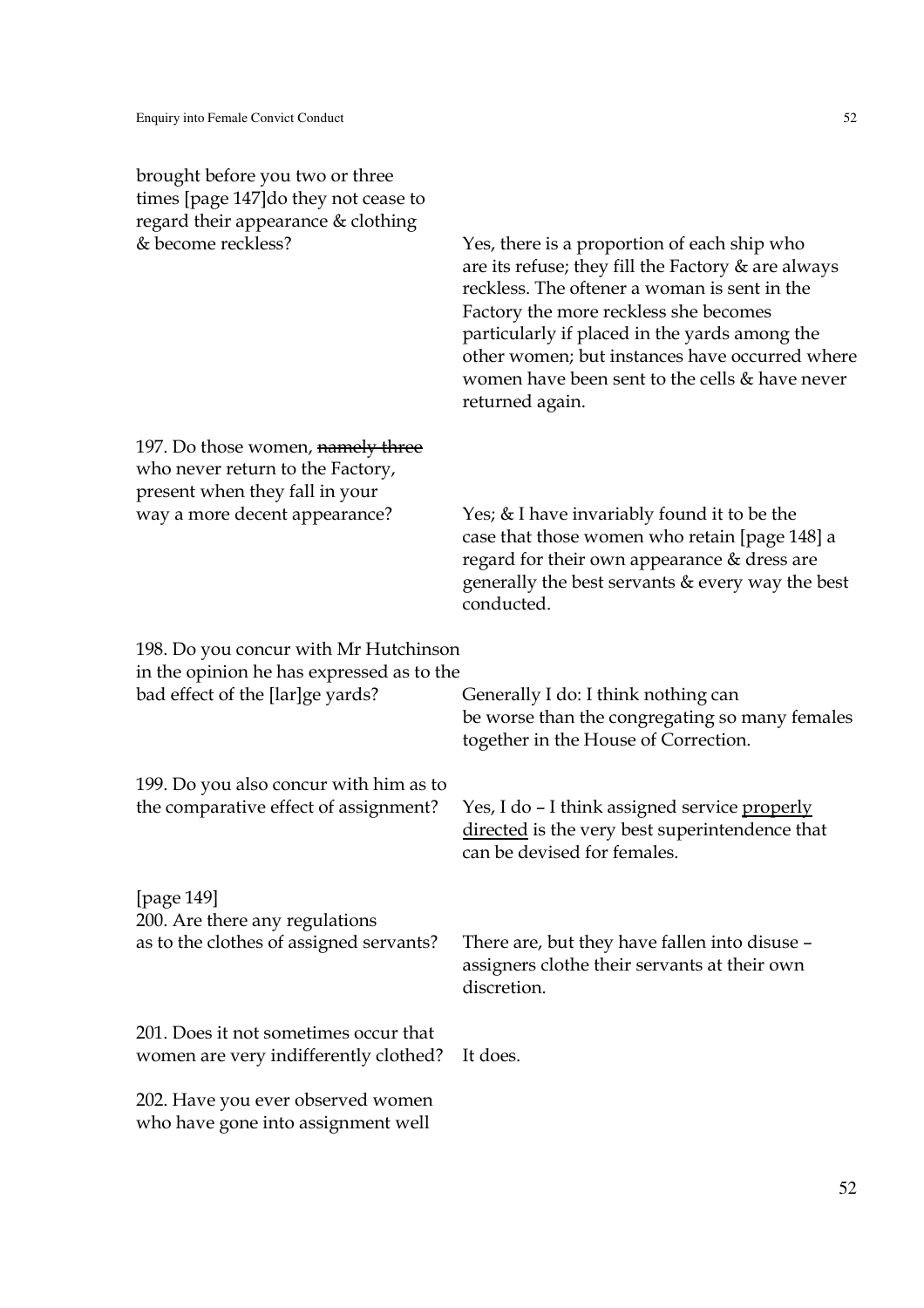| clothed, assumed some months                                                                                              |                                                                                                                                                                                                                                                                                                                                                                                                                                                                                                                                                                                                        |
|---------------------------------------------------------------------------------------------------------------------------|--------------------------------------------------------------------------------------------------------------------------------------------------------------------------------------------------------------------------------------------------------------------------------------------------------------------------------------------------------------------------------------------------------------------------------------------------------------------------------------------------------------------------------------------------------------------------------------------------------|
| afterwards a much worse appearance                                                                                        |                                                                                                                                                                                                                                                                                                                                                                                                                                                                                                                                                                                                        |
| in that respect?                                                                                                          | Yes, I have & I have had the women<br>complain that their masters have allowed them<br>to wear out their own clothes & have refused<br>[page 150] to give them new ones when<br>requisite. In such cases when I have found on<br>enquiry the statement to be correct I have<br>returned the servant to the Crown when the<br>Master declined to give what was necessary.                                                                                                                                                                                                                               |
| 203. Are you aware of any instances in<br>which Masters to save themselves the<br>expense of clothing their servants have |                                                                                                                                                                                                                                                                                                                                                                                                                                                                                                                                                                                                        |
| allowed them to be continually on the<br>Town?                                                                            | It has been so reported to me on several<br>occasions & when I have had reason to believe<br>such reports correct I have entered the names in<br>the black book in order that these parties might<br>have no more assignments.                                                                                                                                                                                                                                                                                                                                                                         |
| 204. Do you also concur [page 151] with                                                                                   | Mr Hutchinson as to the Wash-tub yard? I do as to its general utility but it would be<br>much more effective if it could be conducted<br>with the women in smaller parties by such<br>subdivision not only would discipline be more<br>perfect, but a considerably greater quantity of<br>work be obtained from them. I think that so long<br>as the assignment of females to private service<br>continues the services of this yard must be very<br>beneficial because it forms a branch of labour<br>that no family can be without & by taking in<br>washing of coarse articles from the Townspeople |
| Without doubt                                                                                                             | some portion of the expense of the Establishment<br>might be defrayed; but this would require some<br>addition [page 152] to the present buildings for                                                                                                                                                                                                                                                                                                                                                                                                                                                 |

205. The cells – do you concur with Mr Hutchinson as to their desirableness as

a means of punishment? I can say that I am most strongly impressed with the opinion that to render the House of

Laundries & Overseers.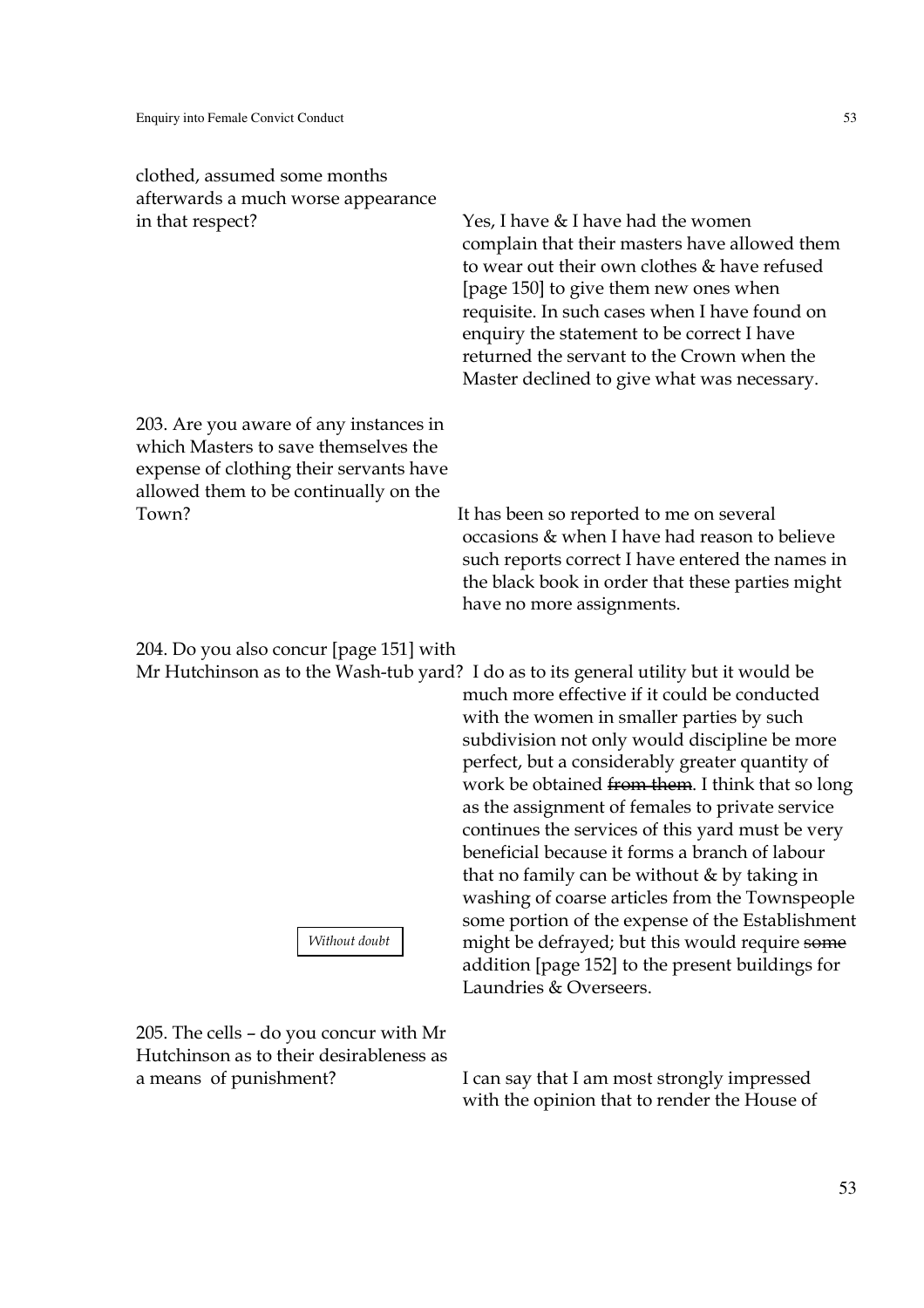## 206. But do you not think [page 153] that reassembling them even in such small numbers would be

No doubt – when that instruction being scriptural & imparted in the Spirit of Christianity

207. Then I am right in the inference that you consider a much more extended system of religious instruction than exists at present indispensable; if so, of what

> No question – the Factory ... the ... labours of an able and most devoted regular Minister of the gospel of Christ – he must be a man  $\ldots$  entirely qualified  $\mathcal S$  Minister furnished with the gifts & graces of the Holy Spirit

 [page 155] 208. Then speaking generally what alterations would you introduce

Correction effective all punishments excepting such as I have adverted to as being proper to the wash house yard should be undergone in separate confinement and that no congregation of females should be allowed beyond ten or a dozen in one ward & those only who have passed through their sentences and are waiting for assignment.

contaminating? In some instances it might but in adopting a plan of yards to contain 10 or a dozen only a more perfect system of classification might be adopted. I think that the effect of the ^religious instruction received by them when in these cells may fairly be expected to influence their conversation & conduct when thus reunited in small classified parties.

nature do you think it should be? Decidedly so; I have no hope [page 154] to seeing any very favourable results produced but by the appointment of a minister whose sole duties should be attendance upon the inmates of the Factory & whose services should not be confined solely to public worship but should be directed also to visiting the inmates of the various yards & cells & giving particular instructions to each suited to her condition & circumstances. And my opinion is that the appointment of such a Minister would be beneficial not only in respect to the moral character of individuals; but also which indeed is almost in matter of course to the discipline of the institution.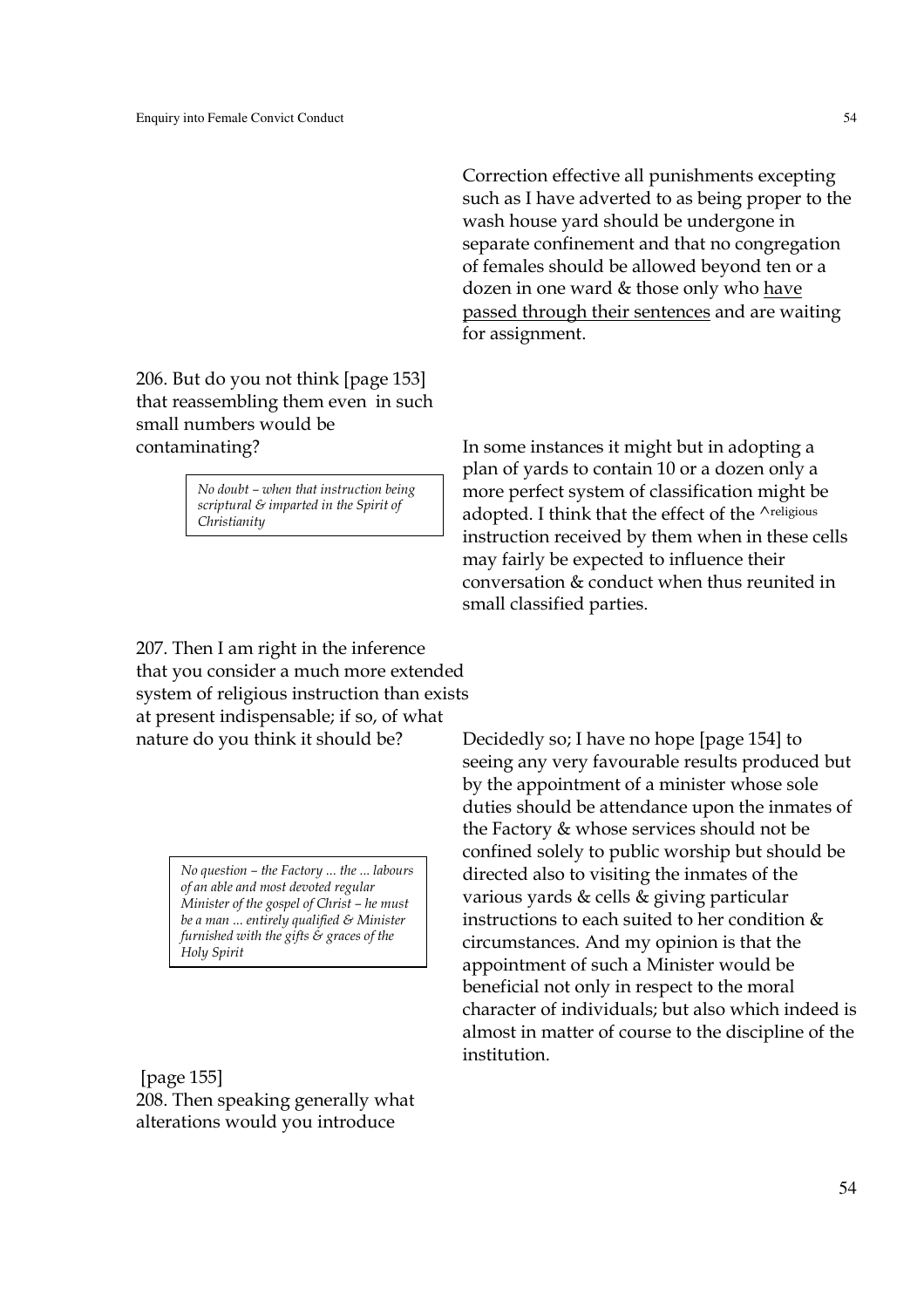| into the existing system?                                                          | I would introduce the separate system as<br>indeed may be inferred from my previous<br>answers.                                                                                                                                                                                                                                                                                                                                                                                                                                                                                                                  |
|------------------------------------------------------------------------------------|------------------------------------------------------------------------------------------------------------------------------------------------------------------------------------------------------------------------------------------------------------------------------------------------------------------------------------------------------------------------------------------------------------------------------------------------------------------------------------------------------------------------------------------------------------------------------------------------------------------|
| 209. Would you alter the present Factory<br>so as to accomplish that end or would  |                                                                                                                                                                                                                                                                                                                                                                                                                                                                                                                                                                                                                  |
| you build a new establishment here &<br>at Launceston?                             | I would do both, because I conceive there is<br>an imperative necessity for the erection of a new<br>Factory & by the addition to the present one of a<br>range of cells on the separate system along the<br>present dead wall of the Factory which might be<br>erected at [page 156] a trifling cost many of the<br>evils now arising in that crowded establishment<br>would be avoided & the coercion of the women<br>more perfect. I would also subdivide the present<br>yards.                                                                                                                               |
| 210. Suppose the existing Factory to be so<br>altered & subdivided what additional |                                                                                                                                                                                                                                                                                                                                                                                                                                                                                                                                                                                                                  |
|                                                                                    | establishment there would you require? That would depend on the subdivisions<br>made, but as to general measures, independent<br>of the Head Superintendent and Matron I should<br>consider it necessary that an assistant<br>Superintendent and Matron should be placed<br>over each class with a free Female Turnkey or<br>Overseer over each subdivided [page 157] yard. I<br>have already adverted to the necessity of a<br>Chaplain & in the event of the erection of the<br>separate cells a free Superintendent and Matron<br>would be required over them with two free<br>female overseers at the least. |
| 211. But you would build a new House of<br>Correction besides. On what plan would  |                                                                                                                                                                                                                                                                                                                                                                                                                                                                                                                                                                                                                  |
| you have it?                                                                       | Entirely on the separate system; except that I<br>would have a few yards for debilitated old<br>women & for persons sentenced under<br>circumstances which do not admit of their<br>becoming assignable & whom it might therefore<br>be cruel to keep apart during the whole term.<br>[page 158] I may observe that I think that under<br>the separate system the length of the sentences                                                                                                                                                                                                                        |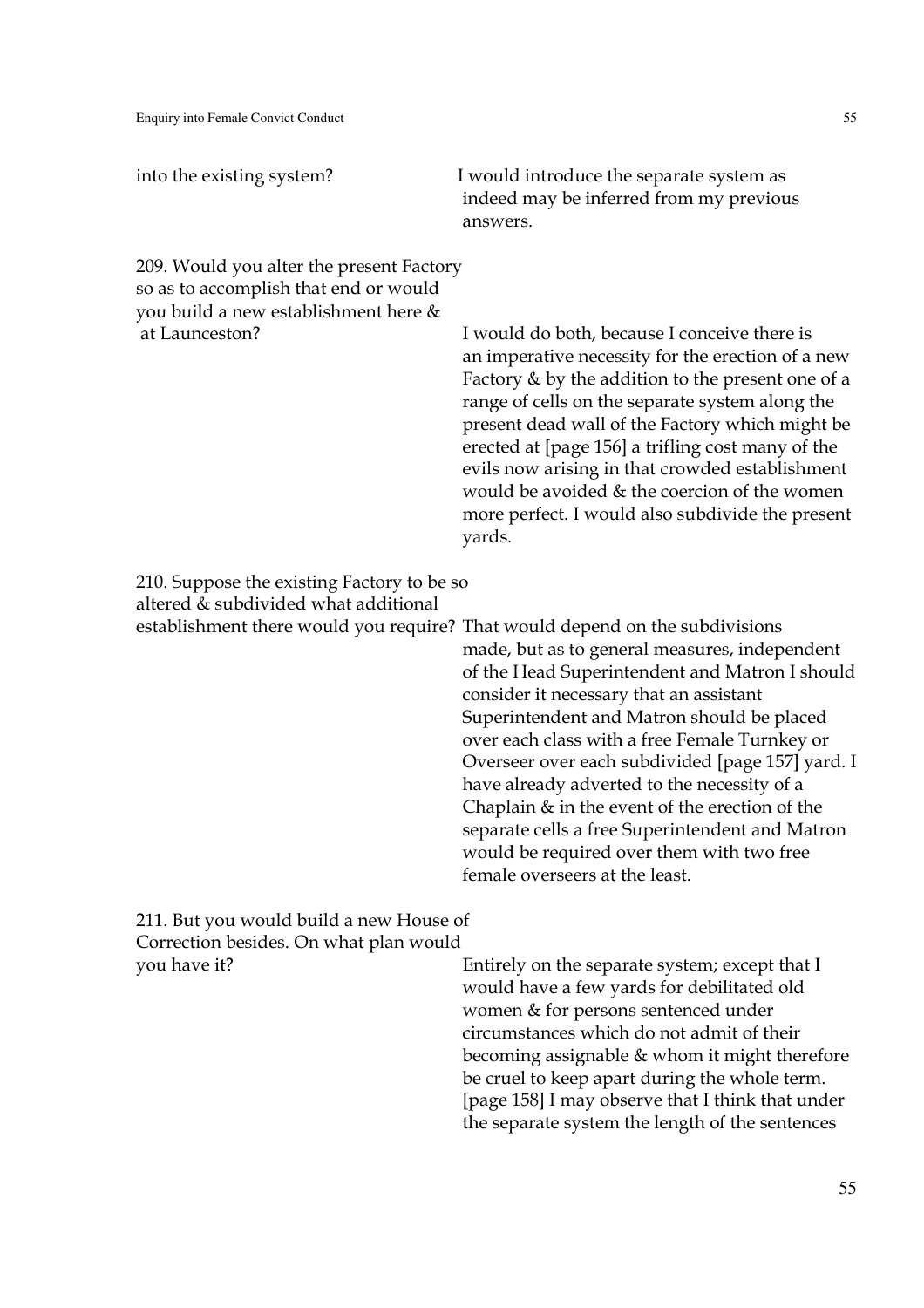passed on women assigned service might be diminished the mode of punishment being so much more effective; and in these opinions I believe I am borne out by the respect of a Board of Offices which assembled in March 1840 for the general inspection of the Hobart Town House of Corr<sup>n</sup> for Females.

## 212. Is it a right inference from what you have now said that you think assignment

should be continued? Decidedly so; as I have already observed that assigned service properly directed is the best superintendence for them & I view incarceration under the separate system as a means of punishment onlyfor those transgressions committed in this country & as a means of reformation [page 159] so as to fit them again for their duties.

| 213. Then what would you do with<br>women returned from service but<br>without imputed offence; & with<br>women who merely because they do not |                                                                                                                                                           |
|------------------------------------------------------------------------------------------------------------------------------------------------|-----------------------------------------------------------------------------------------------------------------------------------------------------------|
| appear to be serviceable are not taken                                                                                                         |                                                                                                                                                           |
| off in assignment?                                                                                                                             | To meet this case it would be necessary to<br>have a few probationary yards not to contain<br>more than ten or twelve for their proper<br>classification. |
| 214. Where would you build this Factory? As near the centre of the island as                                                                   | circumstances would permit for the convenience<br>of all parties; but the full command of water<br>must be [page 160] a sine qua now.                     |

| 215. Would you make in the Launceston     |                                            |
|-------------------------------------------|--------------------------------------------|
| Factory changes [cor] responding to those |                                            |
| you have proposed for the Hobart Town     |                                            |
| Factory?                                  | I certainly would – the same system should |
|                                           | obtain throughout. I think that the        |
|                                           | Launceston Factory might from its present  |

construction be more easily accommodated to the new system than the one here.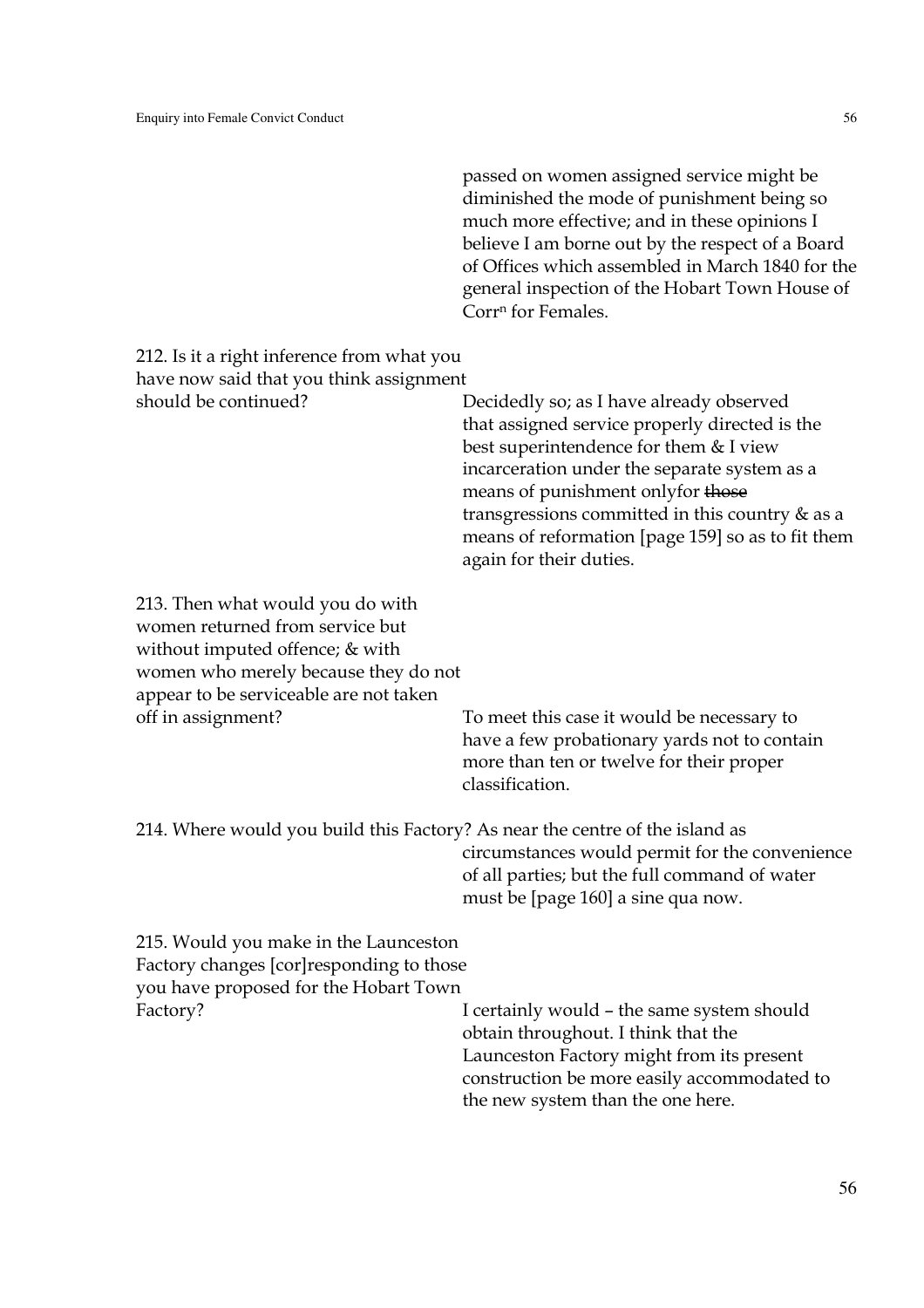## 216. To return to the central Factory What establishment would you

recommend for it? I think that there should be a Superintendent and Matron for the whole establishment & also an assistant for each yard & a free female Turnkey for every twenty five cells.

[page 161]

#### Examination of Mr Spode continued Wednesday 15th December 1841

217. What jurisdiction do you exercise as Principal Superintendent over the

women? Within the precincts of Hobart Town all females for misdemeanours are brought before me.

218. Have you as Principal Superintendent more extended powers than any other Magistrate? No.

219. Do you think that the power vested in the Magistrates and Officers of the Factory in reference to female convicts is sufficient for the purposes [page 162] of discipline and of deterring women from the commission of offences? If not, what additional means

> Was not this order issued before my arrival? If so it is more than five years. JM

would be recommended? It is with the exception of one point viz the power of cutting off the hair which was formerly adopted in cases of disorderly conduct in the House of Correction which was found to be very effective. An order was issued about five years since prohibiting the employment of this punishment; but I am of opinion that it would be advisable to resume that custom.

220 Do you think that women belonging to classes where in England you generally find sobriety become upon transportation addicted to drinking? I think not

[page 163]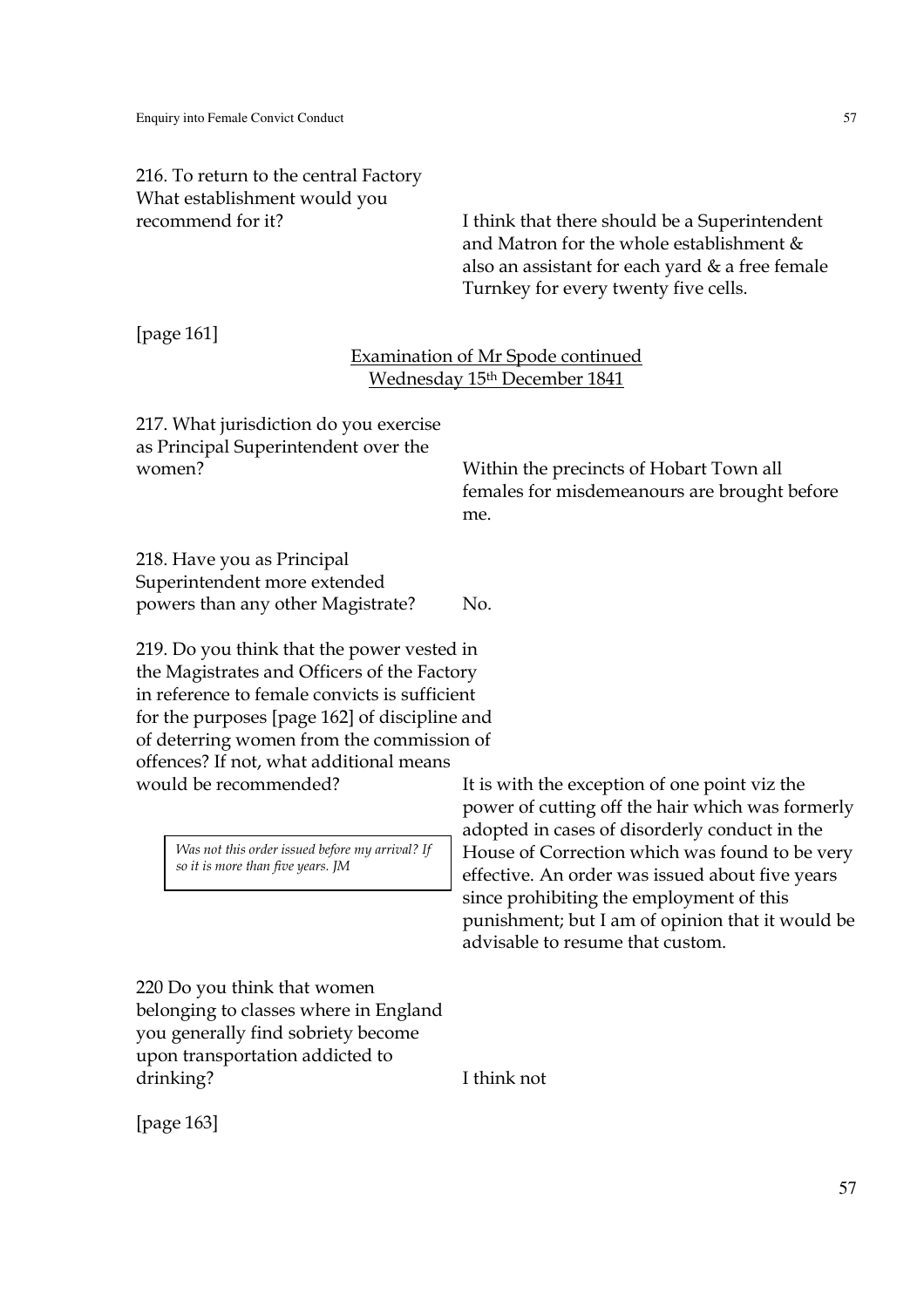#### 221. Are women generally addicted to smoking & to what do you attribute the prevalence of such a habit? A great many women who were not in England, I am of opinion, become so here. I think that the habit is contracted in the gaols in England & on the voyage. I think in many instances it is used for the purpose of concealing the smell of liquors. 222. What is the shortest period  $\wedge$ <sup>within</sup> which a woman can obtain a Ticket of Leave? Four, six and eight years – according to their sentences of seven, fourteen years & life; but it has been the practice latterly to grant Tickets earlier to very well conducted females, such measures have been approved by the Secretary of State. [page 164] 223. Is the proportion of those that do obtain Tickets of Leave for the proper period large? Yes. 224. Is the number of those who lose their Ticket large? I think not – a great many go into service or marry & in many instances conduct themselves well. 225. What are the offences usually committed by Ticket of Leave women? Drunkenness & disorderly conduct & ^leading disrespectable lives? 226. What is the course pursued with Free women who misconduct themselves? They are sent to the Factory & when sentenced ^to Transportation, a period is fixed for their incarceration, after which they become assignable. [page 165] 227. Are free women summarily convicted of minor offences placed upon the same footing as those transported from How on the voyages is such discipline admitted by the Doctor. [?] convicts often allege that the use of tobacco is necessary to the preservation of their health – so long have they been accustomed to its use this allegation to be received with great caution.

England? They are; female apprentices are also sent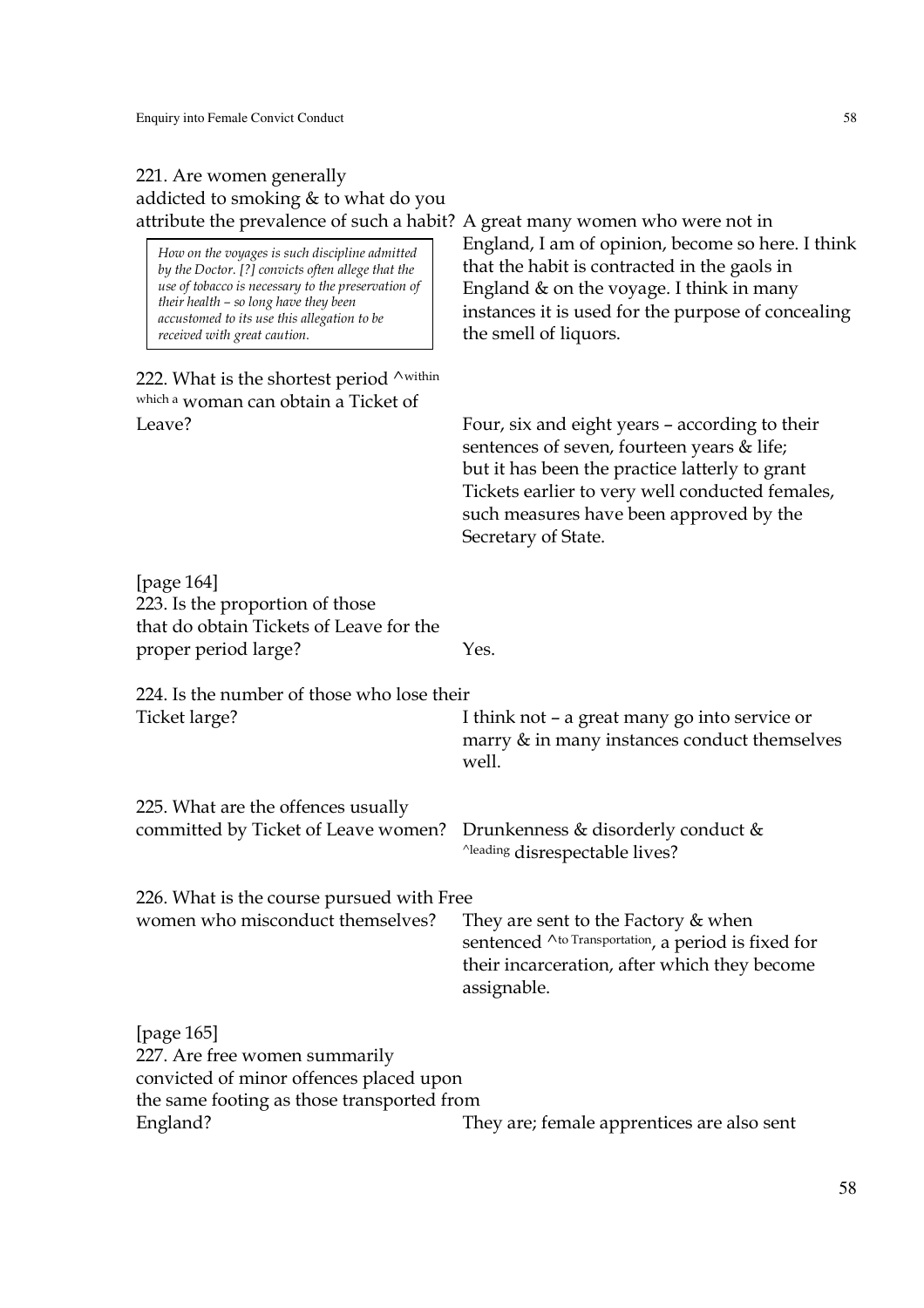to the Factory for misconduct under the indentures. These cases however are very rare. The Superintendent has sometimes allowed apprentices to remain in his own private dwelling to avoid the bad effects of communication.

am aware of many instances throughout the

228. What is the effect of marriage upon the woman? The most reformatory that can be adopted. I

| Under what<br>circumstances                                   | Colony in which it has had a reformatory effect. I<br>should [page 166] not however think it desirable<br>to permit them to marry until they had passed a<br>certain time in probation. The present regulation<br>requires twelve months service with good<br>conduct, but instances have occurred of females<br>being allowed to marry at rather earlier periods<br>under particular circumstances. I have known<br>however many become good mothers. |
|---------------------------------------------------------------|--------------------------------------------------------------------------------------------------------------------------------------------------------------------------------------------------------------------------------------------------------------------------------------------------------------------------------------------------------------------------------------------------------------------------------------------------------|
| 229. What becomes of illegitimate                             |                                                                                                                                                                                                                                                                                                                                                                                                                                                        |
| children of female convicts?                                  | They are sent to a Nursery Establishment in<br>Liverpool ^Street where they remain until<br>they are old enough to be placed in the Queen's<br>Orphan Schools.                                                                                                                                                                                                                                                                                         |
| 230. Is the connexion between Mother<br>and Child maintained? | Yes, they are permitted [page 167] to see<br>their children at the Orphan Schools.                                                                                                                                                                                                                                                                                                                                                                     |
| 231. What would be the chief advantages                       |                                                                                                                                                                                                                                                                                                                                                                                                                                                        |
|                                                               | of establishing a Factory in the interior? I think they Nwomen will generally be better<br>conducted, from their associations with the great<br>Towns being cut off. It will also facilitate the<br>supply of Female Servants in the interior &<br>prevent a great deal of contamination which<br>now takes place on passing them up and down<br>the country.                                                                                          |
| 232. How are women at present passed                          |                                                                                                                                                                                                                                                                                                                                                                                                                                                        |
| into the interior upon assignment?<br>$\mathbf{v}$            | They are invariably either sent by coach in<br>charge of the Coachman $\frac{1}{2}$ one of the Vans in                                                                                                                                                                                                                                                                                                                                                 |

Not a very good or advisable plan

charge of the Coachman, by one of the Vans, in charge of the master [page 168] or delivered over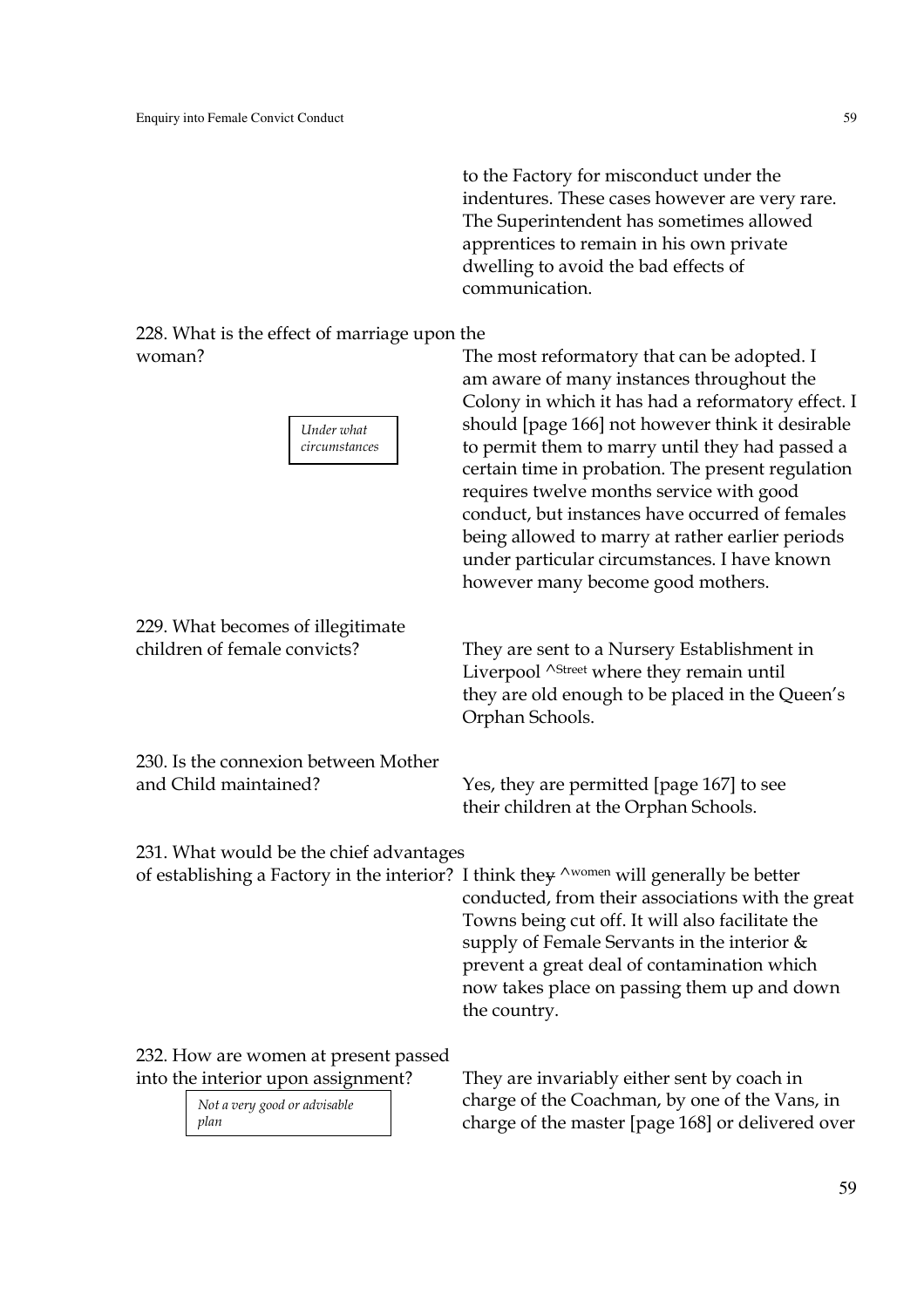to the Agent of the party to whom they are assigned at the House of Correction.

233. Who are the Agents usually appointed to receive them at the Factory? They are sometimes received by the Masters & Mistresses; sometimes by the friends of such persons – sometimes by Constables & sometimes by male servants. 234. How are they returned to the House of Correction? Always by a Magistrates warrant, in charge of a Constable. I am aware of great irregularities taking place upon these occasions. Many constables have been punished for such acts of impropriety. [page 169] 235. Are female convicts ever permitted to marry Convicts while under sentence? Yes, they are: Men holding Tickets of Leave, well behaved Constables, javelin men, & other convicts holding situations under Government who show that they have the means of supporting a Wife; & also at times to assigned servants whose Masters certify to the Government that they will support both parties in their service until the male convict becomes eligible for his Ticket of Leave. These latter cases are frequent. 236. When Constables so situated are broken, what becomes of their wives? If the females do not [page 170] hold Tickets of Leave, they are sent to the Factory for assignment. 237. Do you believe that women occasionally punished for being illegally at large for three or four days, are inducedto  $\frac{d}{dt}$   $\wedge$  be by men who afterwards marry them? In many cases I believe that this occurs. 238. Are they often deserted by their husbands? No. I have known more cases of free people acting in that manner than among <sup> $\wedge$ of</sup> convicts. Bad Very bad- very!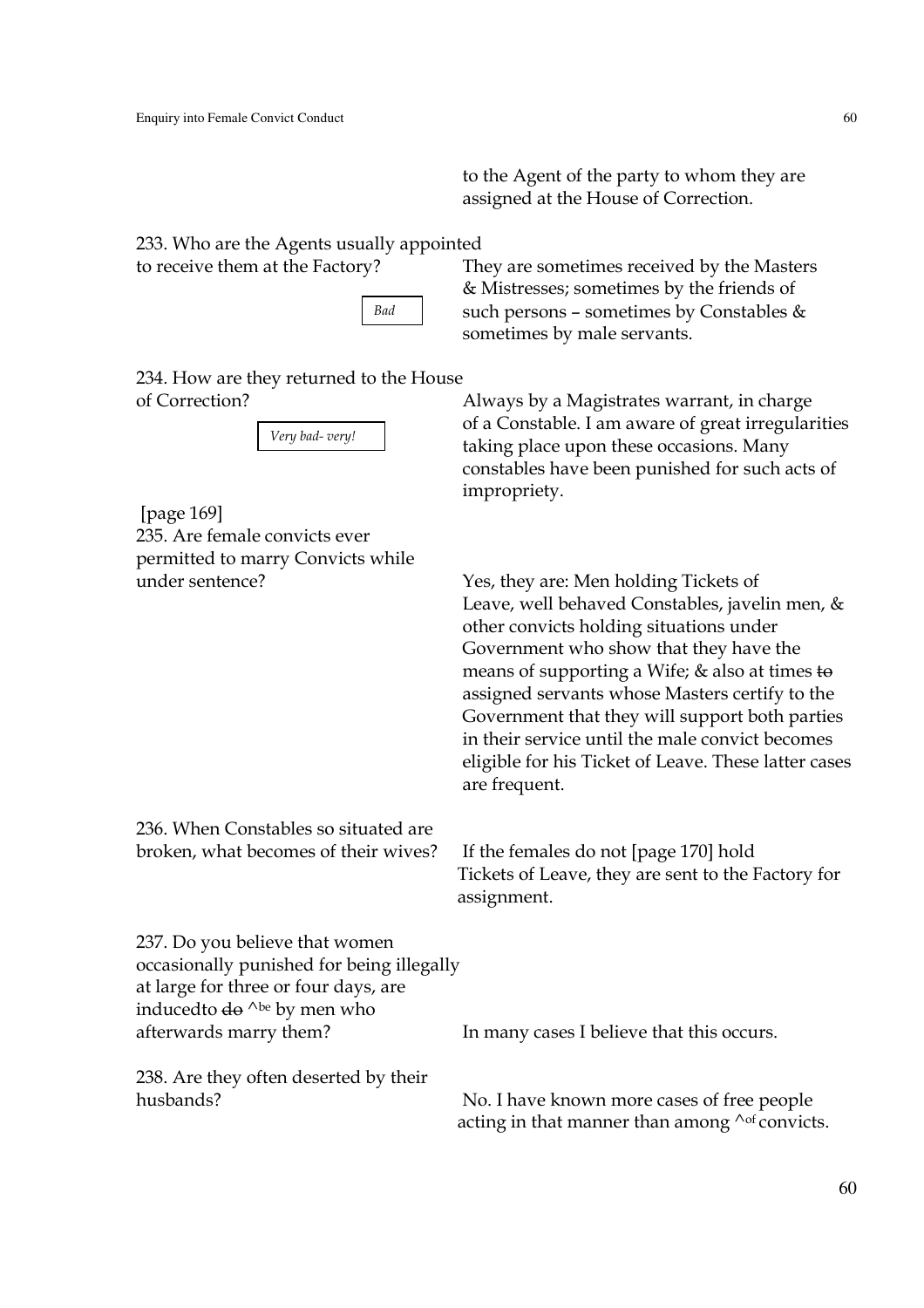[page 171]

#### Female Prison Discipline No 3. Mr Price

[page 172]

#### John Price Esqre Police Magistrate Hobart Town, called in and examined

239. In your capacity of Police Magistrate for this Town you have frequent opportunities of knowing what is the conduct of female convicts when not in a state of confinement; will you state what appear to you to be their prevailing offences and whether they are numerous [in] proportion or not? The general offences for which females

come under my notice are larcenies & felonies committed by them in their assigned service; generally speaking theyse are of a very trivial nature but occasionally it happens [page 173] that they are brought before me for shoplifting which however generally occurs when women have been trained to crime from infancy. Those who have been transported to this country for the more daring crimes are generally the best conducted here. They are generally transported with their husbands or those men with whom they have been connected & they generally retain this connection in this country. The proportion of women charged with felonies and larcenies  $\arctan \frac{\Delta}{s}$  remarkably small. Ticket of Leave women in Hobart Town and its vicinity are always brought before me whatever their offences may have been – their [page 174] prevailing offences are in drunkenness, frequenting disorderly houses where prostitutes are harboured, living in a state of prostitution with men & representing themselves to be free. They are not generally speaking a well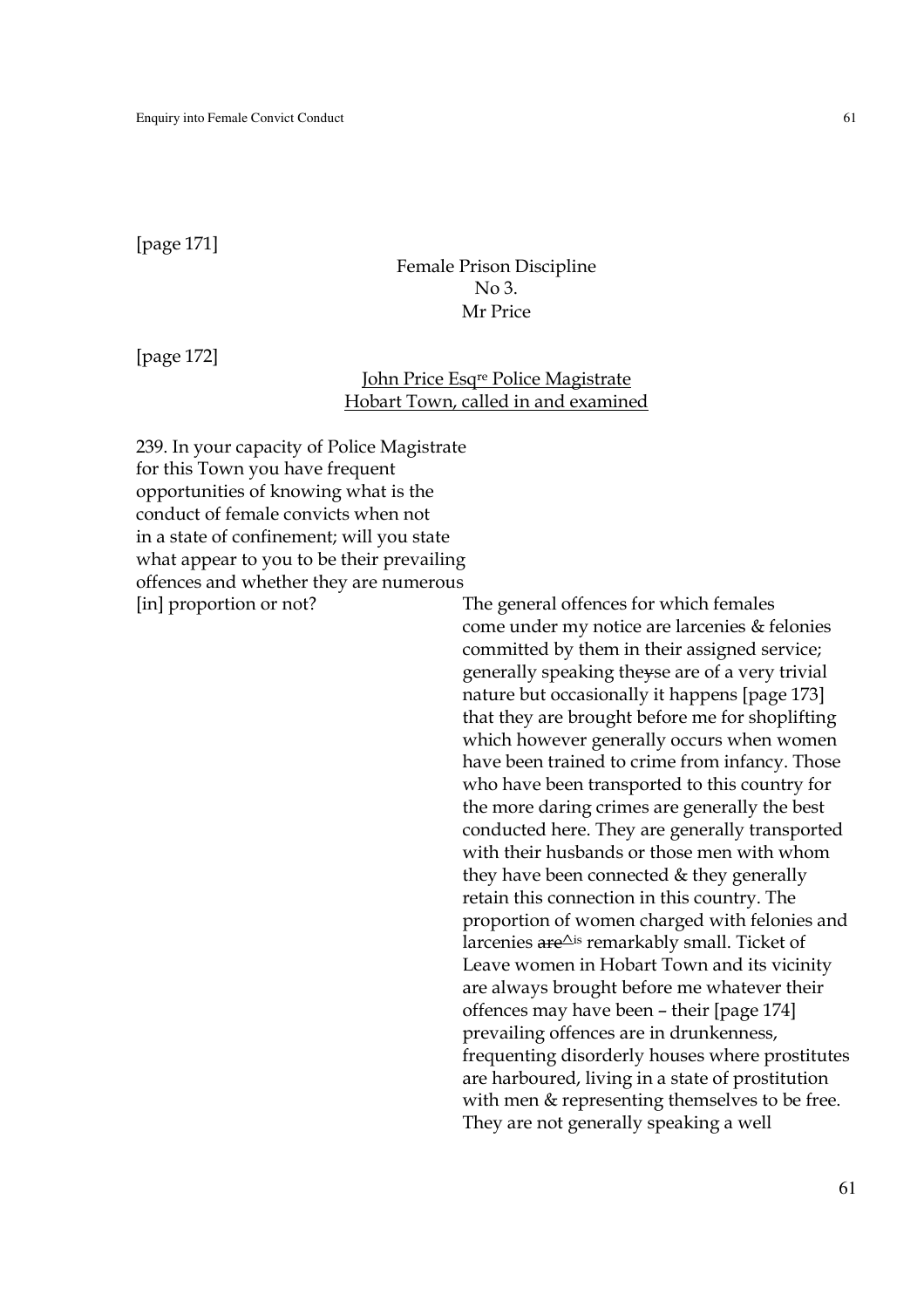conducted class of women, but they are not so strictly watched as the men are & as they muster only once a year it is often difficult to keep them in view. There are not many in a respectable condition as Tradeswomen such as dressmakers, tailoresses, many of them live in service: very few work at trades. The married Ticket of Leave women are generally very well conducted & when that is not the case the fault may frequently be traced to the husband.

#### [page 175] 240. Which would you prefer as a domestic servant, a free female servant or a Ticket of

Leave woman? I should prefer a well conducted Ticket of Leave woman for many reasons. I believe many of the free immigrant females to have been prostitutes at home. It has been reported to me that on one occasion 36 were imported from one work-house alone namely St Giles in London but even of these some have married & have lived since very decently. I would prefer the Ticket of Leave women because few good house servants ever come out free, whereas good servants are often transported. These women previously to [page 176] obtaining their Tickets of Leave have acquired a general knowledge of Colonial service & so are able to turn their hands to every thing & are in consequence far more useful than free immigrants. They are under better control in as much as gross misconduct they are liable to be deprived of their indulgences & be returned to the condition of assigned servants after undergoing a punishment sentence in the Female House of Correction; whereas the free Immigrant is only subject to three months hard labour in the house of correction.

# 241. Do you think there is a stronger hold upon [page 177] Ticket of Leave women than upon assigned servants? Certainly there is. A ticket of leave holder is

enabled to select her own service & change that service it with the approbation of the Police and upon giving proper notice  $\wedge$ is enabled to agree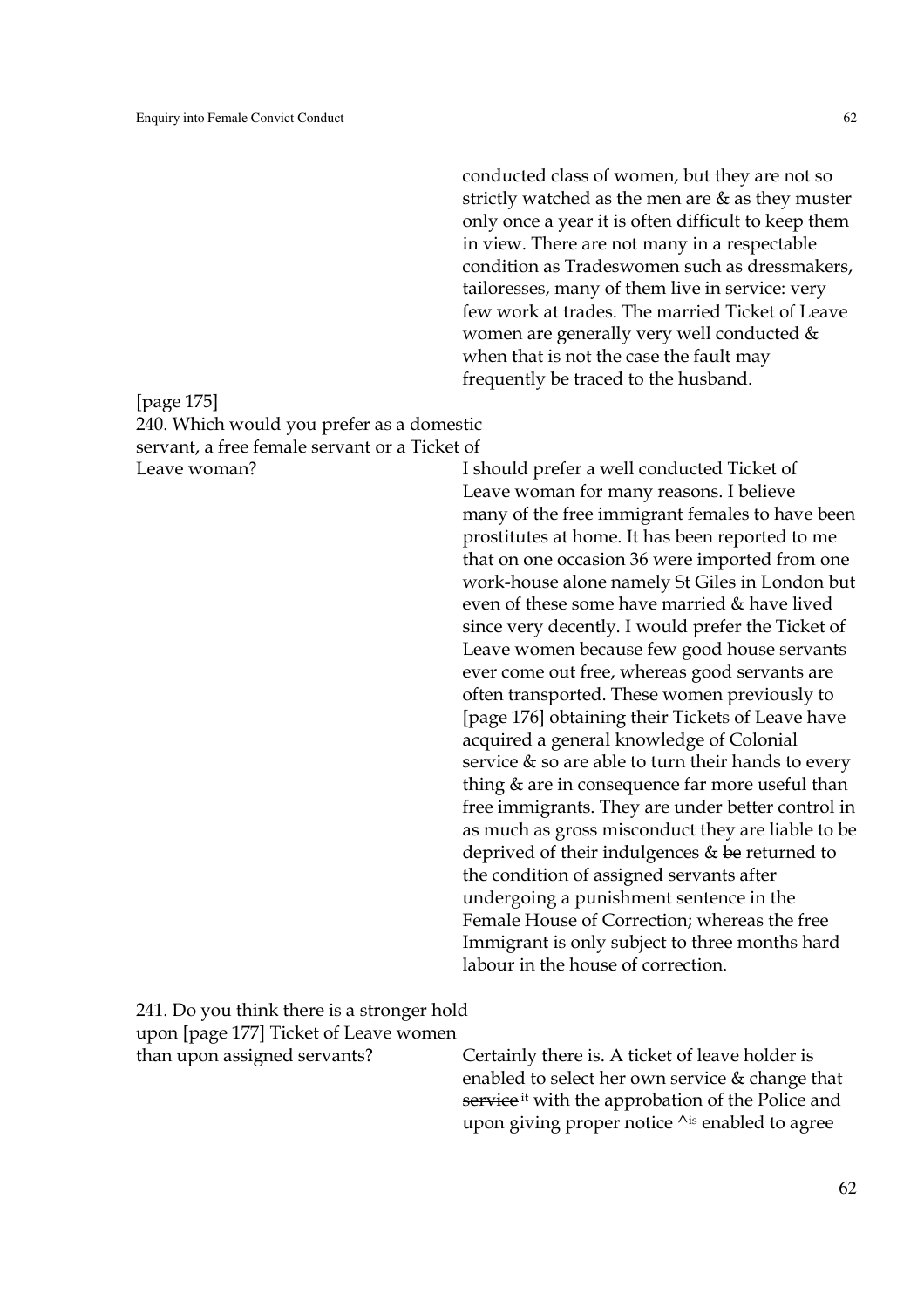242. Is a Ticket of Leave valued now so much as it was some years ago? I do not think it is. Servants of all

| That erroneous idea can |  |
|-------------------------|--|
| be carried both with    |  |
| them and their          |  |
| employers               |  |

244. What is the conduct of the

Agrees with Mr Ewing

for her own rate of wages  $\&$  in fact  $\wedge$ she enjoys partial liberty. They are generally better dressed & more cleanly in their appearance & a little extra finery is permitted them by their Masters & Mistresses: consequently the punishment of being sent to the Factory is greater in their case than in that of an assigned servant but I have known instances of females whose previous character had been very bad begging to be returned to [page 178] their former condition of being assigned servants because they were not permitted to go to Theatres & Brothels and observing that if they were not allowed to go to such places it was of no advantage to them to hold Tickets.

description are now more numerous than they used to be. Masters & Mistresses will not now put up with the offences in a Ticket of Leave servant that they formerly would have done. The women upon punishment finds that she is not out [page 179] of the hands of the Police she previously imagined she would be; for they have before they get it, a very erroneous idea of what Ticket of Leave is.

243. Are the wages less than formerly? I have every reason to believe that the wages of Female servants are much reduced. I believe that a good servant can now be had for 12 or 14 instead of £20.

illegitimate children of convicts? Many are prostitutes in this Town. I myself know of 9 or 10 children who have been found in brothels under 12 years of age. They [page 180] are generally speaking ill conducted, more especially those that have relations in the colony. Those that are really orphans are much better conducted than the others.

245. Do think that it would be beneficial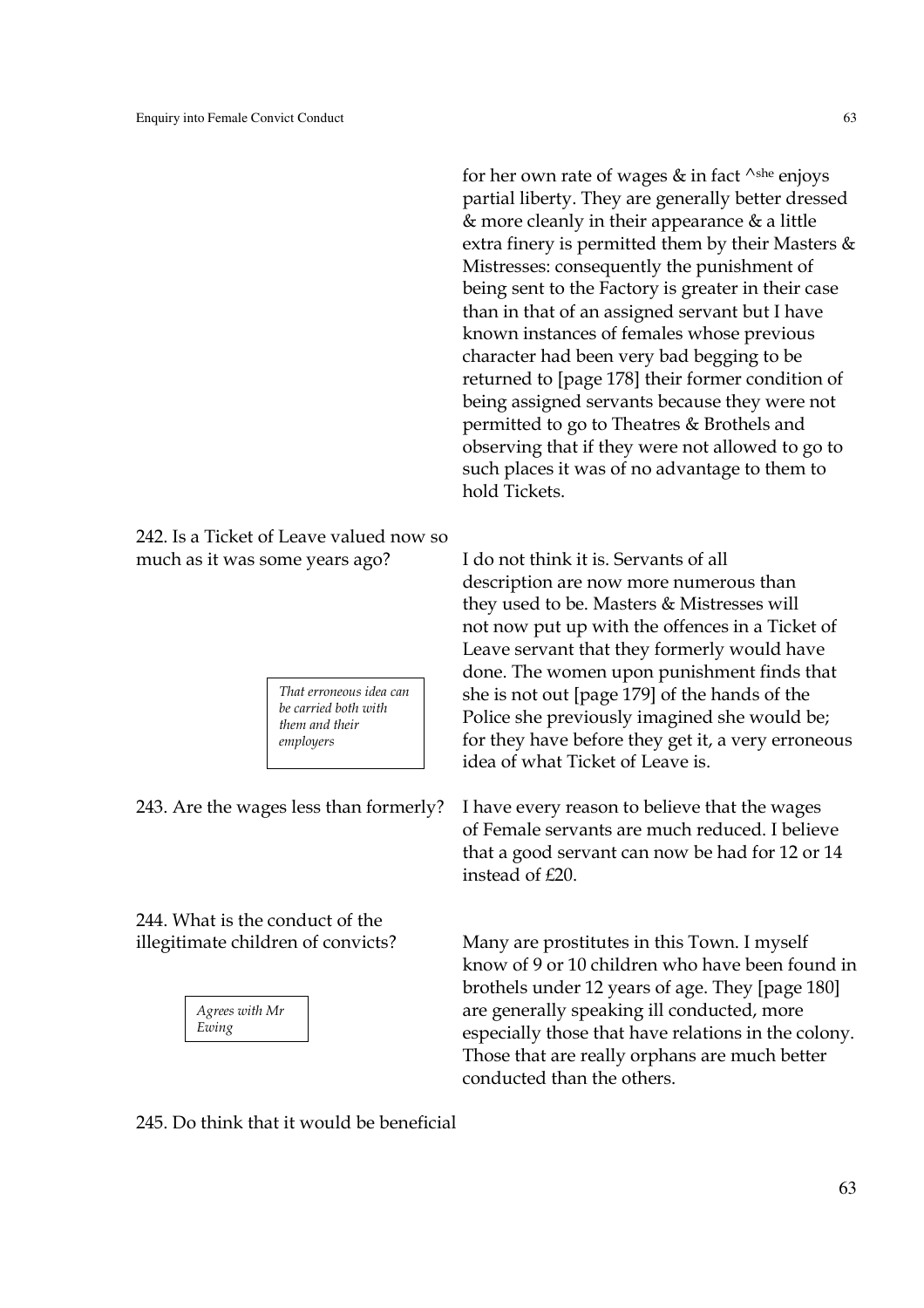| to the children to cut off the connexion<br>with the Mother?                                                            | Certainly.        | Often agrees with Mr Ewing                                                                                                                                                                                                                                                                                                                                                                                                                                                                                                 |  |
|-------------------------------------------------------------------------------------------------------------------------|-------------------|----------------------------------------------------------------------------------------------------------------------------------------------------------------------------------------------------------------------------------------------------------------------------------------------------------------------------------------------------------------------------------------------------------------------------------------------------------------------------------------------------------------------------|--|
| 246. Should you fear any increase in<br>crime from such a course?                                                       | connexion formed. | None whatever: since I have been Police<br>Magistrate of Hobart Town 3 years, I have only<br>known one case of child murder & that was by a<br>free woman. I know it to be a common crime<br>among [page 181] the convict women to practice<br>abortion. The practice would not I think be<br>increased by separating the children from the<br>Mothers, the object being to avoid the Factory<br>not from the fear <sup><math>\wedge</math> not of the punishment</sup><br>undergone there but of being separated from the |  |
| 247. Do you think any pernicious effect<br>is produced upon the male children of<br>convicts?                           |                   | I do. They are taught to disregard truth. I<br>have known of cases of pilfering in boys who<br>have absconded from the orphan schools; but<br>boys are not so liable to suffer from the ill effects<br>of the connexion with their parents as girls.                                                                                                                                                                                                                                                                       |  |
| [page 182]<br>248. What is the conduct [of ]<br>Constables in conveying women from &<br>to the Country?<br>All very bad |                   | Very bad. I have known many Constables<br>punished & broken for misconduct in passing<br>women on warrant. For making them drunk, for<br>taking them to disorderly houses in Hobart<br>Town, for leaving them at large & absconding<br>with the warrant. They are seldom brought<br>straight to the watch-house unless passed in<br>with the district Constable. The constables are<br>generally themselves convicts, men who have<br>been vagrants & travelling thieves, at home                                          |  |

Sooner converted the better

64

[page 183] they have fallen in with the class of women generally misconducting themselves in assigned service in this country, they having

themselves been vagrants, hawkers, or

pickpockets.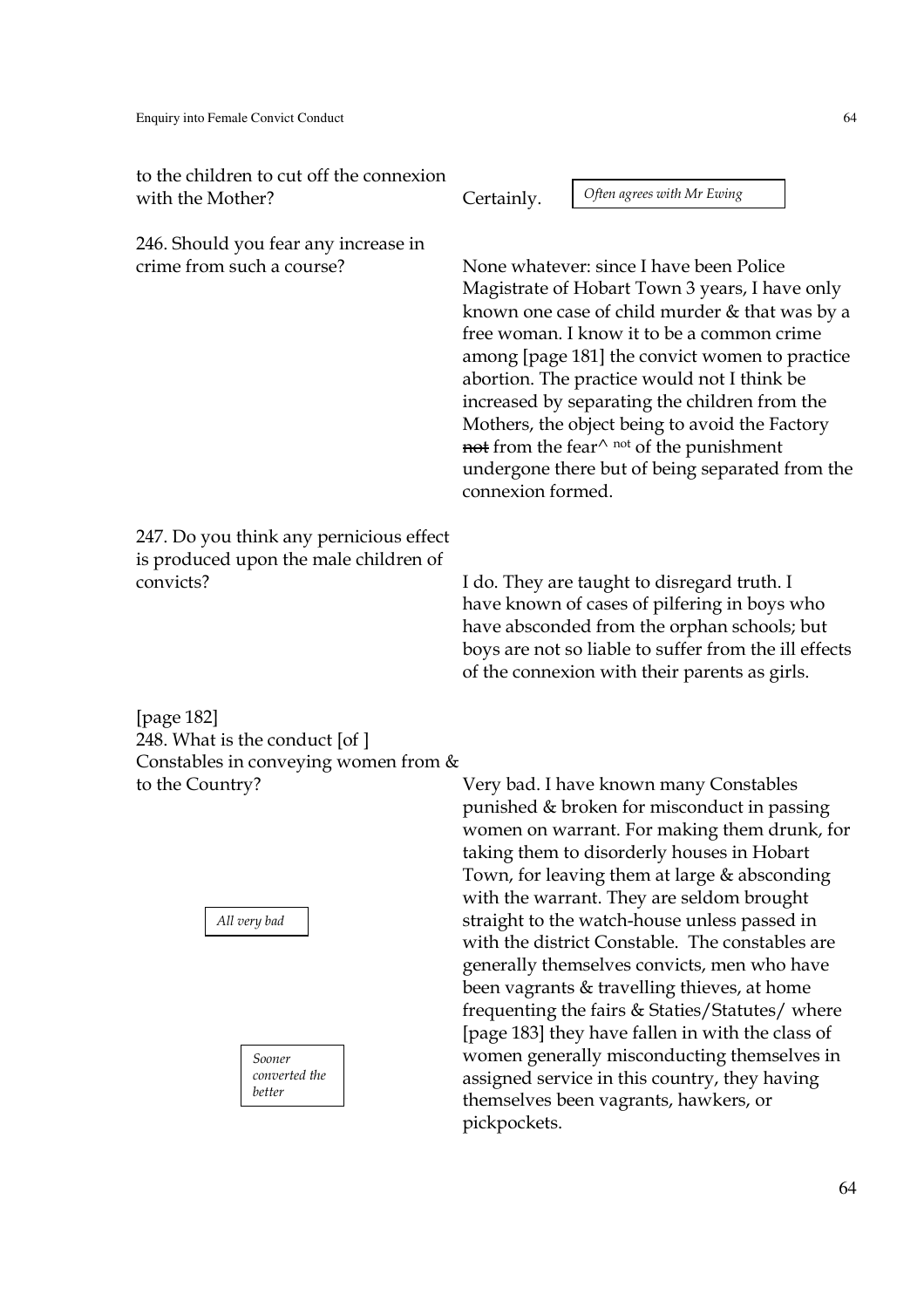| 249. How could this evil be prevented?        | By having a Factory in the interior $\&$<br>passing women entirely in Vans such as are<br>used for prisoners, under the immediate<br>superintendence of some steady person. I am<br>aware that many women ordered to be assigned<br>in the interior only commit offences for the<br>purpose of being brought down to Hobart Town. |
|-----------------------------------------------|-----------------------------------------------------------------------------------------------------------------------------------------------------------------------------------------------------------------------------------------------------------------------------------------------------------------------------------|
| [page $184$ ]<br>250. Are the Ticket of Leave |                                                                                                                                                                                                                                                                                                                                   |

women mustered by the Police? No, they all call upon a certain day once a

punished.

251. Are any means used to enforce the attendance of Females (as well as males) holding Tickets of Leave at a place of

Why should not servants go to a place of worship with the family in which they reside & with the family return home?

252. What punishment are Ticket of

253. Do you infer that the Separate system is the best adapted for Convicts? Certainly.

254. What length of sentence to separate

Too long solitary confinement with labor to operate most injuriously on the mind and character. I agree two months sentence Yes, certainly, nine months too much (these in different hands).

[page 186]

worship? No; nor could any be adopted with any beneficial effect. They would join [page 185] their old acquaintance in the Town, get drunk, visit disorderly houses and not return to their Masters.

year at the Muster Masters Office to report themselves & whenever they change residence they are expected to report it but often neglect to

do so, for which when discovered they are

Leave women most afraid of? Convicts generally fear solitary confinement more than any other punishment.

confinement do you think advisable? A single Magistrate should not sentence to more than nine months.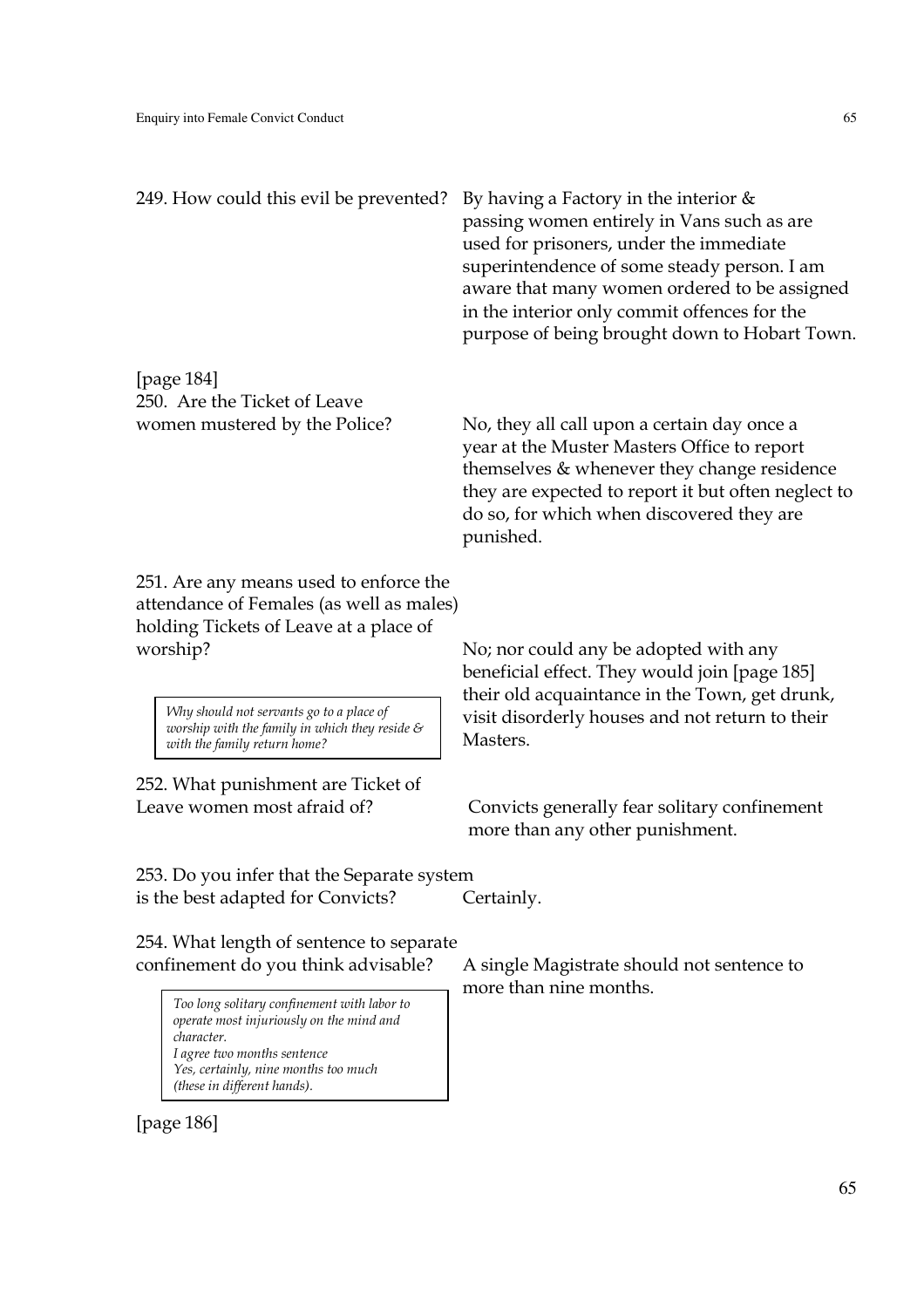| 255. Would any alteration to the law<br>be requisite to establish this system?                              | Wrong<br>I think not.                                                                                                                                                                                                                                                                                                                                                                                                                                                                                                                                                                                                                                                                                                 |
|-------------------------------------------------------------------------------------------------------------|-----------------------------------------------------------------------------------------------------------------------------------------------------------------------------------------------------------------------------------------------------------------------------------------------------------------------------------------------------------------------------------------------------------------------------------------------------------------------------------------------------------------------------------------------------------------------------------------------------------------------------------------------------------------------------------------------------------------------|
| 256. Do you think that the separate<br>system would be efficacious in a<br>reformatory point of view?       | I do. I believe that the internal arrangements<br>of every house in Hobart Town are known to all<br>the women in the Factory, & women are<br>prejudiced against places before leaving the<br>House of Correction. Their time not employed in<br>actual labour is spent in discussing robberies<br>that they have committed at home, the facilities<br>that exist in different families for pilfering, the<br>different points of weakness in their [page 187]<br>Masters' & Mistresses' characters, the reasons of<br>different (women) having come out to this<br>country; in obscene language composing songs<br>ridiculing the authorities; all this would I think<br>be entirely checked by separating the women. |
| 257. Would you retain the Assignment<br>system with this?                                                   | I would; I think there is no means more<br>conducive to the reformation of such characters<br>than a proper system of assignment. The<br>prisoner has the example of virtuous women<br>(and) would have the habits of cleanliness $\&$<br>industry enforced which are not now. The [page<br>188] prisoner in many instances is herself a<br>mother, mingles with the children & forms an<br>attachment which she does not like to break, &<br>which very much softens her disposition. This<br>system would also offer faculties for marriage<br>which is decidedly the best for reformation.                                                                                                                         |
| 258. You are of opinion then that<br>marriage and assignment work together<br>beneficially in the same way? | I am; I think both of these connexions<br>desirable from their promoting the better<br>feelings & calling the affections into play when<br>[page 189] the assignment is judicious. I have<br>known instances of women when accused of<br>petty misdemeanours referring to their<br>unimp[eaded?] conduct whilst in respect[able]                                                                                                                                                                                                                                                                                                                                                                                      |

66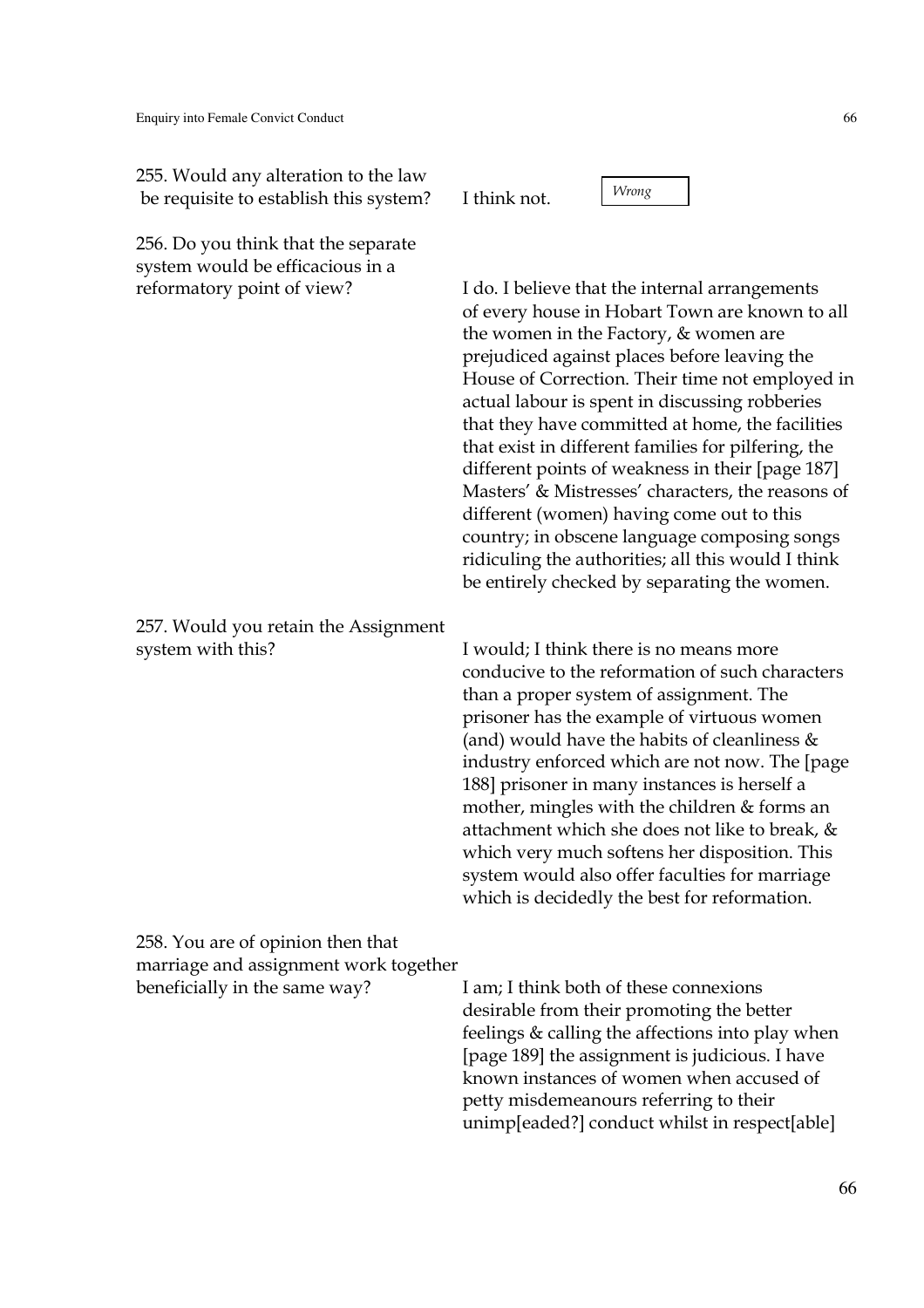assigned service & have known women who through the misconduct of their husbands have taken to drinking and prostitution beg[ging] for their children's sake to be allowed to remain in any service however stringent provided they were allowed to remain near their children; & in like manner I have known them become strongly attached to the children of the families in which [page 190] they have served.

### 259. What alterations do you recommend

in assignment? There are persons who now have servants assigned to them who are totally unfit to be entrusted with them, not from any immorality in their own conduct, but from a perfect disregard to the morality of their female servants provided the required work is done; men who have been artisans at home married to women who have been convicts in this country; men who have been convicts likewise & have acquired a small property since their arrival here – with very few exceptions [page 191] my opinion is that the emancipist or person free by servitude is not a proper person to be entrusted with an assigned female.

260. Do you think the necessary

261. What opportunities have you had of certifying to the eligibility of

discriminations could easily be made? No, I do not: it would be very inquisitorial.

I do not agree - Then why continue Ap 8

applicants for assigned servants? But few; applications having been submitted for my recommendation for the first time about a month since – previously to that time I cannot offer any information. [page 192] I at that time saw an application improperly recommended by the Chief Constable, upon which occasion I suggested that the applications should be sent for my recommendation instead of to the Chief Constable. I have known a person living on charity in this town keeping an assigned servant.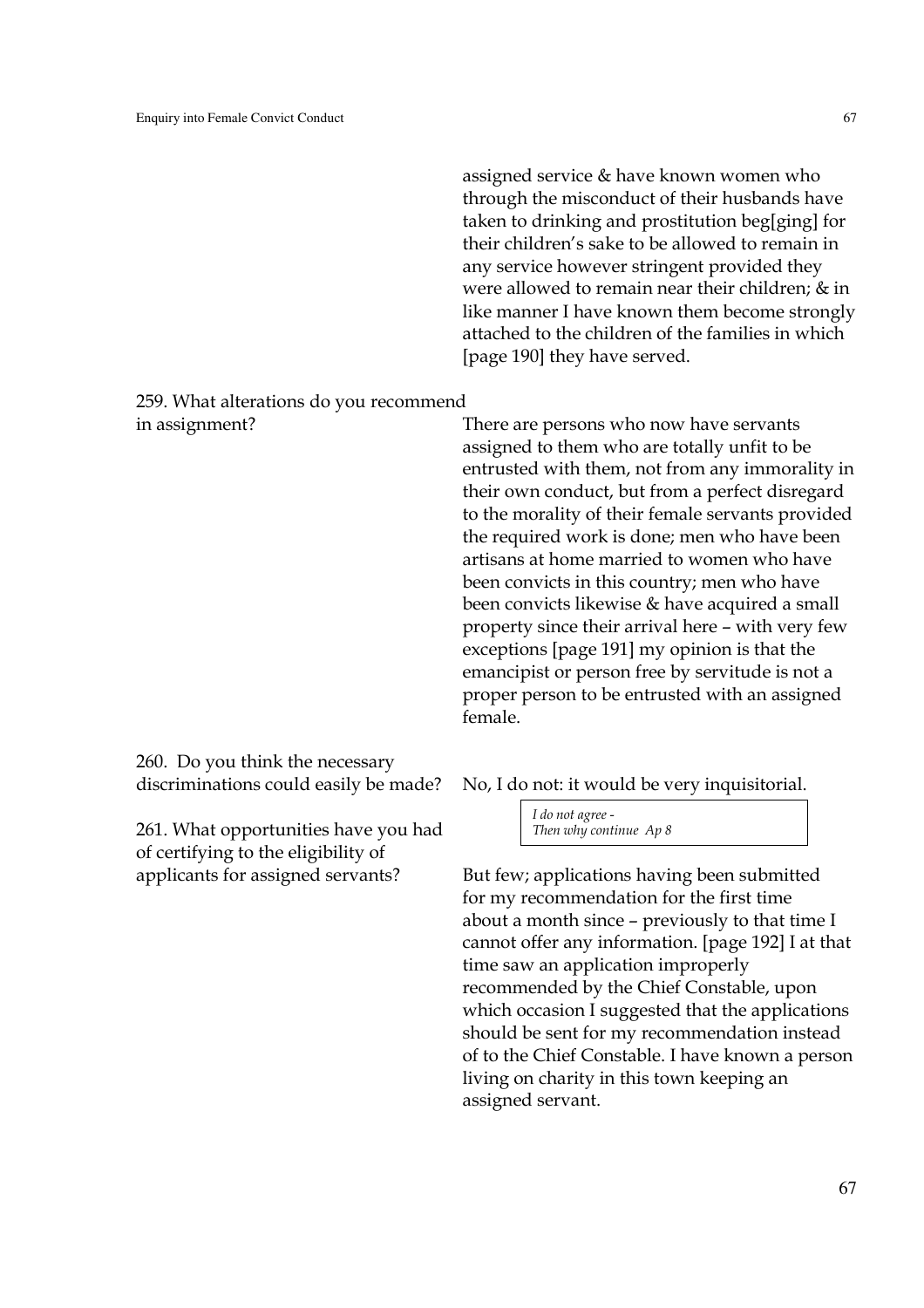# 262. What is your opinion of the Factory

as a mode of punishment? To the ill behaved it is not a place of punishment: the labour is not sufficient; they have not the means of enforcing regularity or [page 193] keeping up a degree of discipline which makes confinement irksome; [but] I believe it to be a punishment to the well conducted on their first entering the House of Correction, from the conduct & conversation of the women with whom they are compelled to associate.

[page 194]

#### Female Prison Discipline No 4.

Mr Spode -Goodwin -Simmons -Brice Henry Walton Mrs Slea Dr. Dermer Mr W<sup>m</sup> Gunn

[page 195]

#### Mr Spode recalled and examined Monday 20th December 1841

263. You have said in your former evidence that you think the continuance of assignment desirable; under what modification

would you retain it? I do think the continuance of assignment of Females desirable on their own account; because I feel assured that in the families of respectable persons, they would have much better examples set them both in a moral point of view & [page 196] in teaching them those useful habits of domestic life by which alone they would be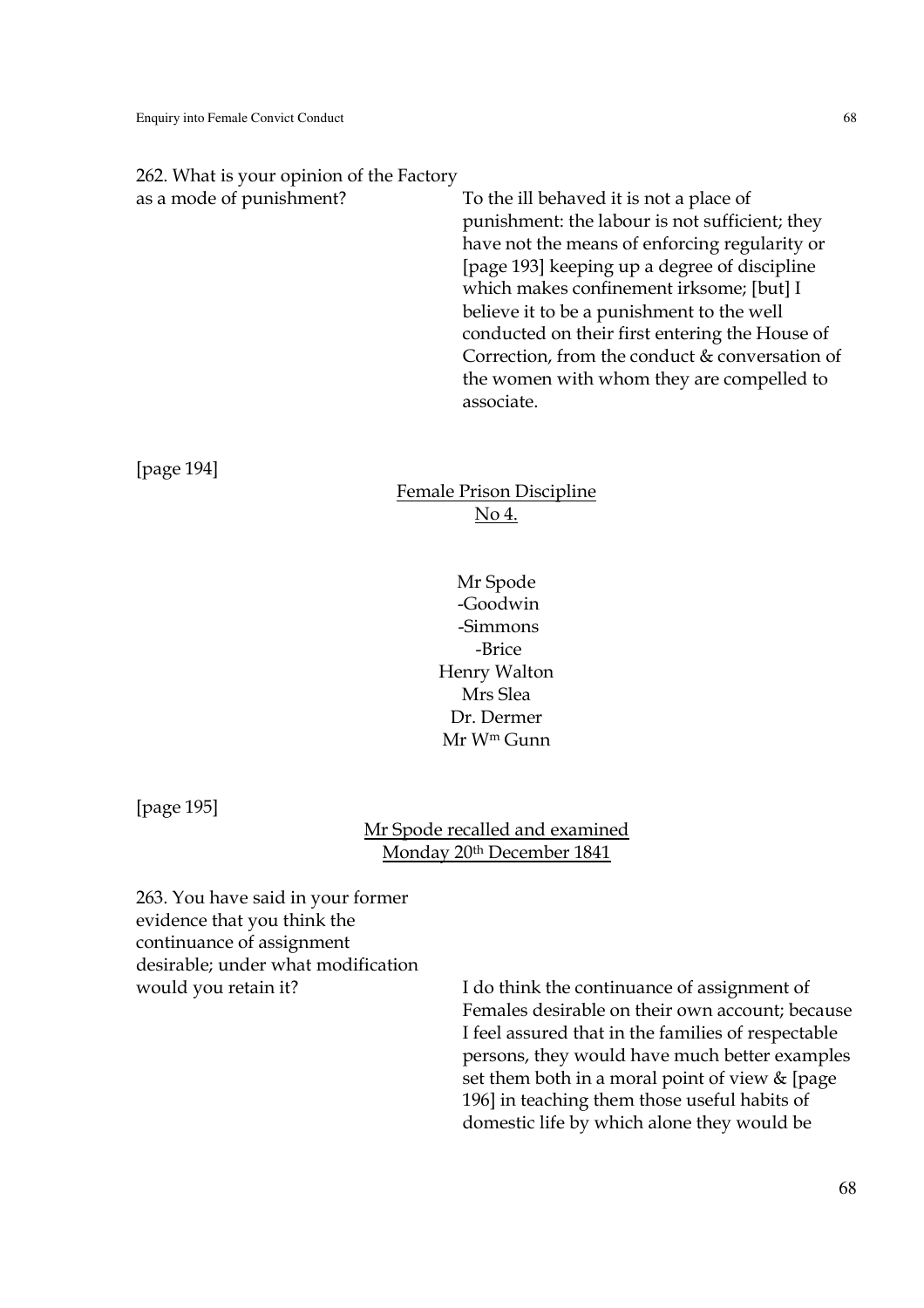enabled hereafter to obtain their living; & with respect to modifying or in fact restricting the assignment of Females, I think the Government are not exactly in a **proper** condition from want of proper accommodation to enforce a contracted assignment, for as it is, and owing to the influx of females combined with other causes the present Houses of Correction are now too full for the purposes of discipline, & therefore no good results [page 197] can be looked for by pressing them to a still more crowded state. The restriction also of assignment to families in a certain class of life would necessarily incarcerate probably for the whole period of their sentences a proportion of each ship's number, because in each ship there arrives so many who never could be received into respectable families either from the Ship or from any course of probation in a House of Correction from the circumstances of their being low minded and ignorant creatures who have never been brought [page 198] up to domestic service at home except in the lower degree. In consequence therefore, no family of consideration would be troubled with them, & which  $\lambda$ <sup>that</sup> is clearly proved by the fact that from every ship many are returned after assignment as "not suiting" or "not knowing anything", & indeed twenty other reasons which prove their inefficiency for domestic service. Then as to any modification in the assignment, the question will naturally turn upon who is & who is not a proper person to have [page 199] female servants, & this involves much difference of opinion, & which always must create much difficulty. It has always been the practice to obtain in any doubtful cases of applications the Police Certificates & I know of no better check to be obtained than this to improper assignments for it is to be supposed that the Police Magistrates make themselves acquainted with the circumstances & condition of the residents in their districts,  $\&^{\text{Aut}}$  the duty of certifying such applications being both unpleasant & insidious. I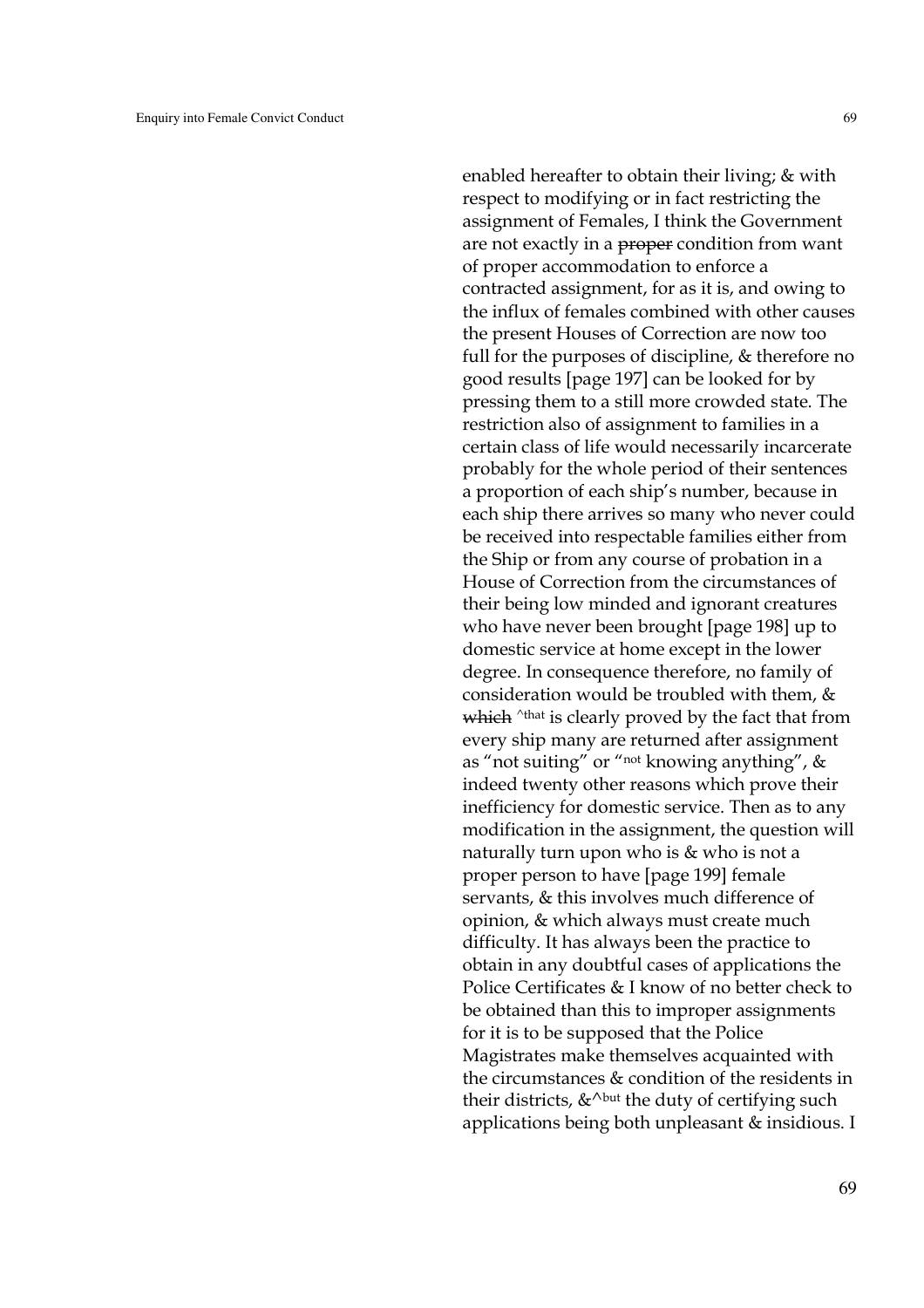|                                                                                                                                                      | conceive from its nature [page 200] it could not<br>be placed in other hands, except, for the sake of<br>relieving a single Magistrate from such<br>unpleasantness it devolved upon the Magistrates<br>assembled (in) sessions. |
|------------------------------------------------------------------------------------------------------------------------------------------------------|---------------------------------------------------------------------------------------------------------------------------------------------------------------------------------------------------------------------------------|
| 264. Then you do not recommend any<br>modification?                                                                                                  | I should think none necessary if the above<br>suggestions were strictly enforced.                                                                                                                                               |
| 265. Have the Police Magistrates any<br>positive instructions for their guidance<br>in determining who are fit persons to<br>have assigned servants? | I know of no further instructions than that of<br>Prisoners & Publicans not being permitted to<br>[page 201] any.                                                                                                               |
| 266. It depends then entirely on the<br>discretion of each Magistrate?                                                                               | Yes, with the exception I have just named.                                                                                                                                                                                      |

[page 202]

(1)

### Mr Goodwin called in & examined

| 267. You reside in Hobart Town? Yes. |                                                                                                                                                                                      |
|--------------------------------------|--------------------------------------------------------------------------------------------------------------------------------------------------------------------------------------|
| 268. What is your occupation?        | Shoe-maker; I have an establishment in<br>Hobart Town.                                                                                                                               |
| 269. You have been in the habit of   |                                                                                                                                                                                      |
| employing assigned servants?         | I have; but have discontinued that practice<br>for the last eight or nine months in<br>consequence of their bad conduct.                                                             |
| 270. In what way did they misconduct |                                                                                                                                                                                      |
| themselves?                          | In various ways; - they would leave the<br>premises very often without leave; [page<br>203] sometimes they would neglect their work;<br>they would give causes for being spoken to & |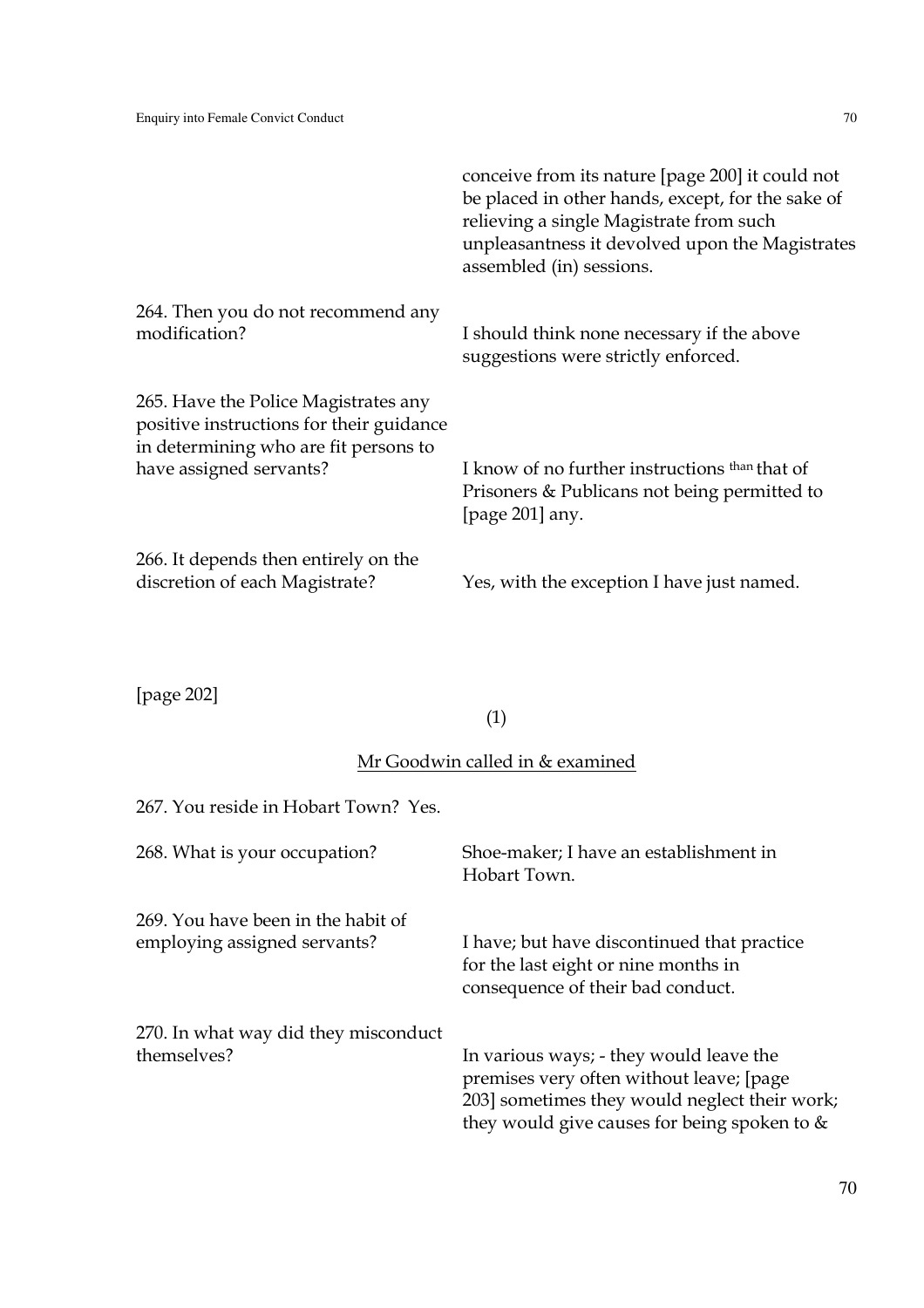| it so? |  |
|--------|--|

they would then say that they preferred being in the Factory to be being in assigned service. They said that they could get anything they wanted in the Factory, which they were debarred in service, rum, gin, brandy, eggs, tea & sugar etc.

| 271. Did they mention in what way they                                      |                                                                                                                                                                                                                                                                                                                                                                           |
|-----------------------------------------------------------------------------|---------------------------------------------------------------------------------------------------------------------------------------------------------------------------------------------------------------------------------------------------------------------------------------------------------------------------------------------------------------------------|
| could procure them?                                                         | They said that Mr Cato procured them<br>things in Town, $\&$ sold them to the Turnkeys, $\&$<br>that they purchased them from the Turnkeys; -<br>they said they took rings and handkerchiefs<br>[page 204] and sold them to Mr Cato.                                                                                                                                      |
| 272. How long ago was this?                                                 | I think the last we had was a female named<br>Ann Day about twelve months since. Mrs<br>Goodwin has since determined not to employ<br>assigned servants. I understood that a man who<br>used to split wood in one yard was in the habit<br>of concealing liquors in the wood which was<br>then drawn up the chimney of that yard and let<br>down the chimney of the next. |
| 273. Were your assigned servants in the                                     |                                                                                                                                                                                                                                                                                                                                                                           |
| habit of [drin]king?                                                        | I have repeatedly turned them in for being<br>drunk. I have had nine or ten & [page 205]<br>believe they would always drink when they had<br>the opportunity.                                                                                                                                                                                                             |
| 274. When you became acquainted with                                        |                                                                                                                                                                                                                                                                                                                                                                           |
| Mr Cato's proceedings did you make the<br>authorities acquainted with them? | I remember telling Mr Swift the district<br>Con[stable] many a time and Mr Simmons also a<br>district Constable, Mr Gunn when acting<br>Principal Superintendent when the latter was<br>[stated] by one of the women. I told Mr Gunn<br>how the liquor was taken in by Mr Cato & by the<br>messe[ngers] splitting the wood.                                               |
| 275. Would you receive any [page 206]<br>assigned servants now?             | Yes if I could get one I know something of.                                                                                                                                                                                                                                                                                                                               |
| 276. Are you aware whether there are any                                    |                                                                                                                                                                                                                                                                                                                                                                           |

persons in Hobart Town who allow their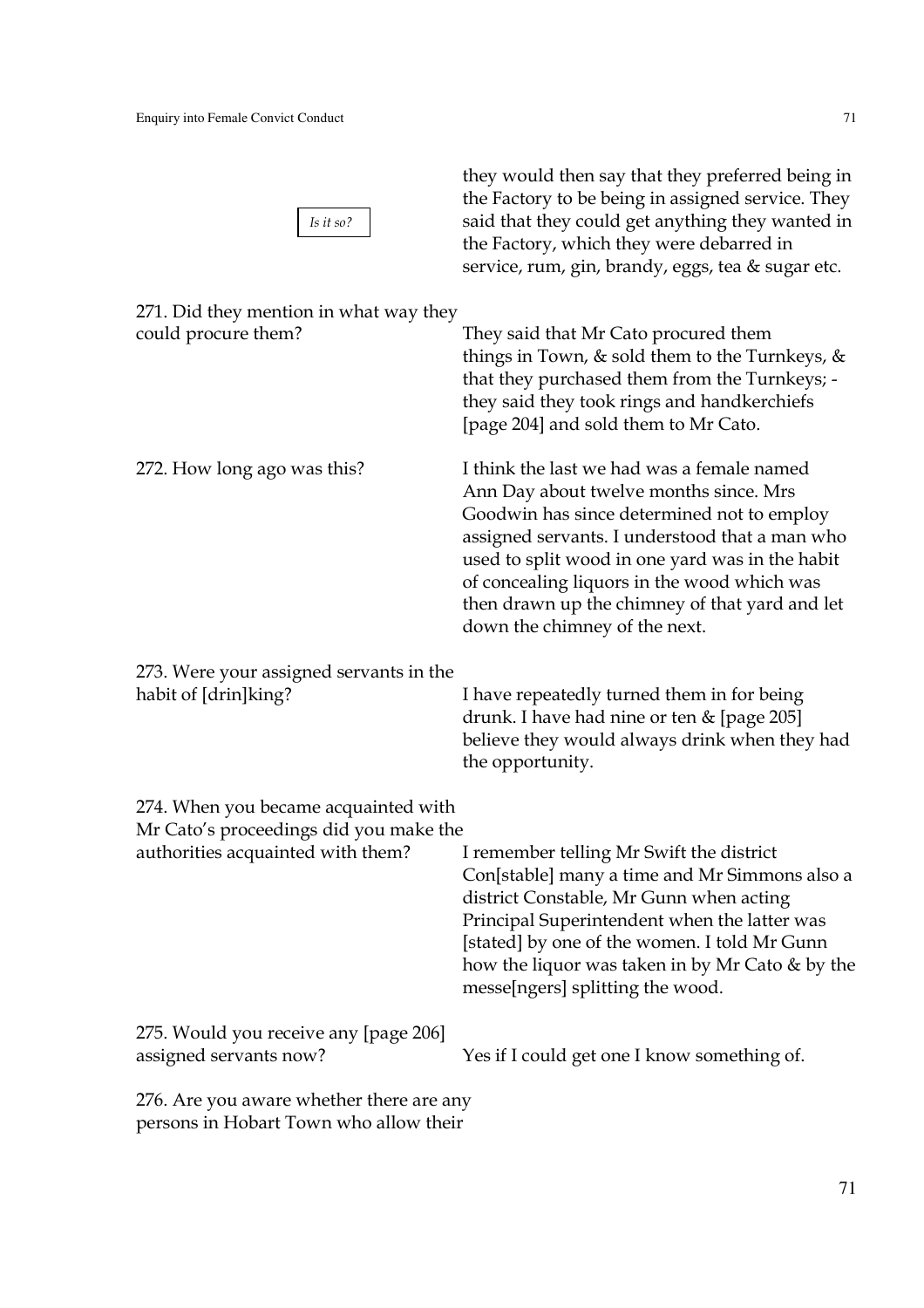| Female assigned servants [] latitude?                                                                                                                           | Too many. I know of women being tipsy<br>& out at very late hours, without any notice<br>being taken of them. I am persuaded that many<br>persons allow their female assigned servants to<br>do as they please.                                                                                                                                                                                                                                                                                                                                 |
|-----------------------------------------------------------------------------------------------------------------------------------------------------------------|-------------------------------------------------------------------------------------------------------------------------------------------------------------------------------------------------------------------------------------------------------------------------------------------------------------------------------------------------------------------------------------------------------------------------------------------------------------------------------------------------------------------------------------------------|
| 277. Do you know of any instance in<br>which Masters and Mistresses have<br>been participators in the profits<br>arising from the misconduct of these<br>women? | I do; I have known women [page 207] who<br>have paid their masters & mistresses for the<br>indulgences they have received - for permission<br>to be on their own hands.                                                                                                                                                                                                                                                                                                                                                                         |
| 278. Do you think that the manner in<br>which women are assigned is too<br>indiscriminate?                                                                      | I do.                                                                                                                                                                                                                                                                                                                                                                                                                                                                                                                                           |
| 279. What are the classes of people who<br>keep their servants in the manner you<br>have described?                                                             | Generally the lower or[ders] of<br>shopkeepeers. This ca[uses] them to draw<br>invidious comparissons between such places &<br>respectable places. I have heard them mention<br>places where they said they [page 208] could do<br>as they like & say that they would rather be in<br>the Factory than in such a place as mine. The<br>woman I have mentioned Ann Day once left my<br>house with my two children & I found her with<br>them in a public house; when brought back she<br>swore & cursed at Mrs Goodwin & afterwards<br>ran away. |
| 280. Do you think they have any dread<br>of the [Fac]tory?                                                                                                      | No. I never had one out of a Ship on its<br>arrival, but the old hands have certainly no fear<br>of the Factory.                                                                                                                                                                                                                                                                                                                                                                                                                                |
| 281. Do you know of any Prisoners<br>having assigned [page 209] servants?                                                                                       | I do not.                                                                                                                                                                                                                                                                                                                                                                                                                                                                                                                                       |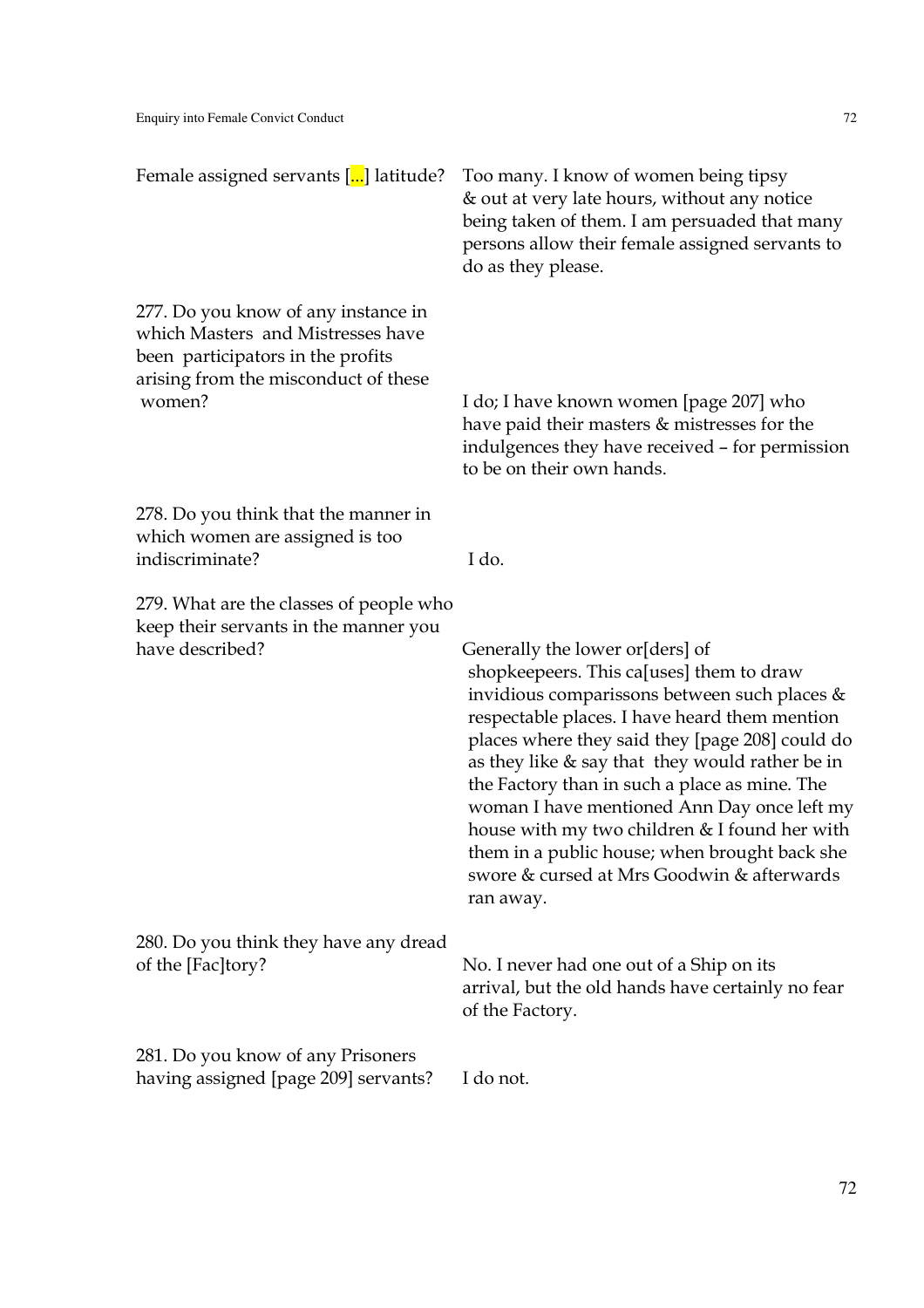[page 210]

## (3) Mr Simmons called in & examined

| 282. You are a district [Con]stable in<br>Hobart Town?                              | I am.                                                                                                                                                                                                                                                                                                                                                                                                                                                                                                                                                                                                                                                                                                                                                                                                                                                                                                                                   |
|-------------------------------------------------------------------------------------|-----------------------------------------------------------------------------------------------------------------------------------------------------------------------------------------------------------------------------------------------------------------------------------------------------------------------------------------------------------------------------------------------------------------------------------------------------------------------------------------------------------------------------------------------------------------------------------------------------------------------------------------------------------------------------------------------------------------------------------------------------------------------------------------------------------------------------------------------------------------------------------------------------------------------------------------|
| 283. How long have you [held] that<br>situation?                                    | Two years and a half; but I have been a<br>constable eight years. I have generally acted in<br>Hobart Town.                                                                                                                                                                                                                                                                                                                                                                                                                                                                                                                                                                                                                                                                                                                                                                                                                             |
| 284. Has that given you an [oppo]rtunity<br>of knowing what the conduct of assigned |                                                                                                                                                                                                                                                                                                                                                                                                                                                                                                                                                                                                                                                                                                                                                                                                                                                                                                                                         |
| servants has been?                                                                  | It has. When females have been brought into<br>the watch-house & placed in the cells, I have<br>heard them complaining of their assigned [page<br>211] service and saying that they were much<br>better off in the Factory than in assigned service;<br>that they had no tea & sugar allowed them<br>which they could always get in the Factory - this<br>is about twelve months ago.                                                                                                                                                                                                                                                                                                                                                                                                                                                                                                                                                   |
| 285. Did you ever ascertain how they got                                            |                                                                                                                                                                                                                                                                                                                                                                                                                                                                                                                                                                                                                                                                                                                                                                                                                                                                                                                                         |
| things into the Factory?                                                            | I did. Upon one occasion some man on the<br>establishment conveyed to Mr Hutchinson's<br>assigned servant different articles. She was in the<br>habit of coming out with Mr Hutchinson's child<br>[to] walk. The men messengers (on loan) were in<br>the ha[bit] of coming to Town & [page 212]<br>purchasing articles. The woman would walk<br>round the building & throw money to where the<br>messenger was; shortly afterwards he would<br>pick it up & then proceed to Hobart Town: on<br>his return to the Factory he would walk round<br>until the woman came out again. I saw him go<br>into some wattles near the creek; the female also<br>saw him: he then came from the wattles & in<br>crossing some litter he dropped a bottle which<br>he covered over with his foot & walked away.<br>The female picked it up & walked into the<br>Factory. I afterwards apprehended the<br>messenger in Hobart Town. He then had money |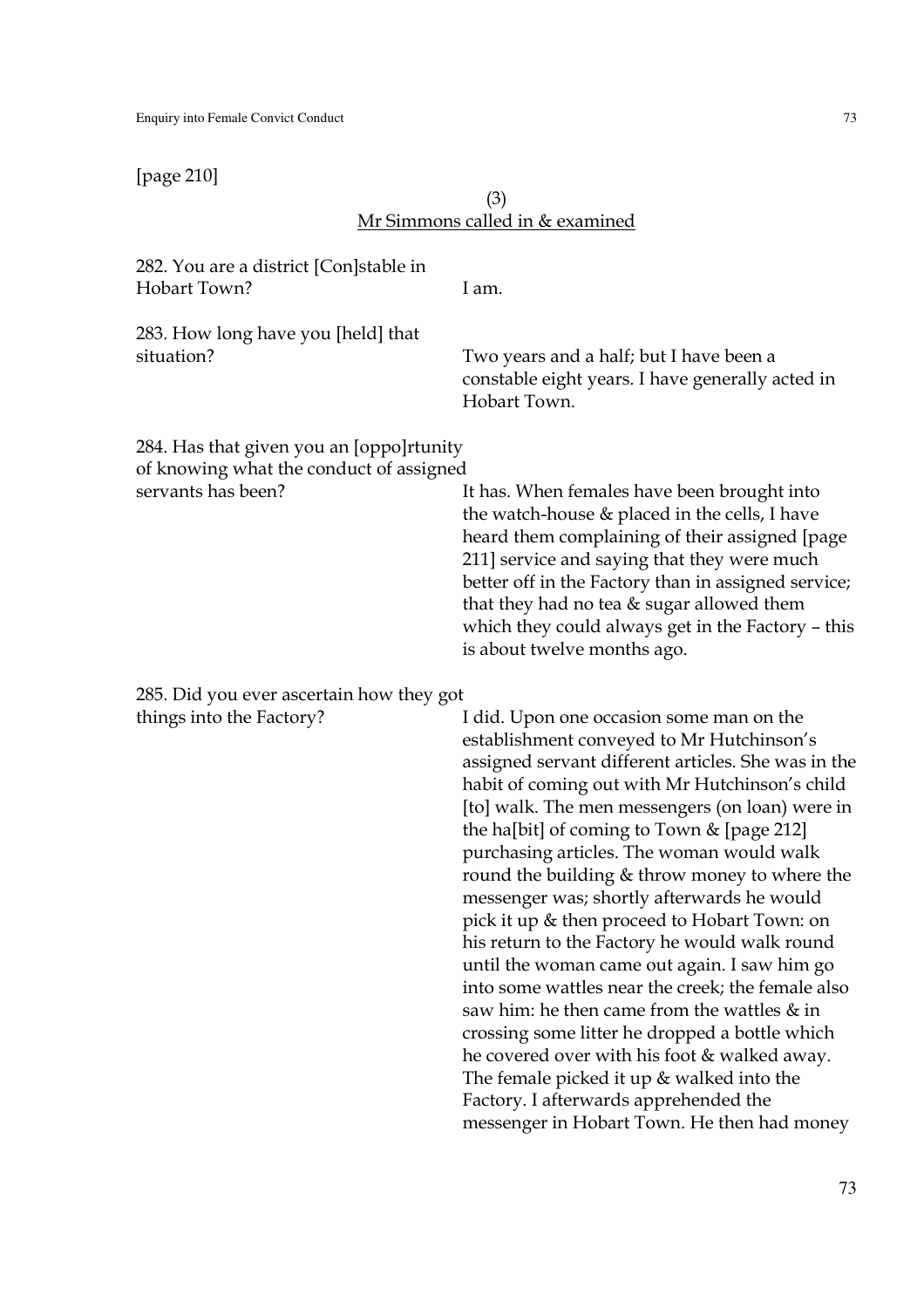|                                                                                                                     | in his possession [page 213] for which he could<br>not satisfactorily account. I took four or five<br>more [who] were dealt with by Mr [------]. The<br>watchman was in the habit of throwing things<br>[over] the wall. I also he[ard] that one of the<br>Clerks in the Office was in the h[abit] of<br>supplying Mr Hutchinson's female assigned<br>servant.                                                                                                                                                                                                                                                                                                                                                                                                                                                                                                             |
|---------------------------------------------------------------------------------------------------------------------|----------------------------------------------------------------------------------------------------------------------------------------------------------------------------------------------------------------------------------------------------------------------------------------------------------------------------------------------------------------------------------------------------------------------------------------------------------------------------------------------------------------------------------------------------------------------------------------------------------------------------------------------------------------------------------------------------------------------------------------------------------------------------------------------------------------------------------------------------------------------------|
| 286. Do you think that these things occur<br>now?                                                                   | I do not know that they do.                                                                                                                                                                                                                                                                                                                                                                                                                                                                                                                                                                                                                                                                                                                                                                                                                                                |
| 287. Where are women generally found<br>when they abscond?                                                          | In public houses, sly grog shops and<br>brothels. If a woman had left her serv[ant]<br>for an hour or two I should to the public houses;<br>if she had been away for [page 214] several days,<br>I should go to sly grog shops & disorderly<br>houses.                                                                                                                                                                                                                                                                                                                                                                                                                                                                                                                                                                                                                     |
| 288. What class of people in Hobart<br>Town do you [thin]k keep their servants<br>in the least control?<br>shocking | The lower orders, people who have been<br>convicts. I have seen Mistress & Servant going<br>out together. A person applied the week before<br>last for a female servant who I know<br>wanted her for no other purpose than to<br>profit by her misconduct. I always report when I<br>have sufficient grounds to prove such a case; but<br>there are many cases in which I have strong<br>grounds of suspicion but cannot prove. I never<br>report on [page 215] mere suspicion. I have heard<br>women in the w[atch] house say that if they<br>could not be allowed to go out & make a little for<br>themselves they would not stay in their places. I<br>believe that many only get assigned servants to<br>make what they can by them, by their<br>prostitution, robbing etc. I have known cases in<br>which assigned servants have been taken away<br>for these causes. |

[page 216]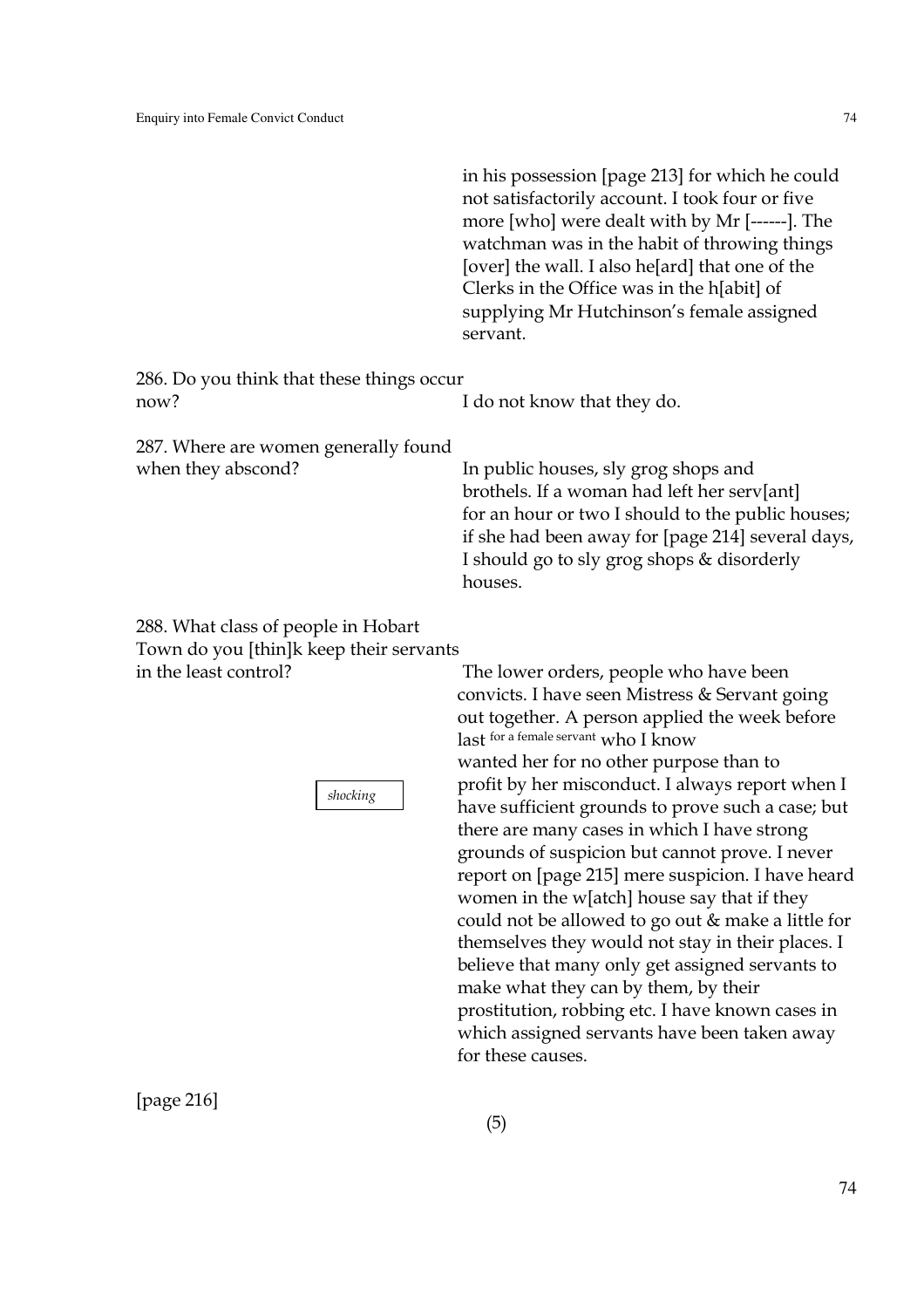# Mr Henry Brice called in & examined

| 289. You are District Constable in<br>HobartTown?                                                                           | I am.                                                                                                                                                                                                                                                                                                                                                                   |
|-----------------------------------------------------------------------------------------------------------------------------|-------------------------------------------------------------------------------------------------------------------------------------------------------------------------------------------------------------------------------------------------------------------------------------------------------------------------------------------------------------------------|
| 290. Do you know any thing (of) the<br>conduct of the Female [assign]ed<br>servants in Hobart Town?                         | I have known a great deal of it during the<br>last five years -when I have apprehended them<br>they have often used bad language and said they<br>preferred being in the Factory to being in certain<br>places.                                                                                                                                                         |
| 291. What kind of places are these?                                                                                         | Places where they could not do exactly as<br>they like [page 217] $\&$ also where they have<br>[been] ill clothed & ill treated; women have often<br>upon going to the watch house regretted not<br>having any [money] with them, because if they<br>had they could get any[thing] they liked in the<br>Factory.                                                        |
| 292. Do you know of any classes in<br>Hobart Town who are in the habit of<br>neglecting to keep their servants in<br>order? | I know that there are persons who do not<br>care what their servants do [if] they have done a<br>little work for them. I know of one case in which<br>a [mistress] whom I saw with her assigned<br>servant were taken out of a Brothel together (I<br>have heard of many ca[ses] [page 218] of a<br>similar nature). Her assigned servant was<br>immediately withdrawn. |

[page 219]

(6) Henry Walton, a Constable in Hobart Town called in & examined

293. What do you know of the conduct of the female [con]victs in Hobart

I have taken many of them in charge and & have generally heard them say that they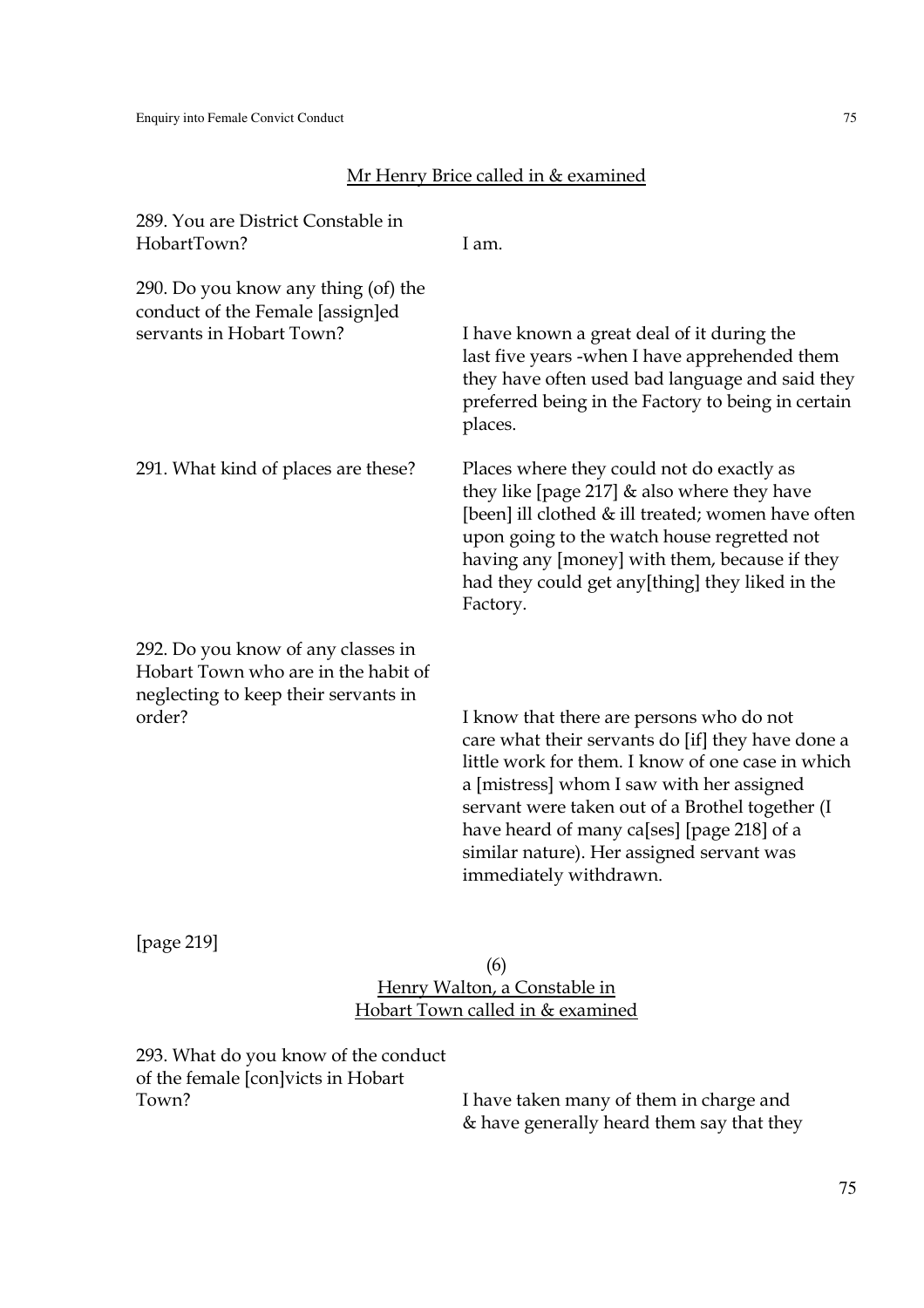| They said they had bad places, by which I<br>understood them to mean that they could                                                                                                                                                                                              |
|-----------------------------------------------------------------------------------------------------------------------------------------------------------------------------------------------------------------------------------------------------------------------------------|
| not get leave to do as they pleased.                                                                                                                                                                                                                                              |
| masters who allow their servants to [page<br>No, I do not think that there are many; a few<br>of the poorer sort may do so.                                                                                                                                                       |
| Ten or a dozen.                                                                                                                                                                                                                                                                   |
| They go out, fall in with a shipmate who<br>leads [them] away to a public house to get "a<br>drain" & then go to a disorderly house.                                                                                                                                              |
| 298. Have they any fear of punishment? None; they do not fear g[oing] to the<br>Factory; at least t[hey] [page 221] say so -<br>probably it is often nothing more than boasting.<br>They are very glad of getting out after a six<br>months sentence, but they often soon return. |
| When they get a Master or Mistress who<br>will let them do as they please.                                                                                                                                                                                                        |
| [who] are convicted over & over again? Yes.                                                                                                                                                                                                                                       |
|                                                                                                                                                                                                                                                                                   |

[page 222] (7) Mrs Slea called in & examined Monday 27<sup>th</sup> December 1841

301. You are Matron in [char]ge of the Nursery in [ ncted] with the Female House of Correction? I am.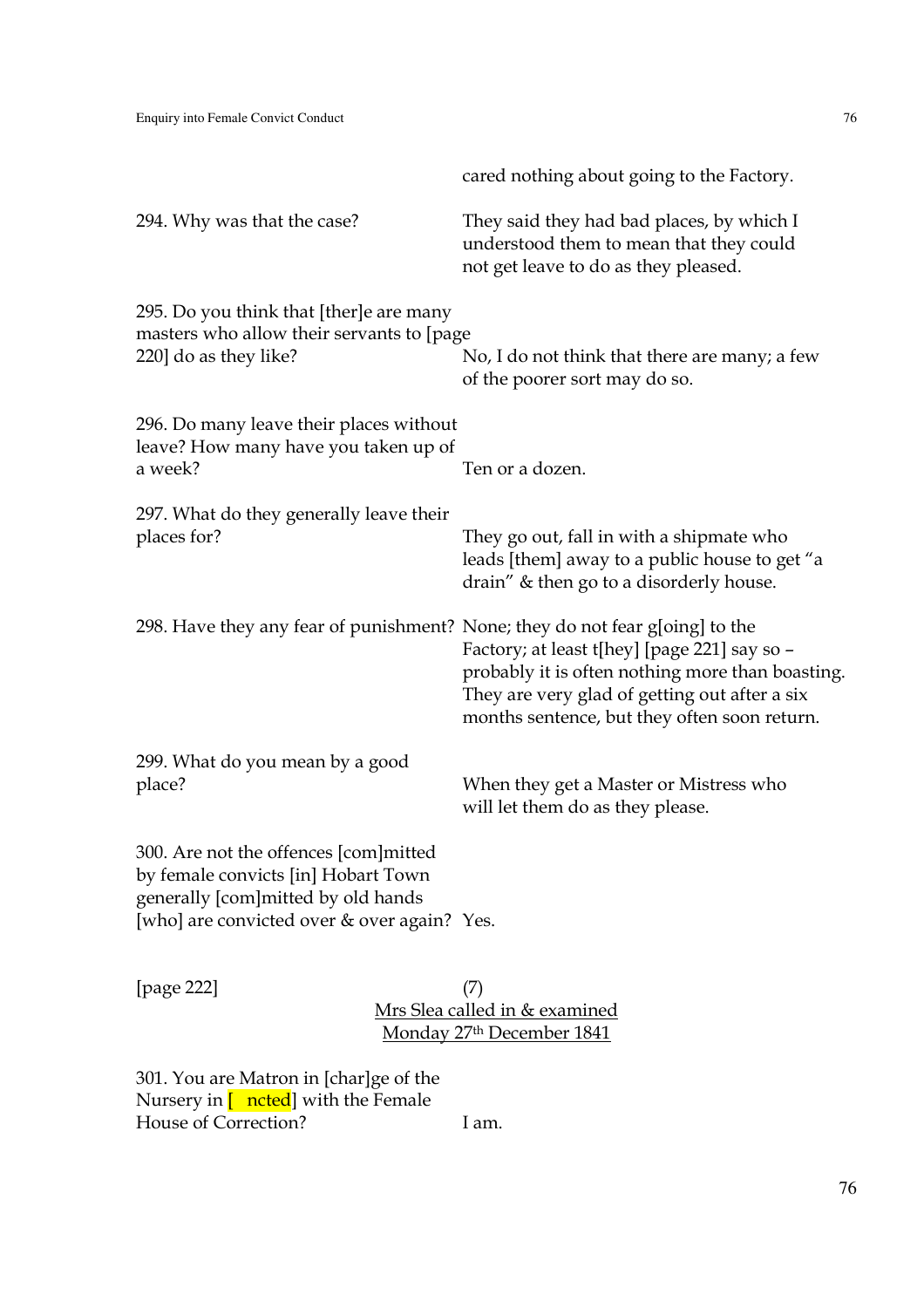| 302. Are you under the Principal<br>Superintendent [or] under Dr Clarke?                                   | The Principal Superintendent.                                                                                                                                                                                                                                                                                                                             |
|------------------------------------------------------------------------------------------------------------|-----------------------------------------------------------------------------------------------------------------------------------------------------------------------------------------------------------------------------------------------------------------------------------------------------------------------------------------------------------|
| 303. How many wards are [ther]e in it?                                                                     | Four, containing seventy children & forty<br>seven women. They are distributed throughout<br>the four apartments. One ward called the day<br>room is set apart for the [page 223] weaned<br>children - the other th[ree] for those with their<br>Mothers; we are very m[uch] confined for room.                                                           |
| 304. Do the women or children suffer<br>from the want of room?                                             | During the summer they suffer from the heat<br>& confinement.                                                                                                                                                                                                                                                                                             |
| 305. What assistance have you?                                                                             | One female convict overs[eer] there are also<br>two Constables, one at the front, the ot[her]<br>at the back of the building.                                                                                                                                                                                                                             |
| 306. How do the women conduct<br>themselves?                                                               | Generally well; but they can get things into<br>the house over the fences & they have sometimes<br>escaped [page 224] from the building, but not<br>recently - where assignable women were<br>employed to take care of the children, they<br>disliked the labour so much that they absconded.<br>The mothers are now employed to nurse their<br>children. |
| 307. Do you consider the [chil]dren<br>generally healthy?                                                  | Yes.                                                                                                                                                                                                                                                                                                                                                      |
| 308. What alterations present them-<br>selves to you to enable you to carry on<br>the duties of the house? | We require more room; the building is not at<br>all adapted to the object; the back very<br>much exposed - the apartments are much too<br>close and crowded especially at night. The attics<br>are very much confined                                                                                                                                     |
| [page 225]                                                                                                 |                                                                                                                                                                                                                                                                                                                                                           |

309. Do you ever hear them express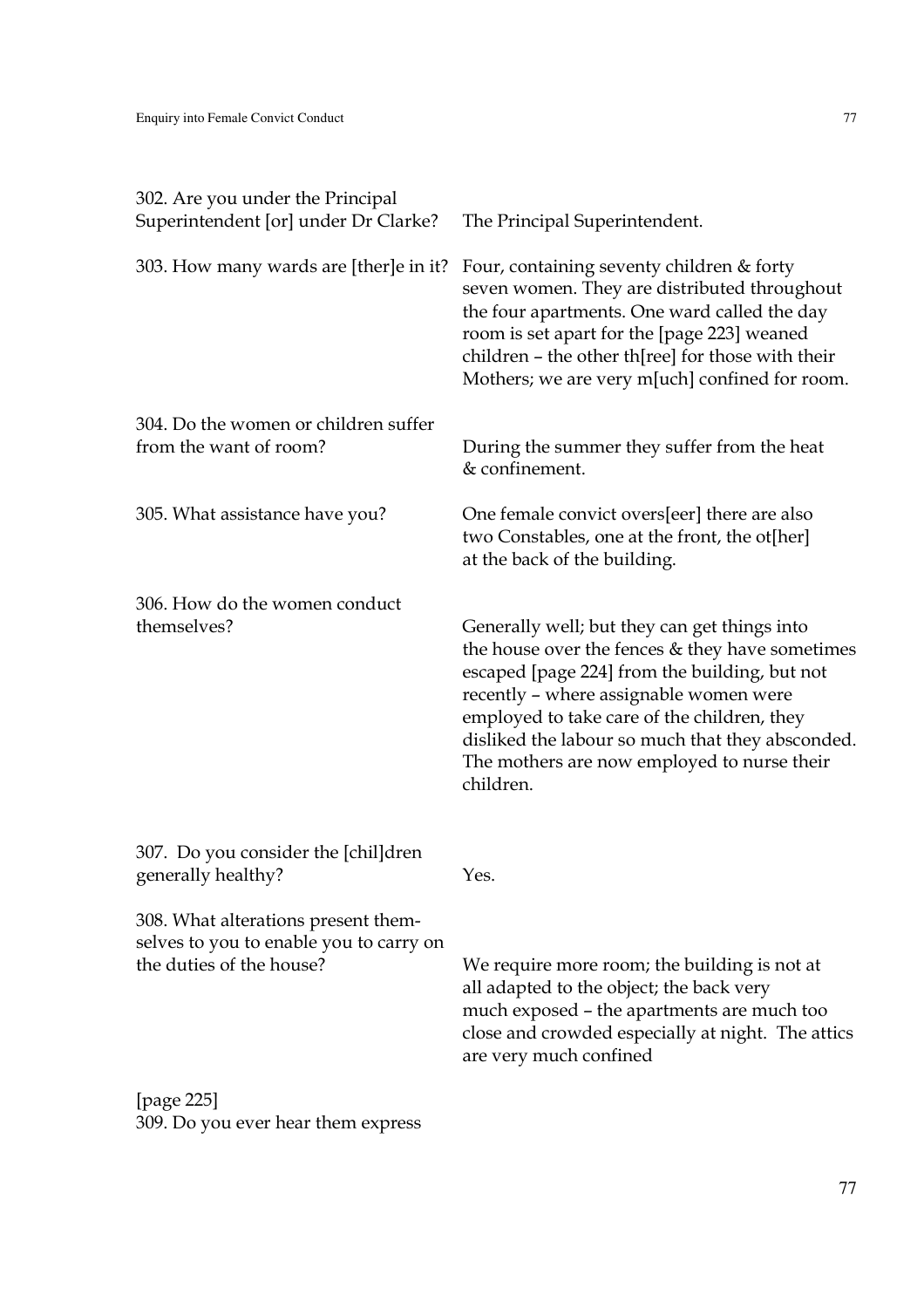| apprehension of being sent to the<br>Factory in accordance with the terms<br>of their sentence?                                        | Very great. Those who conduct themselves<br>well are permitted to serve their six months in<br>the weaned ward instead of in the Factory,<br>which they con[sider] a great favour                                                                                                                                                    |
|----------------------------------------------------------------------------------------------------------------------------------------|--------------------------------------------------------------------------------------------------------------------------------------------------------------------------------------------------------------------------------------------------------------------------------------------------------------------------------------|
| 310. Do you consider the arrangement<br>of placing two children under the care<br>of each mother in addition to her own a<br>good one? | Yes, mothers take great care of the two<br>children assigned to them to nurse in<br>addition to their own in order to escape being<br>[page 226] sent to the Factory.                                                                                                                                                                |
| 311. What would be the effect of<br>separating the mothers from their<br>children after weaning?                                       | Their only inducement to conduct<br>themselves well in assignment I consider to<br>be the hope of being permitted to see their<br>children. There are very few who do not conduct<br>themselves as good mothers. They have a great<br>dread of having their misconduct represented to<br>Dr. Dermer or the Principal Superintendent. |
| 312. How long have you been in charge<br>of the establishment?                                                                         | Four years next June.                                                                                                                                                                                                                                                                                                                |
| [page 227]<br>313. What sleeping apartments are<br>there?                                                                              | The weaned ward has a large sleeping<br>apartment attached to it for the children with<br>their nurses one other ward has two attached to<br>it; & a third has three but they are very small.                                                                                                                                        |
| 314. Do they prefer being in assigned<br>service to being in your establishment?                                                       | Yes they have more liberty but they would<br>consider [it] a punishment to be taken from<br>their children [and] to be sent into assigned<br>service.                                                                                                                                                                                |
| 315. Until what age do the children<br>remain at the nursery?                                                                          | Until they attain the age [page 228] of two                                                                                                                                                                                                                                                                                          |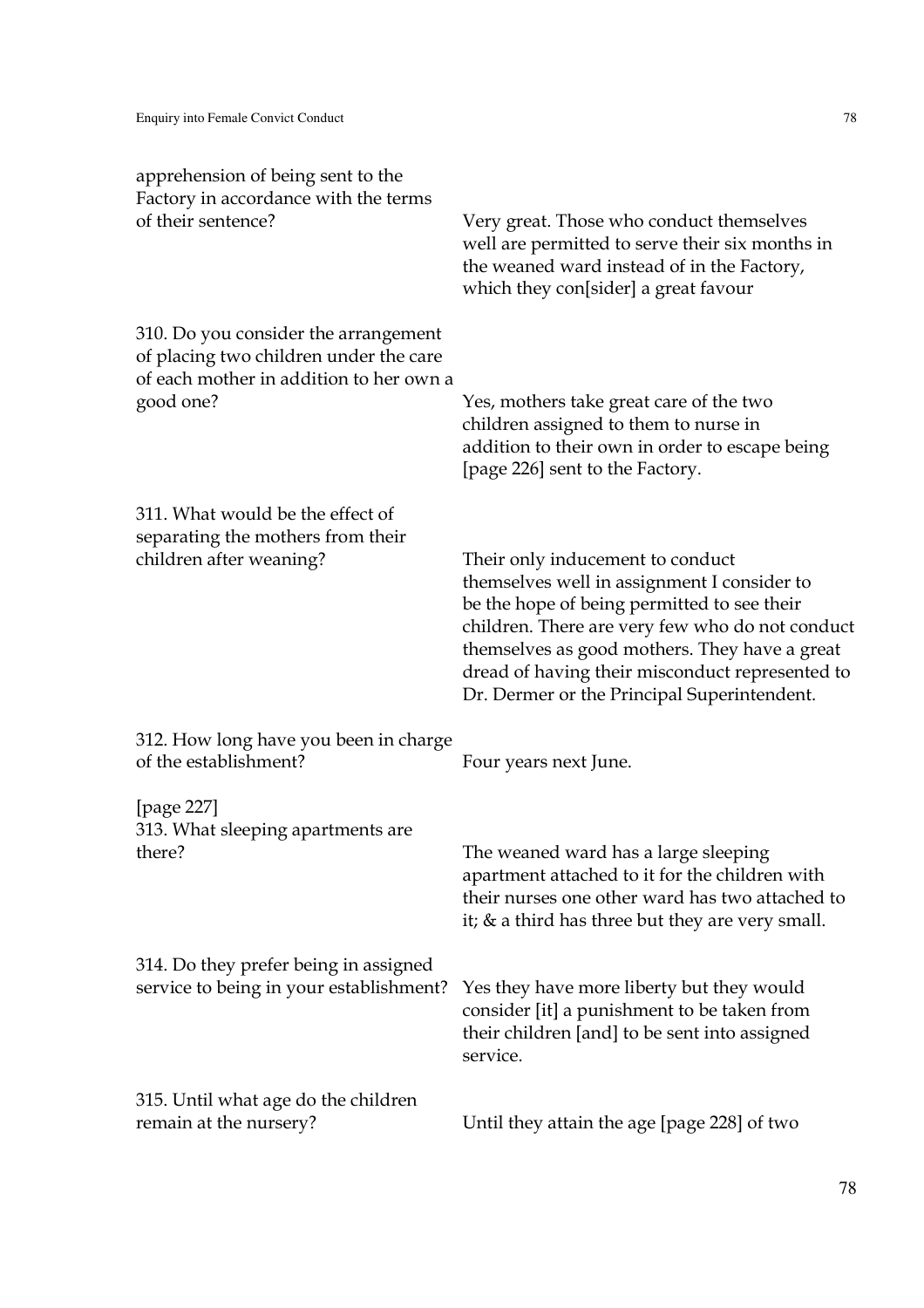|            |                                                                                                        | support them.               | years. They are then sent to the orphan<br>schools unless the mother can take charge of<br>them, which some do upon producing<br>certificates of good conduct & of ability to                                                                                                                                                                                                                |  |
|------------|--------------------------------------------------------------------------------------------------------|-----------------------------|----------------------------------------------------------------------------------------------------------------------------------------------------------------------------------------------------------------------------------------------------------------------------------------------------------------------------------------------------------------------------------------------|--|
|            | 316. Are the children always weaned at<br>the same time?                                               | are sickly.                 | No, it depends upon their state of health;<br>from 9 to 1012 months is the usual period of<br>weaning. After the children are weaned, the<br>best disposed women are appointed to take<br>charge of them, two children besides her<br><sup>own</sup> to each - for six months. There are<br>twelve such at present. They are not allowed<br>to remain after their time unless their children |  |
| [page 229] | 317. How many children are<br>there now in the weaned ward?                                            | 36.                         |                                                                                                                                                                                                                                                                                                                                                                                              |  |
|            | 318. Is there any ground attached to the<br><b>Building for Exercise?</b>                              |                             | Yes, there is a large sp[ot? space] where they<br>are permitted to walk at all times of the day.                                                                                                                                                                                                                                                                                             |  |
|            | 319. Is there any Chaplain attached to<br>the Establishment?<br>Very like the Old Gentleman advises us | made a mockery of religion. | There is, but he has only visited the Building<br>three times since I have been there. Mr Terry the<br>Roman Catholic attends two or three times a<br>week. Mr Bedford gave the women very good<br>advice the last time he visited the [page 230]<br>house but he said that he perceived that they                                                                                           |  |
|            | 320 Do they ever attend Divine service? No                                                             |                             | surely this is lamentable<br>No doubt<br>I agree<br>(all in different hands)                                                                                                                                                                                                                                                                                                                 |  |
| Clergyman? | 321. Do they ever express [a] wish to see a                                                            |                             | Several of them complained to Mr Bedford<br>that they had no religious instruction.                                                                                                                                                                                                                                                                                                          |  |

321. Is service of any kind ever performed<br>there?  $$\rm{N}$$ None whatever – Mr Nisbett an Independent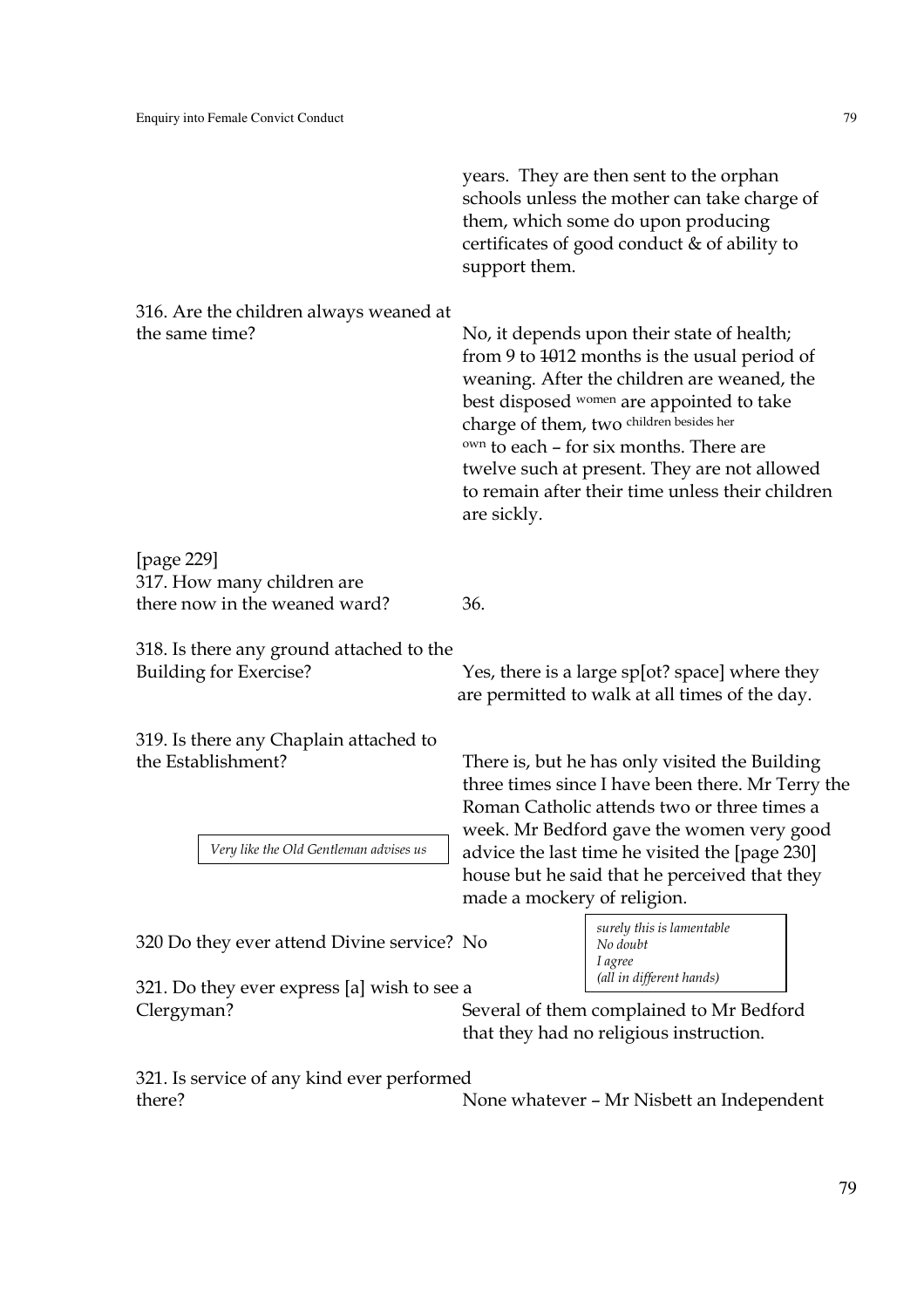Minister offered to attend but Mr Bedford objected to it.

| 322. Have you had any application from<br>other Ministers?                                  | No.       | Sectarian would be better than 2nd religion. Is not the Bible<br>The Bible!. Is not Christianity Christianity!. Will not the<br>woman to be instructed in Bible Christianity [] Bible<br>Christianity change?]                                                                 |
|---------------------------------------------------------------------------------------------|-----------|--------------------------------------------------------------------------------------------------------------------------------------------------------------------------------------------------------------------------------------------------------------------------------|
| [page 231]<br>(10)                                                                          |           | Dr Dermer called in & examined                                                                                                                                                                                                                                                 |
| 323. You have the medical charge of the<br>Factory & Nursery?                               | I have.   |                                                                                                                                                                                                                                                                                |
| 324. Have you sufficient accommodation<br>for the sick at the Factory?                      |           | No, we are very confined: we have only 15<br>beds; we ought to have 30 which would require<br>an extension of that part of the building.                                                                                                                                       |
| 326. Have you sufficient accommodation<br>at the Nursery?                                   |           | No it is much too crowded. There ought to<br>be an apartment entirely devoted to day use. All<br>the apartments, with [page 232] the exception of<br>the weaning day room, are occupied at night.                                                                              |
| 327. Do you consider the children<br>healthy?                                               |           | Yes I consider them to be pretty healthy. I<br>hand in a return of the mortality.                                                                                                                                                                                              |
| 328. Do you consider the mortality there<br>greater than in your private practice?<br>I do. |           |                                                                                                                                                                                                                                                                                |
| 329. To what causes do you attribute the<br>difference?                                     |           | Many of the children are born with diseased<br>constitutions & have not strength to bear up<br>against the bowel complaints which carry them<br>off at the per[-------] of teething. The diet is good.<br>[page 233] The want of proper ventilation may<br>contribute to this. |
| 330. What is the ration at present?                                                         | They have | 1 lb of white bread<br>$3/4$ lb of meat<br>3/4 lb of vegetables<br>3 dr of Tea                                                                                                                                                                                                 |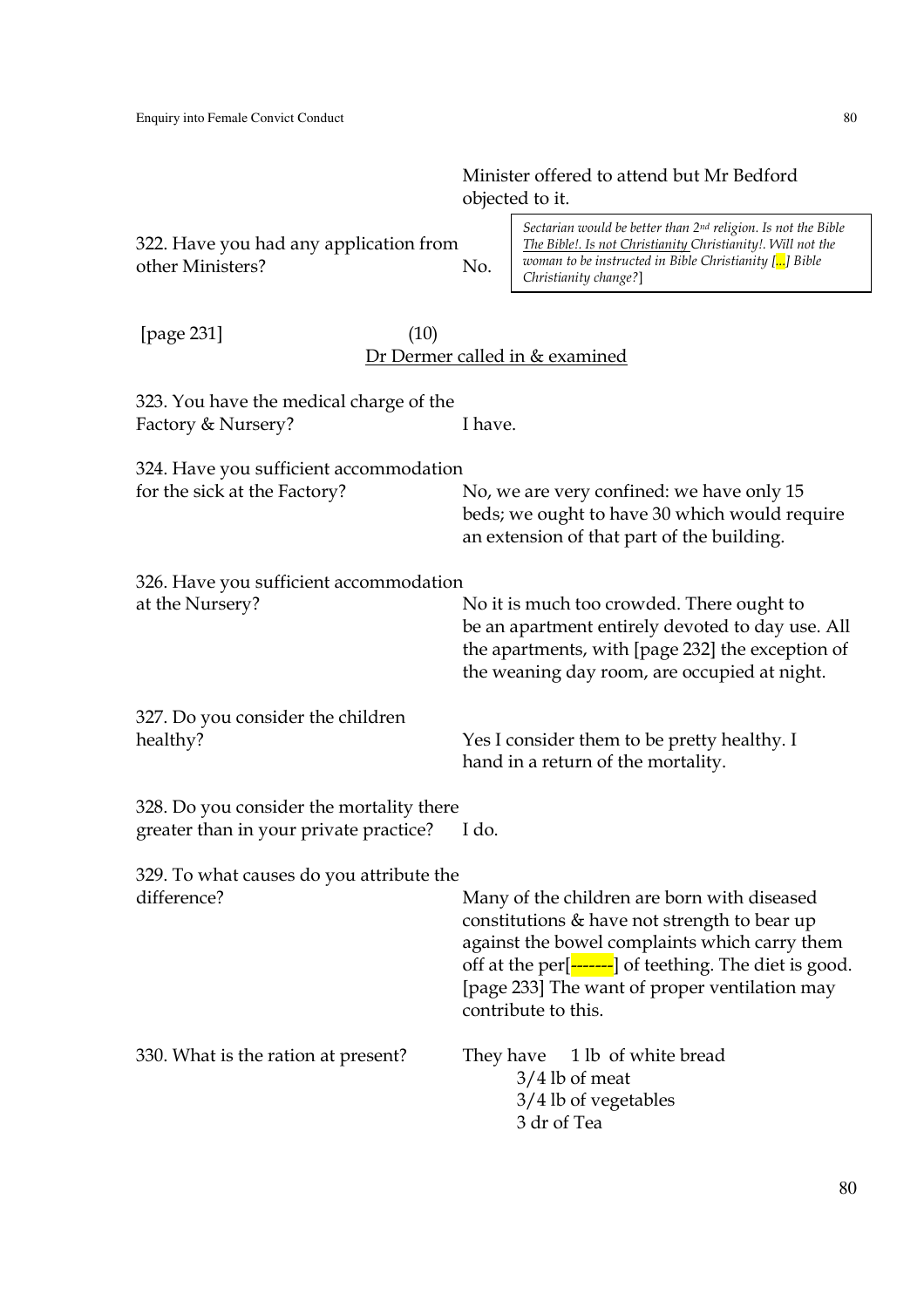14 dr of sugar Salt 2 oz of oatmeal For the children they have any medical comforts that I may consider necessary & at 9 months receive a ration. 8 oz white bread 4 oz meat 8 oz vegetables 2 oz oatmeal 1 pint of milk [page 234] 331. What are the most frequent diseases among the children? Diarrhoea & convulsions. The women are very healthy; I very seldom have any sick among them. 332. Do you think there is more or less mortality now than there was at the Factory? I do not think the mortality has been affected by the alterations, nor have the diseases changed. 333. Are all the children illegitimate? The majority are illegitimate. Some few women arriving from England with legitimate children are admitted. [page 235] (11) Mr William Gunn called in & examined 334. You were principal Superintendent of Convicts from February 1839 until March 1841? I was.

335. Have you observed a difference in the characters generally of women arriving in different ships from Britain? I have observed that the women arriving by some ships are much worse than those arriving

by others.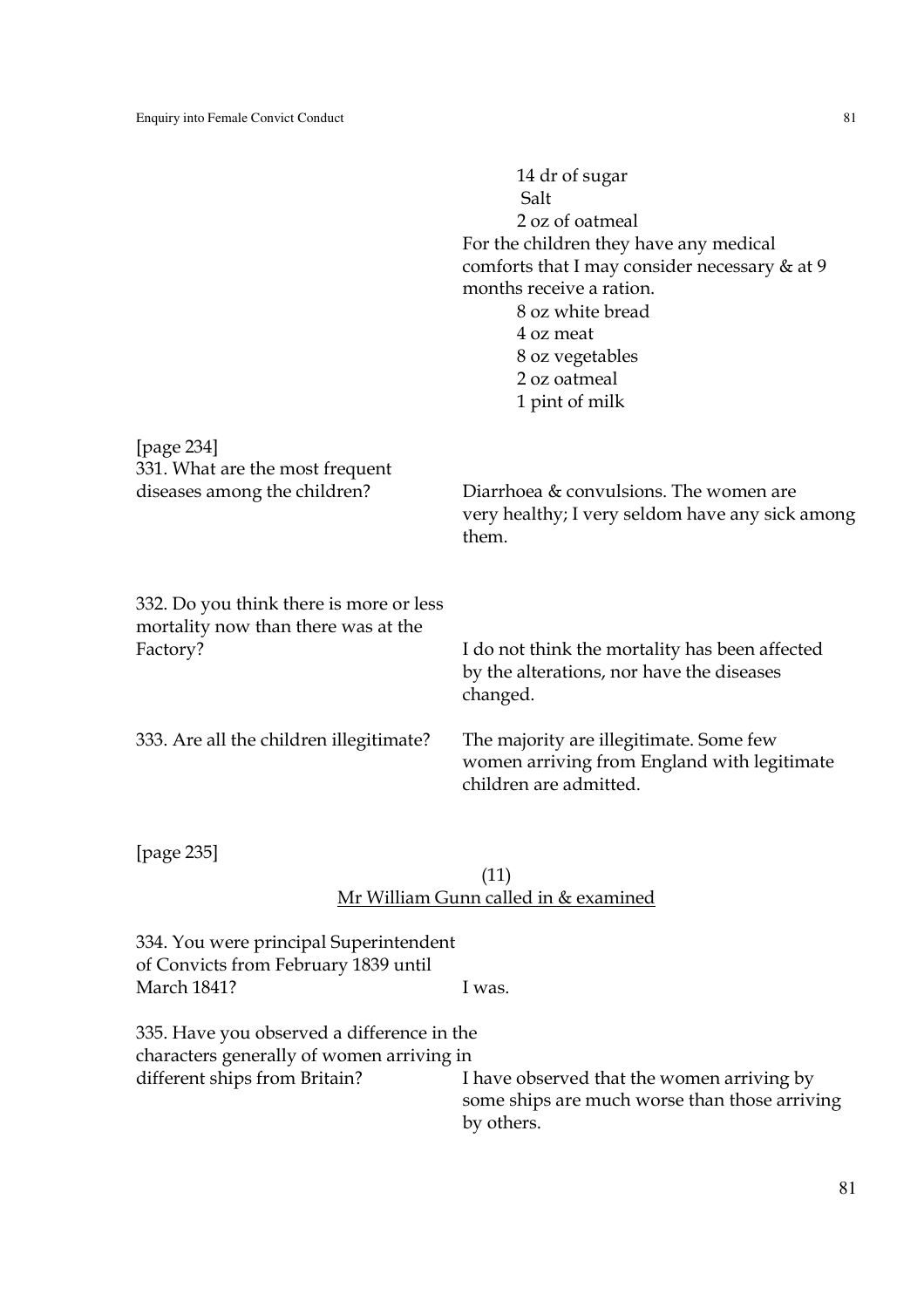336. How do you account for that

337. Do you consider that the convict women generally improve after their

338. Do you think the system should

circumstance? I suppose that in the worst ships there have been clever bad characters who have [page 236] obtained influence over the minds of the others and led them away with them, in short corrupted them.

arrival here or the reverse? I consider that many of them improve after their arrival here especially if they get into a good service; in such a case they generally get married in two or three years & frequently turn out extremely well. I have no doubt that many women have reformed over here who never would have done so had they remained [page 237] in Britain among their old associates – it is just not fair to form an estimate of the general character of the female convicts here by those at present in the Factory & who are going backwards & forwards to it as there are many who are assigned on their arrival & who conduct themselves so well as never to come under the notice of the authorities except when applying for indulgence. I should think about one half of the women who arrive here may be included in the latter class. About twenty per cent of those who arrive are from their arrival hopelessly irreclaimable women who [page 238] cannot be controlled and reformed & who are also quite useless; they are principally old hardened offenders from manufacture towns. Those who turn out best are principally women who have been servants in Europe or who come from the country districts. The bad class I have mentioned generally get worse & worse than themselves. They cannot possibly be otherwise under the system at present pursued of keeping the women together in large [page 239] numbers.

be altered? I do decidedly: - the women should be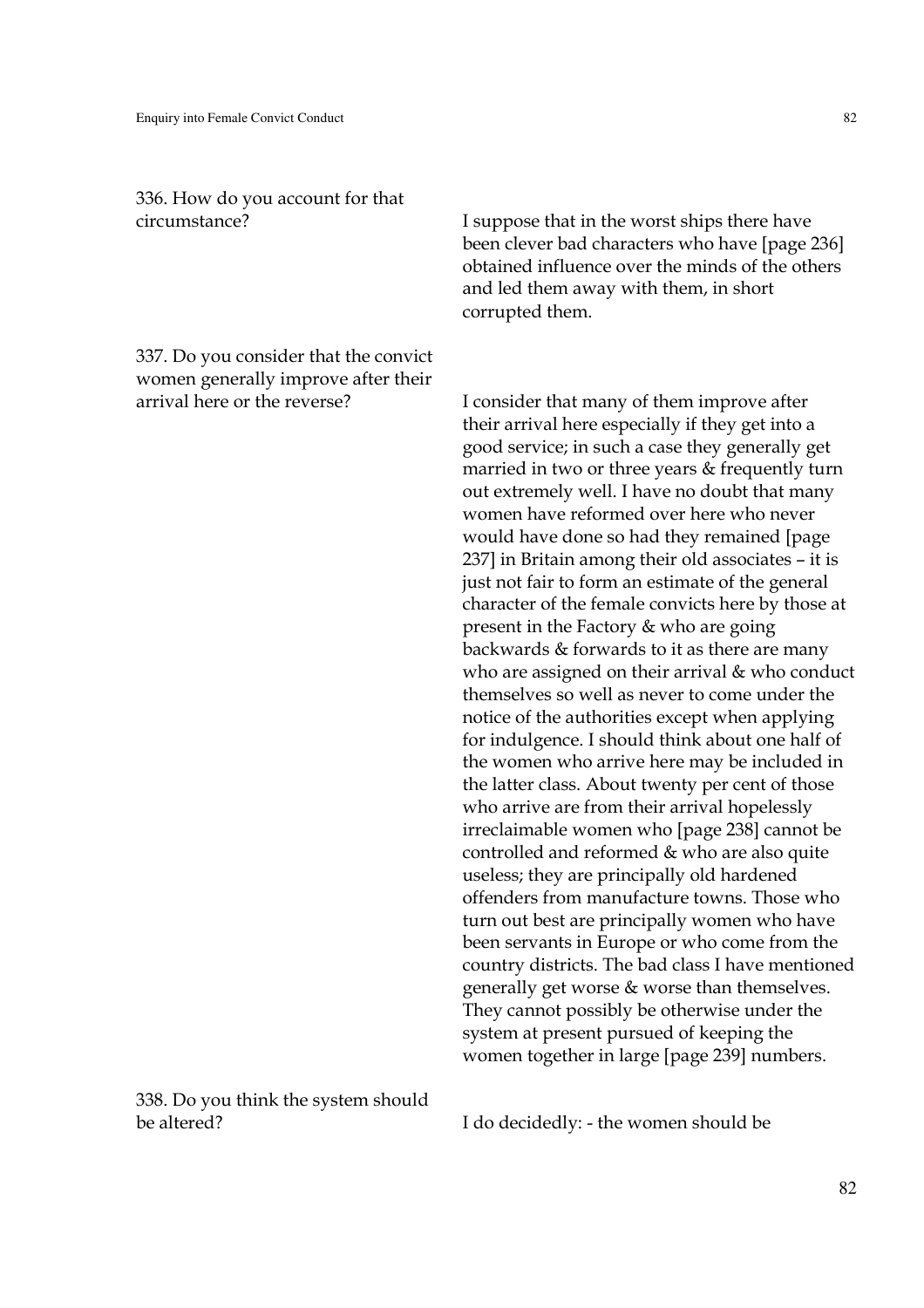separated if not entirely, at least into classes of not more than ten: - under such a system contamination would cease in a great measure & if the women were not reformed they would at all events get no worse as they certainly do at present.

individuals is the most likely means of

communicate with any other women.

reforming them.

339. How would you attempt to accomplish their reformation? I think that assignment to respectable

[page 240] 340. Would you assign them from the Ship? I would without allowing them to

341. Would you not rather treat them under the separate system for a certain period of say two years? Certainly not; I consider that by being

confined for two years they would become lowered in their own estimation, they would lose all the advantages which they derive from the good example of the masters & mistresses & also of their control (sic), they would lose all the advantage of association with free servants [page 241] & persons of good character, they lose the chance of bettering their own condition by advantageous marriages. In short they would lose all the advantages of their arrival in a new Colony  $&$  a removal from their old habits  $&$ associations.

342. Is not assignment at present especially in the towns attended with some objections? There may be objections to a small

extent, but the system of assignment has been much improved lately: many persons who formerly used to receive servants are not allowed them at present.

[page 242] 343. Could you suggest any further improvements? Great care should be taken in the selection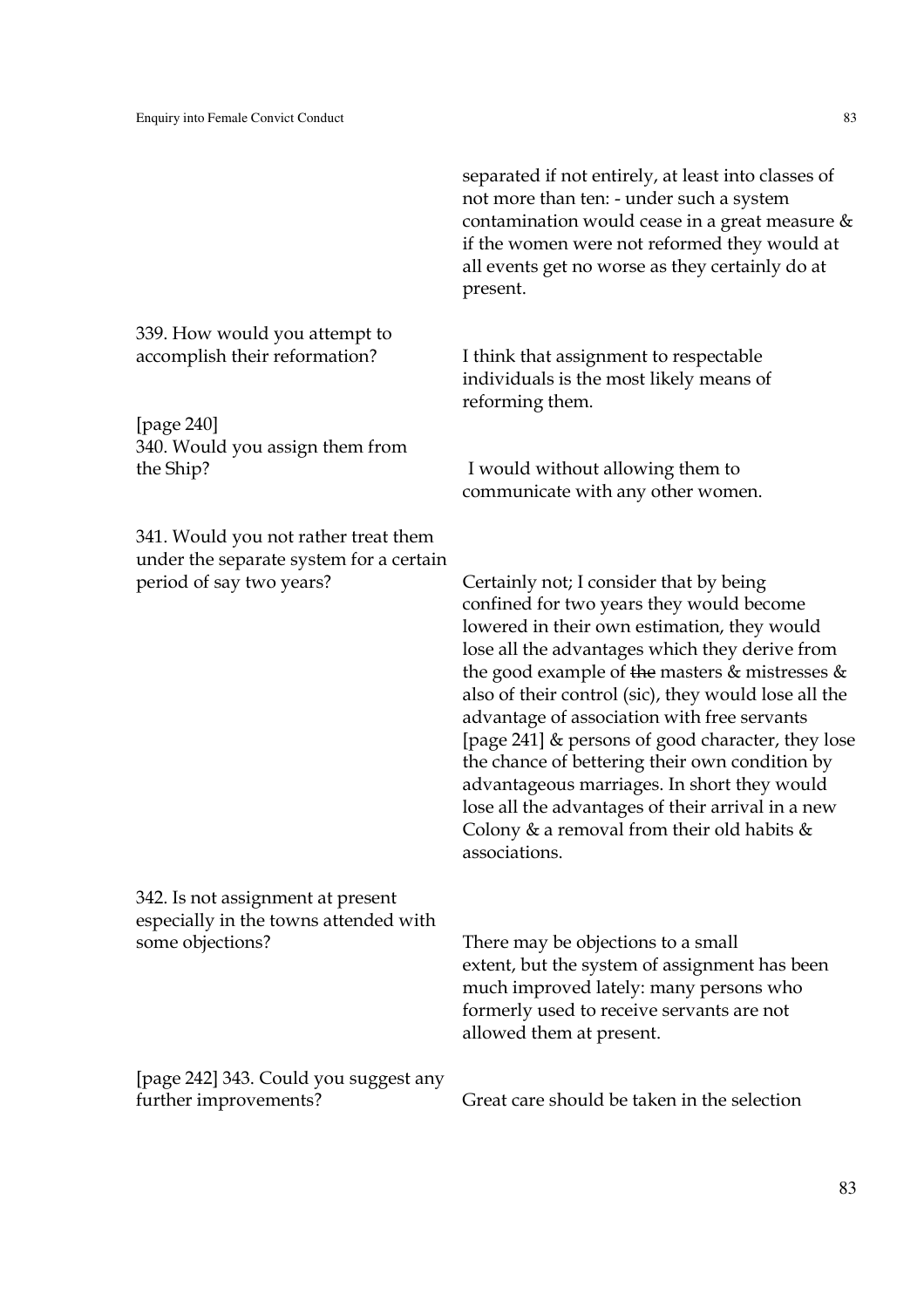of persons to have assigned servants & the Officers appointed should be supported by the Government in the exercise & should have of wide discretion.

#### 344. What report was made to you about

Mr Cato formerly Assistant Superintendent

of the Female House of Correction? Last September twelve months I was so dissatisfied with his conduct, that I sent for him & asked him what he intended to do. As I understood he was about to leave the establishment. He said he was going to [page 243] resign in two or three months; as I informed him I should be under the necessity of recommending his removal unless he did. I then cautioned him as to his future conduct.

| 345. WasWere you ever informed by Mr        |  |
|---------------------------------------------|--|
| Goodwin that liquor was taken into the      |  |
| Factory for distribution by Mr Cato? Never. |  |

346. Do you think a Factory in the interior desirable? I do; 1. For the purpose of avoiding the

escorting of women backwards & forwards through the [page 244] country 2. Because it would give many persons in the interior the opportunity [of] obtaining servants which they have not now 3 A means of punishment would be at hand without the temptation which is at present in many cases held out by the idea of being brought up to Town. And I am of opinion that the separate system should be adopted.

347. Do you think their religious

instruction is defective? Very. There should be a resident Clergyman in each Factory: who should constantly visit the various [page 245] parts of the establishment. He should have none of the cares of the internal economy; but as they are at present a Clergyman can be of very little use – so long as the women are in Mass as at present no advantage can be derived from the instruction of a Clergyman.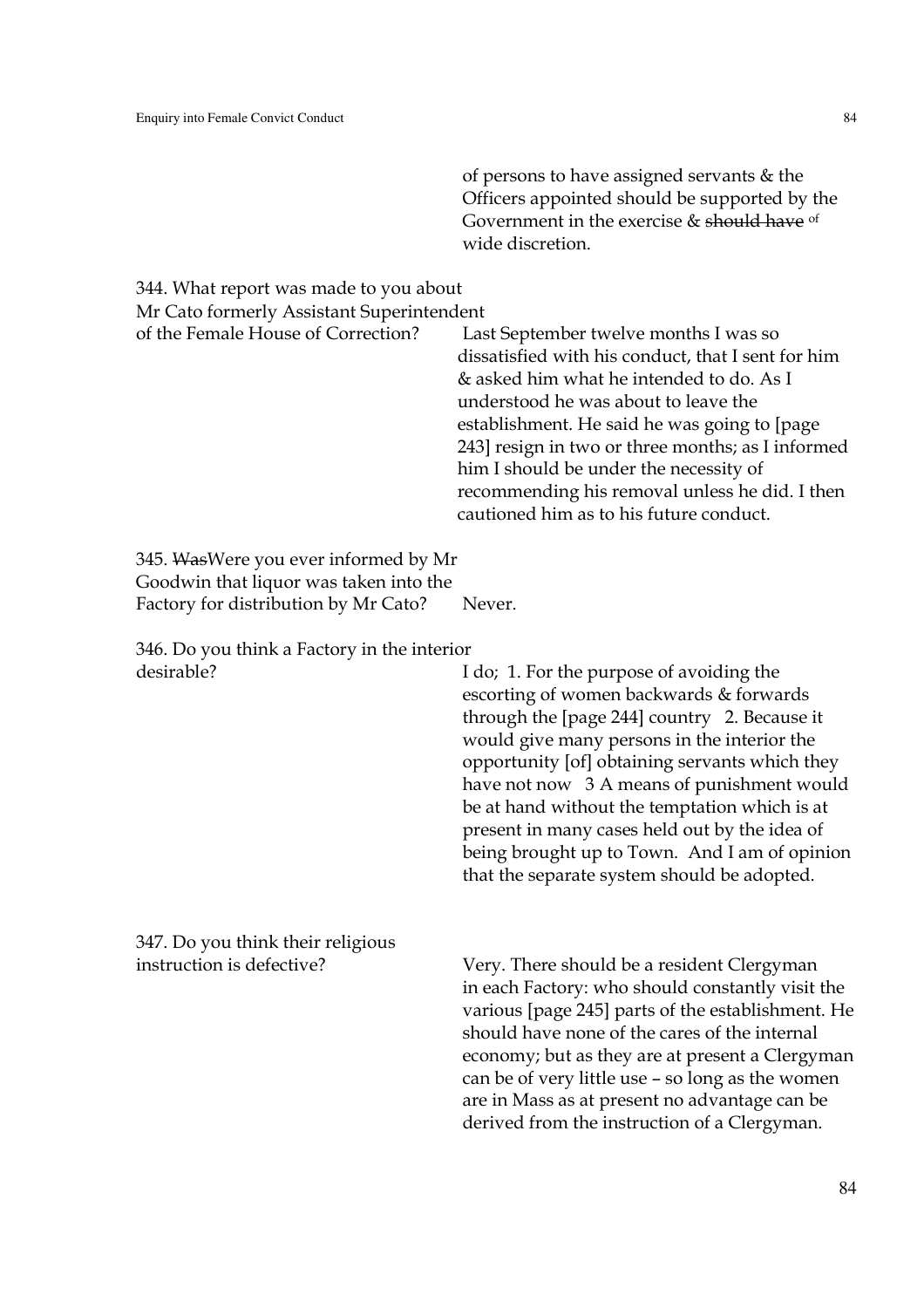| 348. Do you think that the Superintendent<br>of the Female House of Correction has                 |                                                                                                                                                                                                                                                                                                         |
|----------------------------------------------------------------------------------------------------|---------------------------------------------------------------------------------------------------------------------------------------------------------------------------------------------------------------------------------------------------------------------------------------------------------|
| too many duties imposed upon him?                                                                  | I do. He ought to have an efficient assistant<br>to perform many of the duties which now<br>devolve upon him. The cells ought to [page 246]<br>be placed under proper free overseers. The<br>difficulty however of procuring such Officers is<br>great as is all that of controlling them.              |
| 349. Do you consider the present salaries<br>sufficient?                                           | I do not.                                                                                                                                                                                                                                                                                               |
| 350. Do you think the granting of a Ticket<br>of Leave a good reformatory measure?                 | I think it one of the best than can be possibly<br>devised because it keeps the convict under<br>control while it prepares them for freedom.                                                                                                                                                            |
| 351. What is your opinion of the women                                                             |                                                                                                                                                                                                                                                                                                         |
| holding Tickets of Leave?                                                                          | I think generally speaking the Ticket of<br>Leave women conduct themselves well - there<br>are about 880.                                                                                                                                                                                               |
| [page 247]                                                                                         |                                                                                                                                                                                                                                                                                                         |
| 352. Do you find the married female<br>convicts behave well?                                       | Yes generally, I think they behave<br>remarkably well. It is to be remembered that<br>they are taken from the very worst classes in<br>Great Britain & I am of opinion that the conduct<br>of the Ticket of Leave & married women as a<br>body here is as good as that of many districts in<br>England. |
| 353. Are you of opinion that marriage &<br>assignment work beneficially on the<br>same principles? | I am. They both bring the same kinds of<br>feelings into play, the better feelings of human<br>nature.                                                                                                                                                                                                  |

[page 248] (11) <u>The Rev<sup>d</sup>. T. J. Ewing called in & examined</u>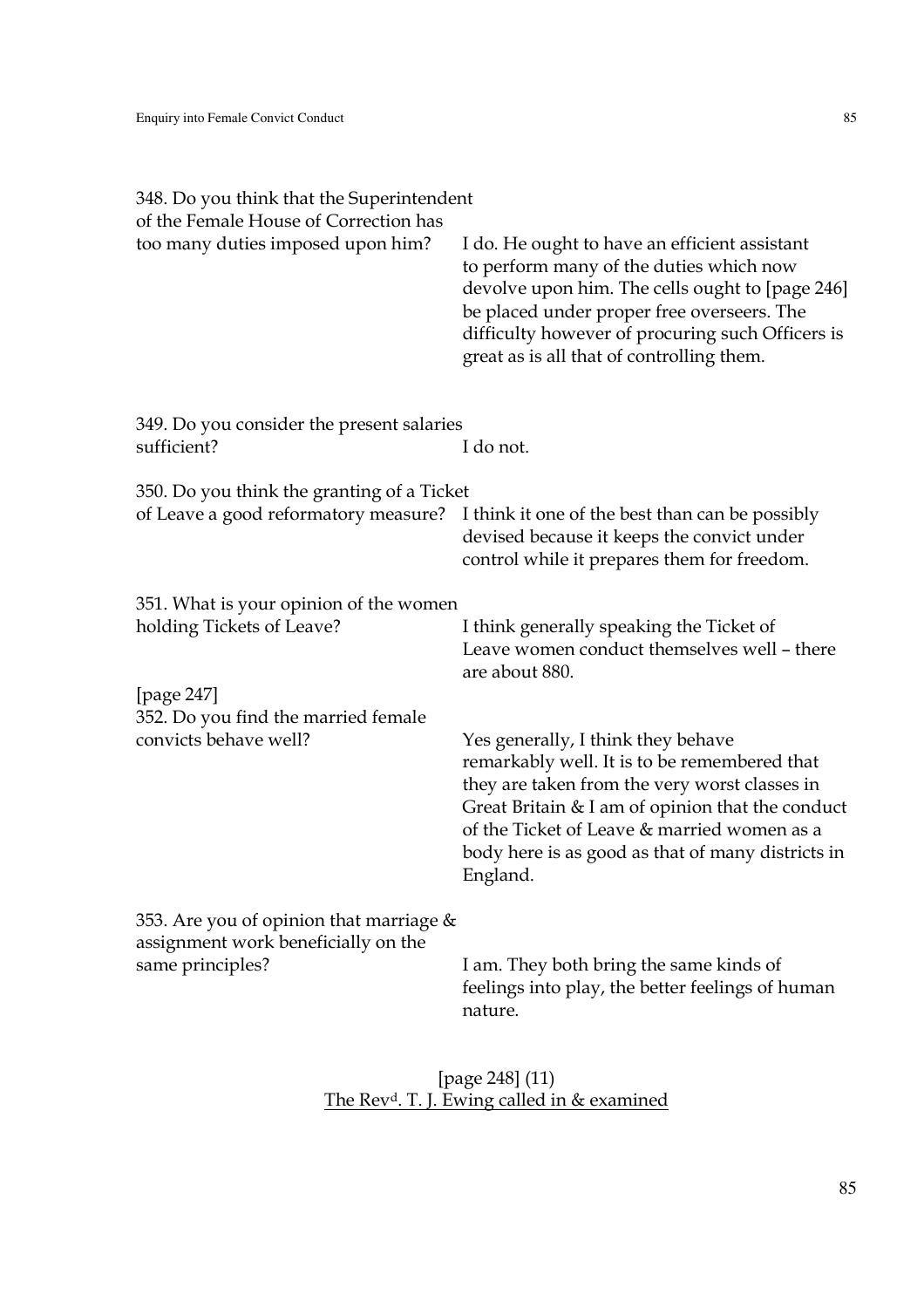# 1 January 1842

| 354. You are the Head Master of the<br>Queens' Orphan Schools?                       | I am.                                                                                                                                                                                                                                                                                                                                                                                                                                                                                                  |
|--------------------------------------------------------------------------------------|--------------------------------------------------------------------------------------------------------------------------------------------------------------------------------------------------------------------------------------------------------------------------------------------------------------------------------------------------------------------------------------------------------------------------------------------------------------------------------------------------------|
| 355. What is the description of the<br>children maintained in that<br>establishment? | They consist of 4 classes; orphans who have<br>lost both father & mother; those who have lost<br>their father only if their mother be unable to<br>support them; children of convicts whether<br>males or females arriving from [page 249] Great<br>Britain or Ireland; & such illegitimate children of<br>female convicts as are sent to us from the Factory<br>by authority of the Lieut <sup>t</sup> Governor of whom we<br>receive about 30 each year.                                             |
| 356. Are they as easily managed as the                                               | Yes; they are I may observe younger than                                                                                                                                                                                                                                                                                                                                                                                                                                                               |
| other children?                                                                      | those we receive from other places.                                                                                                                                                                                                                                                                                                                                                                                                                                                                    |
| 357. Are their mothers permitted to have                                             | Whenever they please, except on Sunday;                                                                                                                                                                                                                                                                                                                                                                                                                                                                |
| access to them?                                                                      | that insofar as I am concerned [page 250] $\&$                                                                                                                                                                                                                                                                                                                                                                                                                                                         |
| Why permit parents in such a state to see their                                      | except when they come drunk; they are not often                                                                                                                                                                                                                                                                                                                                                                                                                                                        |
| children and why should not the interview take                                       | permitted to come from the Factory or Nursery                                                                                                                                                                                                                                                                                                                                                                                                                                                          |
| place under proper observation?                                                      | but it is otherwise when they go out to service.                                                                                                                                                                                                                                                                                                                                                                                                                                                       |
| 358. Do you think their visits beneficial                                            | Far otherwise, I think them very detrimental                                                                                                                                                                                                                                                                                                                                                                                                                                                           |
| to the children?                                                                     | to the children.                                                                                                                                                                                                                                                                                                                                                                                                                                                                                       |
| 359. In what way?                                                                    | They scarcely ever come sober, and the<br>children seeing their parents drunk, become<br>accustomed to the vice. They sometimes bring<br>spirits for their children; they [page 251] have<br>sometimes even made them drunk in spite of<br>vigilance observed. The language which they use<br>while they are drunk is also very injurious to the<br>morals of the children. Women sometimes<br>express themselves as having children at the<br>school for the purpose of being permitted to go<br>out. |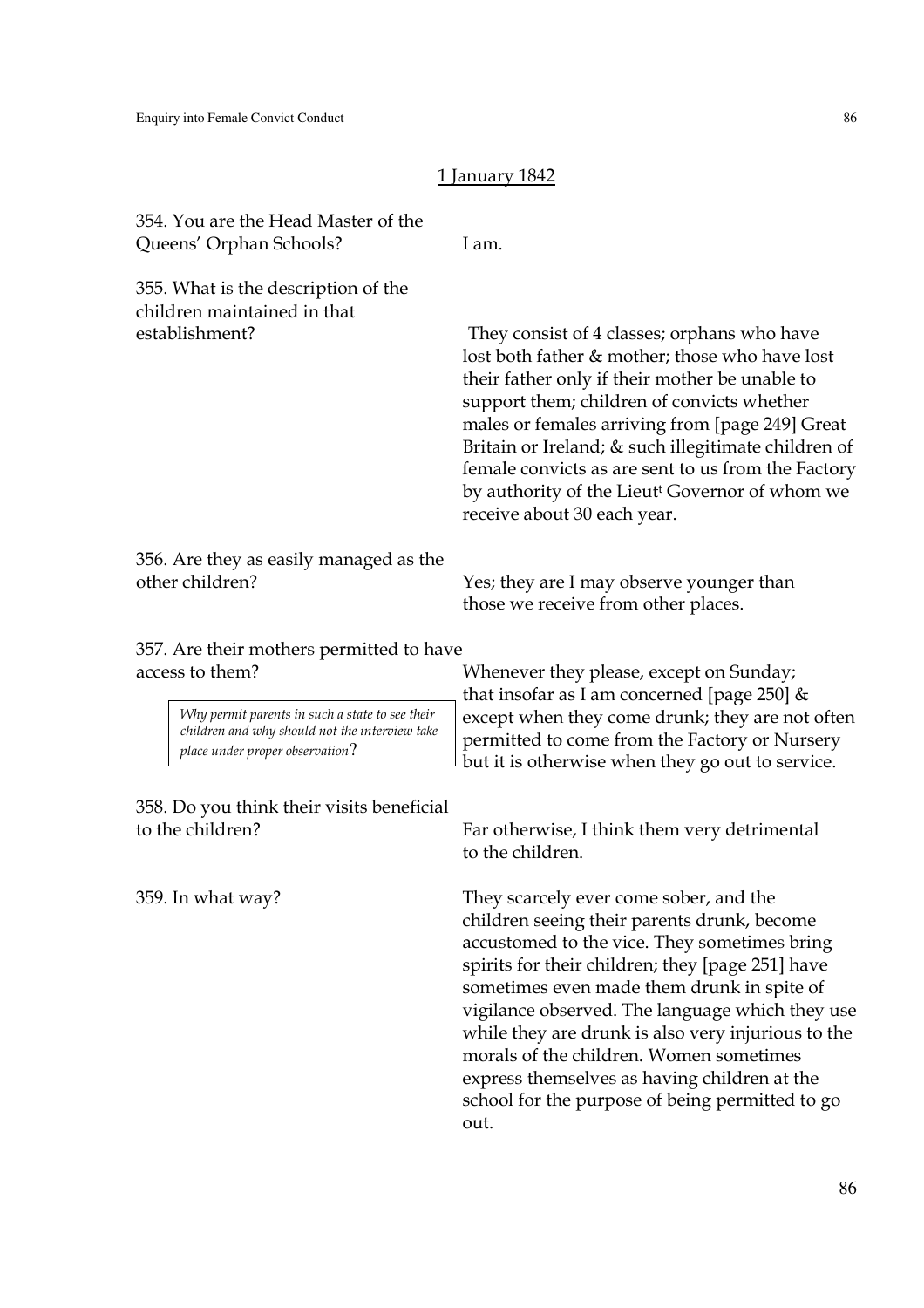360. Do the parents when they obtain their freedom appear anxious to take out their children? Yes in almost all cases I have known them

361. Do you know of any children although not obtained from the School by their parents for this purpose, who have afterwards become prostitutes? I have known girls apprenticed from the

362. Do you think there are any advantages to compensate for

taken out about the age of 14 for the work that they are [page 252] able to do, but in some cases for worse purposes; within the last six weeks one was taken out I have every reason to believe for the purpose of prostitution. The mother of one of the girls in a conversation was heard to say that she waited until the whalers could come up when she should take her daughter out; & the day after she took her out she was seen in the streets with three whalers. This woman was a prostitute and the girl often expressed her anxiety to become one before she left the school, evidently from the association with her mother: another motive [page 253] may have been her having repeatedly seen girls which she knew to be on the Town well dressed.

School to most respectable Masters & Mistresses who have also been induced by their parents to abscond and become prostitutes: - parents sometimes obtain a premise[?] from persons requiring servants, for their daughters [page 254] they do not pay much attention to their male children as being useless.

these evils? With reference to those received from the Factory I think that in no case is it advisable to admit the mothers to associate with their children; in every case I think it a disadvantage. If the illegitimate children were kept wholly from their parents, there would be much greater chances of their turning out well. Those who are orphans invariably turn out ^the best.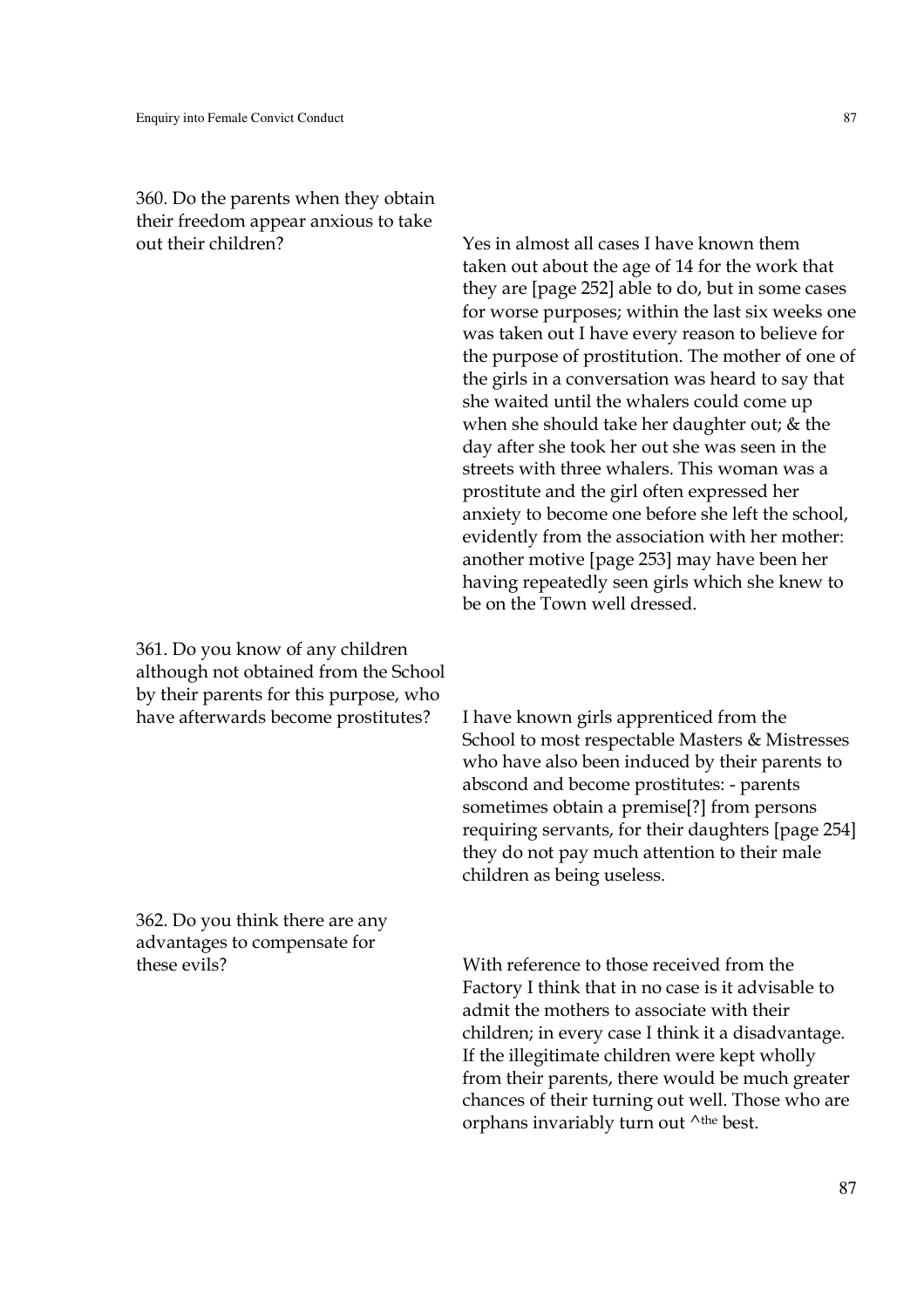| [page 255]<br>363. To what extent & in what manner<br>do you think the illegitimate children<br>should be separated from their<br>parents? | I would not allow the Mothers to visit them<br>at all during the time they are in the Schools, that<br>from the age of 2 to 14 even then the children [?<br>] be apprenticed without their mother's consent.                                                                                    |
|--------------------------------------------------------------------------------------------------------------------------------------------|-------------------------------------------------------------------------------------------------------------------------------------------------------------------------------------------------------------------------------------------------------------------------------------------------|
| 364. At what age would you make the<br>children known to their mothers?                                                                    | After the expiration of the apprenticeship,<br>when in the establishment they should have<br>names given them not known to the mothers.                                                                                                                                                         |
| [page 256]<br>365. Would there be any difficulty in<br>carrying out such a regulation?                                                     | Yes, unless it were applied to all convict<br>children legitimate or illegitimate. In cases<br>where the convict parents of legitimate children<br>become free, they might be allowed to remove<br>them; but as long as they remain thus they<br>should be entirely separated from the parents. |
| 366. What is the general state of health<br>of the children you receive from the<br>Factory?                                               | They are much more subject to diseases of                                                                                                                                                                                                                                                       |

marasmas[?], cancer, etc. During the last [page 257] year two children aged about two or three years died of venereal disease.

367. At what time and under what circumstances can convict mothers

claim their children? Whenever they become free and when they obtain their Ticket of Leave if they meet or certify that they can support them they are

the worst kinds than any of the others, such as

368. What effect has the influence of the parents on the boys? A very bad one generally.

permitted to take the children.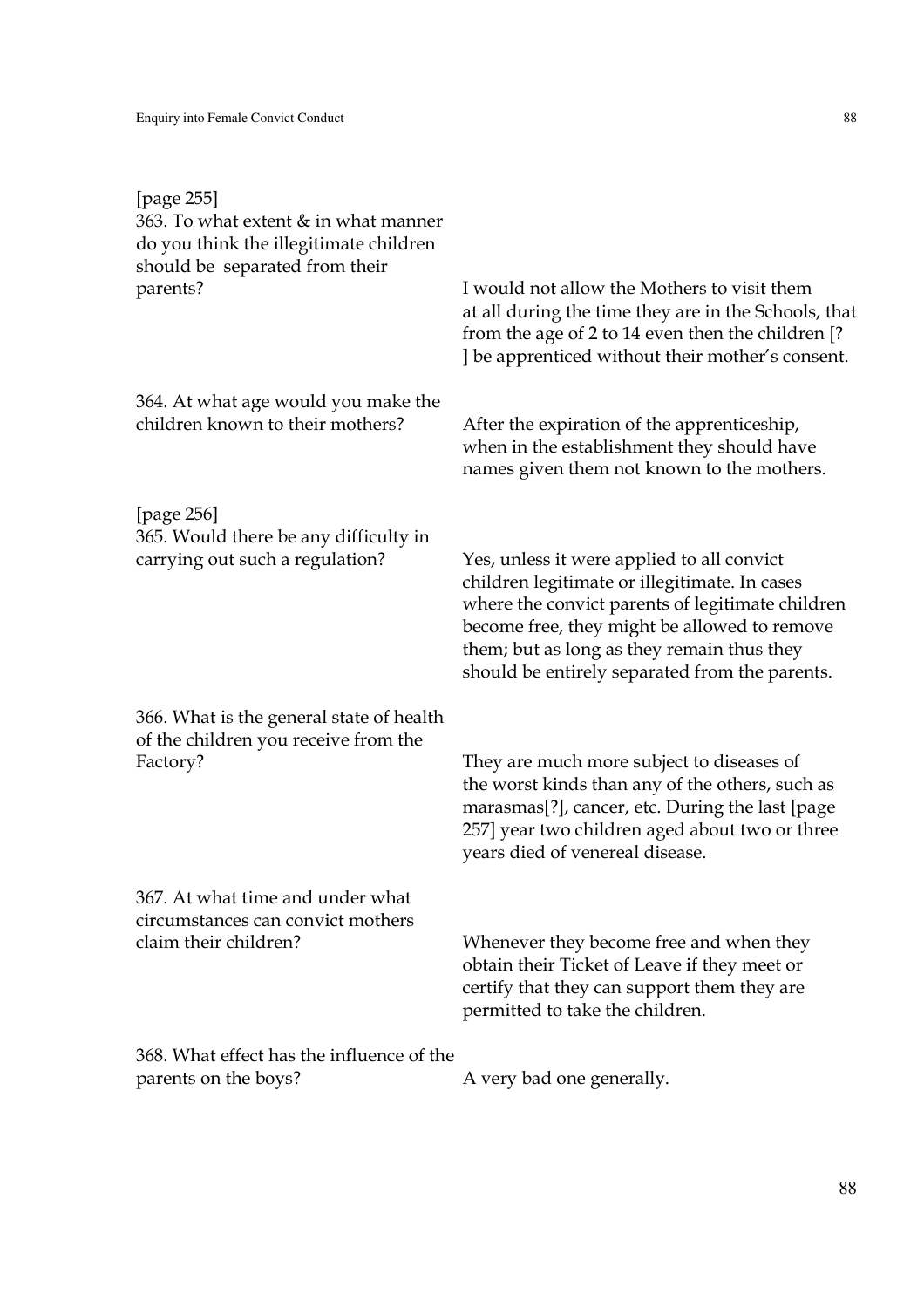[page 258] No. 6

## [page 259] The statement of Grace Heinbury.

I arrived in this colony about four years since by the Ship Atwick under a sentence of seven years Transportation. In England I was confined in Leicester Gaol and was strictly kept there, it was very well: we received instructions there from a Schoolmaster I learned to read and write my name. I remained there about four months and was then ordered to Woolwich.

 I was appointed as Matron [page 260] on board the Ship and had to look after the other Prisoners. I believe I gave satisfaction to the Surgeon Superintendent as I was well recommended when I came to Hobart Town. I was sent to the Factory from the Ship. A woman came from the second yard through the Top of the Privy to traffick with the newly arrived Prisoners. The Turnkey sold us bread charging a shilling per loaf for it. I was assigned off and remained nearly three months in this situation but was then "turned in" assignable as I was taken ill. I liked this situation, it was in the Country and I had no inducement [page 261] to behave ill. I was sent to the Nursery which was at that time the Hospital. The women could go in [and] out as they pleased and stop out all night. they could get spirits there. After remaining there about fourteen days I was sent to a place where a ship mate lived whom I did not like so I told my mistress that I could not do "Housework" and was returned to the service of the Crown but was the same day assigned off in Hobart Town. At the end of the week I was again returned to the service of the Crown as I was very ill and unable to do the work. I was sent to the Hospital in the Female House of [page 262] Correction where I was well attended to. I could purchase anything I wanted from the nurse but how she obtained it I do not know. I believe some of the articles of which she disposed were stolen from the other Prisoners, as is done in the other yards in the Factory. Those who have money can always get enough to eat whilst the others are Hungry. I remained in the Factory eight or nine days and was reassigned in Hobart Town. I here wore all my clothes out and could not even obtain Soap to wash myself with. No money was given me – [page 263] my food was Potatoes and Herrings and cakes made with ration flour bought from Prisoners in the Penitentiary. I ran away from this service but was returned to the service of the Crown without punishment on stating my case to the Magistrate. A Lodger at this place asked me to prostitute myself to him he was a married man and his wife selected me herself from the Factory. It was the illtreatment and abuse I received caused me to leave this place.

I was now in the Factory and remained about a week. I had a little [page 264] wool to pick which took me about five minutes to do. This time I had no money so I could get nothing but I saw plenty of fried meat and tea passed in by the Turnkeys from the cookhouse they pretending that it was their own rations. I could smell spirits but never saw any but I learned that Women who had money could get it. I was again assigned in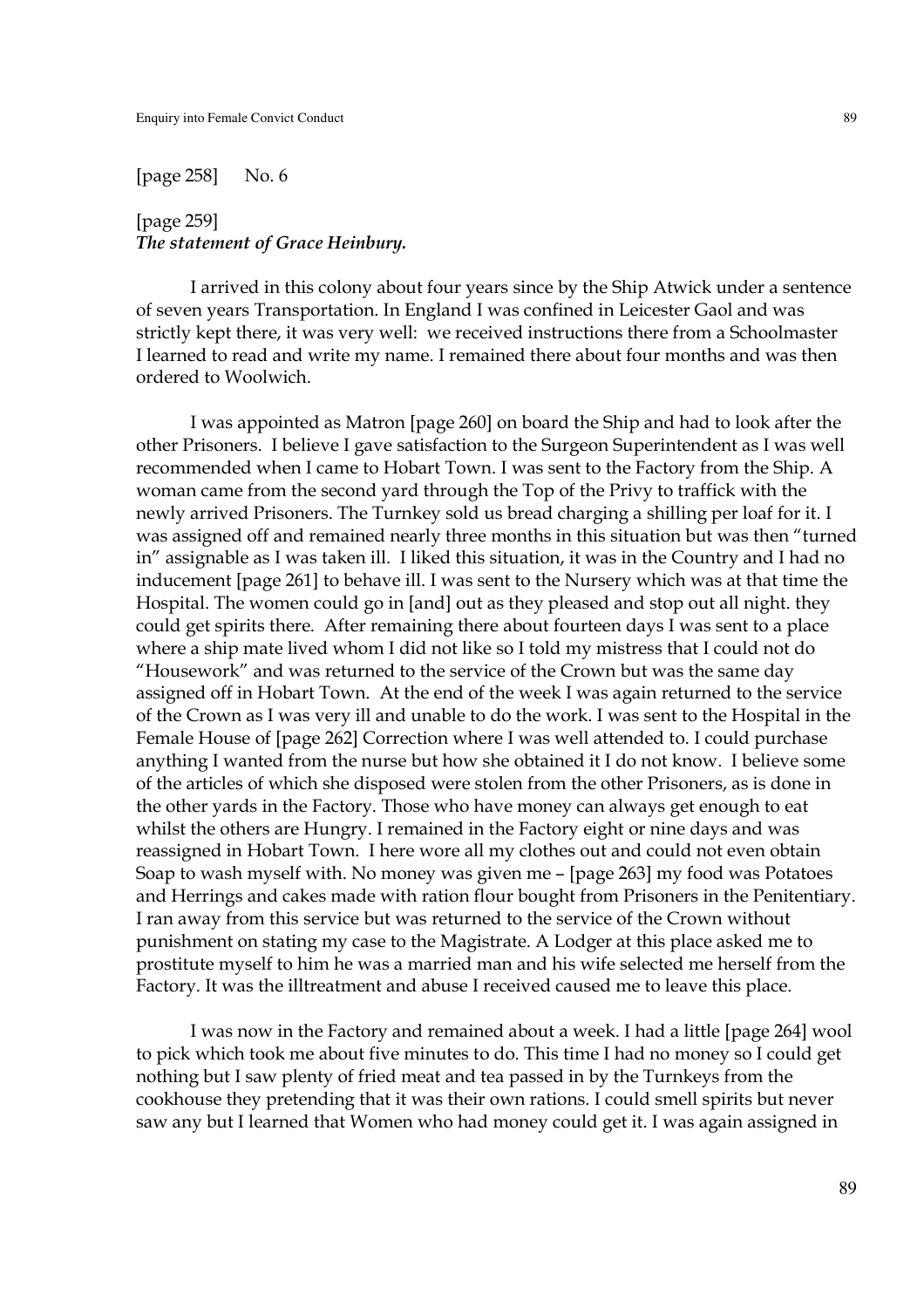Hobart Town at a Shoemakers but on being insulted by the men servants I left my situation and was sentenced to six months Hard Labour. I was sent to the Crime Class. I had to spin about a pound and a half each day [page 265] which took me about the whole day to do working hard as I had never before done any spinning. Those who had money could here feast and do no work. We were mustered every morning by Mr Hutchinson but did not see him afterwards unless there was a disturbance. Smoking was common and anything we wanted could be obtained. I looked on this as a punishment but many did not. The language used is very bad and fighting is common. There is no one present to check it. I then lived six or seven months in a Gentleman's family in Hobart Town and then left [page 266] through ill health and was sent to the Hospital where I remained about a week and was reassigned in Hobart Town.

I had a very cross mistress so at the end of three days I absconded and remained absent one day. for this I was sentenced to have my term of Transportation extended twelve months and to be detained four months in the Factory on Probation. I was sent to the second yard. I had to pick wool. I had about an hours work each day and could then sing sew run about and do anything to pass away the time. Some of the Women would act Plays dress themselves up. I have run away from various causes, from other Places and have [page 267] had my sentence extended four years. I generally absconded because I was refused leave out. No man ever induced me to abscond indeed men have endeavoured to persuade me to remain in my situations. I am now under a sentence of six months hard labour in the light cells. I have been in the Cell now about ten days. it is not a bad punishment. I have had no work to do except for about a quarter of an hour during the first three or four days. Mrs Livermore is the Turnkey of the Cells. She keeps the keys but there are two Prisoner "Helpers" who come round early of a morning to empty [page 268] the slops when those girls who have money are let out and can get what they like. I saw meat and bread introduced last Sunday just at Chapel time so the "Helpers" must then have had the keys. The light cells to those who have no money is a punishment owing to the confinement but the Work is nothing. Women under confinement in these Cells can see one another and also Women from the other yards in the morning before Mrs Livermore comes out I was once in the dark Cells but I could get anything there that I required. I [page 269] had money and my sentence was short the punishment was nothing but it is severe when the sentence is long. I was once Turnkey over the Crime Class and used to sell and buy on my own account Tobacco Tea Sugar meat &c.

Two women after Muster were released, by me or by Mr Hutchinsons servant from the Cells as I managed to abstract the keys I wanted and we were supplied from over the Wall with what we wanted. The Clerk at the Factory was the Person who supplied us. The Overseer of the Building [page 270] now going on there supplies the Women at present. Things are also introduced in the Coals and in the Brooms tied up in them. Mrs Livermore does not traffick. Mrs Hutchinson seldom comes into the Yard, but she has fancy work done by the Women and rewards them for it. The Gatekeeper is very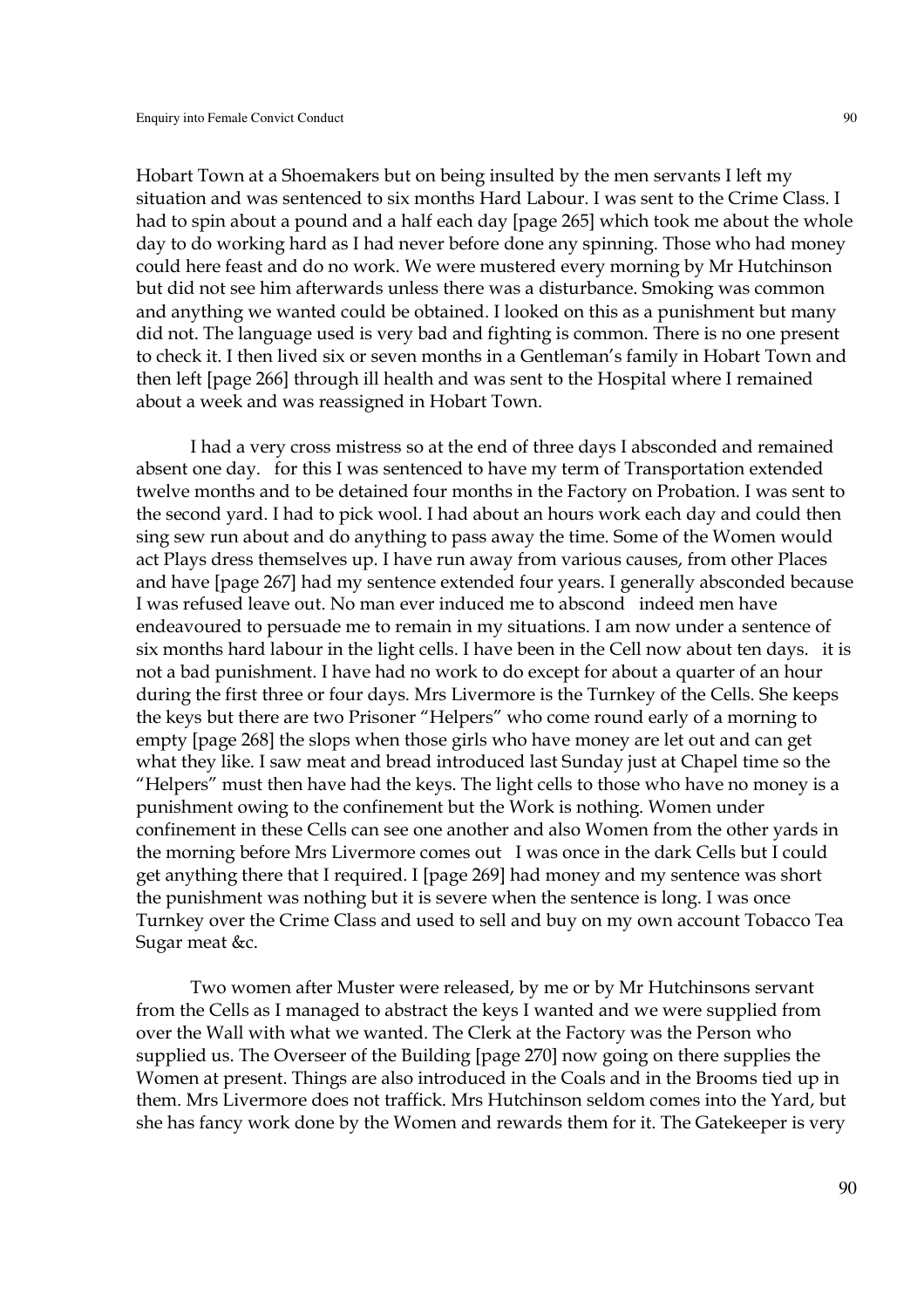strict. Mr Hutchinson is strict but not quite sharp enough. I have never seen any other men in the Factory but those sent to work there, and I have known them have, in the presence of the others, connection with Women.

 Unnatural intercourse with each other [page 271] is common but those who practice it are despised by the rest of the Women.

Some of the Women are very bad there by whom the Young Girls are led away. they return when assigned on purpose to see these women with whom they hold unnatural intercourse. They run away from their places for one night saying they cannot get an "addition" for that and then even if sentenced to the light cells their companions can have access to them as they bring in money.

 If all the women were certain to be sentenced to the light Cells more would [page 272] remain in their situations than now do. They would behave better and think more of their liberty than they now do.

The work is nothing in the Factory except in the WashHouse Yard, but there the overseer is not very strict. She allows the Women to smoke there and does not take away their Pipes, even when she sees them smoking.

All the disorderly Houses that will receive absconded Women are well known in the Factory and women are directed to them when in the Factory. Clothes can now be obtained out of the stores. Nine [page 273] or ten women are allowed in the Stores at once and unless Mrs Livermore carries the bundles herself Women get things out still. Tobacco is now ninepence a fig. The Factory is no punishment if a woman has money. Money is generally taken in in the Privates of the Women. Prisoners are now well searched but as the room is small and two or three women are searched at a time anything can be passed. Women brought from the Police Office are not searched.

Hobart Town March 20<sup>th</sup>/42

[page 274] No. 5

> March 24th 1842 Present, The P. Superintendent

Mary Devereux "Mary" Ellen Arnold "Sydney"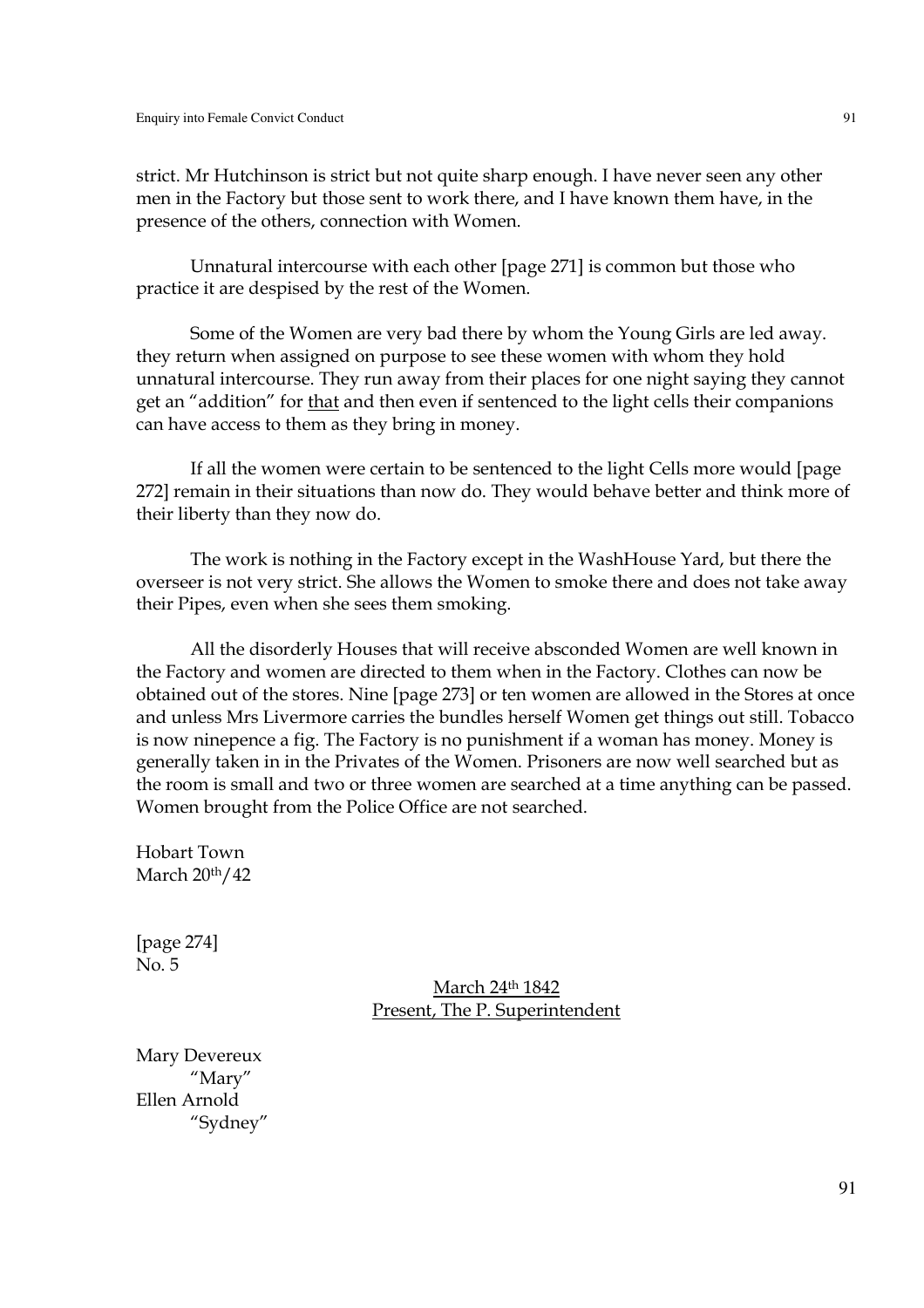| Elizabeth Armstrong<br>"Platiner" | Charged by Mr Hutchinson with gross disorderly<br>conduct last night in their wards. |
|-----------------------------------|--------------------------------------------------------------------------------------|
| Frances Hutchinson                |                                                                                      |
| "Majestic"                        |                                                                                      |
| Eliza Smith                       |                                                                                      |
| "Atwick"                          |                                                                                      |

John Hutchinson, being sworn states I am Superintendent of this Establishment, about eight o'clock last night it was reported to me that there was a noise. I took the keys and went to the ward in question, and allowing myself some time to identify if possible by their voices those who were disorderly and looking in at the window I saw the five Prisoners now present dancing perfectly naked, and making obscene attitudes towards each other, they were also singing and shouting and making use of most disgusting language, there was a sixth woman but I could not positively swear to her, the disgusting attitudes towards each other were imitation of men and women together.

 What the women now say about their washing themselves is quite untrue, they had no right to have the tubs in the [page 275] rooms and when I went in there were none there. I was observing the women before I spoke or made myself known, the language they used and the attitudes they made use of corresponded in obscenity so that no mistake could be made by me as to the nature of both.

 "Smith" states that the matter arose from a mere joke, but that it was a dirty beastly action.

Mr Hutchinson states the woman Hutchinson was not so bad as the others, she was only dancing and not making any indecent attitudes.

| Sentence | Deveraux<br>Armstrong<br>Arnold<br>Smith |        | Twelve months each hard labour and<br>} recommended that they be placed<br>placed in separate confinement during that<br>period. |
|----------|------------------------------------------|--------|----------------------------------------------------------------------------------------------------------------------------------|
|          |                                          | (J.S.) | J. Spode                                                                                                                         |
|          | Hutchinson                               |        | Six months hard labour with the same<br>Recommendation                                                                           |
|          |                                          | (I.S.) | J. Spode.                                                                                                                        |

[page 276] [Written at right angles on page]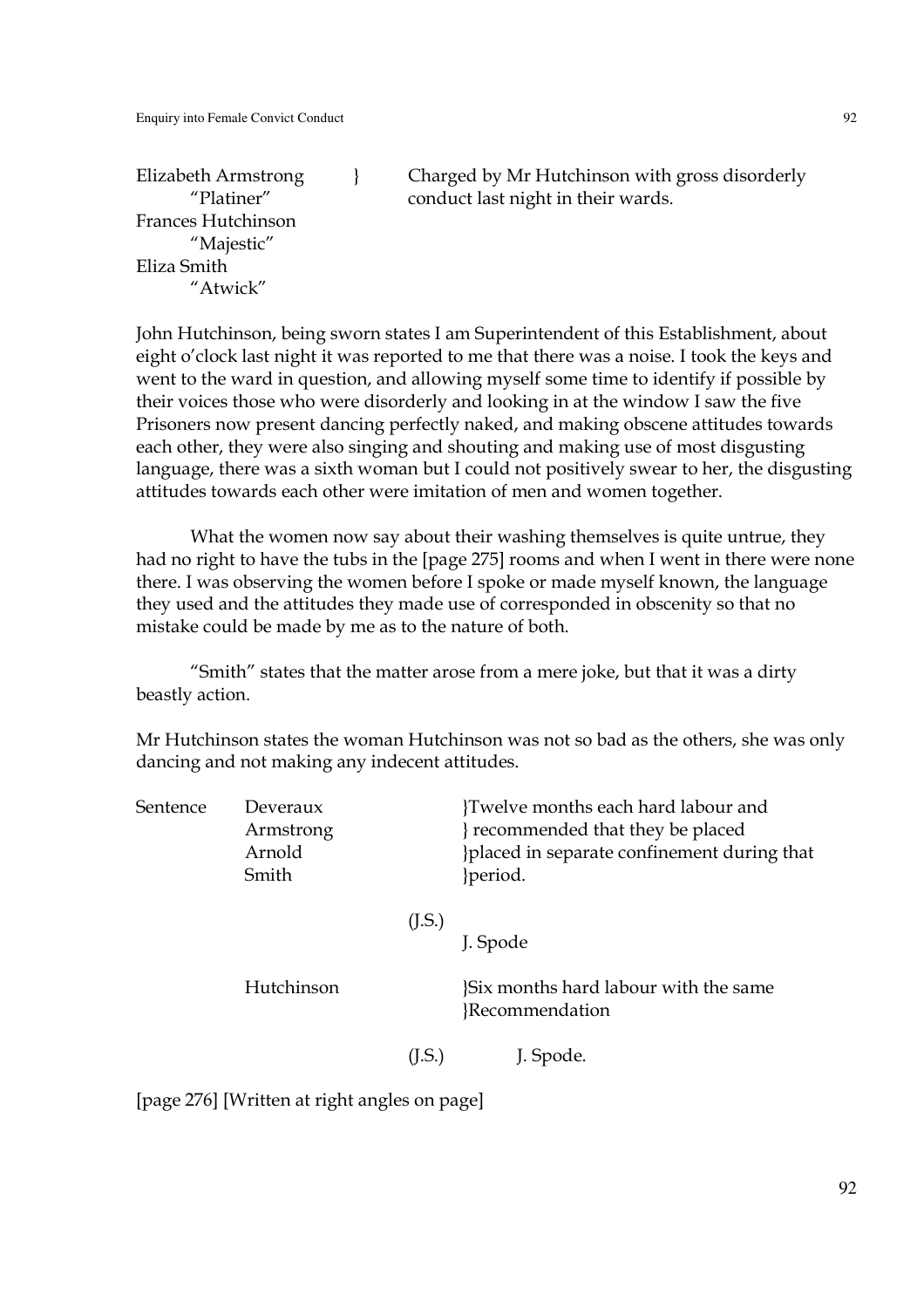The Principal Super<sup>t</sup> presents his corresp<sup>d</sup> to the Chairman of the Female Prison Discipline Committee, and begs to forward a copy of a case heard before the P Sup<sup>t</sup> on the 24<sup>th</sup> inst<sup>t</sup> at the Female House of Correction, the nature of the case will fully prove the necessity of separate confinement in the Houses of Correction.

> J. Spode 28/3/42.

[page 277]

No. 6 Saturday Jan 2 1841 [in another hand – *can't be correct*]

## Mr Robert Pearson examined by Mr Champ at Launceston states:

I am superintendent of the female house of correction at Launceston. My wife is Matron. Charles Littlehouse is gatekeeper and his wife is sub matron they are the only free persons connected with the establishment. There is one turnkey, she is a free woman under sentence of two years imprisonment and hard labour in the house of correction. there is no other person in authority in the establishment. My general routine of duty is as follows. at  $1/2$  past five in summer and about 7 in winter I muster  $all$  the women in the crime class, wash house and assignable ward, about half an hour afterwards I [?serve] rations for the establishment, at 8 the women breakfast, and about 1/4 before 9 I go to my office to receive and discharge women about  $1/2$  past 9 I go round the whole building to see that every thing is in proper order, at 12 the women dine and[?] I examine their dinner before they get it, and see it cut up and [page 278] distributed, after dinner I return to the office to see to the accounts warrants etc at 4 the women get their supper, at 7 another muster takes place at which I attend and see every woman except those in the hospital, immediately after muster the wards are all locked up and my general duty is then terminated for the day but I have frequently to receive women from the country as late as 10 o'clock at night. My salary is £100 per annum with rations The rations 2 rooms in the building and two servants who are clothed and fed for me. they are always taken from the crime class.

 The matrons duty is to see the women washed and clean every morning immediately after muster she then attends to the women in the cells who are let out for half an hour every morning to wash themselves she searches all women who are admitted into the building, examines the hospital and the different yards & wards attends to the change of the womens linen which takes place twice a week, and exercises a general superintendence over the establishment: The duties of the matron are very severe, more in fact than she is able to attend to. The constant watchfulness that is [page 279] required to prevent trafficking between the turnkeys & nurses and the women consumes about her whole time and prevents her from attending to her other duties. I do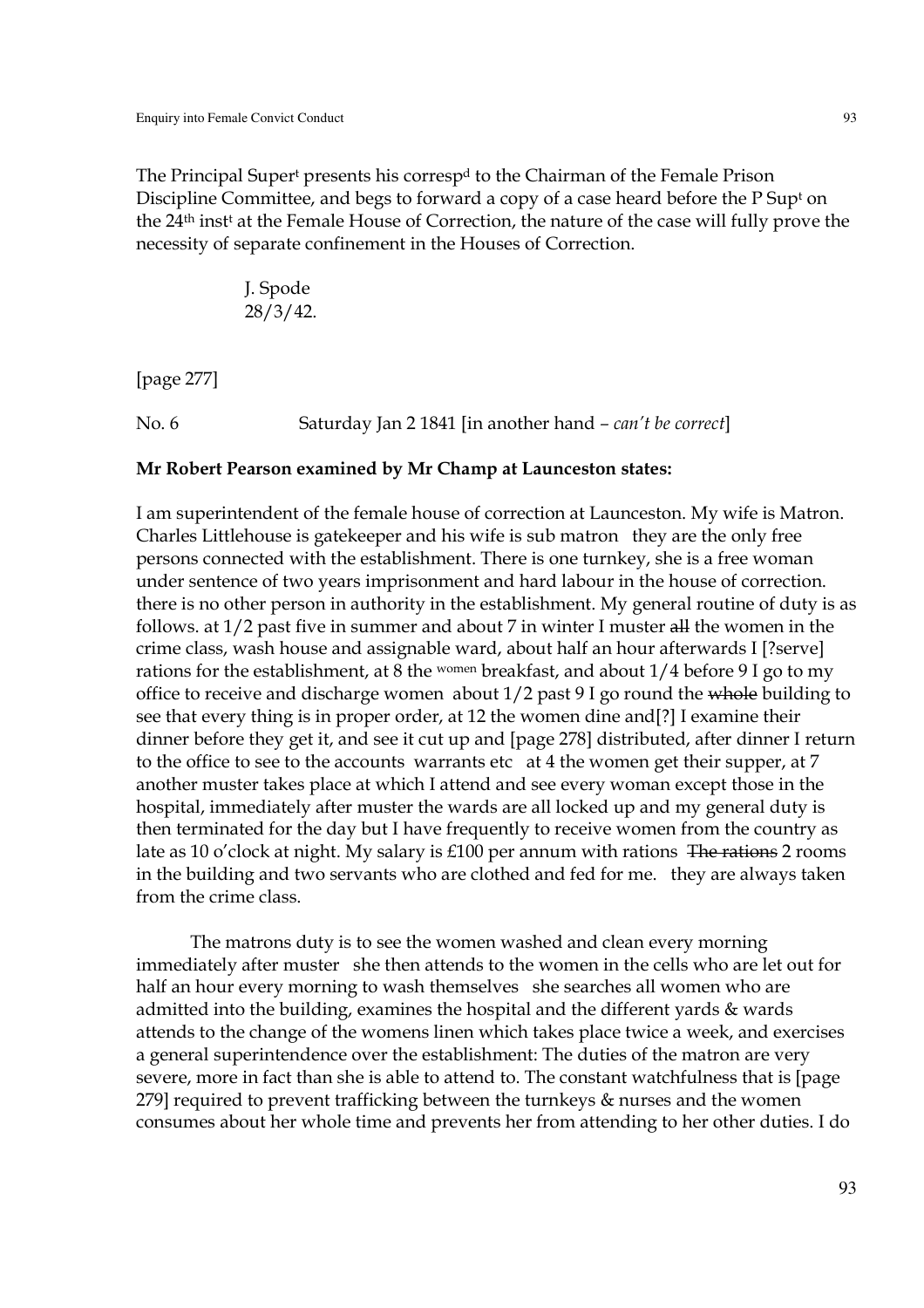not think that Mrs Pearson has been able to leave the building more than three times since she came up in March last (1841) [sic]. The matron's salary is £25 per annum & rations. The gate keeper receives a salary The rations for myself and wife are:  $11/2$ pounds meat 2 1/4 flour & 3/4 of salt. The gatekeeper receives a salary of £40 & rations similar to those which I receive for himself and wife who is sub matron his duties are to attend to the gate & to assist me night & morning at muster and at nine o'clock at night to go round the building and see that every thing is correct.

The submatrons duty is to attend to the hospital generally and to a part of the cells she attends the medical officer when he visits the establishment, which he does once every day and twice every other day each visit consumes from 3/4 hour to an hour she also has charge of the nursery, the matron her salary is  $£20$  per annum  $&$  rations.

There are at present in the house of correction 165 prisoners all convicts at present at they are distributed as follows. 80 in the crime class, 21 in the assignable class, 11 in solitary confinement, 13 in the wash house, 2 cooks, 3 servants,  $8\sqrt{12}$  in hospital sick & 4 pregnant women about to [page 280] be confined 23 nursing children 10 nursing their own children, and 13 nursing taking charge of 17 children who have been weaned: all the women I have mentioned are under sentence of hard labour except the 21 assignable out of that number none whatever are have any description of employment except the billet women (cooks, nurses etc) and those at the wash tub I have no means whatever of employing them; we wash for the colonial hospital & some things for the military barracks & that with the washing of the establishment itself is not more than sufficient to employ 8[6?] women constantly. I employ in washing those women who are specially sentenced to the wash tub & if not sufficient then I take those women who are under the longest sentences.

I have been two years in the situation which I hold and during that period I have had picked carded & spun about 27 cwt of oakum wool which was sent from Hobart town for that purpose that is the only labour that has been performed since I have been there except picking a little oakum for a private individual in this town during the two years not more than six months work has been done by the women in the factory. The women when employed in spinning are only required to spin 1 1/2 lb wool per diem which does not require more than they generally do in two hours. I should say that each woman ought [page 281] in 12 hours ought to spin 6 lbs of wool.

I do not consider that being in the factory here at present is any punishment at all, and I do not think that the women consider it a punishment. I have known repeated instances of women going out and committing crime on purpose to get back in a day or two with supplies of tobacco tea & sugar etc for the others. I find it impossible to prevent articles of that description and even spirits from being introduced, they do not bring them in with them, as we have every women searched, but I cannot prevent things from being thrown over the wall which adjoins the public street, and I have every reason to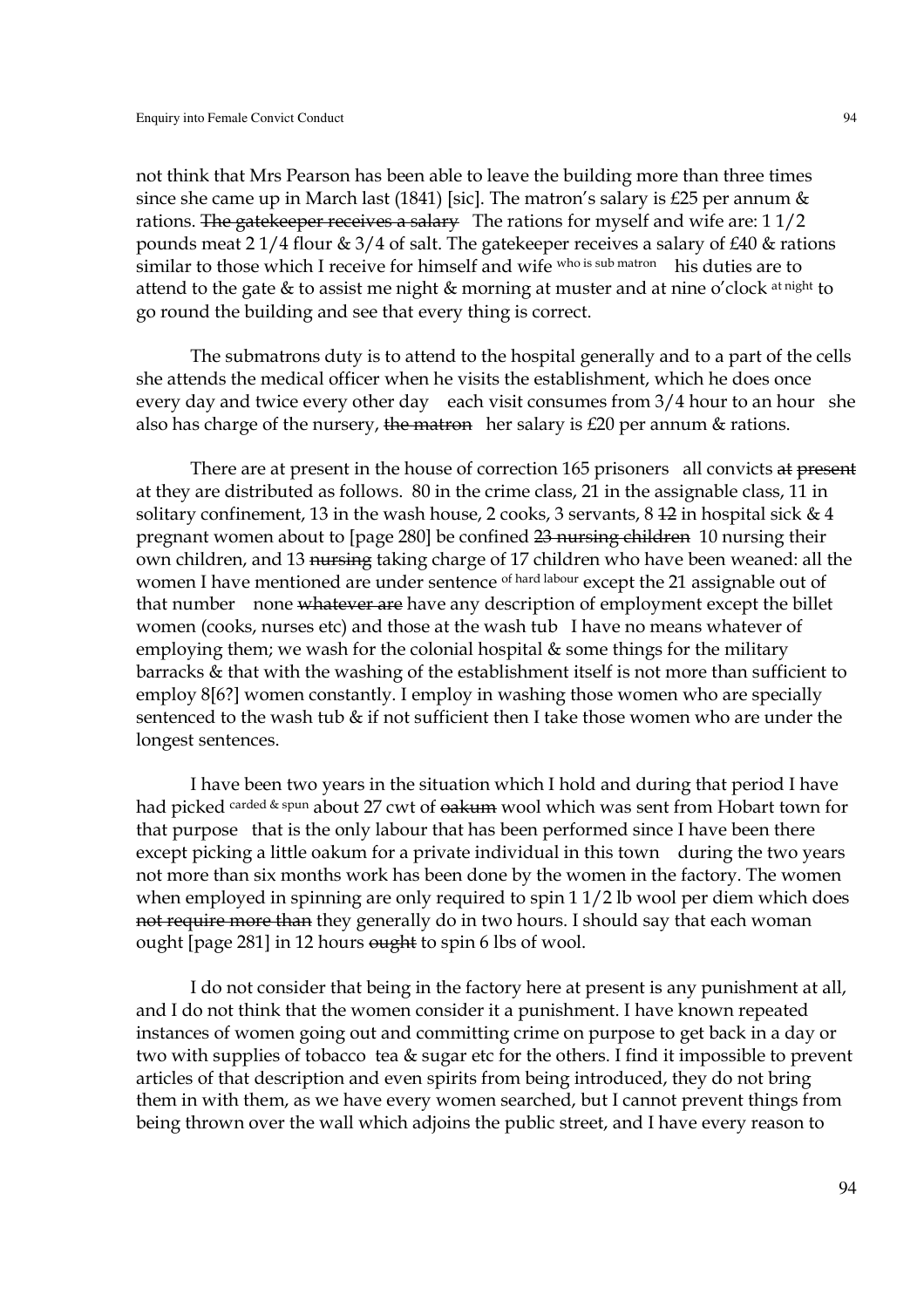believe that the submatron introduces things for the women. I have repeatedly found tobacco etc in the yards that has been thrown over the wall and I have seen some of the women in the wards drunk. This letter (A) was dropped in the street by Green to whom it is addressed  $&$  brought to me it is written on paper similar to that used in my office  $&$  is of a particular description. No pen and ink could be obtained in the building without the connivance of the gatekeeper There are 12 cells in the building the women confined in them get nothing but bread & water: the cells [page 282] are close to each other and the occupants can talk to each other without raising their voices the number of cells is not sufficient there should be at least 12 more to enable me to confine in separate cells the women under sentence of solitary confinement.

There are  $f \not\in 6 \nsubseteq y$  ards in the building occupied by the women The on one occupied by 7 women of the crime class, another adjoining it used for cleaning utensils belonging to the  $\rm crime$  class  $\rm \&$  occupied by  $7$  mess women $^\wedge$  during the day & after supper occupied by the whole crime class. No 3. the assignable yard. No. 4 the cook house yard. No 4. the wash house yard. No. 5 the nursery yard. No. 6 the lying in hospital yard, also used for drying clothes etc by the officers, besides these there is the cook house yard to which the patients in hospital have access, and there is another occupied by old stores which I propose to remove & to appropriate the yard to the use of 57 women who are expected from Hobarton.

 The building is not large enough to enable me to carry out properly the present system. I am obliged to put 15 women of the crime class to sleep in the same room with the assignable women; 20 women also sleep in the mess room. I require at least two more rooms as large as the longest we have at present but [page 283] the best mode would be to remove the hospital & nursery outside the present walls & that would give sufficient room for the other women. under any circumstances the hospital etc should be separated from the rest of the building, first in case of infectious disease & secondly in order to prevent trafficking by the nurses etc which I cannot stop at present. the women also who are nursing receive large rations and dispose of part of them to the crime class with great facility.[inserted down the margin of page] The present system is however bad[?] I think the women should be separated into classes of not more than 12. they should be classed according to character the good together & the bad together. such a system would prevent contamination which at present takes place inevitably & would enable me to exercise a much greater control over the women at present if anything is wrong it is dangerous to go among the large number in one room. I have set at defiance when I have wanted to take out a woman from the ward & I am obliged to carry pistols, I have had my shirt torn from my back. In almost every case I am obliged to use force to take a woman out as they will seldom come out when called, but call the others to their assistance. Their conduct generally is most depraved & disgusting & their language most obscene, and unnatural intercourse [page 284] between them is carried on to a great extent, under the present system a girl coming in to the factory however virtuous or modest she may be on entering, must inevitably become corrupted in a short time, I have known numerous instances of girls and women, whom I have considered of a better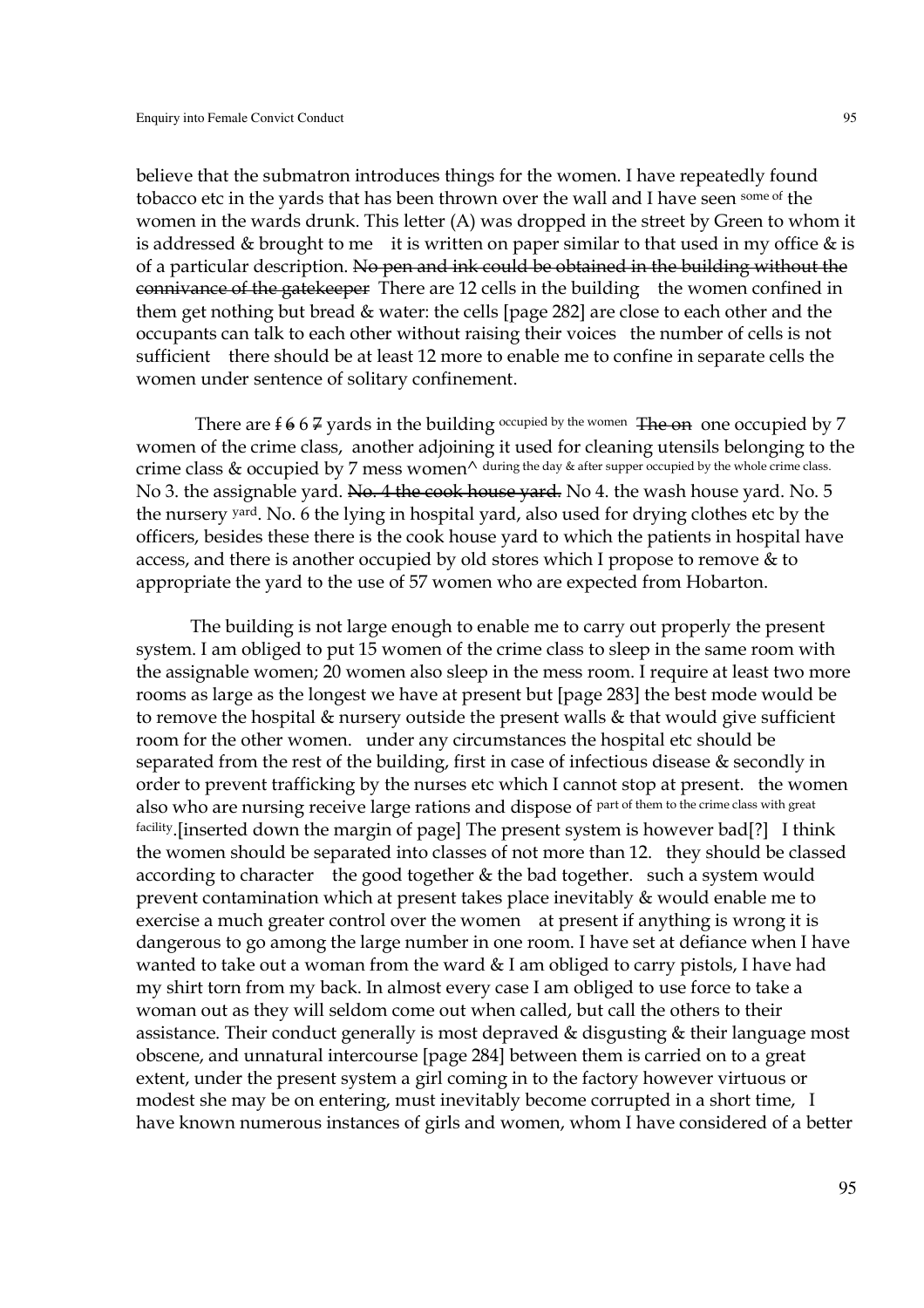description at first, but who have come in a second time nearly or quite as bad as the worst. all this would be in a great measure remedied by a classification such as I have suggested. constant employment should also be found for these women. it would not only be conducive to their health but to their moral and general character.

 Free women who are committed for trifling offences and for non-payment of fines are placed in the crime class with the worst offenders, this should not be the case. Many of these who are brothel keepers who employ their time when in confinement corrupting the young girls in the factory confined with them & in inviting them to go to their houses when they get out. Married women also who are committed, frequently bring with them one or more children, which lessens in a great degree the effect of the punishment.

Divine service is performed every other [page 285] Sunday by a protestant a clergyman of the Church of England, Awho also visits the establishment two or three times a week, and every Sunday by a Roman Catholic clergyman. The women generally conduct themselves well during service, but they do not derive the slightest benefit from it as is evident from their conduct immediately after it, which I have witnessed.

[page 286] A

Launceston Wenesday[sic] 15th 1841

#### My Ever Dear Steven,

It is with great pleasure that I embrace this opertunity of addressing  $\gamma$  you hopeing it will find you well as it leaves me at present and I am most brifily[?specificly(sic)]<sup>i</sup> to inform you that I received your kind and welcome letter and likewise the things that you were <sup>so</sup> kind as to send and my dear you must excuse me for not answering your letter before you did not tell me how you came to leave gibsons my dear I hope when I here(sic) again I shall get a good long letter and tell me all particulars and I hope it will not be long till I do I wish I could here(sic) every day from you till I come out I want to here(sic) that you have got a place for me for their is memorials[?] go in[?] to hobertown for migation of sentence for all that is remain 12 months and I want you to come for me at 5 o'clock in the morning the day I come out my dear you must get the person that you get to take me out to [the]... evens yard[?] ofice in town and get me reserved for the 18th of January and then you come in on the 17<sup>th</sup> and get an order for to get me in the morning and bring up the order to the gate on the  $17<sup>th</sup>$  and then you can get me in the morning at 5 my dear I hope you will able to get us a pig for crismas and do not for get the tobaco and pipes and put a bottle of rum in some way so as it cannot be seen I have a good misis and master they have fought many battels for me and kept me out of trouble my dear you had better direct the parcell to the factory and do not let the person that brings them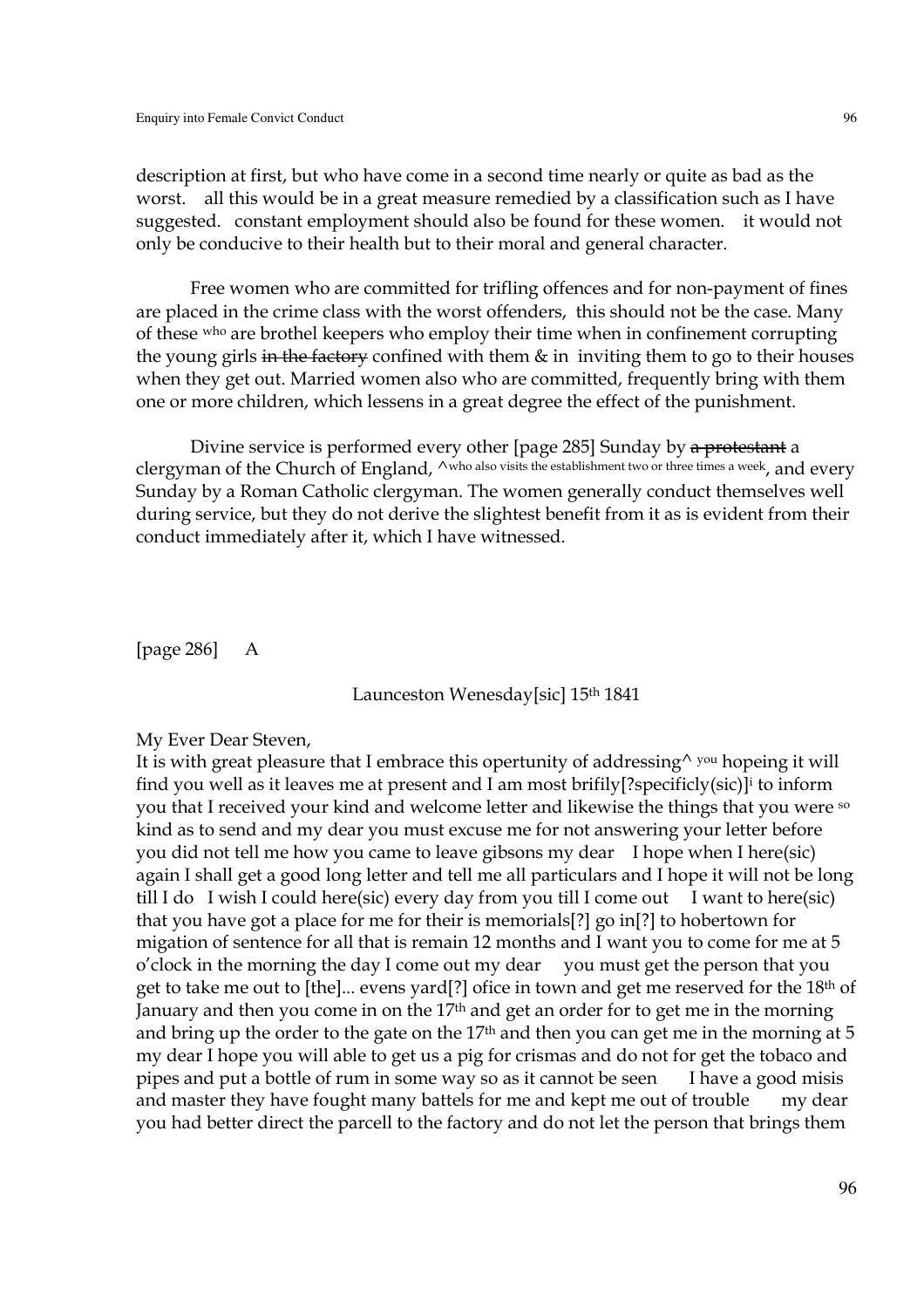to gate mention my name at all for I shall be sure to get them for you do not now wo[?] may be their and they will not say any thing to [my? ....] getting any thing my dear I want shoes and dres and stays and if you will send me the monney my missis will by(sic) them for me my dear my time seems longer now then ever it did I wish I could bring this myself & dear I have so much to tell you when I come out god bles you I must conclude with my kind love to you yours sincerely and truely till death [??] Maria Turner

> When love is planted their it grows It buds and blossoms like a rose Their is no flower half so sweet As absent lovers when they met

And we shall soon now I hope my love Maria

Answer it as soon as you can

[page 289] Letter folded with address in middle. Columns of numbers and words written on folded sections of letter.

The Care of Mr Peter Green [Hairdresser ? ] Welllington Street For Steven Bumstead Launceston

29

165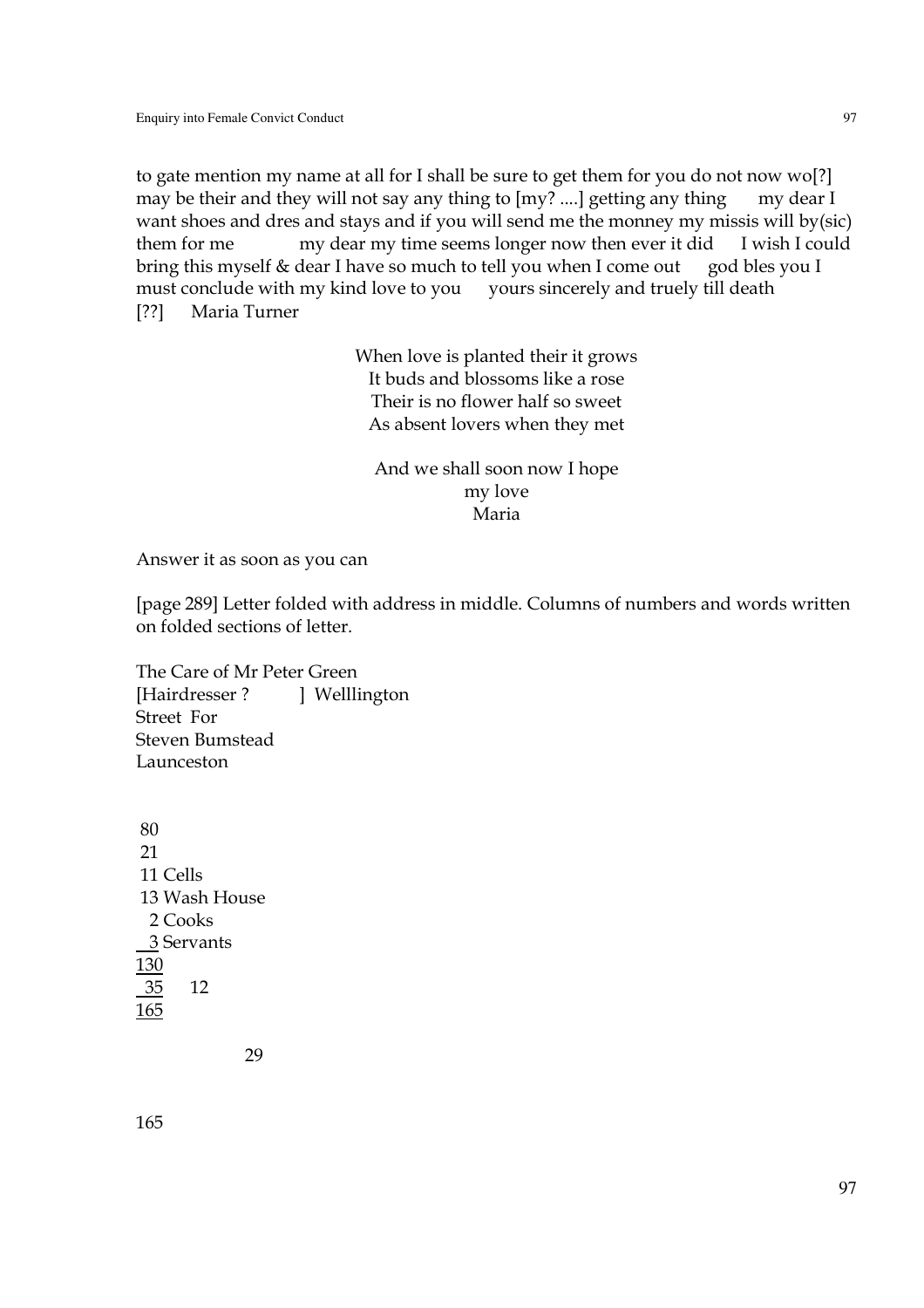80

[page 290]

Mary Kirk states.

I came free to the Colony and am confined in the factory under a sentence of 2 yrs imprisonment & hard labour. I have been in the factory since 22 June 1840. I was immediately appointed nurse & midwife to the lying in ward. I held that situation for 13 months & I was then appointed Turnkey which I am still I keep the keys of the different wards in the establishment & attend to the opening of the doors when required. I also assist Mrs Pearson in dressing & undressing the women when they enter or leave the establishment.

I have occasionally seen with the women tobacco, tea & sugar, how it has been introduced I do not know but I have occasionally seen parcels that have been thrown over the wall & have reported the circumstance to Mr Pearson. I saw the day before Christmas day a parcel of tobacco & other things, which was thrown over the wall in the afternoon I reported it to Mr Pearson.

Many of the women do not care about being in the factory, they come in frequently a day or two after going out. There are some of them who will not stay out while others remain in. There are some who remain out for a few days for the purpose of making arrangements to get supplies & then [page 291] commit offences on purpose to get in again.

Unnatural conduct is common among them and has increased much since I came in. I am a grand-mother and never in my life heard of such practices as are carried on in the building. There are many well disposed women who come in but after remaining some time they generally become as bad as the worst. A well disposed woman cannot avoid being corrupted as she cannot avoid associating with the others, the flash characters corrupt the others to follow their example.

The cells are considered as punishment but the wash tub is not, the well disposed women prefer being there to the crime class yard. Mrs Pearson generally selects the best disposed women & young girls for the wash tub When the women are employed in spinning, the work they are required to do does not occupy more than a small portion of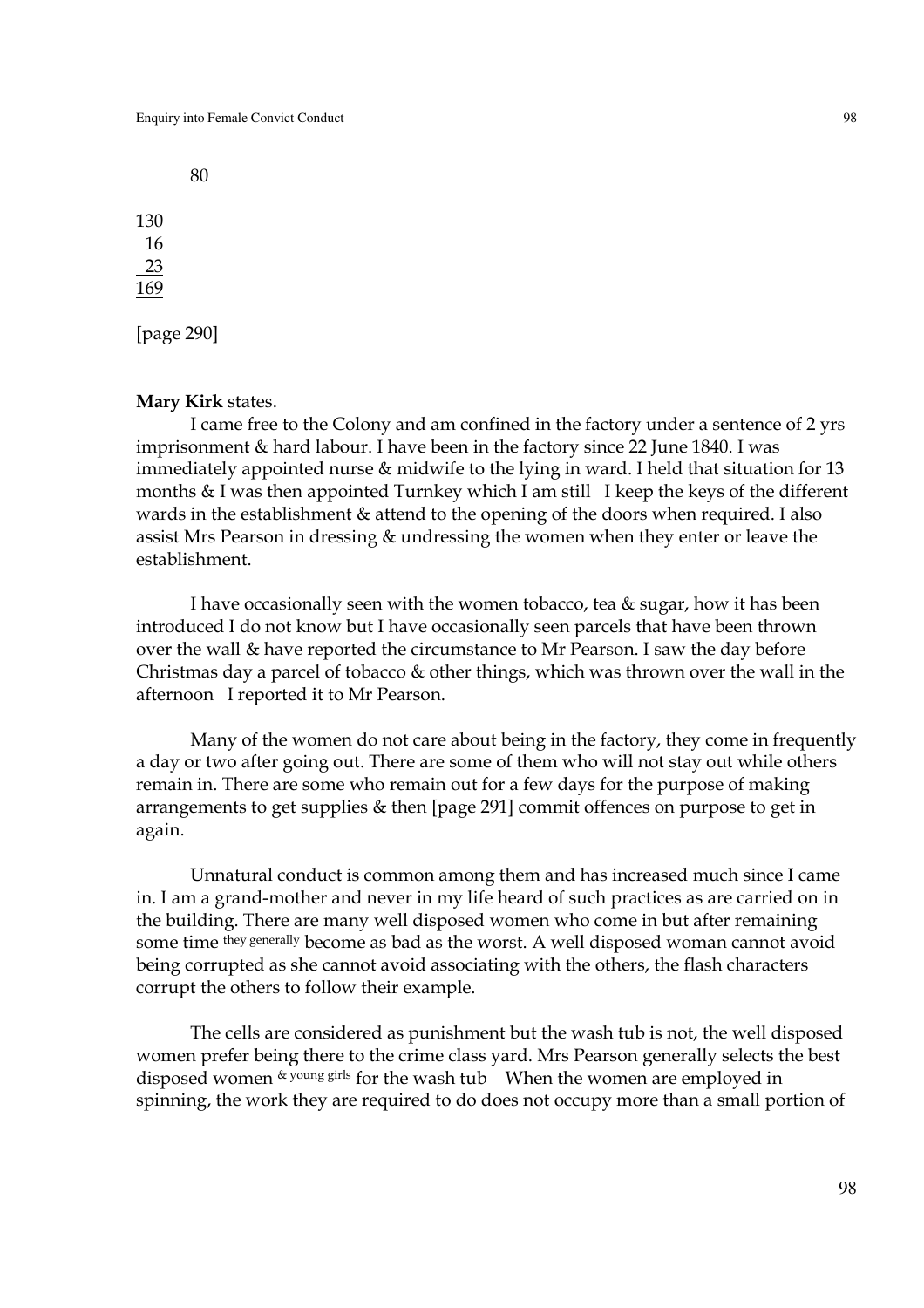the day. I think the wash tub is  $\text{hard}^{\wedge}$ unpleasant work though I think by working hard they might do their days work in 6 or 7 hours.

I think the visits of the clergymen at present make no impression but if they  $\wedge$  women were in small parties and were visited and advised individually, the effect would be good.

I have heard many of the women say that in assigned service they have been hardly treated not supplied with clothes or wages and that they have been driven to prostitution to obtain clothes. I have also heard that some have been allowed to do as they like & that (----) (-----) (-------) their masters and mistresses [the rest is illegible in the margin] [all written in margin]

#### [page 292]

Eliza Churchill by the Navarino states.

I have been 5 months in the factory at Launceston and during the last three weeks have been in the hospital and during that time I have seen tobacco constantly brought in and given to the nurse who used to supply the crime class with it. The nurse Mrs Benson gets money from the prisoners and gives it to Mrs Littler the sub-matron who gets tobacco & tea & sugar in the town and gives it to the nurse. Last Tuesday in particular a pound of tobacco was brought in in the way I have described. I have not seen any spirits brought in since I have been this time. They used to be brought in over the wall when I was in before about 10 months ago. I have heard many of the women say that they do not care about being in the factory that they would as soon be there as serve the settlers that they can get more to eat there. There are many women who will not stay out of the factory when others with whom they carry on an unnatural connexion are in the building. For instance Sarah Davis and Marian [Shirley], Catherine [page 293] Owens & Ellen Scott, Margaret Carr & Rosanne Holcroft, Mary Ann Simpson & Eliza Roberts, Mary Sheriff & Sarah Brown, Ann Collins & Catherine Lowrie. These women are quite jealous of each other. The other women are afraid to interfere although they dislike such practices, they are never carried on openly but at night, they are never associated with by the other women, they generally sit together on one side of the yard. During the day time the women in the factory amuse themselves the best way they can, dancing & singing etc in fact if it were not for being separated from some friends outside it would be no punishment to be in the factory as the women can get any thing they please if they have money & they generally bring in some concealed where it is almost impossible to find it.

The cells are much disliked I have heard many say that they would sooner take two months in the yards than 7 days in the cells, many prefer being at the wash tub to being in the yards as when washing they get the same ration as the assignable women & [page 294] do not over work themselves. The well disposed women would prefer being separated into parties of 12 but the others would not if any attempt were made to separate the women whose names I have mentioned & others of similar habits a riot would be got up immediately, I heard Ellen Scott say so last night if Catherine Owen were sent to Hobarton.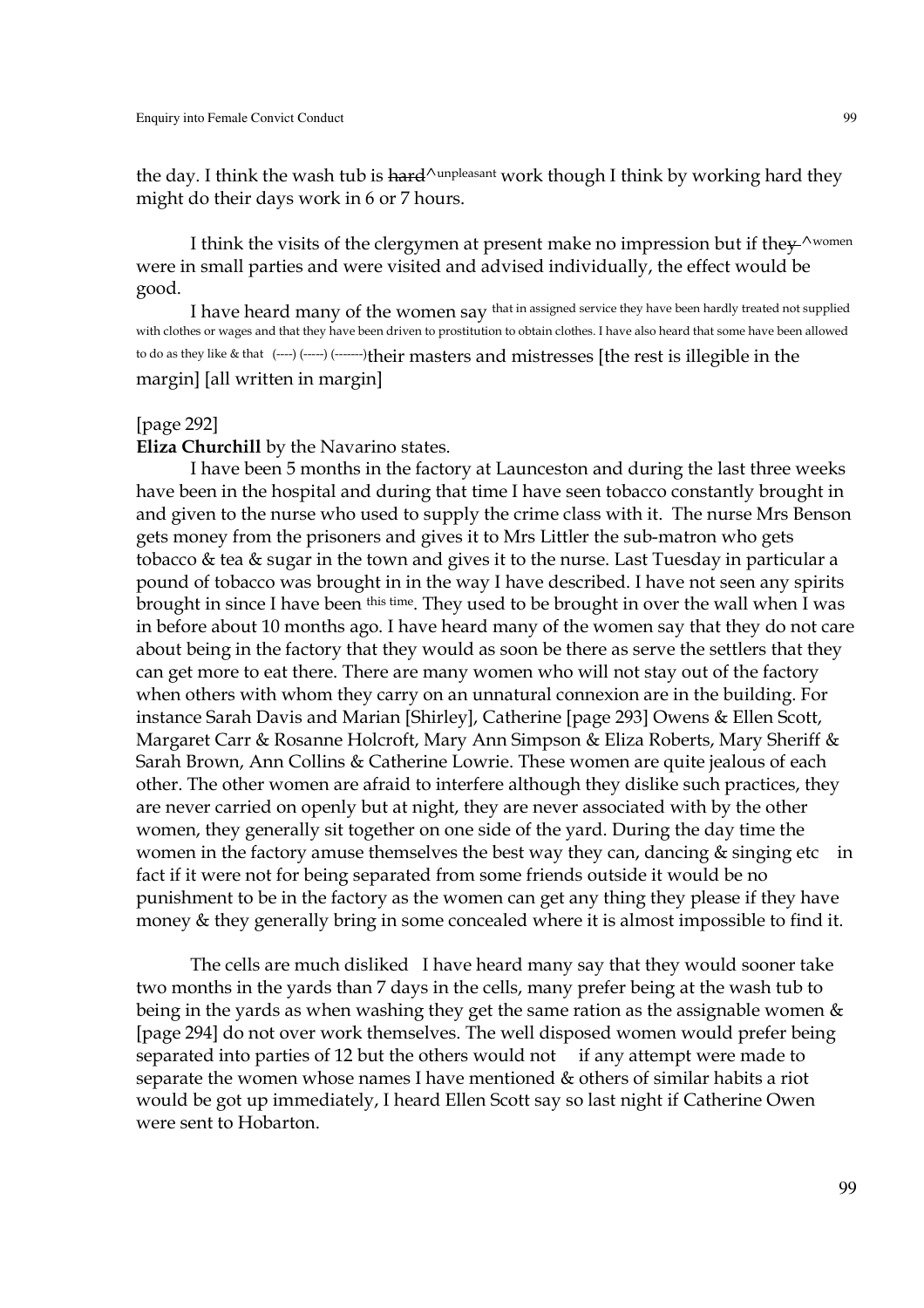Cutting off their hair was a punishment generally disliked I have heard Jane Carr say she would rather take two years in the factory than have her hair cut off  $&$  I have heard many others make similar remarks.

They get pen  $\&$  ink from the nurse  $\&$  paper for which they pay her 6d a sheet  $\&$ write letters which they sent out by women going out. They generally conceal them in their stays.

The women will not go out of the grounds when wanted except taken by force. Some of them are quite desperate & would not hesitate to use a knife to any one. I heard Ellen Scott say last night that she would make Captain {?Jenkin} remember giving her three months.

## [page 295]

I have heard that some of the assigned servants are allowed to do just as they like, they are allowed to be on their own hands  $&$  pay their mistresses for it these instances occur among the petty tradesmen. I have heard of it among gentlemen. Most of the women prefer being assigned in the towns, but some who wish to keep out of mischief prefer being in the country. All the women behave better in the country than in the towns, as they are not so exposed to temptations. Those who are assigned in the country generally stay out of the factory longest. I have been twice punished for being absent without leave. I was assigned in Launceston had I been in the country probably I should not have been absent.

I should say that there are perhaps 24 two dozen women at present in the factory who indulge in unnatural practices, there are some in the nursery, some have lately gone out.

The smoking is generally carried on in the yards in the air. They watch for each other.

Were the women in small parties they could be much easier managed. At present it is dangerous to go among them when any thing is wrong. If the cells were so distributed that the women cannot talk to each other the punishments would be much greater & much more dreaded. I think it would be impossible to prevent the women from bringing in money. They generally bring in (--------) if they bring the...they are obliged to pay 5s for [the rest is illegible – vertical notes along right margin]

[page 296] instance where a woman named Mary Hennassy had a blanket thrown over her & six shillings taken from her by Mary Sheriff & Betsy Forster. The women are stripped naked on entering & narrowly searched[?] but they bring in money not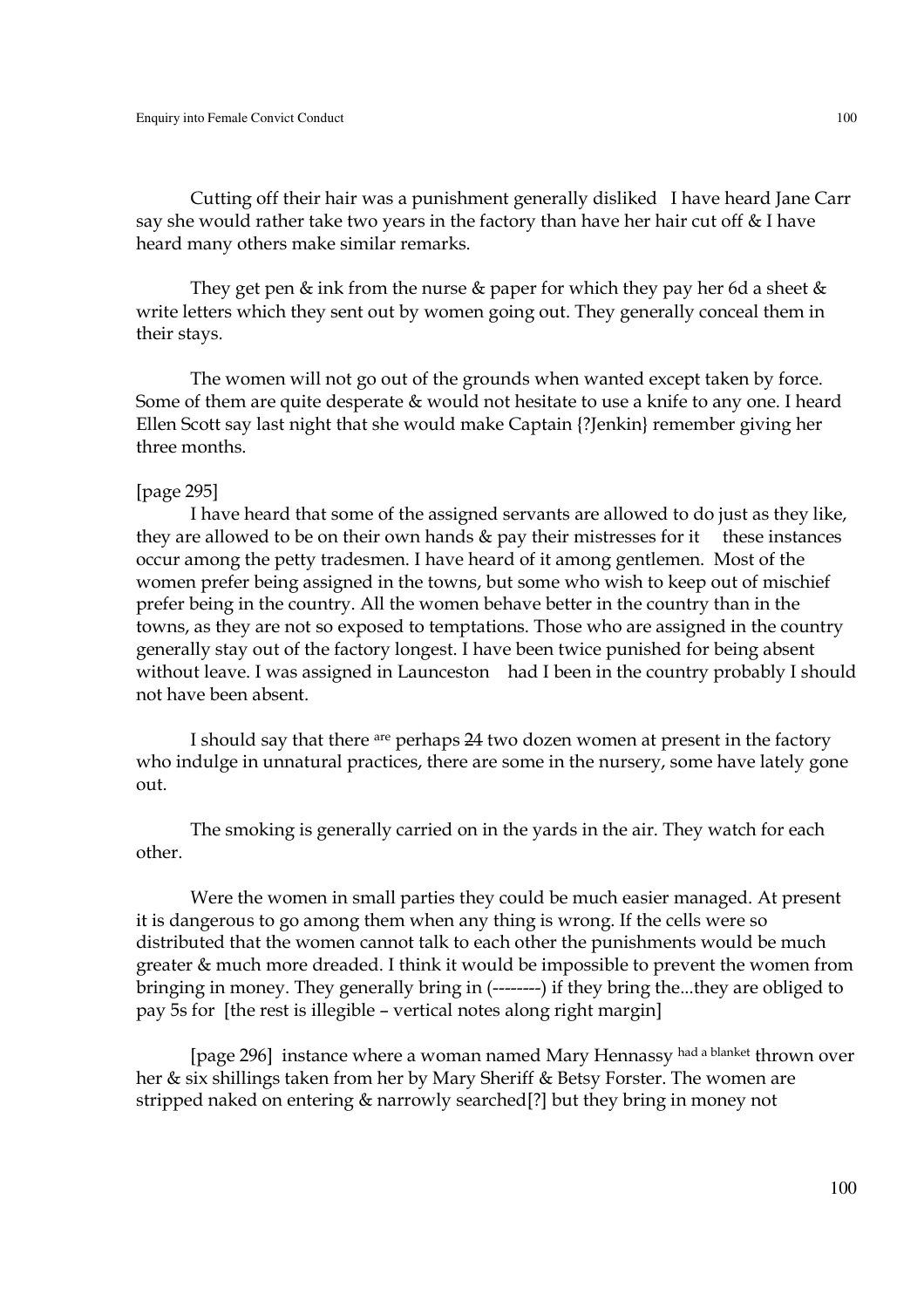withstanding, sometimes in their stays and sometimes in old ships petticoats which they are allowed to wear in the factory & generally in their persons where it cannot be found.

I have heard that things are brought to the gate for the women at seven o'clock in the evening when the gatekeeper is at muster, the gate is then opened by his wife. I never knew anything being brought in that way, but I have been told that I might get things in that way. When things are got in they are generally given to some other than the owner to keep, some woman not likely to be suspected.

#### [page 297]

### Bridget Peel Bridget Monghan per Sovereign.

I am wife of W<sup>m</sup> Peel formerly D. Constable here. I did not come free to the Colony. I came here in Nov. 1827 under a sentence of 7 yrs which I served in April 1837 I received a colonial sentence of 7 yrs I was sent to Hobart but allowed to return & live with my husband about 4 months afterwards. I lived with my husband until about 16 months October 1840 when I left my husband and was sent to the factory here for two months. I was then assigned to Mr Hall at Port Sorell where I remained 3 months and then returned to the factory here.

I have been in factory altogether about 5 months at different periods. I came out last Monday having been  $\wedge$  sentenced to 10 days in solitary confinement of which I served 7 only. I think 7 days in the cells a severe punishment. All those confined in the cells are supposed to receive bread & water only, but they get gruel from the submatrons and are allowed to smoke. Mrs Littler has charge of [?8] cells. The women in the cells get a bottle of water each twice a day, and gruel is brought in the bottles instead of water. The gruel is obtained from the cooks & Mr Littler is aware that it is given to the prisoners. I have got it myself in the cells, and have had [page 298] a smoke when let out in the morning to wash. Mrs Littler sitting by, there is some one on the watch for any person coming – The tobacco & tea & sugar are got in over the wall & I have heard that spirits are got in in the same way in a bladder. I have heard women say that they can sit down to tea three twice and three times a day & I have seen women worse for liquor. I have seen Catherine Owens so, and Mendoza also about 6 weeks ago.

Tea kettles of hot water are brought in to the crime class by the cooks in the bottom of buckets in which the water for the women to drink is carried in; the water pipes are now out of order and the water is obliged to be carried in in buckets & the cooks watch their opportunity & carry in a bucket with a tea kettle in it. When hot water is wanted a message is sent through the assignable yard to the cookhouse; communications can be made all over the building by calling through the walls. It is almost impossible for any one to prevent things from being passed backwards & forwards in the present state of the building there being such constant communication between the different wards. The women do not mind being in the factory. I have heard them say that they would sooner have three months there than 7 days [page 299] in the cells, the best part of them prefer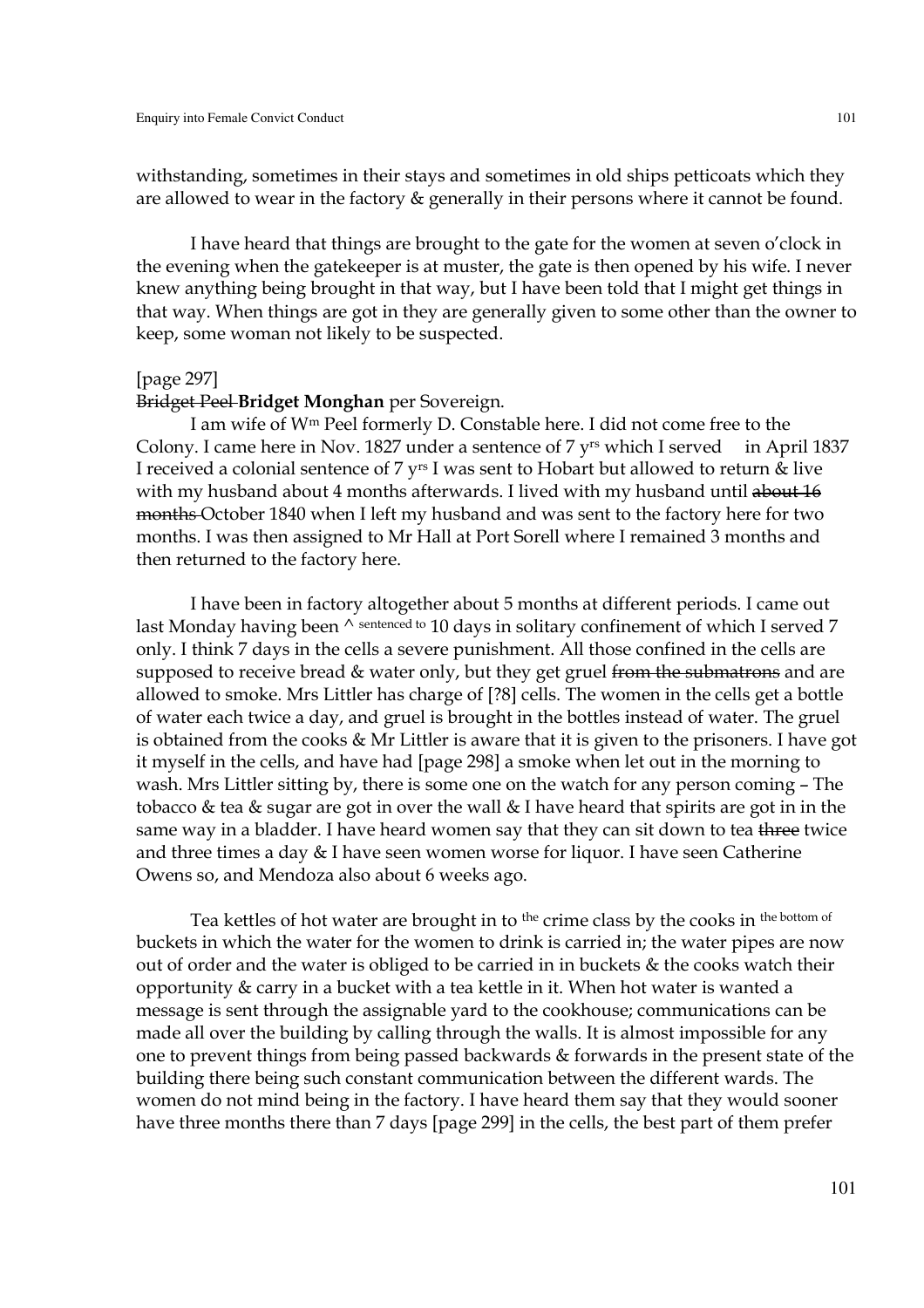being in the factory to serving the settlers as they call it unless they can get to a place where they have plenty of liberty they would sooner be in the factory. I believe there are a good many such places, from what I have heard from the women who say that they can go in and out when they like & have men to see them; they say there are some places where they are not kept in any control. This is not so much the case in the country and the women dislike being assigned in the country for that reason. I have heard women say that if they did not make presents to their employers they have been threatened to be turned in to the factory.

During the day time the women generally employ themselves very badly in low horrible discourse, swearing, telling obscene stories, dancing singing etc. I have heard it generally talked of that many of the women are in the habit of indulging in improper practices. I could pick out 8 that I have no doubt of, but there are others perhaps about 15 or 16 30 altogether. I have been prevented from sleeping at night by some of them, talking improper discourse, laughing & evidently acting indecently.

I think it would be much better to separate the women entirely as it is I have been told by women under sentence to crime class, that [page 300] they have been quite disgusted with the indecent conduct of others, but every one is afraid to complain, as their lives would be in danger. I have known women severely beaten for telling.

The improper practices I have spoken of used to be carried on to a great extent in Hobarton when I was there about 4 years ago, and but I have not heard that such is the case lately. I have not heard much of Hobarton factory lately.

I do not know whether the gatekeeper here is cognizant of his wife's doings but it is generally said that she is both Master and Mistress she is certainly too free with the women and exercises no control over them at all. They do just what they please with her.

I gave this letter to Mr Pearson. I saw Green drop it from his pocket he had showed it to me and said he got it from the factory & he was tipsy & trying to put [it] in his pocket again & dropped it & I picked it up.

Letters are constantly sent out. They get paper for 6d a sheet from the lying in hospital and from Mr Littler's servants; they have pens & ink [page 301] the pens they keep over the door & the ink in thimbles in a bit of soap.

[page 302 blank except for No. 7] [page 303] The information of Mary Haigh.

I came out to this Colony in the Arab Prison Ship about six years since under a sentence of seven years transportation. I went direct from York Castle to the Ship. I was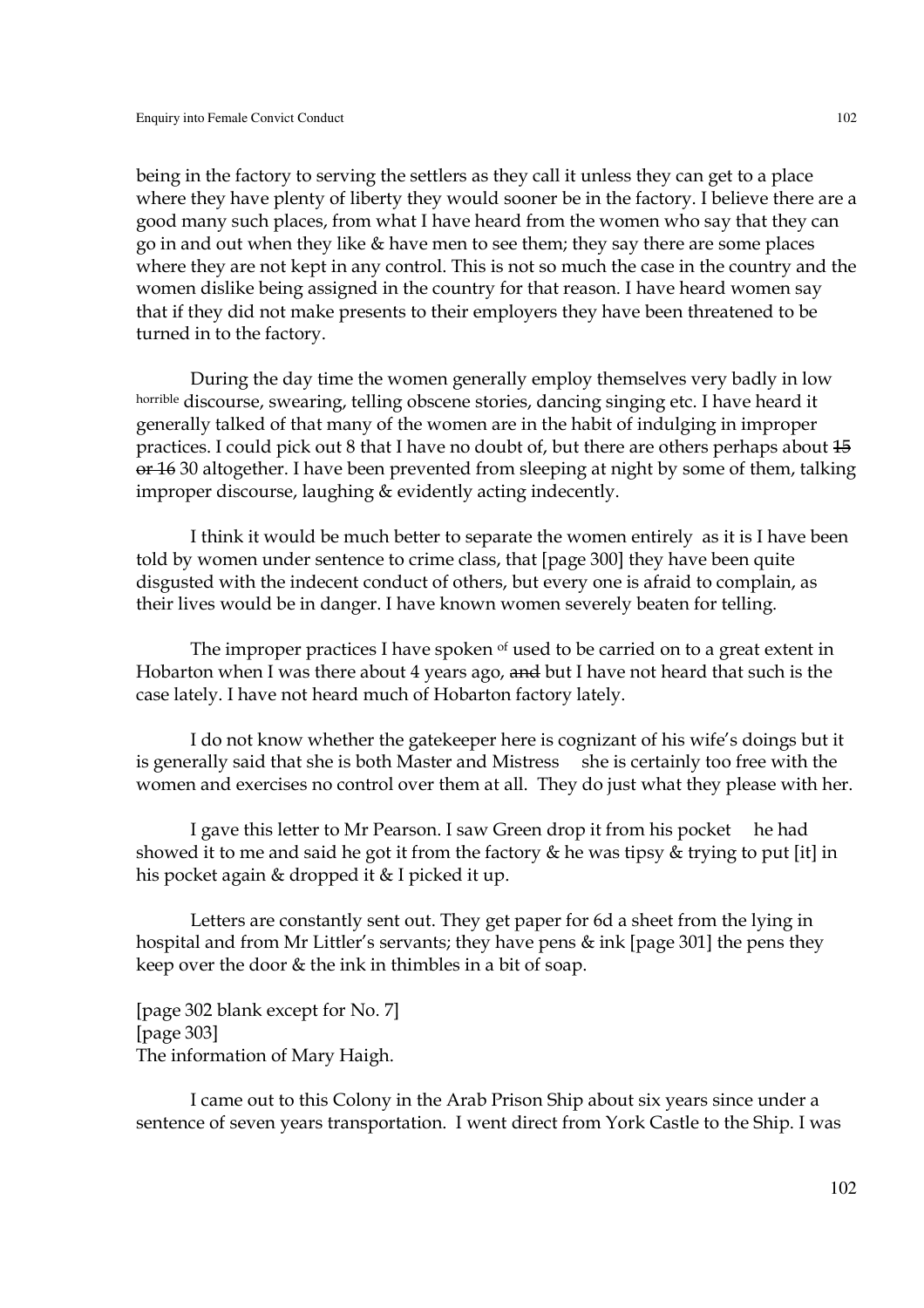first of all in Wakefield Gaol and was there kept under the silent system but on being transported to York Castle I was allowed to do much as I pleased. In the ship we were [page 304] under but little restraint. We had but one matron she had the charge of the Hospital and the whole of the Prisoners. We were locked down in the Prison every night but we could talk to the men constantly. The middle hatchway of the vessel could be lifted up and the women would thus gain access to the Sailors. Rum was passed into the Prison through the Bars. Thieving was common amongst the women at night. Singing dancing and telling the stories[?] of their [page 305] past lives beguiled the time away. No-one was present to check us, in fact after being "locked down" we did just as we pleased.

 On my arrival in this Colony I was sent to the Factory with the rest of the women to await my assignment. I remained there a week. A Prisoner Turnkey attended on us during that period. She had been some time in the Country and allowed women from the other yards to come in and traffick with us giving us in return for our clothes or other articles in our [page 306] possession tea meat sugar tobacco etc eight pence per fig was given for this latter article. The women with whom we trafficked told us the "ways" of the Colony and how to manage if we got into bad places, telling us that we must be insolent, disorderly or must run away. We had in the Factory no employment of any kind. I was assigned as Nursery maid to a Gentleman's Family who took me home with him. I had at this time plenty of clothes of my own. [page 307] I remained in this service four or five months during which time I received neither wages or clothes with the exception of one Gown which was taken away from me when I left this service. I never asked for my wages I had plenty to eat and drink being strictly kept to the House. I was returned to the service of the Crown as I refused to obey my Master's mother in Law. No charge of misconduct was however preferred against me. At this house a free woman was kept. [page 308] she had a bed and a bedstead mine was made on the floor. The free woman had sheets but I had none. The servants dined together but at other times I was kept away from the free servant. I was sent to the Factory and was placed in the assignable yard where I remained about nine days. I had a little wool to pick brought me by the Turnkey but some of the women her favourites had nothing to do. In an hour and a half the work was finished [page 309] and then we might amuse ourselves as we pleased. I then went to Brighton. The mistress was a Prisoner holding no indulgence, the master a Blacksmith. I had only to attend on a child. I might here do as I liked. I was allowed to drink, go the Public House and might remain out all night if I pleased. I had no wages and only one pair of shoes from my mistress. If I applied for anything I was told that they were too poor to give it me telling me I might get it how I could provided I did not trouble them. [page 310] I remained in this situation six months and was then sent to the Crime Class being charged with Insolence to my Mistress with whom I had a quarrel. I was treated by her as her equal and could not respect her. I had a disturbance with my mistress in a Public House and the Landlady gave me into custody. My mistress tried to get me off but could not succeed. I was passed down to Hobart Town by Constables coming [page 311] down in one day. I stopped at the Watch House that night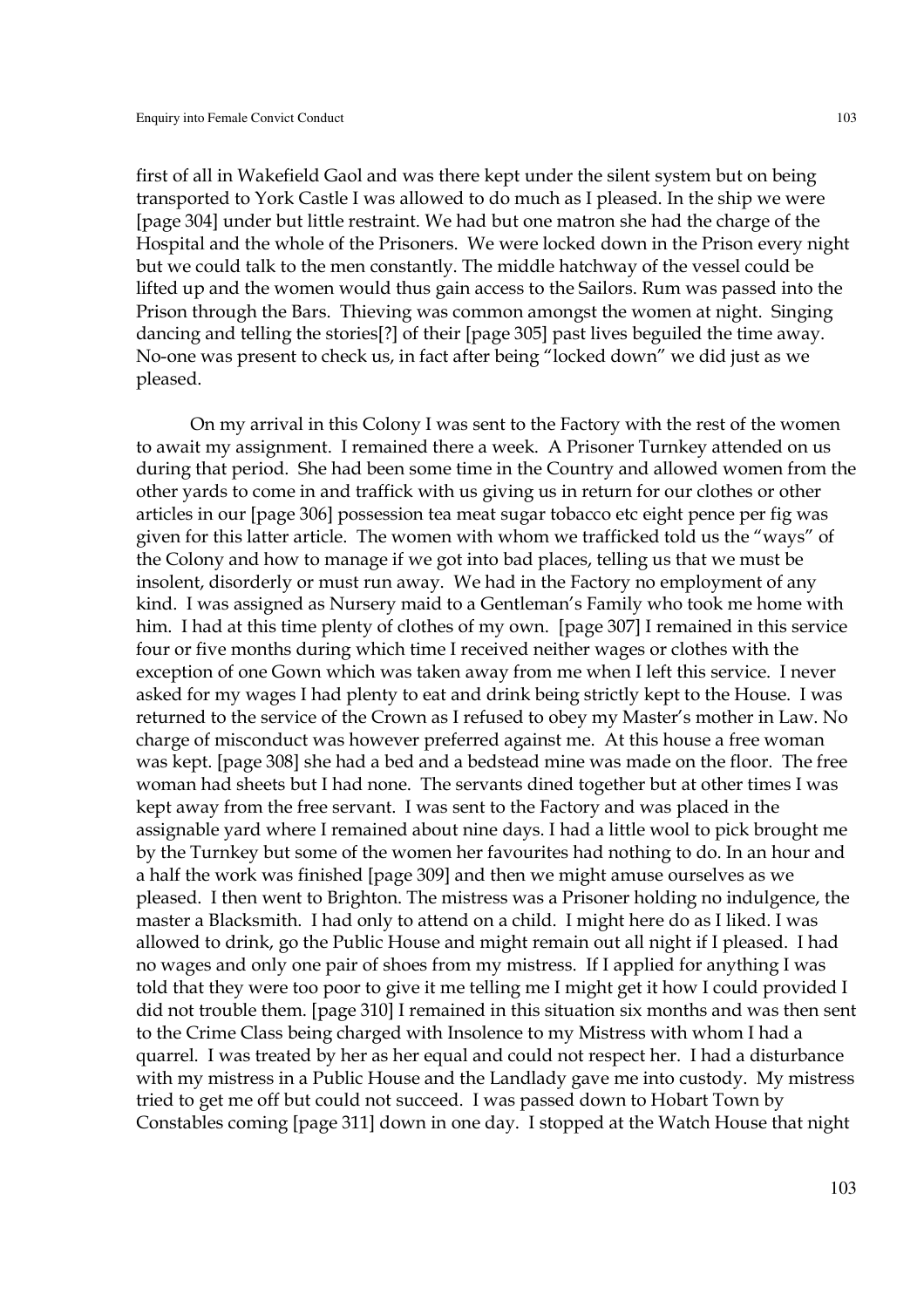and was sent on the Factory the next morning. The Constables allowed me to get anything I required on the way and were very civil to me. I was on my arrival at the Factory searched by Mrs Hutchinson but not strictly. I could have passed in anything I liked. I was dressed at once in the Factory clothing and placed in the Crime Class yard where I found two [page 312] or three of my shipmates who asked me for money and Tobacco. I had money and with it I purchased tea sugar meat and bread. The meat bread etc was brought by the Turnkey from the Cook House, the tea I she obtained from the messenger. Several of the women dealt with her. The work here was carding and spinning. The quantity worked up was a pound and a half each 'per diem' This took about an hour and a [page 313] half and then we had the rest of the day to ourselves. The time was passed in singing dancing playing cards and talking over the different services in the Colony. The women named the bad services and advised each other not to go to them. Services where women are well kept and coerced clothed but coerced are considered bad situations and those in which women are allowed to do as they please are held to be good ones. Women learn in the Factory at what hours they can obtain liquor on the sly and those houses at [page 314] which shelter is to be obtained when they abscond. Smoking is common in the Factory and I have known Rum introduced into the First Yard by the servant in Mr Hutchinsons employ. She is "allowed out" and obtained it at the Public House. She could pass into any part of the building she liked. I found some of the women well conducted but they were imposed on by the rest. They were sworn at and struck if they found [page 315] fault with the other women for their misconduct.

 In the Factory are found several women known by the name of the "Flash mob" who have always money, wear worked cap[?] silk handkerchiefs, earrings and other rings they are the greatest black guards in the building. The other women are afraid of them. They lead away the young girls by ill advice. I did not think the Factory to good a place as it is. Before I went there I had a bad opinion of it, I was afraid [page 316] of being sent there but on becoming acquainted with it I did not look on it as a place of punishment. At the expiration of my sentence, I was sent into the second yard and remained there about a week. I did but little there, I found that the same things are practiced there as in the Crime Class, but being nearer the Gate it is worse. I was now assigned to a person residing at the Clyde. I was taken there by a Constable who let me do as I pleased. [page 317] I remained there four months and was then turned in assignable – my services not being required. This was a good place. I was allowed clothes and was very comfortable I was never "allowed out" but I was contented. I was returned to Hobart Town and placed in the assignable yard. I remained there fourteen days and was assigned in Hobart Town. I remained in this service only six weeks and then going out one evening I was given in custody by my mistress. [page 318] I was sent a month to the light cells. I was about as well off there as in the yards. I could obtain whatever I wanted through the Turnkey. Sometimes the Turnkey would let the women under sentences out all day. Mr Hutchinson never visited us - Mr Cato would come once a fortnight or so. We could do much as we pleased as Mr Cato allowed us to get our clothes out of store and sell them.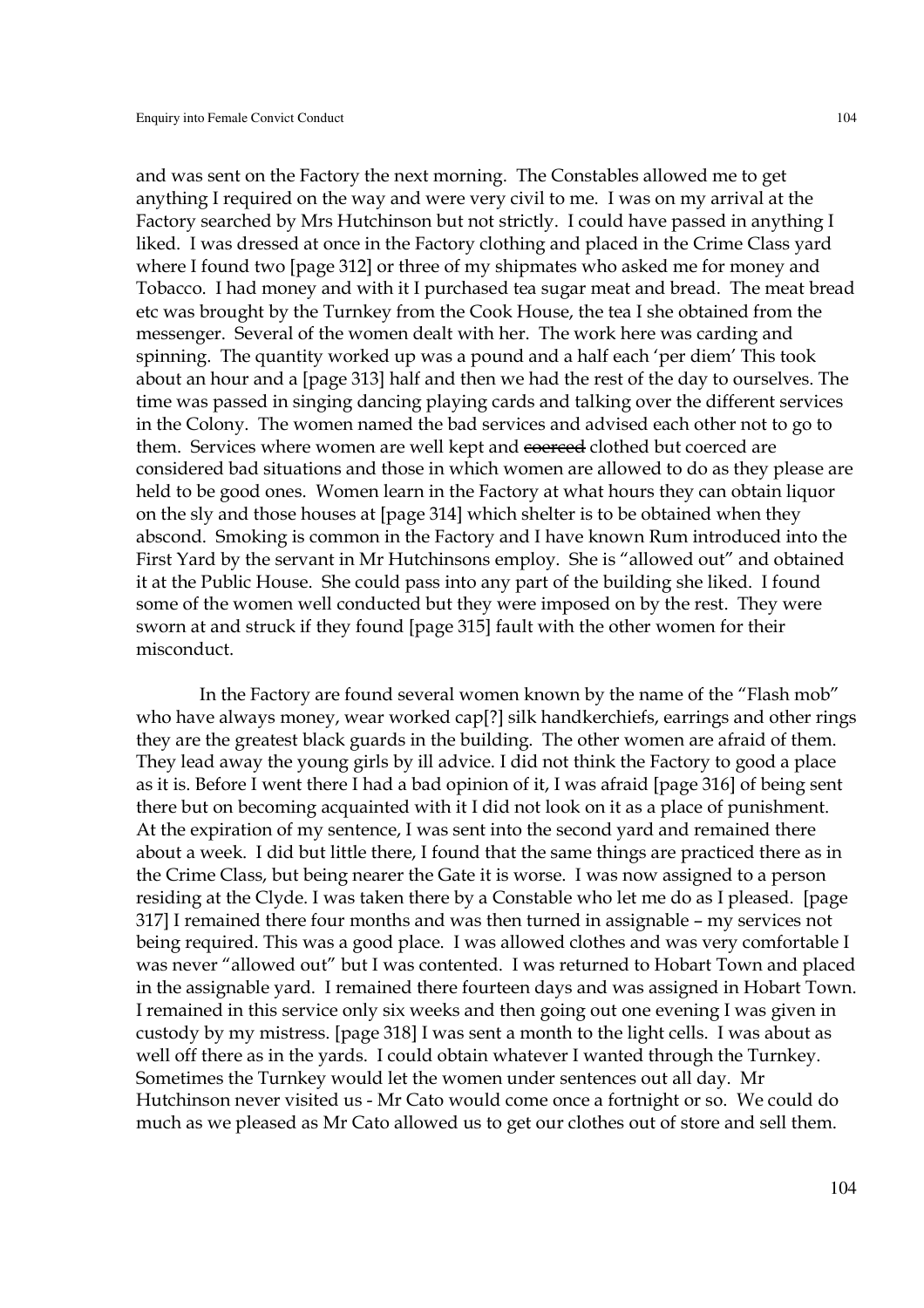We could talk to one another and visit on another and could [page 319] with the Turnkeys assistance see any woman in the building. I did not care for the cells we had no work, but I think it would be a severe punishment to be strictly kept in the Cells. The Factory is a great deal less severe than the English Gaols. The Turnkeys here have the keys. They can take the other keys out of the Gatekeepers House and go out at the back of the washhouse getting thus anything they like even Rum, Wine or Brandy. I was next sent to [page 320] Swanport as servant of all work. I had a passage in a Schooner and was in charge of the Captain who looked strictly after me. I remained there eight weeks months & the situation was a good one. I was very comfortable and was strictly kept. At last my mistress and I quarrelled and I was sent six weeks to the second yard. I was passed down by Constables to Richmond Gaol where my rations were bread and water, but could purchase tea etc from the javelin man though under a "bread and water sentence". I was then passed down to Hobart Town [page 321] The Constable wanted to take liberties with me on the road and assaulted me. But I found it was of no use to prosecute him as the other women who were with me wanted me to have connection with him. I was assigned after this to one or two services and eventually got married – and now hold a Ticket of Leave. There are many services to which servants ought not to be assigned, such as those where the women are allowed to be on the Town. I know now one girl allowed to be on Town and I have known [page 322] several allowed to be on the Town. I have been in the dark Cells. That is a bad punishment but even there Tea Sugar etc can be obtained. It is the worst punishment except a long sentence in the light cells which would be a severe punishment if the women were kept strictly. I was once under orders for the Country but on ten shillings being paid to the Clerk he transferred me to the Town list again.

Hobart Town March 23rd / 42

[page 323]

No. 8

Principal Superint<sup>t</sup> Dept 18th June 1842

Sir:

 With reference to that part of my Evidence which was given before a Committee on Female Prison Discipline, in which I advert to the report of a Board of Officers appointed in March 1840 to investigate certain circumstances which were said to exist in the Female House of Correction, I beg leave now for the information of the Members of the Board to forward a copy of that report, understanding that no Member of the Committee, except myself, has had an opportunity of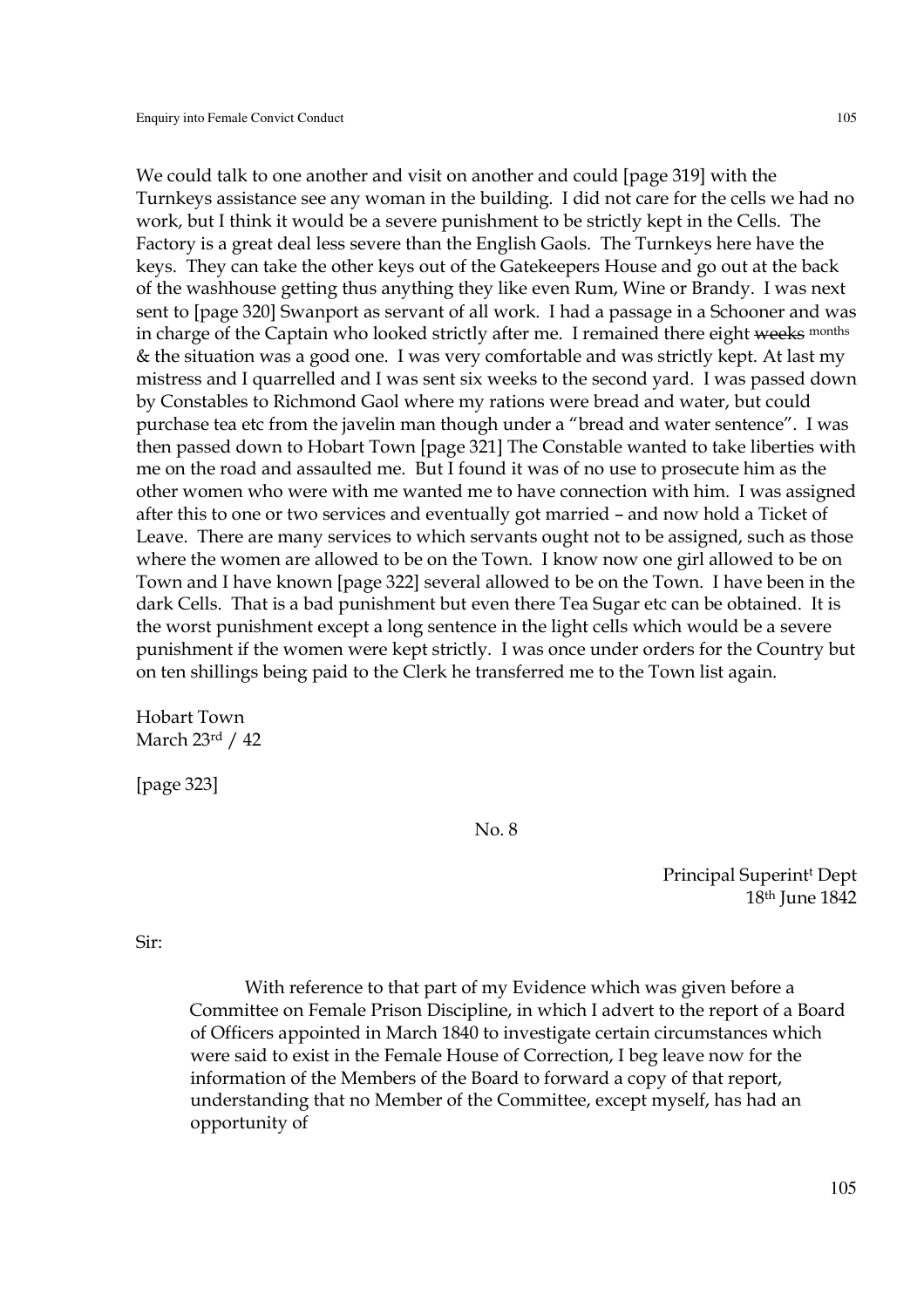Adam Turnbull Esq Chairman Board on Female Prison Discipline

> [page 324] seeing the same, and I have the honour to request that you will append it to my Evidence, in case the original has by any means been lost or mislaid.

It is perhaps as well to observe that his board was appointed at the time I was acting as Chief Police Magistrate, and on resuming the duties of Principal Superintendent in the month of March in the following year, finding the inmates of the Factory had increased about one third in number and which continuing to augment, called forth my Letter to the Colonial Secretary of the 25<sup>th</sup> August 1841, and upon which the present board was ordered to assemble.

[page 325] Copy

 Report of the Visiting Magistrates in conjunction with the Principal Superintendent (in) relation to circumstances said to exist in the Female House of Correction.

 The attention of the undersigned having been directed by the Lieutenant Governor in a Letter from the Colonial Secretary, dated 13 March 1840 to an article (herewith annexed) in the Colonial Times Newspaper of the 10<sup>th</sup> of that Month headed "Female Factory" "The Flash Mob" they have with the greatest care scrutinised the information upon which the article in question was founded and the extent of the evil so prominently brought forward.

 In reference to the assertion of an organized body existing under the title of "The Flash Mob" or any other name the Magistrates are unanimously of opinion that there is none such in the Female House of Correction, nor can they trace from the prisons to whom they were referred by the writer of the article before mentioned that there were any grounds upon which it could be founded.

 It is not for one moment denied [page 326] that certain females confined in the House of Correction, have at different times been guilty of gross misconduct, but they have been invariably when discovered, most seriously punished, as the records of the Institution clearly prove.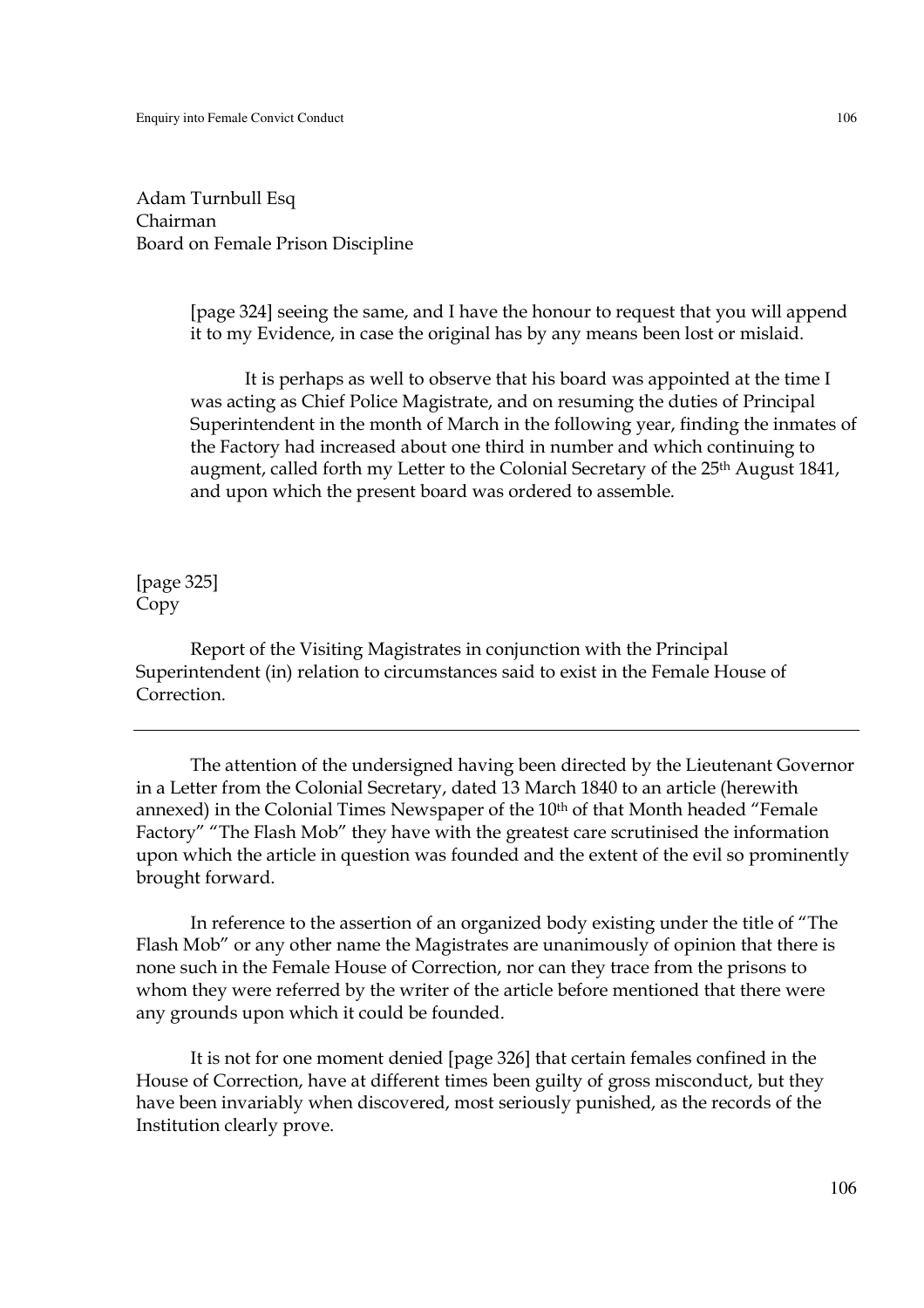The discipline of the Establishment appears to be conducted with a constant regard to vigilance, good order, and morality and a honest endeavour to teach the Inmate their best interests.

This Prison is the receptacle for the worst characters from Great Britain, and the refuse of this Colony, and does not at present profess any means for that total separation indispensably necessary to reform if possible, the bad, or at any rate to prevent their evil example influencing those who are better disposed. Another establishment therefore is necessary to effect the removal of those who are of confirmed habits of depravity.

As there are at present but two places of confinement for Female Convicts in this Colony; and no Penal Settlement or other place for those convicted of Offences of a heinous nature, whilst there are numerous [page 327] places for Male Prisoners whereby they are effectually classed and separated. We beg leave to suggest that a distinct Prison built on the principle of Solitary labour might lend in a great measure to check vice and immorality to benefit the discipline of Female Convicts, and more effectually promote their reformation.

> Hobart Town 18th April 1840

Signed G. Geoland J.P. J. Simmonds J.P. W. Gunn P. H.

[page 328]

assemble.

 I have the honour to be Sir Your Obedient Servant Josiah Spode. P.S.

[page 329]

The committee appointed by your Excellency to inquire into the present state of Female Convict Discipline in this Colony, and to recommend such measures as may appear to them the most expedient for rendering the same more effective have agreed to the following report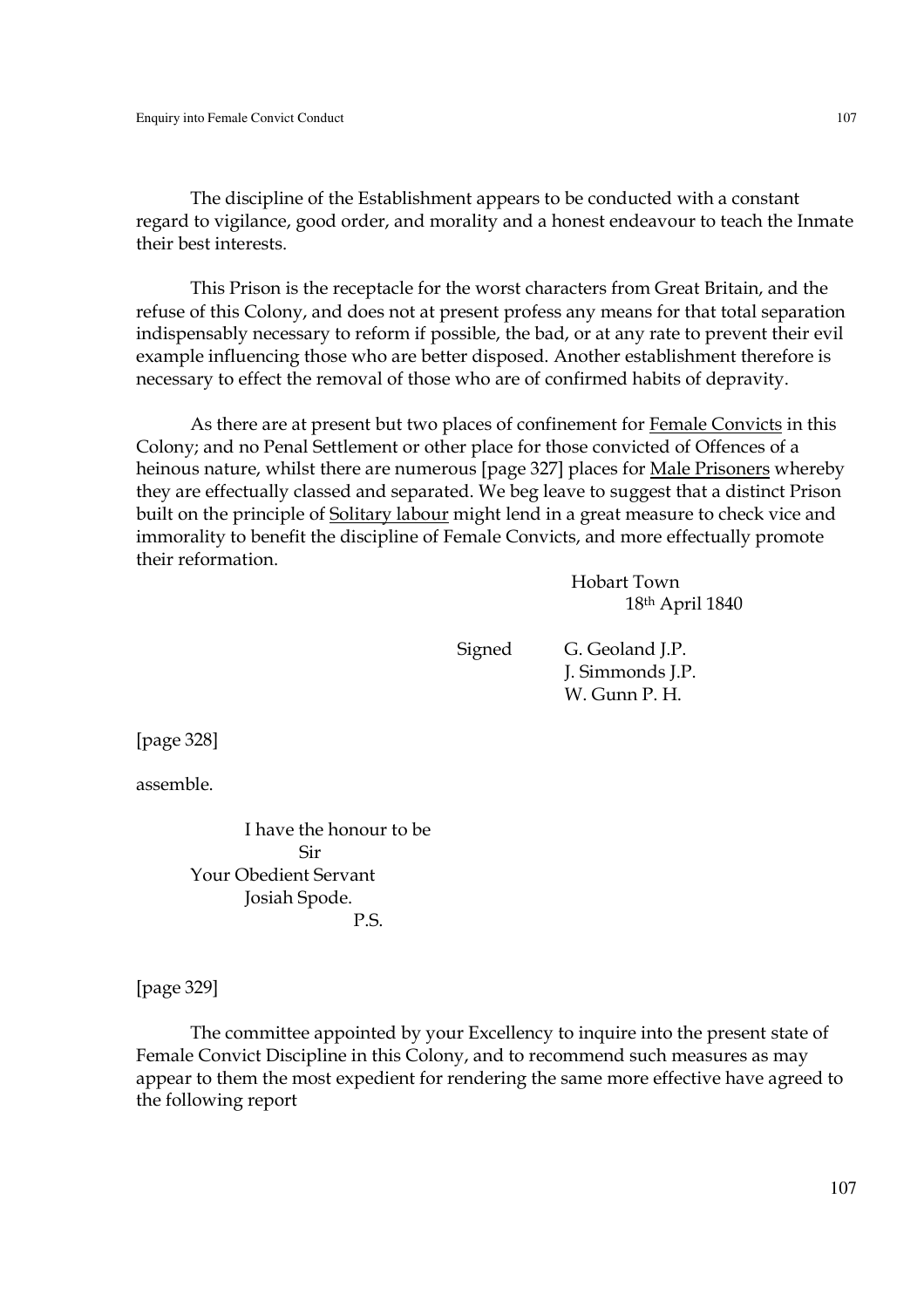The first step taken by your Excellency's committee towards fulfilling the instructions with which we have been honoured, was to visit the Female House of Correction or Factory, as it is more commonly called, in the suburbs of Hobart Town, where we were gratified by an appearance of order and regularity and of attention to cleanliness highly creditable to the Superintendent and Matron. Our observation, however, was at the same time painfully excited by the crowded state of the Wards and we were informed on inquiring that the building had been originally intended to afford accommodation to 250 prisoners, but now contained nearly twice that number. Neither did we fail to notice, how very small in proportion the number of Officers was to whom the charge [page 330] of so many women had been entrusted. We found also, that there is no resident Chaplain and that the Women confined in the different wards are never separated either by day or night. The general impression made upon our minds by all that we saw was, that every precaution the circumstances admitted of had been taken to ensure the health of the prisoners, but that the inevitable tendency of confinement there must be to produce a deterioration of morals. Mr Champ, one or our number having since inspected the corresponding Institution at Launceston received we may observe, nearly the same impressions respecting that Establishment.

No doubt of it and to a most fearful extent

 We were prepared indeed by our previous general knowledge of the principal features of the convict discipline of this Colony, for the discovery that the moral condition of the Female Penitentiaries of Hobart Town and Launceston is anything but satisfactory, and that whilst the Local Government had never experienced any difficulty which perseverance could not [page 331] overcome in adequately coercing the Male Prisoners retained in its immediate service, a corresponding degree of success had not by any means been experienced in the management of the Convicts of the opposite sex confined in the Factories. It had, we know well, often been remarked, that the consequences were but too apparent; of its being impossible to apply, in the case of the latter, those summary punishments, which were found to repress so effectively violent or improper conduct in that of the former neither were we ignorant that a degree of coarseness of character which might not unfit a man for labouring in a field would completely disqualify a female for being an attendant upon a family, that Society had fixed the standard of the average moral excellence required of women much higher than that which it had erected for men, and that crime was regarded with less allowance when committed by a woman than if perpetrated by a man, not because the absolute amount of guilt was supposed to be greater in [page 332] the one case than in the other, but because the offender was deemed to have receded further from the average proprieties of her sex. Even therefore had the female convict discipline of this Colony produced equal effects with that which has been devised for Males, we should still have been ready to confess that it had not accomplished the desired end, not that it had not equally succeeded in its action upon character, but that a higher degree of reformation is required in the case of a female, before society will concede to her that she has reformed at all. But we were aware that there was more than this to be provided against. We knew that the question as to the best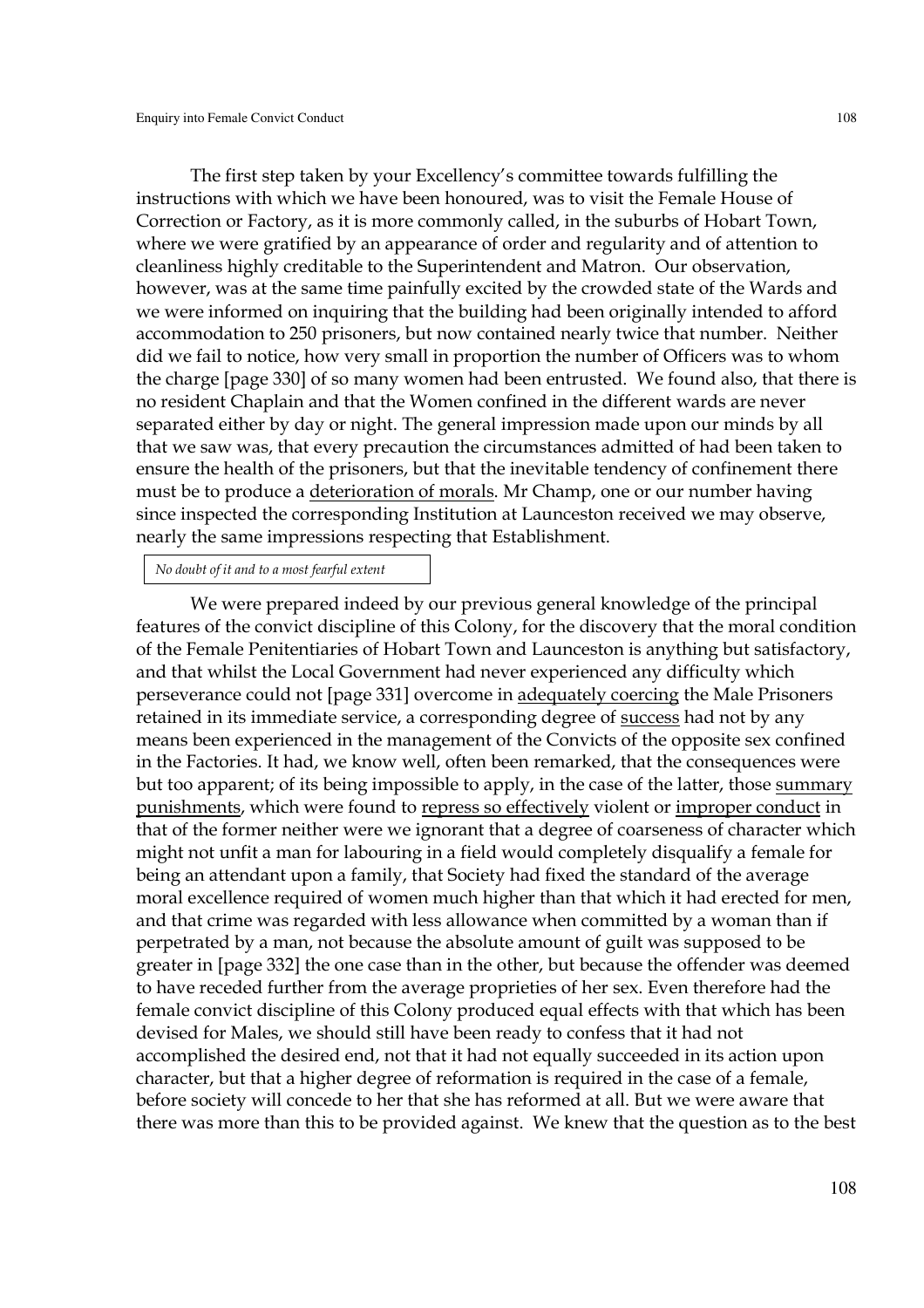mode of managing the Females in the Factories had long been regarded by the Local Government as one of which a satisfactory solution was rather to be hoped for than confidently expected. We were in possession also of some at the least of the causes of this embarrassment. Remembering how [page 333] indispensable it is to a decidedly good result that a more refined system of discipline than that required for male prisoners should be enforced in the case of females. We feel assured that every one conversant with the condition of this community and the facility with which profitable employment can be found, will be prepared to concur with us in the opinion that with the very limited Salaries which this Government until very recently had in its power to bestow upon the subordinate Officers of the Convict Establishment, it was altogether impossible to induce individuals of the requisite degree of intelligence and respectability, to devote themselves to irksome duties to be discharged within the walls of an overcrowded Female Penitentiary. And indeed we conceive even our present investigation to be likely to produce nothing but disappointment unless Your Excellency be enabled by the present views of Her Majesty's Government to authorise any expenditure that may be proved to Your [page 334] entire satisfaction to be essential to the proper administration of Convict Discipline. That a considerable increase to the present annual charge will be required for this purpose we could have ventured to assert even upon the very threshold of our enquiry, on the simple – but as it appears to us – very sufficient ground that it is morally impossible that so large a retinue of Officers – some of them highly paid – can be required for the conduct of the Milbank Penitentiary in England, and yet that the Female House of Correction for Hobart Town can with appointments so very limited, ever promote the object intended to be accomplished there. Our subsequent investigations have amply confirmed this opinion and we would therefore with Your Excellency's permission earnestly recommend that the Principal Superintendent be at once authorised very much to augment the strength of his Department in the Factories of Hobart Town and Launceston, and that such a scale of salaries be sanctioned as may enable that Officer not only to engage properly qualified individuals but permanently to retain their services.

Should not such a measure be adjusted and carried into effect by His Excellency and not by any inferior officer?

 [page 335] In order, however that we might be enabled to give to our recommendations to Your Excellency all that weight which the fullest information alone could confer upon them, we followed up our inspection of the Hobart Town Factory with those very extended and minute examinations which form the appendix to this report and which it will be perceived embrace the condition of the Female Convicts in the Factories of Hobart Town and Launceston (those regarding the Penitentiary in the latter place having been taken by Mr Champ) of those in assignment, of the Women in the Nursery, of the Women holding Ticket's of Leave, and finally of the Women who have been married. The result has been the collection of a mass of details which we trust will be useful to Your Excellency's Government, and we will now with your Excellency's permission draw Your attention to a few and only a few of the particulars disclosed by it which relate to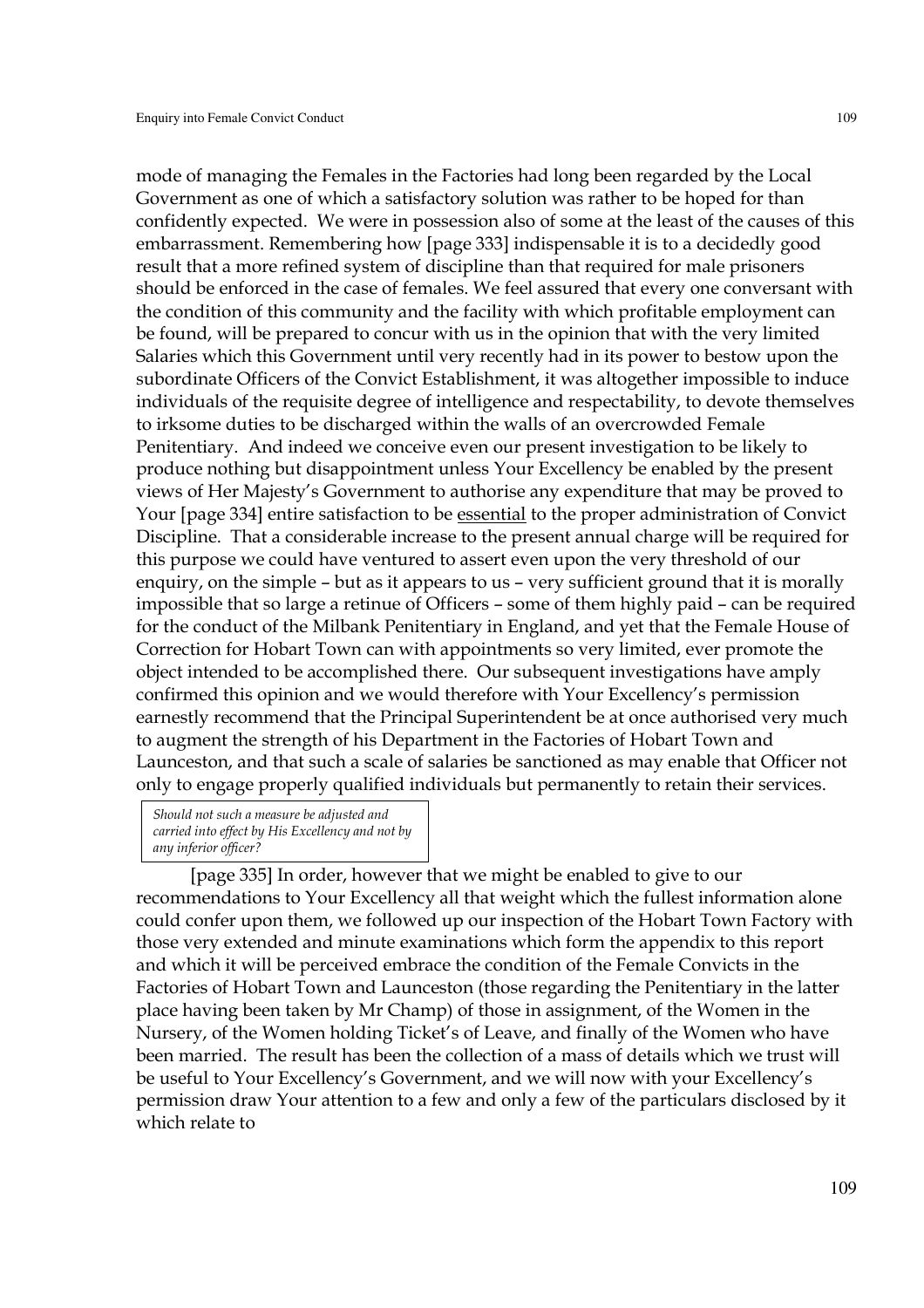1st The moral condition of the Females in the Factories – and [page 336]

2dly The condition of the Female Convicts in assignment.

We shall afterwards submit to Your Excellency the suggestions which have occurred to us with respect to each of these classes and then conclude with any general observations which may appear necessary to our being exonerated to Your Excellency's satisfaction from the important duty which has been confided to us.

 We would accordingly commence by drawing Your Excellency's attention to the accompanying plans exhibiting the nature and extent of the accommodation which is afforded by the Factories of Hobart Town and Launceston respectively – to the returns which shew the number and distribution of the females in each and to the accompanying document from which Your Excellency will perceive that the number of Female Convicts now in the colony is 2785 and that of these 678 or about one fourth are in a state of confinement.

 In the Hobart Town Factory the females are distributed into three different [page 337] wards or classes – the first of which is the assignable class consisting of women who are waiting for assignment and who therefore do not undergo any special punishment; the second is the probationary class, the women in which are serving either under probation after having been confined for upwards of three months in the next or crime class, or under general sentences to the building of less than three months – the third is the crime class, the women in which have either received general sentences of more than three months to the building or been sentence to this ward specially – to the same ward may be said also to belong the separate cells, the solitary cells, and the wash tub yard.

Your Committee would remark that there is no difference whatever, as respects either discipline or severity, between the first and the second classes; and that, between them and the third, the only mark of distinction we could discern, consists in the latter being denied the use of coffee made of roasted wheat and instead of that beverage receiving a ration of oatmeal. In the solitary cells, [page 338] however the only food permitted is Bread and Water. When work can be obtained for the women they are generally employed in the first class in picking oakum – in the second and third, wool, and in the cells, horse hair. In the wash tub yard, the Linen of the Establishment as well as that of the Colonial Hospital and the Prisoners Barracks is washed – but from want of accommodation and other causes explained in detail in the evidence of the Superintendent the women employed in these wards do not perform half the work which otherwise they might be required to do – the consequence of which is not merely pecuniary loss to the Public but moral injury to the Prisoners.

It will be perceived from the evidence, that the religious instruction at present afforded to the inmates of the Factory is wholly inadequate, and, in all probability is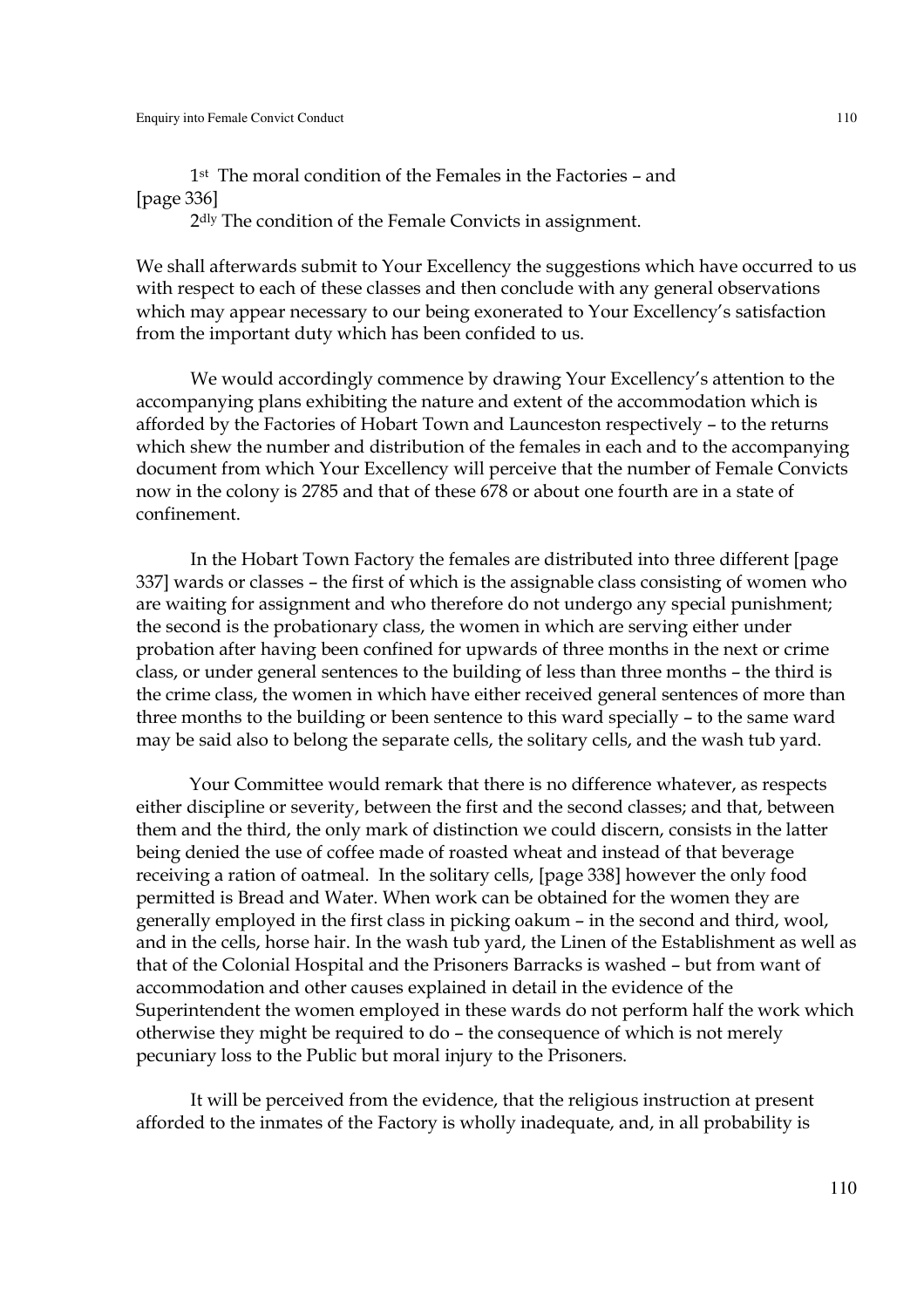never attended by any decidedly beneficial effect; indeed Your Committee do not think that reformation could be expected to be the ordinary result even if the undivided energies of a most Zealous Clergyman were wholly devoted to bring it about, so long as the present practice [page 339] of congregating large numbers of females in one ward, is permitted to continue.

The Superintendent of the Female House of Correction in Hobart Town on being asked what he conceived to be the moral effect of the system conducted by him replied:

> "they talk all sense of punishment away. They corrupt each other. Their conversation turns upon obscenity and drinking."

"Their songs sometimes are very disgusting"

"I have observed that at the end of a long sentence whatever good principles may have existed at entrance have disappeared."

"Women have come up to me in the ward and begged me to put them into the cells, in order that they might escape the cursing swearing and obscenity. It must be a miserable thing for a woman having any sense of propriety left, to be in one of those wards."

The evidence of the Superintendent [page 340] of the corresponding Establishment at Launceston, which is equally explicit, discloses a state of things even more appalling – if that is possible

> "at present, if anything be wrong, it is dangerous to go among the large number in one room"

"I have been set at defiance when I have wanted to take out a woman from the ward, and am obliged to carry pistols"

"I have had my shirt torn from my back."

"In almost every case, I am obliged to use force, to take a woman out, as they will seldom come out when called, but will call the others to their assistance"

"Their conduct generally is most depraved and disgusting and their language most obscene, unnatural intercourse between them is carried on to a great extent."

[page 341] The following case was brought under the cognisance of the Principal Superintendent by the Superintendent of the Hobart Town Factory on the 24th March last and our inquiries being then in progress the proceedings were forwarded to us by Mr Spode in illustration of the effects of the present system.

John Hutchinson being sworn states,

"I am Superintendent of this Establishment – About 8 o'clock last night it was reported to one that there was a noise. I took the keys and went to the ward in question and allowing myself some time to identify if possible by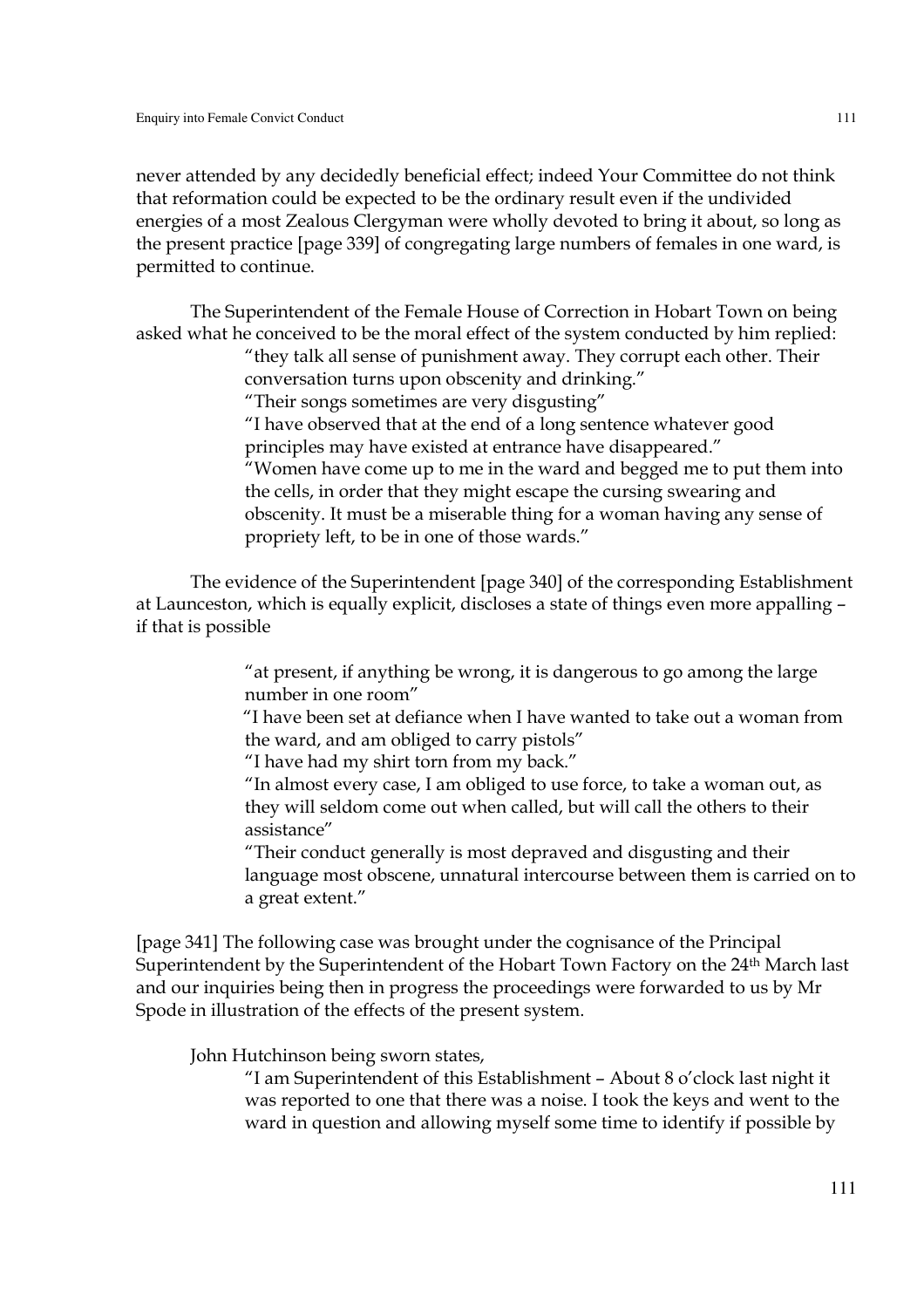their voices, those who were disorderly and looking in at the window I saw the five Prisoners now present dancing perfectly naked, and making obscene attitudes towards each other, they were also singing and shouting and making use of most disgusting language."

 In the course of our inspection of the Hobart Town Factory we were informed [page 342] that twelve months ago two women had recently been detected in the very act of exciting each other's passions – on the Lord's day in the House of God – and at the very time divine service was performing.

 Much that was wicked – much that was distressing to our feelings we expected to discover in the course of our investigations: but for abominations of such a nature and so aggravated we were not prepared. We deeply regret the pain which the knowledge of them must occasion to Your Excellency, and we would gladly have escaped from the question by making it the subject only of a strong allusion, had we not on reflection felt that thus to cloak enormities so flagrant would be a violation of a duty which we owe not less to Your Excellency than to our country and a sacrificing to a spurious delicacy of interests of the highest and dearest description. Having now discharged that duty we gladly proceed to the next branch of our enquiry namely that relating to the moral condition of the Females in Assignment.

 The conduct of the Females in [page 343] what is usually understood by the term assigned service is of course most injuriously affected by the state of the Factories extending as the pernicious influence of the system pursued there unquestionably does far beyond the Walls of those Establishments, and certain as it is that offences are often committed by convict females of the more degraded class – we mean morally degraded – for the very purpose of being sent thither. Still it is most gratifying to Your Committee to be able to state that after striking the balance of good and evil resulting from this form of convict servitude it is in their power to record an opinion very decidedly in its favor.

As compared with the Factory for there is nothing else to compare it with

The Principal Superintendent indeed an Officer of Eleven Years standing gives it as the unquestionable result of his experience that assigned service properly directed is the best superintendence for Convicts. And Lieu<sup>t</sup> Gunn the Superintendent of the Male House of Correction, (who was also Principal Superintendent in 1839 and 1840 when that Officer acted as Chief Police Magistrate) upon being asked, whether he thought the Convict women generally improved after their arrival or not, replied as follows [page 344]

 "I consider that many of them improve after their arrival here, especially if they got into a good service in which case they generally get married within two or three years and frequently turn out extremely well. I have no doubt that many women have reformed out here who never would have done had they remained in Britain among their old associates. It is not fair," he added, "to form an estimate of the general conduct of the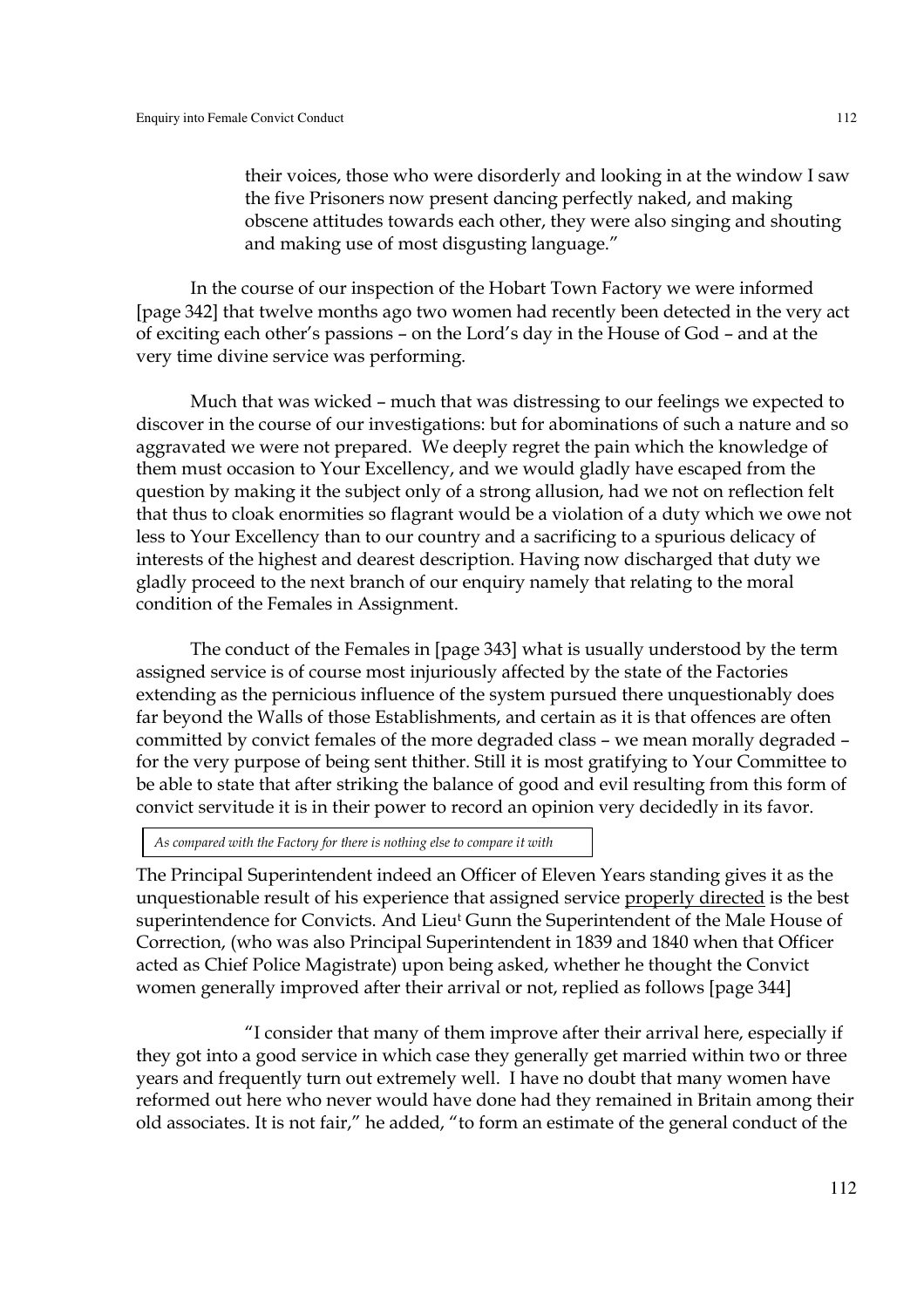convicts here by those at present in the Factory and who are going backwards and forwards to it, as there are many who are assigned on their arrival and who conduct themselves so well as never to come under the notice of the authorities except when applying for indulgence. I should think that one half of the women who arrive here may be included in the latter class."

 "Marriage and assignment" the same Gentleman stated "work beneficially on the same principles. They both bring the same feelings into play – the better feelings of human nature"

[page 345] Mr Price, the Police Magistrate for Hobart Town, whose means of observation are necessarily very extensive, concurs in opinion with the Principal Superintendent and Mr Gunn. "I think," he states "that there are no means more conducive to the reform of such persons than a proper system of Assignment. I think both marriage and assignment desirable from their exciting the better feelings and calling the affections into play."

 Having thus as concisely as possible brought under Your Excellency's attention the state of the Female Convicts in the two different conditions of incarceration and assignment, we now proceed in accordance with our instructions to submit the suggestions which, it has occurred to us after mature reflection to offer, for Your Excellency's consideration, and, in doing so, we shall commence with the former, respecting which we have already but too clearly demonstrated that its abolition is, not merely due to expediency, but demanded by principle on grounds too convincing to leave the decision even for a moment in suspense. The only point, therefore, yet remaining for discussion is what system should [page 346] be substituted for the existing one? A question which we feel not the slightest difficulty in answering. We unhesitatingly recommend the Separate System as above all others the best suited to the exigencies of the moral state of the wretched inmates of the present Factories. Its arrangements are not only the best calculated to receive in their reckless minds the remembrance that there is such a thing as retribution for crime and that punishment is something more than a mere name, but also to operate beneficially by softening their hearts and ameliorating their feelings. Separated from contaminating connexions and from every external source of impure suggestion these Prisoners when confined in a separate cell may be expected to retain less vividly each successive month those ideas which are now almost constantly present to their minds and exert over them so degrading an influence.

How peruse implemented if they cannot read – first be taught

Ideas suggested by their new occupations – by the rules which they are compelled to observe – by their conversations with the Chaplain – by the religious instruction which they receive – by the perusal of the scriptures and by that reflection which solitude invites will occupy daily more and more [page 347] of their attention until at length they may even take almost exclusive possession of it and so begin to exercise a decided control over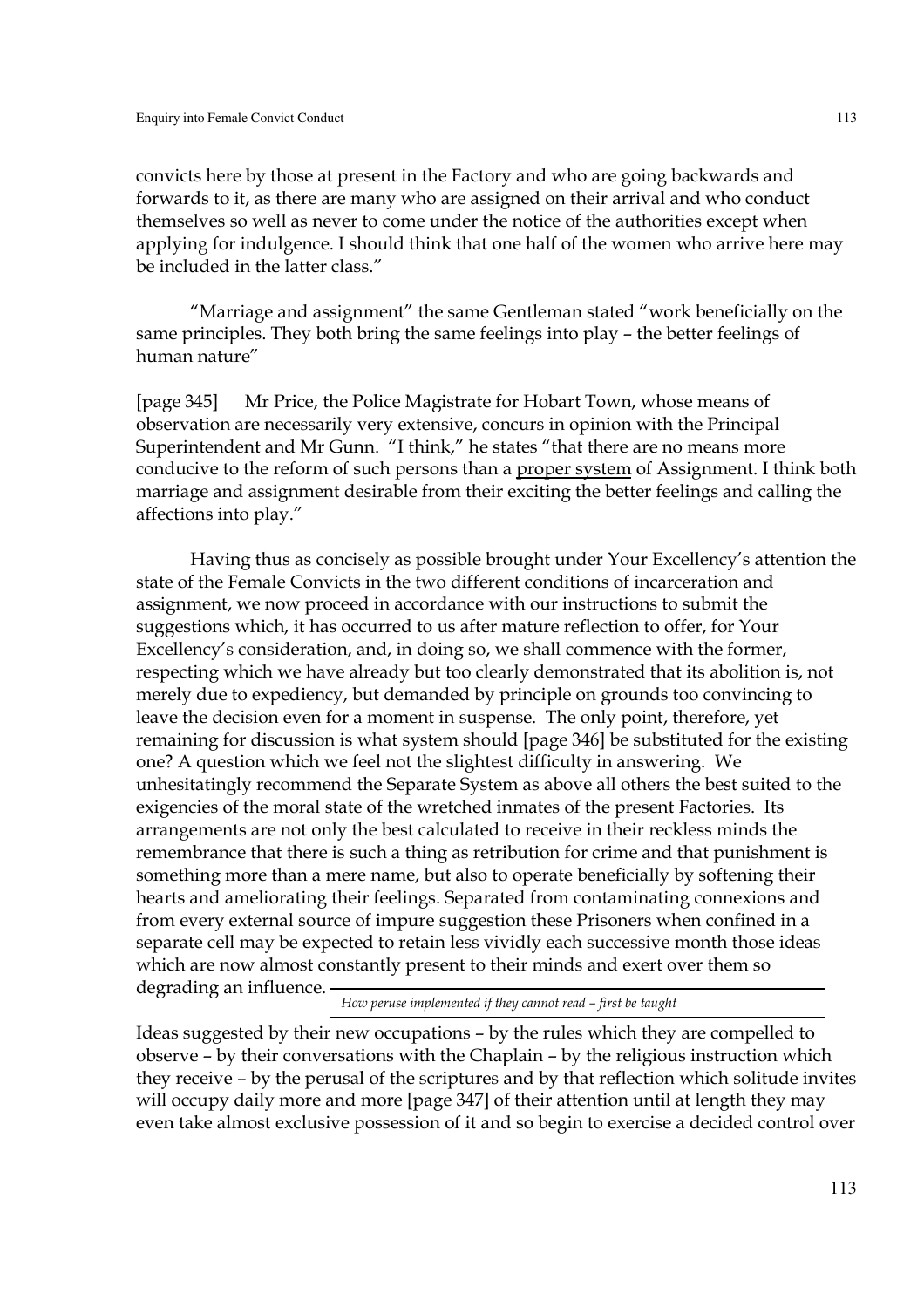their feeling and conduct. And whilst the mind of each Prisoner is thus in the course of being furnished with a new set of ideas and perceptions, she may by degrees be induced even seriously to meditate on her condition – to observe what have been the results of her profligacy and to discover not only in her own offences but in crime generally the inevitable occasion of future remorse and on the other hand in a consistent course of conduct the only sure foundation for tranquillity and peace of mind. She may, therefore, become quiet and respectful and in appearance even more intelligent that she was before. She may be assiduous at her duties and regular at her devotions. Through God's blessing she may become in sincerity a Christian and there the triumph of virtue over vice will of course be complete and her mind be effectually purified. But though we dare not in any way to assign limits to the Divine Goodness, we yet feel that there is nothing in the ordinary Procedure of Providence [page 348] to justify our calculating upon so splendid a result as a frequent one. We are constrained to admit that the attainments of the Prisoner in the vast majority of cases, will, in all probability be far less decided and permanent. But still it will be a great point gained if a desire to do what is right be reexcited in the Prisoner's mind, even should that desire have a respect only to the advantages of goodness and never ripen into a love of rectitude, for its own sake. That such a degree of partial reformation may frequently be anticipated from the Separate system is, we think borne out by the evidence. Confinement even now in the range of cells attached to the Hobart Town Factory sometimes produced "good resolutions" by no means so evanescent as might be feared from the imperfection of the arrangements in which they originate. The Prisoner therefore may very fairly be expected to form strong resolutions of amendment and when released from confinement to deport herself – if placed in a situation not unfavourable to good conduct – in such a manner as eventually to acquire the reputation of being [page 349] a reformed character and a useful member of Society. We have therefore, no hesitation in recommending that the use of the Wards in the Factories of Hobart Town and Launceston be, with the least possible delay, exchanged for new separate cells and that the intention which has for time been entertained by your Excellency of erecting a female Penitentiary in the separate system should, with a view to the additional accommodation, so much required, be immediately carried into effect. By proposing that the separate system should hereafter be enforced in every case in which a woman would now either directly or indirectly be sentenced to one of the wards of either Factory, we conceive that we recommend the introduction of a form of coercion, up to a certain point decidedly reformatory, and, at the same time calculated to repress crime by rendering each Penitentiary really a place of punishment.

 With respect to the second division of our enquiry, embracing the expediency or otherwise, of discontinuing the present system of Female Assignment, we would submit to Your Excellency, that, so far as we can [page 350] discover, no case whatever can be made out, from the evidence before us, for its abolition. On the contrary when we attend to the strength of the testimony borne in its favor by the Public Officers who have been examined, and bear in mind the ample opportunities these Gentlemen have each of them had, of varied observation and the great extent of their actual experiences, we feel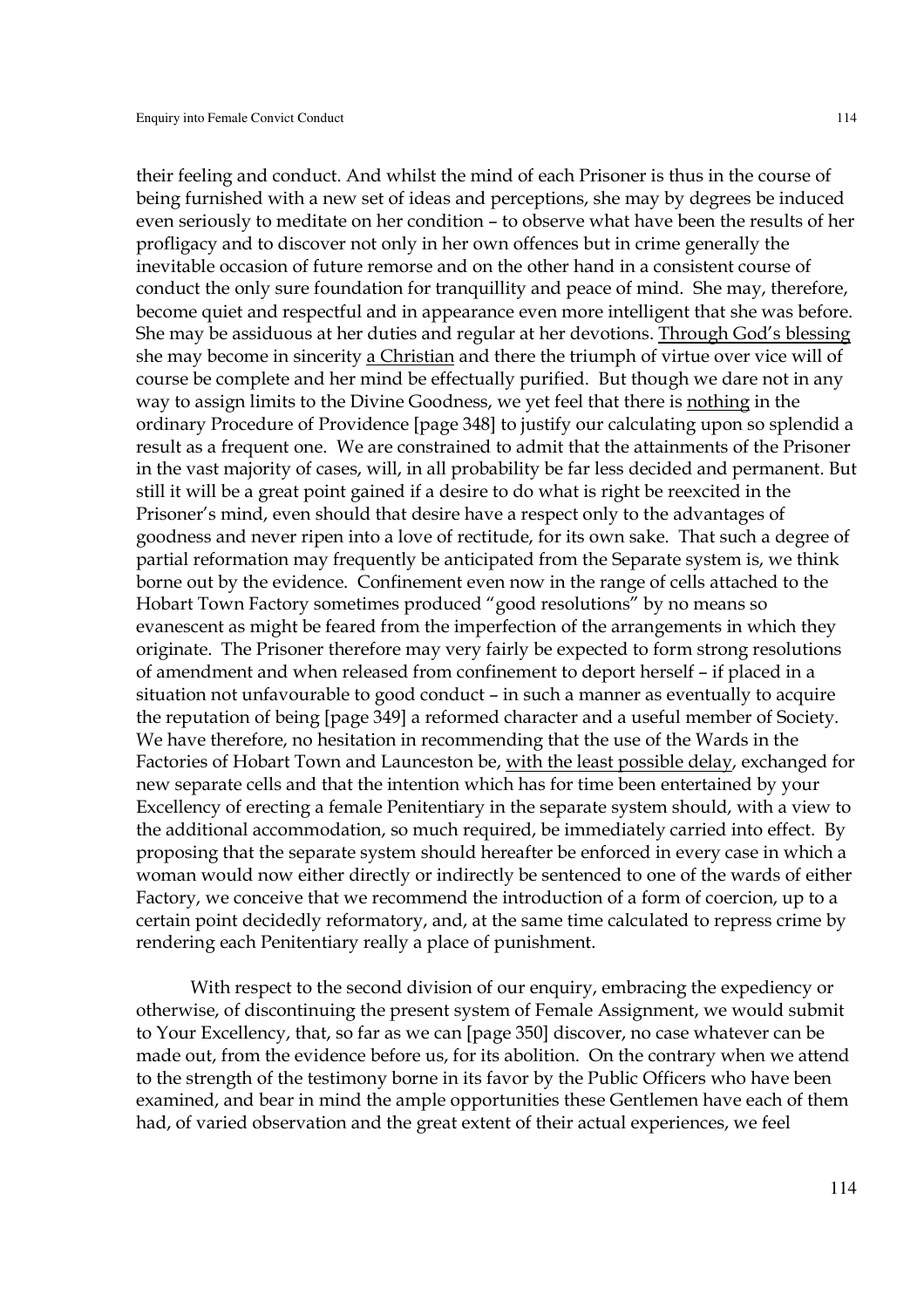justified in giving expression to the opinion, that emanating through some part of it does from our own number, the evidence, now submitted to Your Excellency: in favor of a well regulated female assignment is probably more conclusive than any testimony ever offered in the British Dominions with respect to the efficacy of any particular form of punishment. We are, however, quite aware that, as assignment has been discontinued with respect to men, it may be contended that impartial justice requires that it should be equally discontinued in the case of Women. We are not required to advance any opinion as to Male assignment and we therefore refrain from doing so. But if it be clear that [page 351] the measure of discontinuing assignment could not be extended to the case of the Female Prisoners without manifest moral injury both to them and to the Public we do not think that Your Excellency will be disposed to attach much weight to the argument to which we have alluded. We think that the injury which would be occasioned may be rendered sufficiently evident by contrasting with Assignment the separate system, which alone could by possibility be substituted for it, and of which we have already spoken so favourably as eminently conducive to the punishment and correction of Females of the more degraded class of Convicts. But that even this system, highly advantageous in its proper place as it will doubtless be found to be, ought not to be preferred to assignment so far as the better conducted women or those newly arrived are concerned, may we think be shown to Your Excellency's satisfaction, if only we be right in the assumption that the separate system is not capable of carrying reformation further than is implied in the exchange of bad resolutions for good ones, and [page 352] therefore considered as a means of reformation likely to be useful, only where the mind is so perverse as even in the absence of wicked companions, to prefer and adopt what is improper or criminal. Supposing this Estimate of the separate system to be the correct one, the evidence before us proves beyond all contradiction that nothing but unnecessary degradation to the Convict would in a very large class of cases be the result of her subjection to it, for it appears that a very large proportion of the Female Convicts by each ship arrive with good resolutions that is are already in that very state of feeling to which the discipline of the separate system is calculated to bring them, were they, when disembarked otherwise disposed. This is evinced by the very gratifying result that (as is shown by the evidence of Mr. Gunn) about one half of the whole number continue ever after their arrival to conduct themselves with propriety. The accompanying returns prove that about thirty in every hundred [page 353] never commit a single offence and we have it also before us on testimony, equally undeniable, that many get married and become in every sense of the word decent members of Society, a result much more decisive than we ever remember to have seen attributed to the separate system or indeed, favourably as we think of it, ever expect to see realised from its discipline.

This is the vital question as relates the discipline of the females

Mr Gunn was asked, would you assign them (female convicts) from the ship? And he replied "I would". The question was then put to him "would you not rather treat them under the separate system for, say two years? To this his answer was very decided "certainly not – I consider that by being confined for two years would become lowered in their own estimation. They would lose all the advantages which they derive from the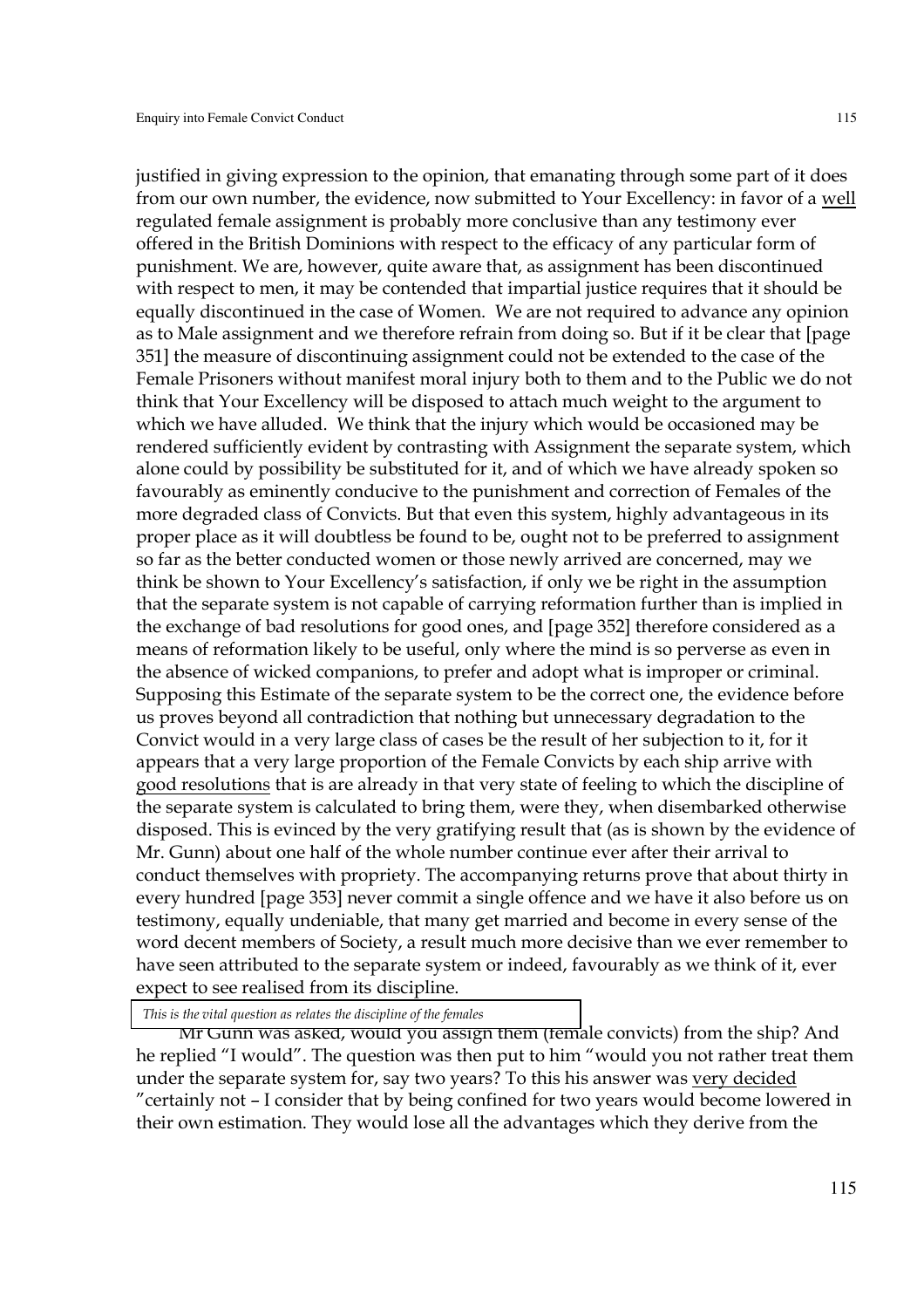good example of Masters and Mistresses, and also from their control. They would lose all the advantage of association with free servants and persons of good character. They would lose the chance of bettering their own condition [page 354] by advantageous marriages. In short they would lose all the advantages of their arrival in a new colony and removal from their old habits and associations." The Principal Superintendent has - <u>we may here observe – expressed his entire concurren</u>ce in the sentiments of Lieu<sup>t</sup> Gunn. How will this argument bear upon the well [?] free women

 To outweigh considerations as powerful as those suggested by the Principal Superintendent and Lieu<sup>t</sup> Gunn, we conceive it to be at all events necessary that it should be proved that the good resolutions to which the discipline of the separate system may give birth, are likely to be more lasting than those with which the Female, after the shock of conviction and expatriation, enters upon her existence in this new world. The truth is, we believe, that in the majority of cases, the good resolutions with which either a convict from a ship or a convict from a separate cell may commence her renewed intercourse with active life, will not alone carry her very far. Her continuance in a right course will depend more upon the position in which she may be placed and [page 355] the nature of the associations that will surround her. The laws of simple suggestion which give to the separate system its power of expelling bad feelings, by filling the mind with ideas of an opposite tendency, render it equally certain, that there is no security that the latter will not also, upon a change of circumstances taking place be expelled in their turn, unless indeed the liberated Prisoner be placed in a situation, the influences operating in which are calculated to preserve them or rather to excite in her mind new ones corresponding to them in character. To urge that a few months or even two or three years discipline in a separate cell would give not only new but a permanent form to character would be, we conceive, to suggest the question, why should her present state of mind be more permanent than her former one! Habits, it might be observe change, not because they are either good or bad, but simply because chameleon–like, the mind is so constituted as to take the hues of surrounding objects. [page 356]. The very principle which produced so favourable an alteration after the prisoner entered her cell must inevitably ensure a corresponding change after the return to active, life, but more or less perceptible according to the degree in which her new circumstances differ, in the moral tendency of the ideas they may be fitted to excite, from those of her cell. This result will be accelerated by the dislike which she will naturally feel to think of her prison and her consequent endeavours to remember anything but it and its degrading restrictions. The process of obliteration which we have referred to as the result of her confinement will not only be repeated when she becomes free but be even more rapid than it was before. Even the excellence of the religious impressions which she may have manifested in her cell, will not exempt them from liability to erasure. We could observe indeed that however conducive solitude may be to reflection and to the forming of resolutions of amendment [page 357] religious principle itself does not often take deep hold of the mind except when it is worked into the affections through the trials – the disappointments and the vexations – the tear and the wear of every day life. It is in conquering that religion teaches us to conquer. It is by becoming a party in our struggles between inclination and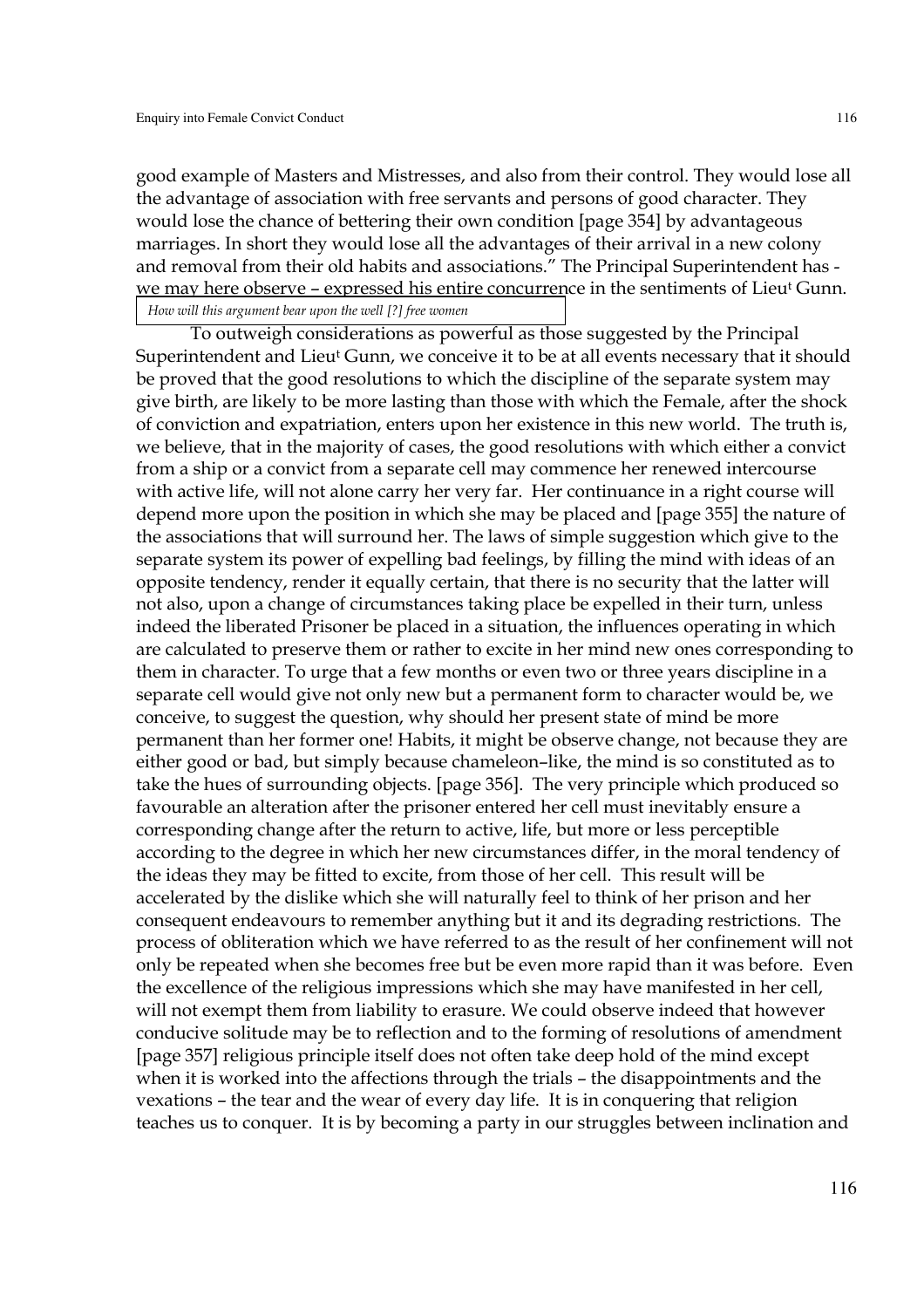duty, that it gradually diffuses itself throughout our various complex ideas, so that when the other elements of these ideas arise to the mind, its motives also spring up to regulate or check them, and, thus by a process of suggestion over which the individual has at the time no direct control, to subject through the power of conscience, our feelings and conduct to a moral Government.

 Connecting these considerations with the evidence given of the intentions by which Convict Females appear to be actuated at the times of their arrival in the Colony, we conceive that it will be Your Excellency's opinion that to substitute, as their first condition, separate confinement for assigned service would be not merely superfluous [page 358] but injurious. It would be superfluous because the separate system excellent as it is, its own place is evidently incapable of consigning reformation beyond good resolutions and it would be injurious for it would cause that time to be improfitably wasted during which in private service the convict might otherwise have been laying the foundation of a useful life in the new world into which she had been introduced.

 It may perhaps be said, that assignment however conducive it may be to renovation of character is not as a punishment sufficiently severe and deterring but when we reflect that its subject is in the case before us a female, that she has been separated from her friends and expatriated, that she is not allowed to select her own service, that she is amenable to summary jurisdiction, that she belongs to a degraded class and that she deeply feels her own degradation and longs to be emancipated, we do not think that much weight will be attached to the objection [page 359] more especially if it be borne in mind that the offences committed by Females are comparatively few in number and that consequently the public security does not imperatively require any special severity in the Punishments inflicted upon them.

 We would, therefore respectfully submit it to be our decided opinions that assignment ought not to be discontinued as the first condition in which the Female Prisoner is placed after her arrival but that with the least possible delay the separate system should be introduced into the Factories and established there to the complete exclusion of the present contaminating one.

 But to this our recommendation of assignment we feel bound for Your Excellency's information to annex the remark that the evidence, as to the manner in which convict servants are sometimes treated by individuals belonging to the lower class of shopkeepers in the Towns, strongly suggests the decision, that assignment should never on any account be made [page 360] to a family, the master or mistress of which may at any time have been a convict. We would also beg permission to add that it appears to be of considerable importance that women holding Tickets of Leave should not be permitted to enter into service either in Hobart Town or Launceston except under the direct sanction in each case of the Police Magistrate. It is, we conceive, a mere delusion to suppose that the best concerted discipline can be of the slightest permanent use if so soon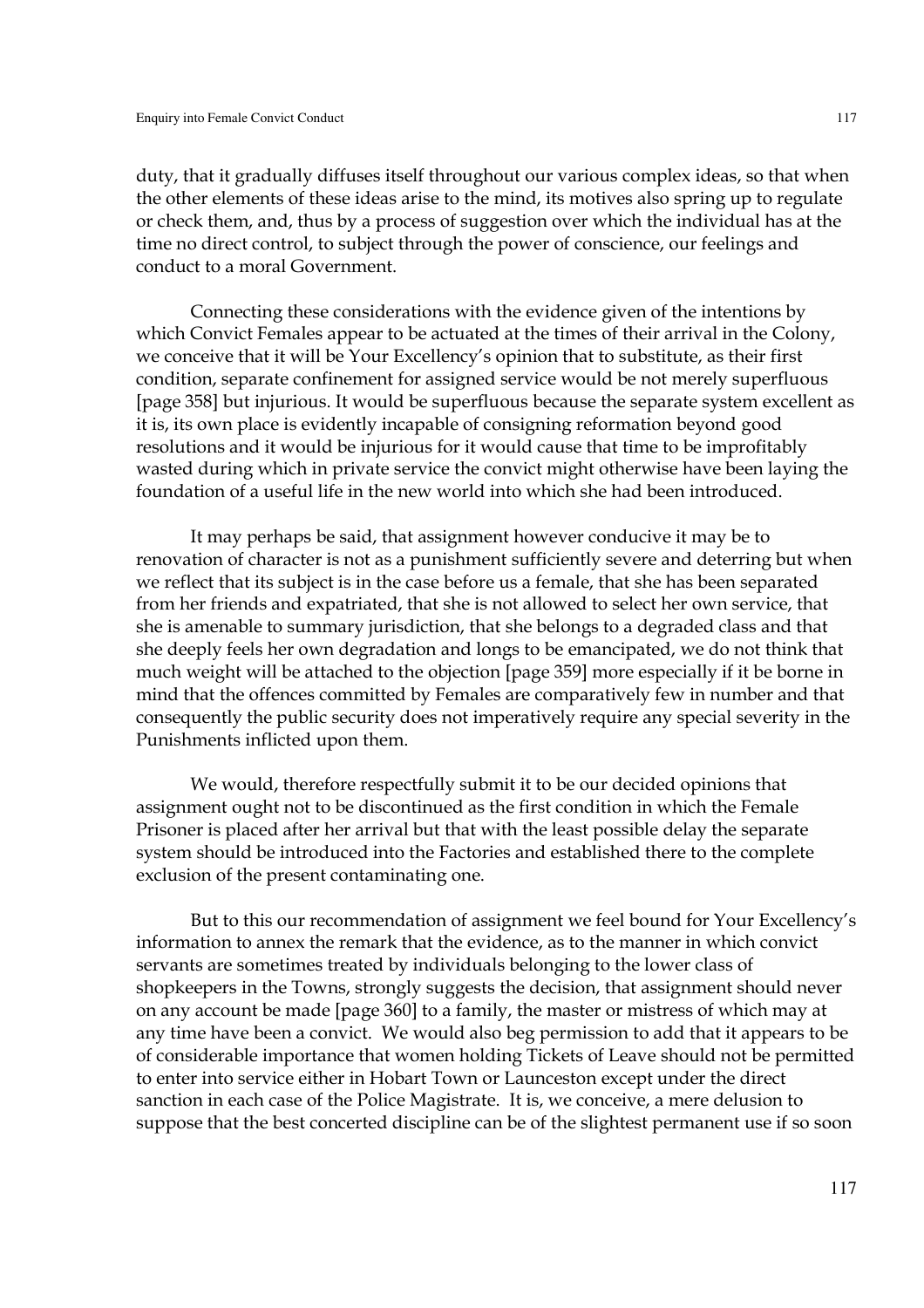as a woman has by good conduct when subjected to it, obtained a Ticket, she be permitted to enter into a service to which but the week before the Principal Superintendent would have refused to assign her, and where her old habits may be revived and she may lose in a few weeks the beneficial impressions of intervening years. This subject seems to be the more deserving of special attention in this place, because the more strictly improper assignments [page 361] are refused, the greater will be the number of improper engagements after obtaining Tickets of Leave and should our suggestion as to persons who have been prisoners be adopted. It is evident that these very persons will be disposed to offer higher wages to Ticket of Leave women and in a great degree to monopolise their services if they be permitted to do so. The circumstance to which we have thus alluded already operates to the moral injury of the Ticket of Leave women and probably accounts in some measure for their inferiority in conduct as a class to the women who are married.

The lower order of convicts are up to all the tricks etc to which they may make use and advantage of their servants and the lower breed a person is the worse the use they make of a servant and treat them with less consideration and feeling than the higher orders. Strange as it appears to me, it is there. [initials]

The testimony indeed which the Committee have before them as to the Female Convicts who have been permitted to contract marriage is, Your Excellency will be gratified to learn, very satisfactory. The only objection to its taking place at an early period, after the arrival of the female, is we believe founded on the assumption that it might detract from the deterring effect of transportation. But as we have [page 362] already stated we are not of opinion that this consideration should be allowed to weigh so much with regard to Females, as it may very properly be permitted to do with respect to offenders of the opposite sex. The general opinion is that there is nothing so conducive to reform as marriage. This view is strongly supported by the experience of the Principal Superintendent and Your Excellency will have perceived, that one of the objections taken by Mr Gunn to the separate system is no other that this – namely, that it would discourage marriage.

Marriage is Gods own opportunity

 Another question, apparently requiring some notice in this place, is that which relates to the course, which it may be proper to take, with those females, who when their appointed time of separate confinement shall have expired may not be received into employment in private service. It has been suggested that the strictness of the separate system might in their case be relaxed by removing them to wards the maximum number [page 363] of persons contained in each of which should never exceed ten, and that the distribution should be governed by a system of classification having a special reference to conduct and character.

 The Committee are prepared to admit that were the large wards in the Factories now broken up into subdivisions of ten, the measure though far short of that thorough reform which the exigencies of the case require, still could not fail, as contrasted with the present state of things, to be productive of considerable advantages. But to reverse the order and to place Females, after having passed through the ordeal of the separate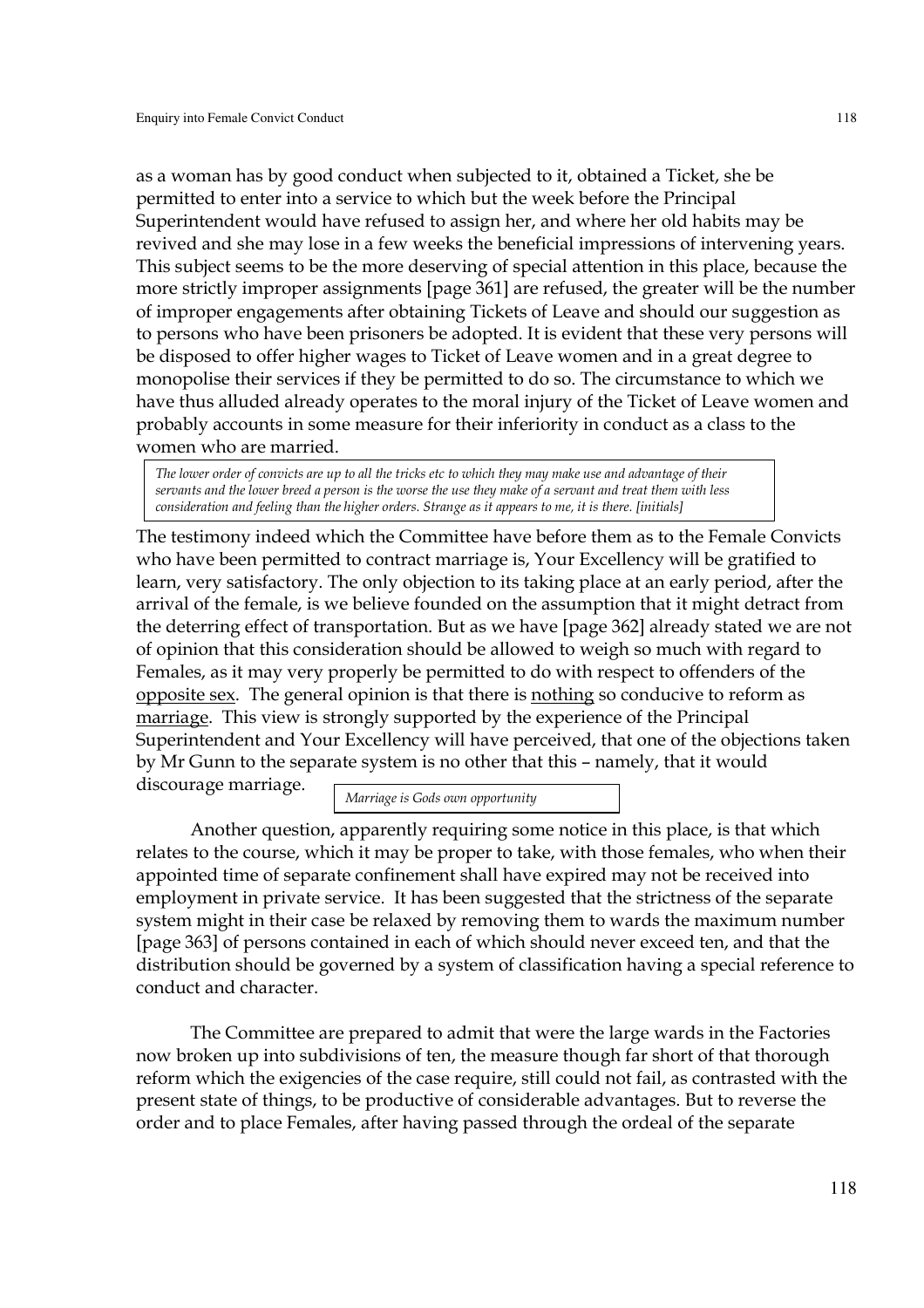system, in a condition which is but an imperfect approach to it, would be to subject their characters to a process of deterioration and therefore under color of kindness to inflict upon them a grievous injury. Let the most favorable view be taken of the feelings and intentions with which the ten women meet each other in the case supposed. [page 364] Let it be remembered that they are still restricted from participating in the action and reaction of mixed life, and that their habit and associations before confinement were with some slight exceptions all of a similar description and we would respectfully as, is it possible that they could long continue to refrain from talking over their past misdeeds. The incidents connected with their respective periods of confinement would obviously be too few in number too uninteresting and too monotonous to occupy much of their thoughts or afford scope for daily conversation. The recollection would soon go in search of something more exciting. The spirit of gossip would resume its sway and in the majority of cases effectually sweep away every trace of any amendment of character which might previously have been produced. It would probably be better to send all prisoners, who are on the condition to which we have referred, to a different building where by allowing them to take in work from the Public to receive a [page 365] proportion of the profit and to have intercourse with their fellow Prisoners for a short period each day controlled by the presence of some Officer of the Establishment; the exactness of the separate system might be somewhat qualified. The same observation applies – we think - with equal force to those females for whom – from whatever cause – it may be impossible to find a private service on their arrival. We think, however, that actual results would soon justify the opinion, that by the substitution of the separate for the gregarious system and the reaction of the former upon assignment the general conduct of the females in that form of private service would be so much improved that the demand for their services would in all probability and except on extraordinary occasions materially exceed the supply.

 The Separate System has been so often described and is of course so fully understood by Your Excellency, that we do not conceive it to be at all necessary to advert to its details further than to express the opinion that it should be conducted in [page 366] the strictest manner by establishments of free Officers sufficiently numerous and intelligent. We are aware that danger to the health and intellect have sometimes, but apparently on insufficient grounds, been apprehended form a strict adherence to this form of discipline. But if the Prisoner be supplied with work enough to occupy their time and attention and be regularly visited and conversed with by the Chaplain who should reside within the Building and devote himself entirely to his duties there we do not think that any evil consequence whatever need be anticipated as at all likely to occur. If it did the vigilance of the Medical Officer would detect it before it made any considerable progress whilst the periodical inspections by a Board of Medical Officers might increase the confidence reposed in the safety of the system, and it should we conceive never be forgotten that it is apparently the only complete substitute for one, whose almost certain effect, when in full operation as it now is, has be proved to be for a time at the least, the [page 367] perfect obliteration of the moral senses.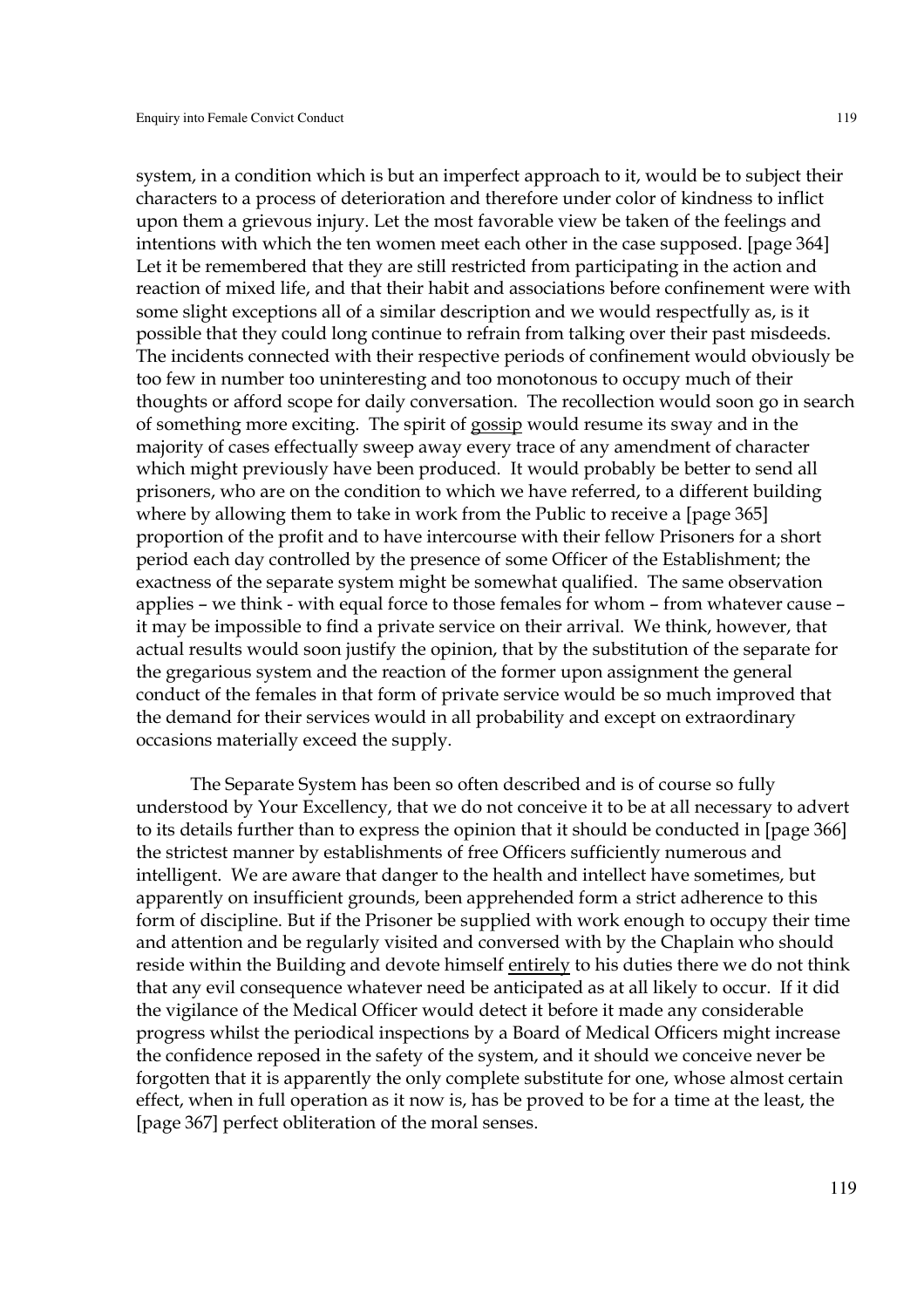Your Excellency will perceive that, regarding the effects of the Assignment or Private Service system to be matter of experience and positive testimony, we have not deemed it to be necessary to support the view we have taken of it by any analysis of its operation or by any attempt to show that mutual adaptation which appears to exist between it and the human mind and to be the sources of its corrective influence. We again refer to it now, only for the purpose of drawing Your Excellency's attention to a point which appears to require particular notice and to involve an objection that may not improbably be felt to exist against combining the separate and assignment systems in the same general scheme of Convict Discipline.

 If, it may perhaps be said, the Committee dread the effect of reunions of ten and even recommend that the Separate System be strictly enforced, upon what principle can they reconcile this with their opinion, that the assignment system which [page 368] requires no separation whatever, should still be continued. Such an objection would certainly be plausible but we think its force might be broken by the remark that we are not bound under the circumstances to reconcile these recommendations or to find the explanation that would prove them consistent. We have advised that the intercourse of Female Convicts when in confinement should be prevented in future because, we discover from the evidence before us, that it has undeniably been productive of the worst and most revolting consequences, and we have in like manner recommended the continuance of Assignment because the evidence before us proves it with equal certainty to be beneficial in its operation. But the whole apparent difficulty vanishes, when it is observed that intercourse in a Factory is restricted to the degraded of the sex, whereas in Assignment the Female Convict is though by no means so exclusively influenced by the example and benefitted by the advice of the virtuous. [page 369]. There are seldom more than two in any household and they are household and there they are kept in check not only by the Master and Mistress but also not unfrequently by the free servants.

 The building in Liverpool Street now used as a Nursery for chiefly the illegitimate children of Female Convicts is too confined, and is not in other respects at all suited for the purpose. We propose that it be abandoned so soon as a more commodious one shall have been built; near the Penitentiary to be erected in the interior. After the Mother's have weaned their children, we think, that they should be subjected for some months to the strictest discipline of the separate system.

 Your Excellency will perceive, on reference to the appendix, some evidence given by the Rev<sup>d</sup>. T. Ewing Head Master of the Queens Orphan Schools having a reference to the question whether the illegitimate children of Female Convicts should or should not be treated as Foundlings. The Mother's have [page 370] almost all them for a considerable period been at one time or other inmates of the Factory, and the manner in which they sometimes treat their children is but too consistent with the conduct imputed to them when in the wards of that Establishment, and subjected to the destructive influence of the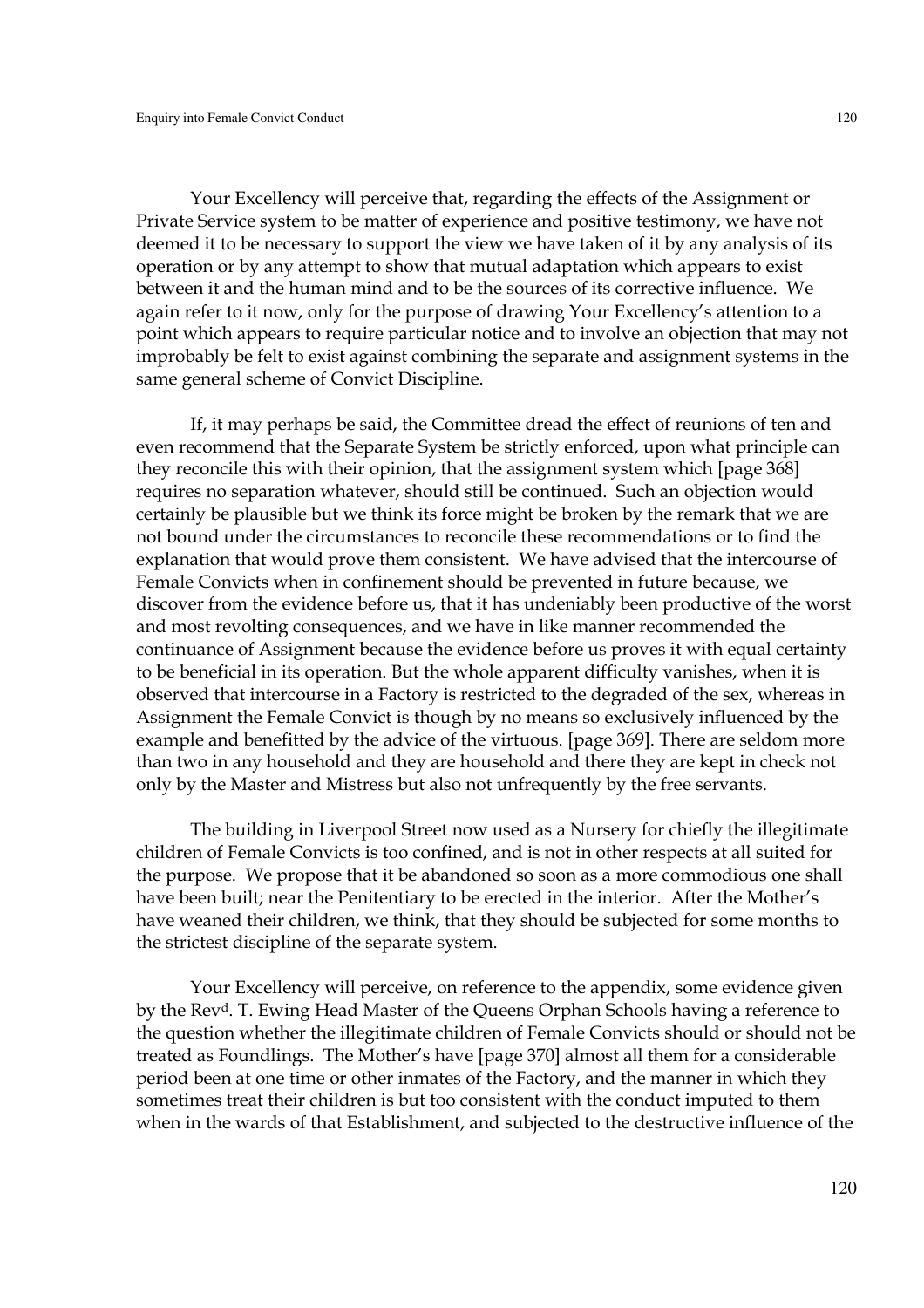gregarious system. On reflection, however, the point does not appear to us to come within the scope or our instructions, and we would therefore simply draw attention to it – a course, which with Your Excellencys permission we shall also adopt with respect to those parts of the evidence which allude to the mischiefs arising apparently from the indiscriminate manner in which Female Convicts are now put on board the Transports and from the want of classification and regular employment afterwards during the voyage. It appears however, to be our duty to observe that much good might be done, were a course of moral and religious instruction defined by some competent authority [page 371] in England, and given to the Prisoners in each ship under the responsibility of the Surgeon Superintendent.

 It appears to us to be a matter of absolute necessity that the convict Turnkeys or Overseers should be immediately removed and that free women of a superior class should be appointed in their stead. What number of free females however, may be required for the new system we are not prepared at present to suggest, but we think that an Estimate sufficiently accurate for present purposes might be framed with reference to some one of the British Penitentiaries.

I cannot have much faith in the extent of Prison discipline after reading of this report (initials)

 We are satisfied that there are few measures connected with this branch of the public service of greater intrinsic importance than would be the introduction of some arrangement by which the women might be kept permanently at labor of some sort. Perhaps the public might be invited to avail themselves of the opportunity of having sewing and washing done for them. We consider the insufficient means of employment to be one of the most prominent defects in the arrangements now in force. It is one, however, which we think may be effectually remedied so soon as the requisite accommodation can by obtained and we therefore beg particularly to draw Your Excellency's attention to the subject.

 Your Committee cannot too strongly submit to Your Excellency the necessity of a Chaplain of undoubted piety and zeal being appointed to reside in each Penitentiary whose duty it should be not only to perform Divine Service publicly but to visit in an uninterrupted succession the females in their cells.

 In conclusion we deem it to be incumbent upon us to state that we have experienced the most obliging readiness to afford information on the part of every number of the Principal Superintendent's Department to whom we have had occasion to apply. It seems indeed to be the general wish that a system [page 373] should be discontinued which whilst it is fraught with moral evil is at the same time calculated to bring discredit even upon the efforts of those who may strive to the utmost to counteract its corrupting influence.

> [signatures of:] Adam Turnbull, Col Trear: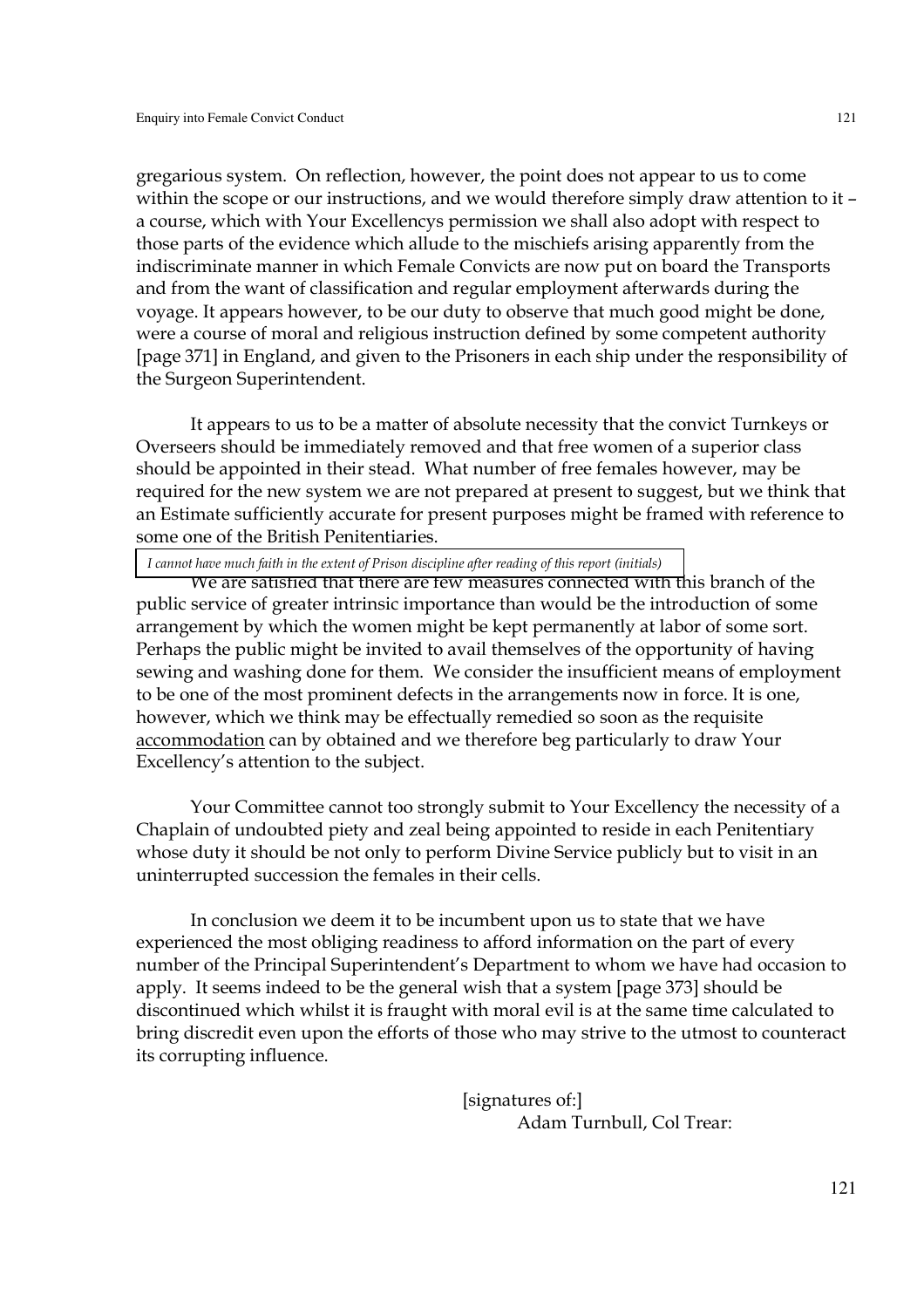Jn Hampton John Price P M Josiah Spode, P.S Fr Hartwell Henslowe.

[page 374]

## Council Officer 4th February 1843

#### Sir,

 I am directed by the Lieutenant Governor to forward for your perusal the accompanying Document on the Subject of Prison Discipline in reference to Females Consisting of the Report of a Board Appointed by His Excellency together with the evidence taken before that Board;- and of some further Evidence which has lately been submitted to His Excellency.

 I am further to inform you that His Excellency has directed additional information on the same subject to be forwarded to him from Launceston with which you will also be furnished so soon as it shall be in His Excellency's possession.

> I have the honor to be Sir, Your Most Obedient Servant Fr Hartwell Hemslowe Clerk of the Councils.

Humble The Colonial Secretary

[page 375]

## Principal Super<sup>ts</sup> Department 4th February 1843

[Notes in the margin: The papers are to be attached [to] the Report of the Board on the Female Discipline of Convicts and circulated with them. There are other document [... ] from the Ass<sup>t</sup>Superintendent at Launceston connected with the subjects which may be looked at on Tuesday next When they come they will be forwarded to the Members of the Executive Council. TH 4th Feb 1843 Clerk of the Council . [Mr?] & Mrs Hutchinson and Mr D C Brice.

Sir,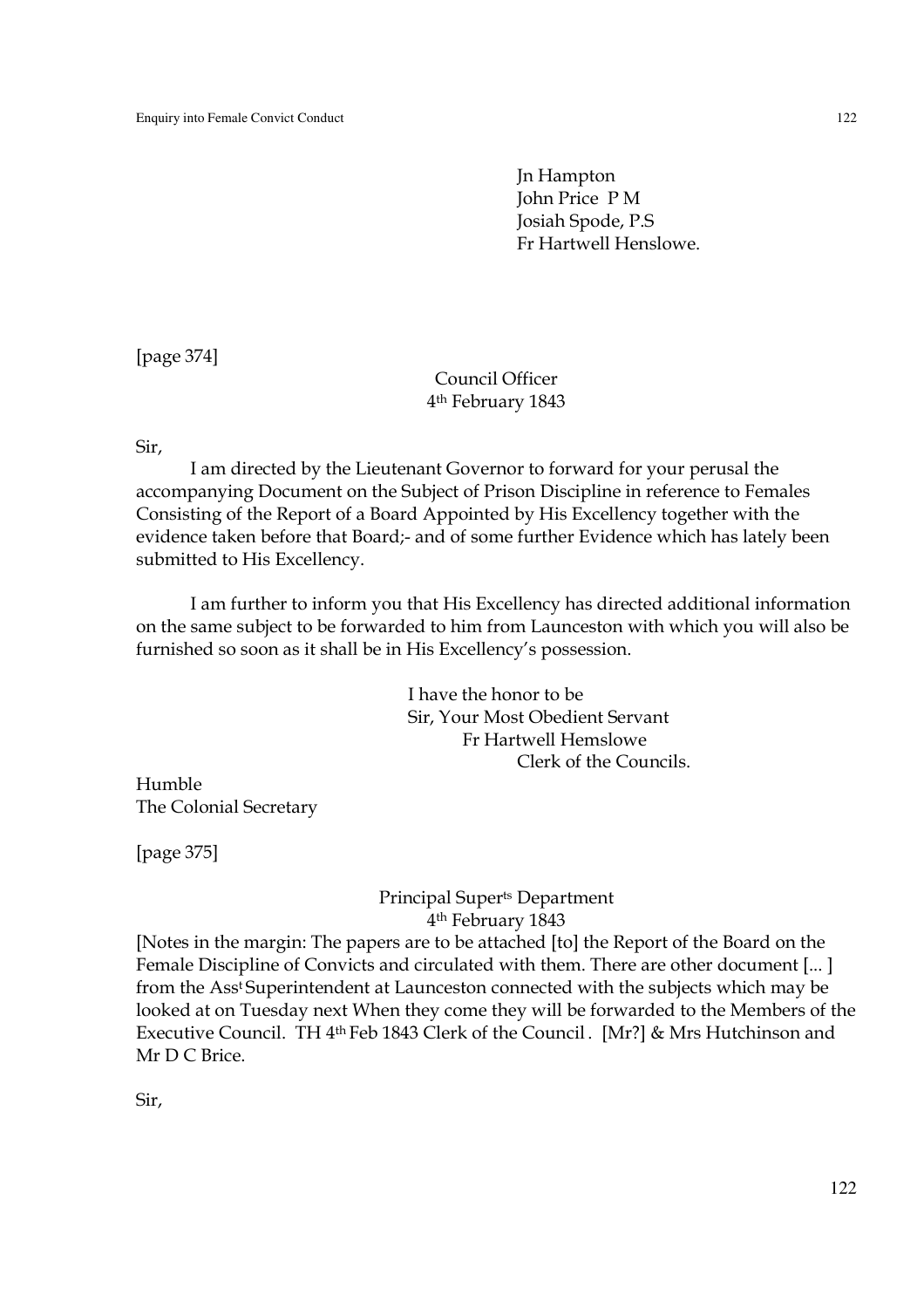Since the report of the Board on Female Prison Discipline was sent in, two or three circumstances have transpired in the Houses of Correction, which I think it necessary to lay before His Excellency, in order that He may be put in possession of facts which bear out very strongly those parts of the evidence given before the Board, which shews the necessity of separate confinement for this class of Prisoners.—

 The first circumstance to which I allude is a gross act of Insubordination in a riotous proceeding, which took place at the Factory on the evening of the 23<sup>rd</sup> of Aug<sup>t</sup> last, in one of the wards of the Crime Class in that Establishment, in which, at that time were confined upwards of One Hundred & Fifty Females.

 Although I enclose for His Excellency's perusal the principal evidence taken in this case, it is as well for me to state that, at the time,

### The Colonial Secretary:

 [page 376] there were several workmen employed in the interior of the Building, and in consequence, particular instructions had been issued by the Superintendent, to prevent any Communication between the women and the workmen; - this would appear to have excited the females, as it was necessary to keep them closer than usual to their day rooms, and not allow them to have the usual access to the yards; for about three o'clock in the afternoon the women in the upper shop of the Crime Class yard, commenced dancing and singing, and refused several times to desist from such noise, although repeatedly spoken to by the Turnkey, who was ultimately obliged to report the circumstance to the Superintendent, who endeavoured in vain to obtain the names of the women who had created the tumult; the same disturbances continued without intermission for some hours, the women setting Mr Hutchinson at defiance, until he was compelled [page 377] to send off for Police Assistance, and in as short a time as possible, the Chief Constable with a very large body of Police attended the summons, and immediately took decided steps to separate the disorderly Females from the others; which put a stop to the riot, but which could not have been effected without the prompt attendance of the Constabulary.

 The next case to which I beg to draw His Excellency's attention is one of a very indelicate nature, but the circumstances attending which it is equally necessary the Government should be aware of; the whole details of the case are contained in the evidence of Mary Newall, the female who was indecently assaulted.

The third case which occurred about the same time in the Crime Class, is of a much more vicious and depraved character, and which there is reason to believe has been carried on to some considerable extent since the congregation of Females in the Establishment has been so great, I am compelled to [page 378] request His Excellency's attention to the evidence of Ann Fisher, however unpleasant in its perusal because it will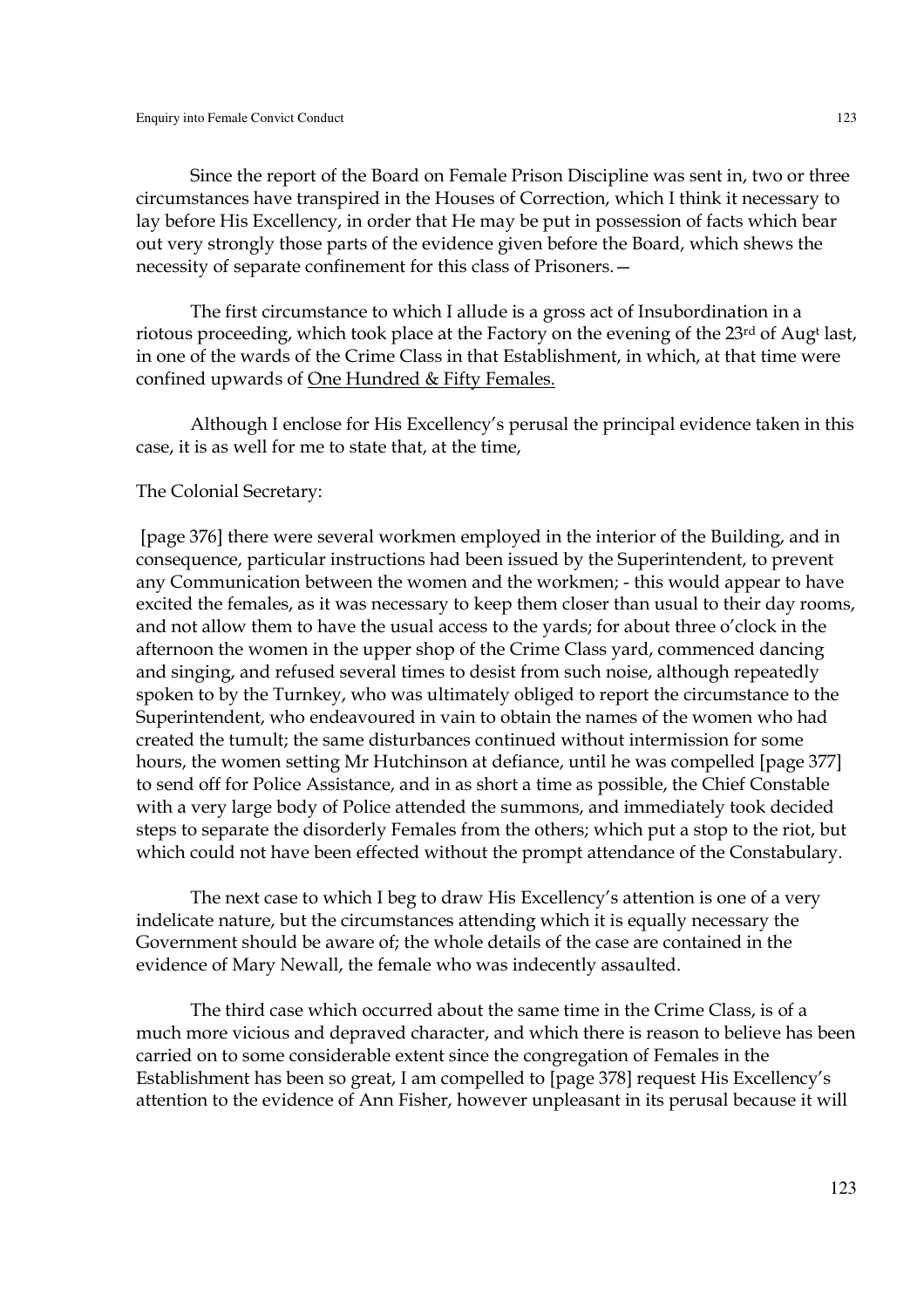clearly show that without separate confinement in all instances be adopted, those dreadful occurrences can never be thoroughly put a stop to.

I shall submit to His Excellency in a day or two the report from my Assist Supert at Launceston, of the riot which recently took place in the Female House of Correction there, which further corroborates the necessity of placing each female Establishment upon the separate system

> I have the honor to be Sir Your most obedient servt Josiah Spode P.S.

[page 379]





 The following Report is prepared according to the Lieutenant Governor's desire conveyed in the Principal Superintendents Letter dated 3rd February 1843.

The House of Correction for Females at Launceston is an octagonal building divided into Eight sections as shewn in the margin.

No 1 is the residence of the Keeper of the House of Correction

|                   | <b>Buildings within the Sections</b> |                                   |
|-------------------|--------------------------------------|-----------------------------------|
|                   | N <sup>os</sup> 9.10.13 Mess Rooms   | Nº 2 Is the Hospital Ward         |
| N <sup>0</sup> 11 | Wash House                           | Nº3 Is the Nursery Ward           |
| $N^{\circ}$ 12.18 | Work & picking shops                 | Nº4 Is the Wash House Ward        |
| N <sup>0</sup> 14 | <b>Store</b>                         | $No$ 5 is the Store yard          |
| N <sup>0</sup> 15 | Surgery                              | Nº 6 & 7 are Assignable Class     |
| N <sup>0</sup> 16 | Office                               | wards, with 4 Cells in each yard. |
| N <sup>0</sup> 17 | Gate Keepers quarters                |                                   |
| N <sup>0</sup> 19 | Cells                                |                                   |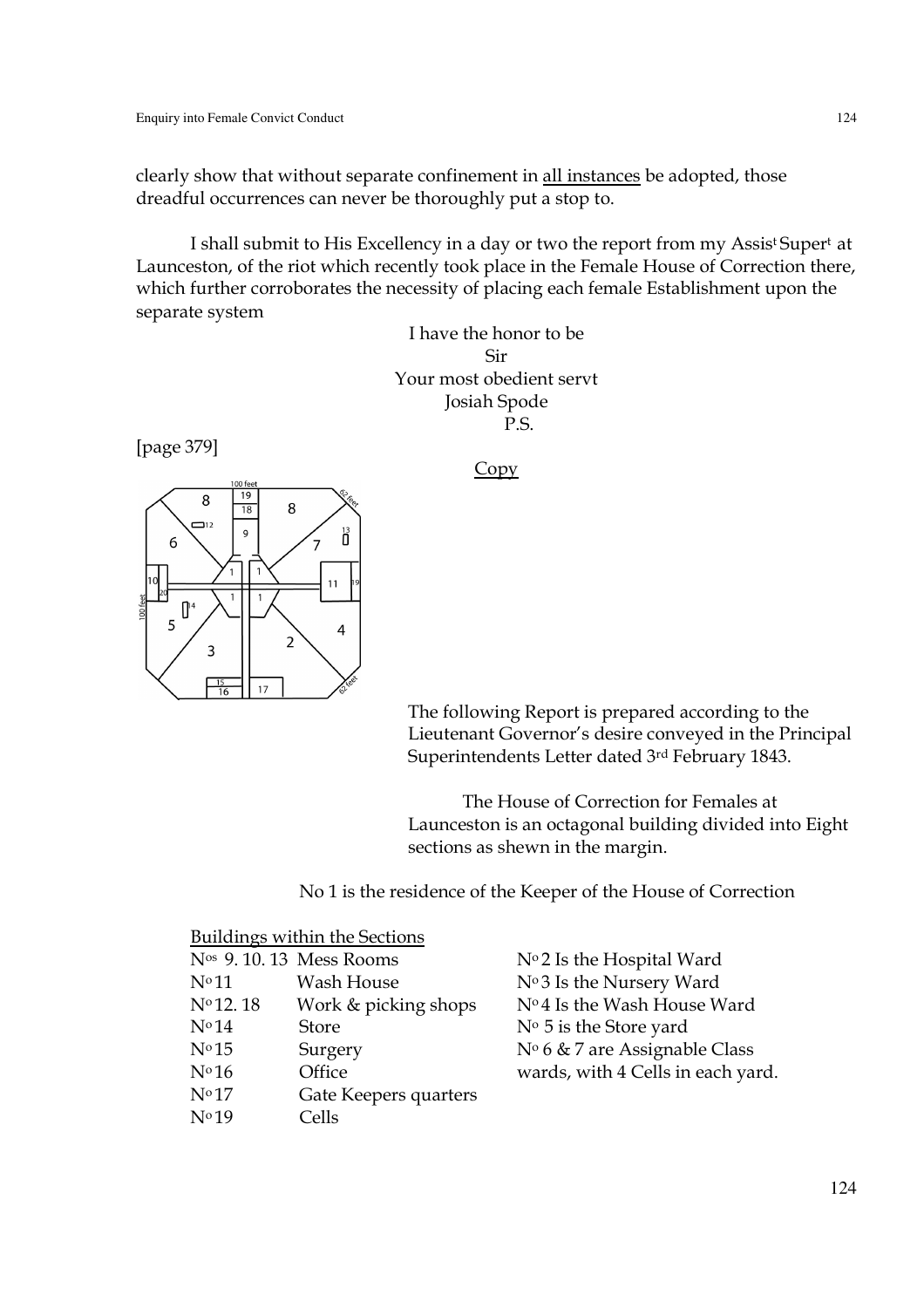N<sup>o</sup>20 Cook House

Entrances[page 380]  $N^{\circ}$  8 is the Crime Class Ward with 4 Cells in the yard.

> In this last division Females under sentence to hard labor are confined.

On the 29th of August 1842 a Convict named Catharine Owen, an extremely bad character, and one who has always ranked as a leader upon all occasions of misconduct was convicted before W H. Bicton Esquire Police Magistrate and P.A. Mulgrave Esquire JP and Chairman of Quarter Sessions, of absconding from the service to which she had been assigned and sentenced to hard labor for Two months, one month of that term to be served in Solitary Confinement at Two periods of fourteen days each. In pursuance of that sentence "Owens" [page 381] was on the 9th of October confined of the second period of solitary confinement in one of the cells in the Crime Class yard. Upon the 18th of the same month there were confined in the yard, 85 women exclusive of four in the cells.

 On the morning of that day Catherine Owen represented that she was unwell and demanded upon that ground to be released from Solitary Confinement. The Colonial Assistant Surgeon visited the same morning but did not find her in any way indisposed and her Confinement therefore Continued. In the afternoon the Sub-Matron visited her and immediately upon the cell being unlocked a number of the females in the Crime Class yard seized and held the Sub-Matron whilst others conveyed "Owen" from the cells to the [page 382] Mess Room, and then bid defiance to the authorities in the factory. One and all stating they would not allow her to serve the remainder of her sentence in the Cells.

 The Superintendent ordered the Ringleaders of this disturbance to be brought before him, this order the whole Class resisted and having /85 in number/ barricaded themselves in the Ward, it became necessary to procure some Constable to take the parties into Custody, but upon this being attempted the police were beaten off by the women who had armed themselves with the spindle and leg, from the Spinning Wheels, Bricks taken from the floors and walls of the Building, Knives Forks &c and also Quart Bottles in which some of them had received Medicine. [page 383] From the great excitement the women were in the superintendent thought it advisable to leave them to themselves for a time giving directions to the Keeper of the House of Correction not to supply them with food or water.

 In the evening the women expressed a wish to see the Superintendent who therefore proceeded to the Factory and was told by them, that if he would give them their Rations, and promise not to send the prisoner who had been rescued from the Cells again to punishment, and also not try the Ringleaders of the women who took her out of the Cells they would submit. The Superintendent of course refused to enter into such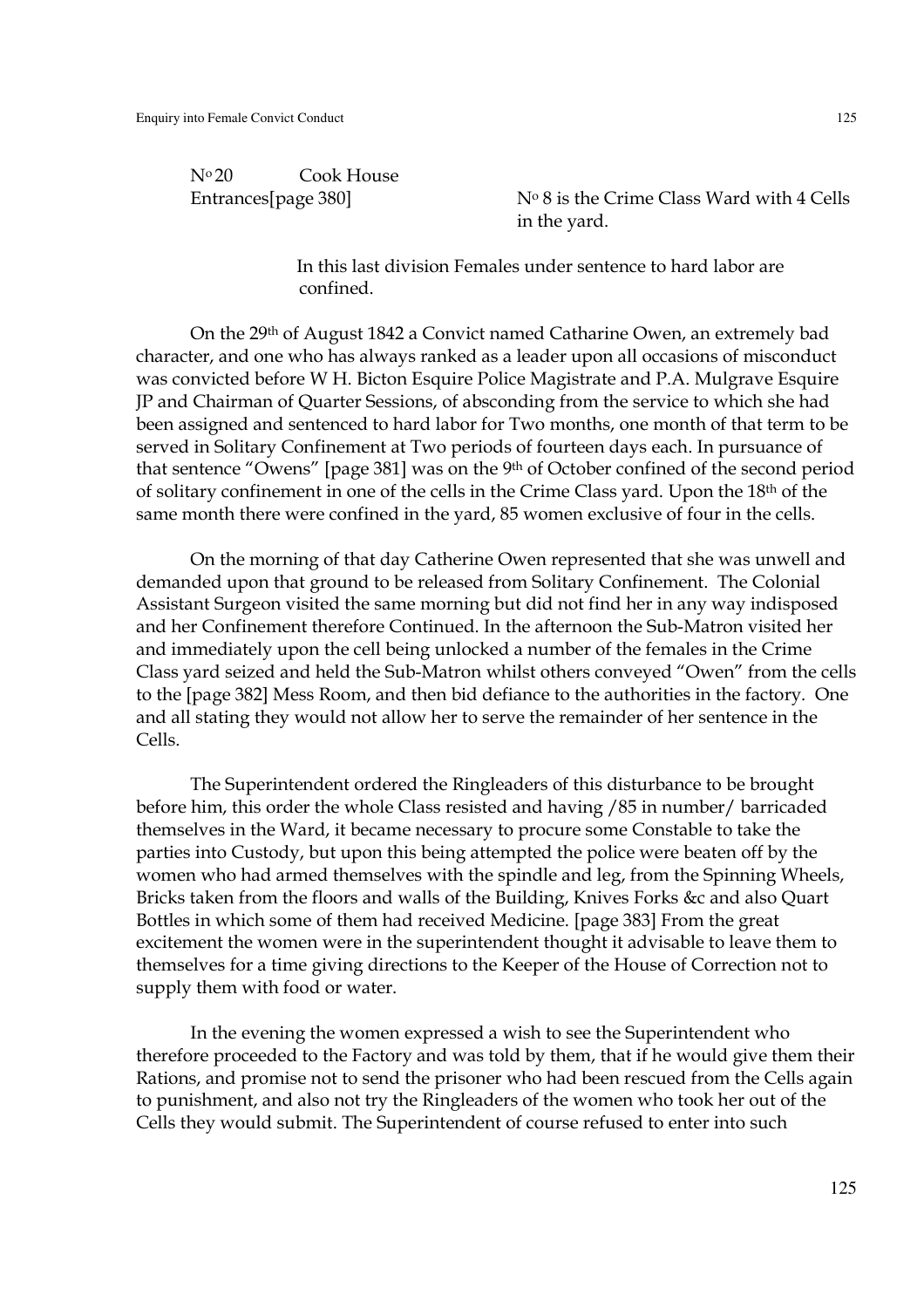conditions, but required the immediate submission of the [page 384] whole party at the same time every effort in his power was used by remonstrance and persuasion to induce them to submit but without effect.

 On the following morning at day light the prisoners became very outrageous breaking the Furniture and windows and attempting to burn the Building. The superintendent then determined to temporise no longer, and ordered about Fifty Men from the Prisoners Barracks to proceed to the Female House of Correction and having been sworn in special Constables and furnished with sledge Hammers and Crow bars, with the assistance of some constables the Crime Class ward was forced, the most refractory and violent of the female prisoners were captured and removed to Cells in the Male House of Correction and Gaol. [page 385] The utmost resistance was offered and every description of Missile that could be procured was brought into operation by the females nothing but the extreme forbearance and proper Conduct of the Men employed prevented in the opinion of the Superintendent very serious results.

 The Ringleaders of this riot were subsequently brought to trial and punished by sentences of hard labor to the House of Correction at Hobart Town. These offenders even upon their trial exhibited the most outrageous conduct abusing and threatening the Magistrates to their face.

 Those Females (seventeen in number) whose Conduct on the occasion in abstaining from any participation in the disturbance, was such as to justify the superintendent in recommending them to [page 386] His Excellency's Consideration who was pleased to reward them by granting them Tickets of Leave.

 Having thus detailed the Riotous and violent Conduct of the Convicts, the superintendent begs to offer a few observations for the Consideration of His Excellency the Lieutenant Governor.

 1st With regard to the means for placing Females to labor in the Crime Class Yard; measures for this there are really none, the only employment is carding and spinning, which for want of room can be performed but by few, and so far from being a punishment it appears to be rather a mere pastime, for small is the number of those who are not soon tired of total idleness and at such work they can exert themselves as much or as little as they please.

### [page 387]

2 ndly The superintendent respectfully requests His Excellencys particular attention to the very large number of Females crowded in the very small Compass of the Factory and the consequent impossibility of properly classifying not only the crime class but also the assignable prisoners. At the present moment the total number of persons confined is 250, and about 80 more are daily expected. The difficulty of accommodating so great a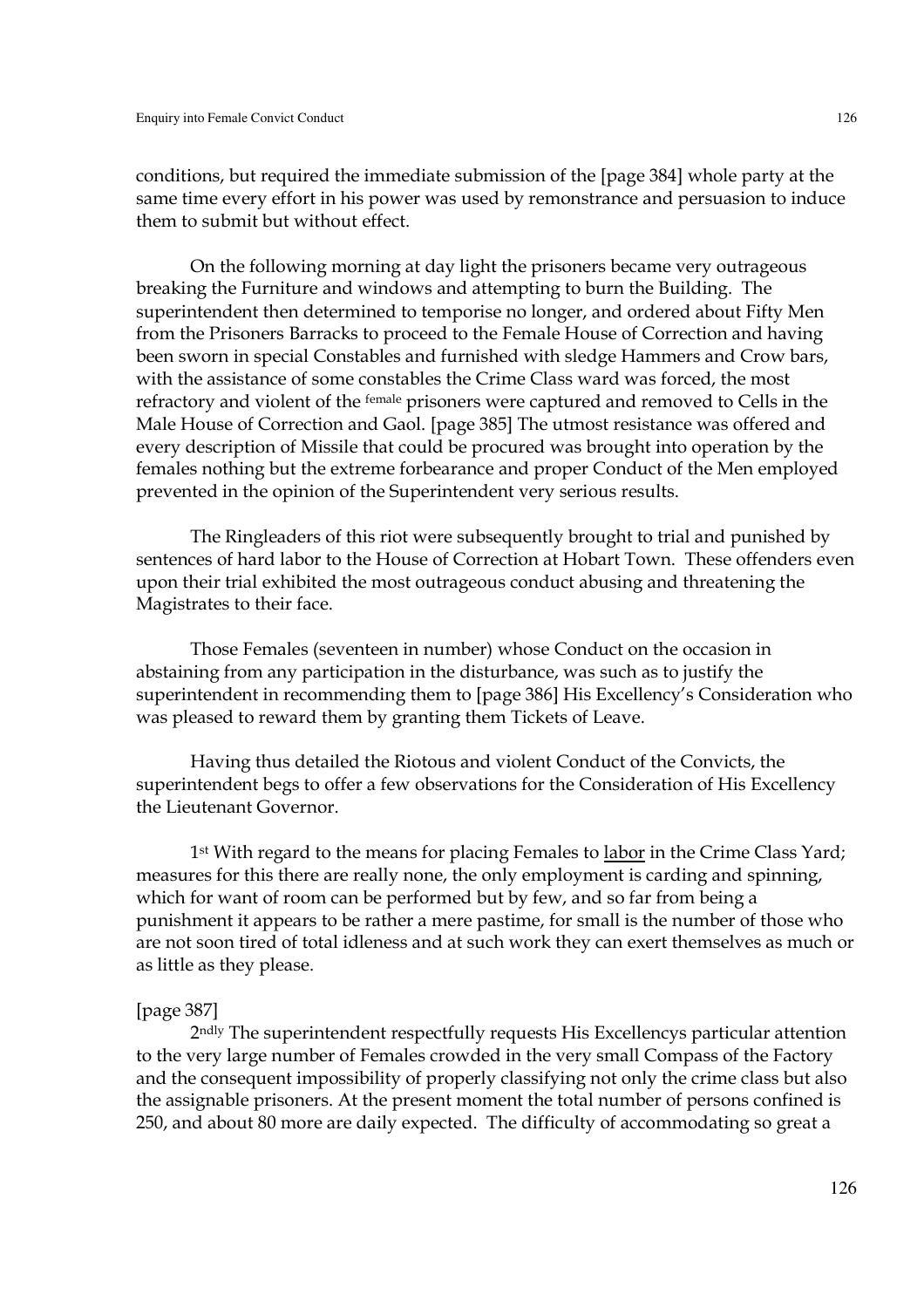number will appear more evident when it is represented that the Building was originally intended for the reception of from 80 to 100 individuals only.

3<sup>dly</sup> As to the Means of solitary confinement there are but Twelve cells in the whole establishment. The superintendent cannot he [page 388] [conceives] pass over the Circumstance of the Cells being so constructed, that the inmates can converse not only the one with the other but also with the prisoners in the respective yards. It is notoriously the chief amusement of the convicts to detail to each other the domestic arrangements and incidents of the Families in whose service they have been together with their own behaviour therein, and those who represent their conduct as having been the most daring, nay it may be said the most corrupt are held in the highest estimation amongst their fellow prisoners and such, by their example and precept lead those who are otherwise better disposed to become as evil as themselves and commit the most [page 389] violent acts. The effect of such communication has on numerous occasions been deplorably manifested under the observation of the superintendent.

 In conclusion the superintendent regrets, it becomes his duty to report that not withstanding the punishments inflicted on the one hand and the rewards bestowed on the other, a great feeling of Insubordination is still apparent amongst the prisoners in the House of Correction, and he fears all endeavours to eradicate such a spirit will fail until more extended, and effectual means of coercion for the incorrigible and for establishing separate classes for those of better disposition can be placed at his disposal.

/signed/ A Gardiner ASC

[page 390] [Written at right angles]

With reference to my letter of  $4^{\text{th}}$  ins<sup>t</sup> reporting the circumstances of the late disturbance at the House of Cor<sup>n</sup> at Hobart, I now forward this report of Capt<sup>n</sup> Gardiner - Having requested that Officer to favor me with his opinion as to the course of the disturbance at Launceston. I beg leave to draw His Excellency's attention to the suggestions offered in the latter part of this report, they clearly shewing that no good results can proceed from the crowded state of the Factories, an evil which [?] as heavily at Launceston as at Hobart.

(J Spode?) 12 July 1843

Let this report received Thursday be at once circulated with the report of the Board 20<sup>th</sup> documents connected with Female Discipline – for the perusal of the members of the Executive Council.

14<sup>th</sup> July 1843 **JS** 

The Clerk of the Council.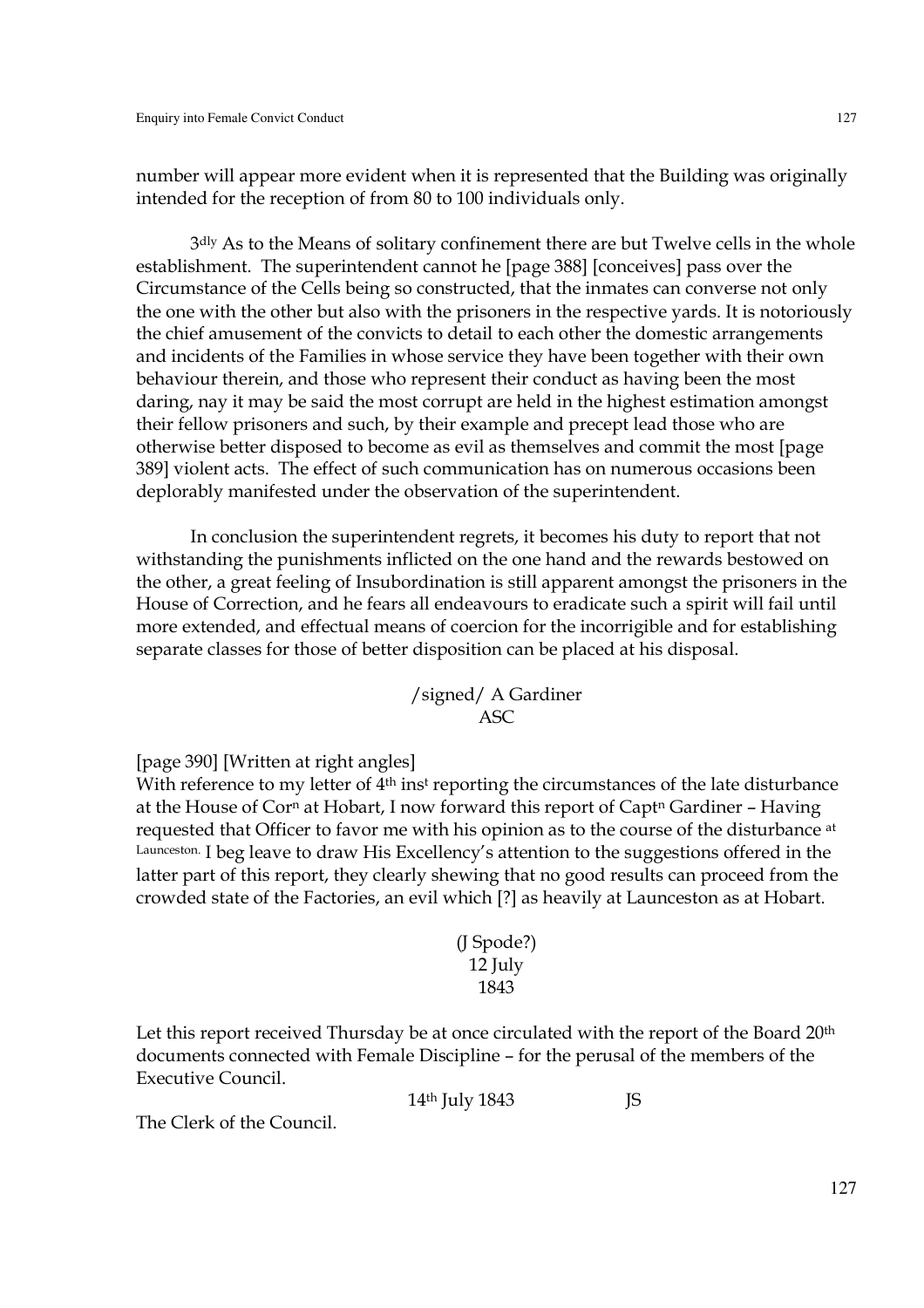[page 391]

[Note: Hutchinson's first testimony appears to have been given on Thursday the 25th -- see p. 402 below]

> Female House of Correction 23rd August 1842

> > ----------------------

# Before the Principal Superintendent and James Thomson Esqre

---------------------

| Ann McKenna             |                                                         |
|-------------------------|---------------------------------------------------------|
| Mexboro                 | Charged by the Superintendent Mr Hutchinson with        |
| [Catharine] Jane Downey | insubordination in assisting in a riot or tumultuory    |
| Mexboro                 | proceeding which occurred among the Females             |
| Jane Charlton           | in the Crime Class of the                               |
| Mexboro                 | House of Correction on the evening of the 23rd Instant. |
| Mary Smith              |                                                         |
| Mexboro                 |                                                         |

 Plea – all guilty of going round in a ring together like the other women but not guilty of any act of insubordination —

Mr Hutchinson sworn States on Tuesday last in consequence of the workmen being in the Wash House yard I gave particular instructions to the Turnkey Ellen Curle not to allow any communication to take place between any of the women confined in the Crime Class and the workmen repairing the pipes in the Wash house yard. About 3 o'clock on Tuesday evening the Turnkey reported to me the women in the upper shop of the Crime Class yard were singing and dancing and making a noise and that she had been several times to request them to desist and that they had refused to do so, I then went myself into the upper shop where these four women were together with [page 392] nearly one hundred other women and before I entered the room I heard the noise and tumult that was made I stood watching for some time before I entered the barricade of the Crime Class yard and I saw several women about Twenty dancing and making the tumult as reported by the Turnkey.

 The instant I entered the room the whole of the women squatted down when I told them what I had seen and heard and called upon the women to give me the names of those who had created the tumult – they refused any of them to do so and I then told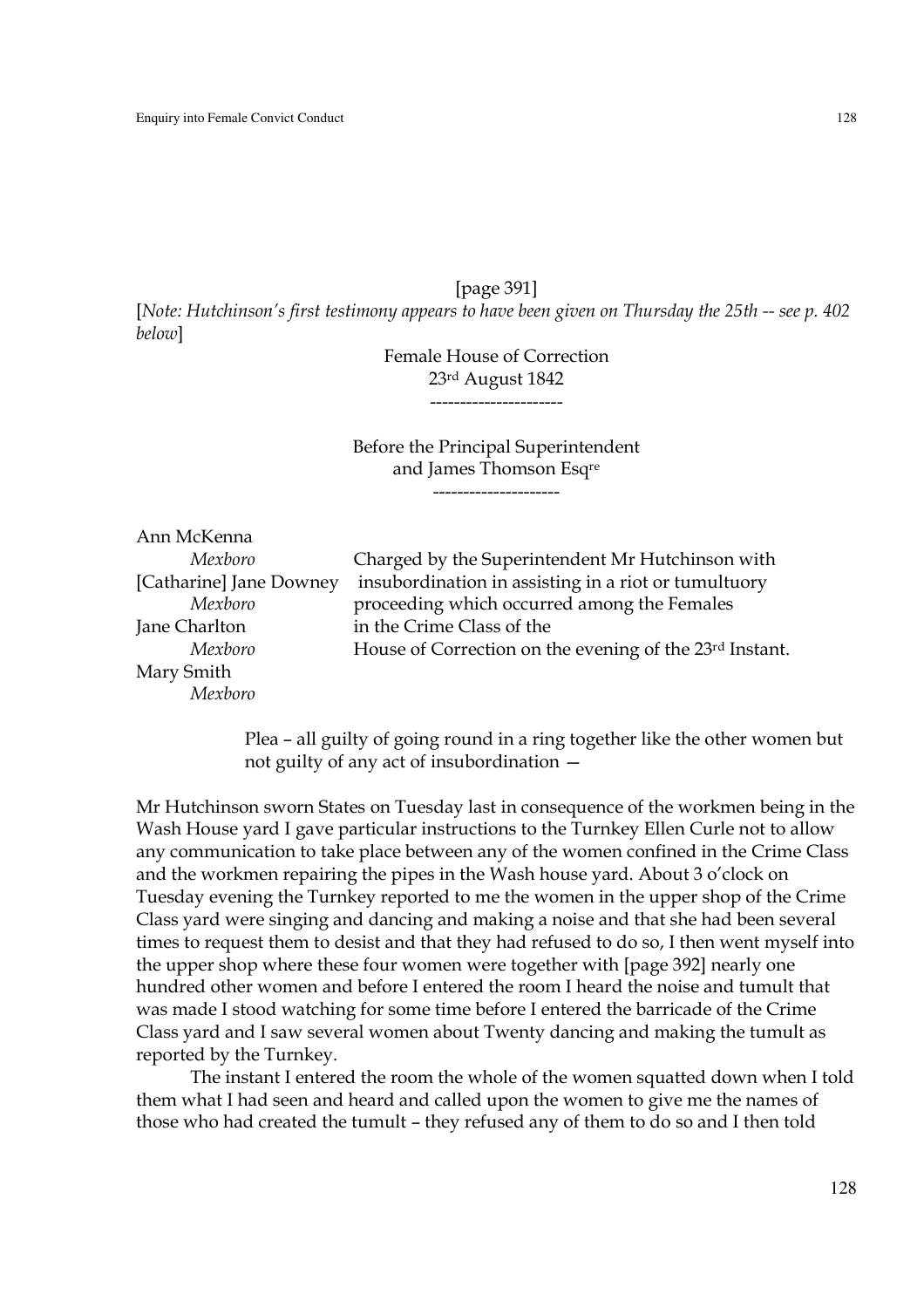them I should stop their gruel. I then left them and went backwards and forwards to them five or six times entreating them to give up the names of the women who had created the disturbance but they persisted in still refusing and during the times that I was absent from the room the tumult and noise was continued at intervals – And about 5 o'clock when the gruel was being taken to the Women in the lower shop (who had no hand in the disturbance) the tumult and noise became much greater and violent And the instant I again appeared, the women in the upper shop where I had seen the dancing going on hurra'd me and called out but I could not distinguish any language the clamour was so great. I should say that from twenty four to thirty women were concerned at this time in the tumult, that the [page 393] noise was so great as to be impossible to distinguish anything in particular. I had not an opportunity of particularizing any individual but the whole of the women whose names were on the list which was forwarded and signed by me were at the time in the room where the disturbance and tumult took place besides among the women in the room at that time were  $-\pi$  –  $\pi$  – Mary Rafter – Mary Ann Roberts – Elizabeth Thomas Ann Cunningham Mary Matthews – Frances Jarvis Caroline Justin Margaret Hodgson – Janet McLean Eliza Reid – Sarah Griffiths – Elizabeth Clayton and Bridget Toomey in consequence of the riotous proceedings in that room I sent off for the Chief Police Constable and his Police force.

 On the arrival of Mr Morgan with the Police I consulted with him and we determined to go together to endeavour to persuade them to do as I had requested them before by giving up the authors of the disturbance as soon as the women saw the Police force with us Ann Maloney said sooner than be punished she would point out the women - I called upon her to pick them out and she picked out the women that were handed over to the Police force and those who are named in my information were them as they were handed over and placed in confinement. I recollect calling on Maloney particularly to name the ringleaders but on calling on the other women I did so generally and by stating that they refused to deliver them up I only mean that they did [page 394] not deliver them up at the time I saw the eighteen or twenty four women dancing in the Ward the other women were in a quiet and orderly manner in the centre of the Shop. The tumult and noise which was in that room was calculated to excite the rest of the women and cause a disturbance in the Establishment. I verily believe that it was done in that intention and particularly as I heard Maloney tell the women to do as they did before evidently alluding to the tumult which took place on the fourth of May one thousand eight hundred and thirty nine in which Maloney was then concerned but on this occasion when Maloney said she would pick the women out she said she had not been a Jacketer before but in this instance she would sooner than get herself into trouble.

 The term Jacketing means an informer it is a slang term used by the women – The only woman named in the information that was in the riot in May 1839 was Fanny Jarvis – independent of my own personal endeavours to get the women to give up the ringleaders – Mrs Hutchinson and Mrs Livermore were repeatedly for hours persuading them to do so but without effect the rioting tumult and confusion from first to last lasted four or five hours all the women in this building are quite aware that any disorder or tumult is against the rules of the Establishment —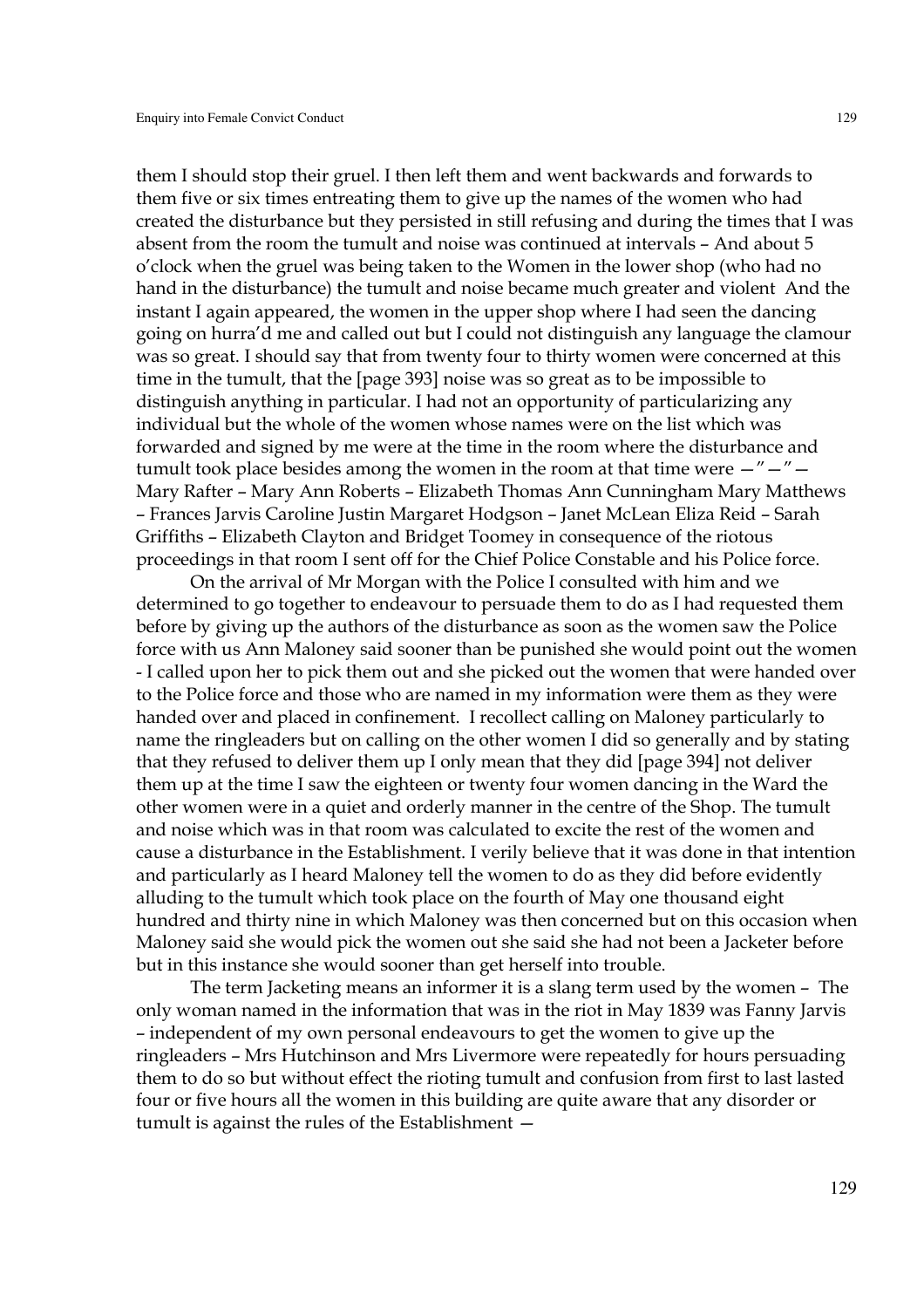#### Remanded

[page 395]

Friday 26th August 1842

----------------------- Present the Principal Superintendent & James Thomson Esqre ----------------------------

Ann McKenna Mexboro Catharine Jane Downey Mexboro Jane Charlton Mexboro Mary Smith Mexboro

Case proceded with -

Mrs Hutchinson sworn States on Tuesday last the 23rd of August when the disturbance took place in the room of the crime class in which the four women now present were confined and which had been going on for about two hours. I went to them at suppertime to enquire from them what they were making such a noise about. I spoke to Maloney who appeared to me to be the ringleader the Women did not give over when I first went in and I had to beg of them to be quiet while I spoke to them. The greater part of the women that was in the room when I went in appeared to be concerned in the riot and confusion for they shouted, clapped their hands stamped and made noise with their feet and this took place to such an extent that I conscientiously say it was a riot. I went in six or eight different times [page 396] to request them to desist and it was not until the Constables came that any of the women professed not to be concerned in the tumult. The general cry amongst them was we are all in it and this was spoken by many of them but [I] cannot particularize any of them but Maloney and Simpson. Before the Constables came, from the frequency I went to them any woman that had so desired had plenty of opportunity to declare herself as not belonging to the mob.

 And I told them that any woman who wished to declare herself free from the riot or was not concerned with the disturbance I would take their names down and get them out of the room this I had told them repeatedly as I begged of them to listen to what I had to say and I am convinced that my offer was generally known among them. I received for answer (more than once) when I had made these offers that they were all in

Friday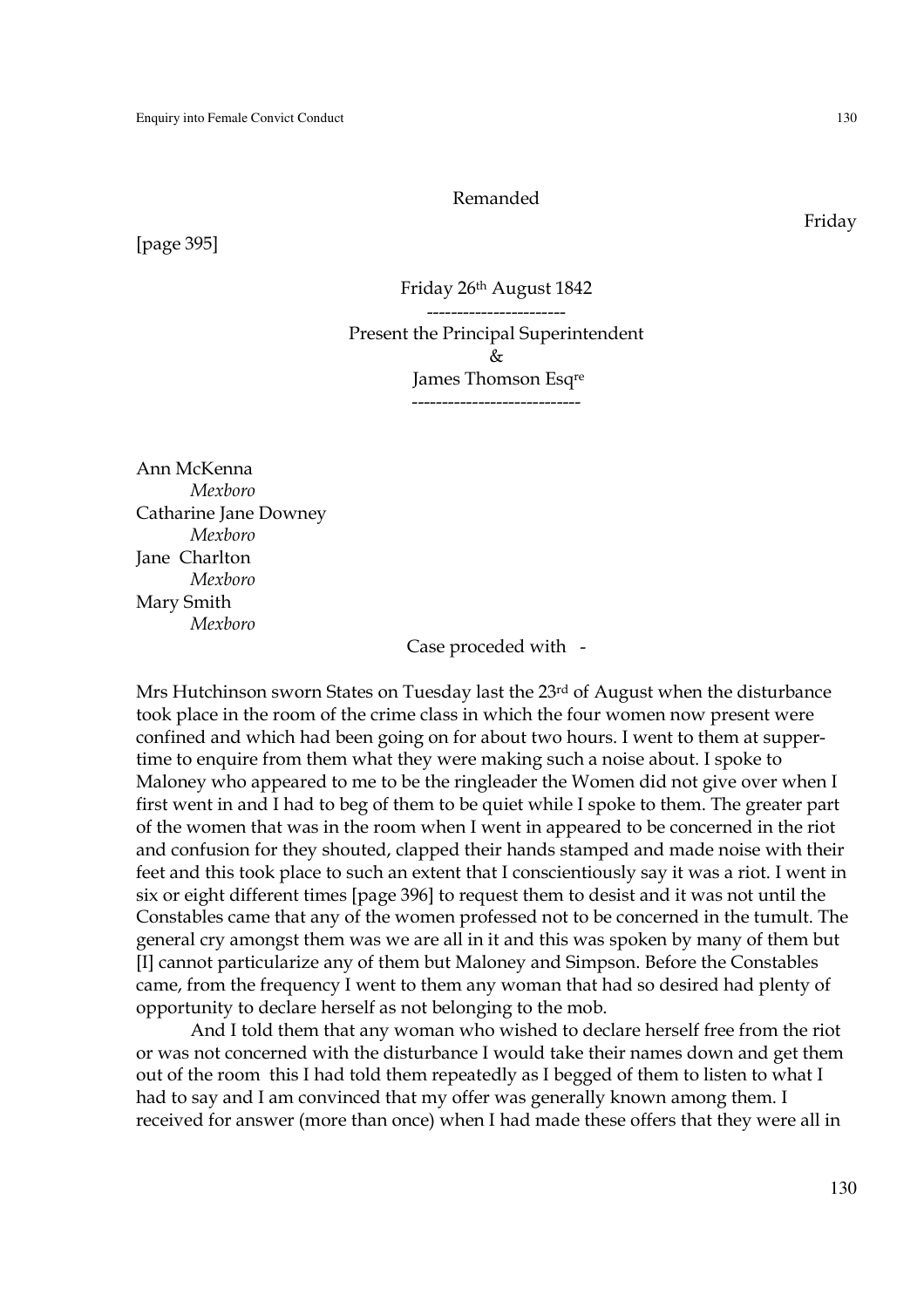it, and it was not until the Constables were in the Building that some of them professed to have nothing to do with it. When I mentioned the Police had come Maloney then said she would not go to the Cells without telling who was in it and in consequence certain women were picked out but I was not present when they were selected. When I received for answer that all the women were in it, it was spoken so loud and repeatedly as must have been heard by all in the shop so that any woman who really did not join or agree in the riot had plenty of opportunity to disclaim it my opinion is many of the women were intimidated and prevented from speaking by Maloney and Simpson. The four women now present McKenna Downey Charlton & Smith have been generally well behaved while [page 397] in the Building. I have never seen any disposition in them to riot.

> remanded =========

Wednesday 31st August 1842 ============ Present the Principal Superintendent & James Thomson Esqre ===========

Ann McKenna Mexboro Catharine Jane Downey Jane Charlton Mexboro Mary Smith Mexboro

Mexboro Brought up from Friday last the 26<sup>th</sup> Instant.

Mr Brice District Constable sworn States - On Tuesday evening the 23rd Instant I received information from the Chief Constable that there was a great noise or disturbance at the Factory and that Mr Hutchinson had requested Police assistance – I then made the best way out to the Factory leaving the Chief Constable to collect a body of Constables to follow when I arrived at the Factory, there was a very great noise made as if a large body of women were hurrahing this was about 7 o'clock. The noise proceded from the Building from the direction of the Crime Class. I saw Mr Hutchinson immediately on my arrival who expressed his fears that the women who had rioted and hurrah'd him in the execution of his duty would break through their ward into the Chapel. [page 398] The noise made by the women was of that description clearly indicative of being a riot and a tumultuous proceeding there could be no mistake made as to the intentions of the women by their creating such a noise and tumult. It was precisely of the same description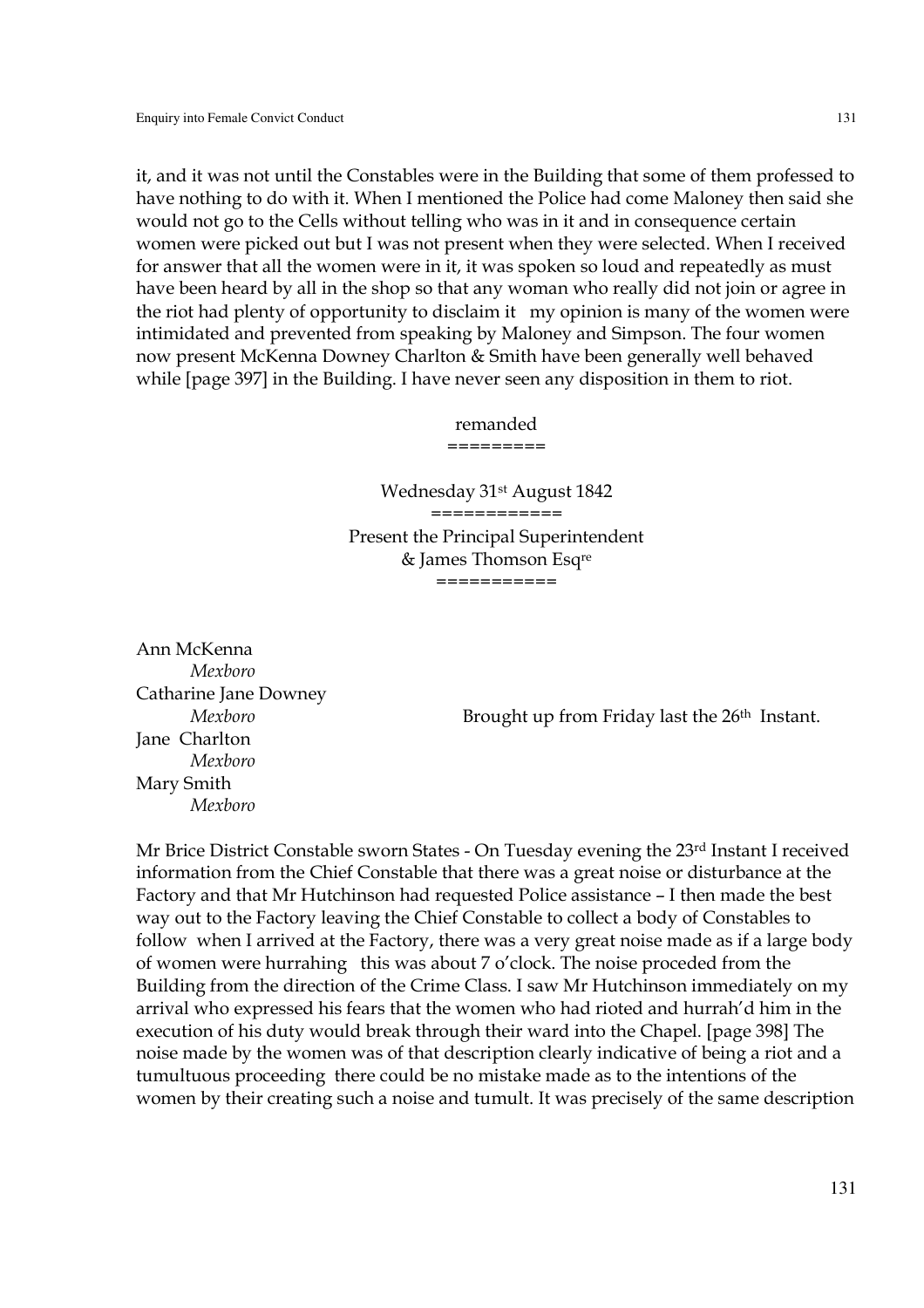and nature as the tumult and noise made by the women in the Factory in the year 1839 at which I was present having been called in with a body of Constables on that occasion.

 The Chief Constable soon followed me with a large body of Constables to the Factory I then went with Mr Hutchinson and the Chief Constable into the Crime Class yard where the women upstairs kept up a tremendous clatter with their tongues but did not hurrah after we went into the yard they refused however to listen to the Superintendent when he endeavoured to speak to them but continued in a riotous and disorderly state. Mr Hutchinson desired them in my presence to give up the women who were dancing in the ring and first causing the disturbance and the only answer Mr Hutchinson received was we are all alike, we are all alike, and this proceeded from a great number who had clamber'd up to the window – I heard however two different voices call out silence. There was no attempt by any woman to give up the names of the riotous nor did any woman from the windows declare herself not to belong to the riotous party. The Constables by this time had come into the yard and the Chief Constable. Mr Hutchinson myself and another constable or two went upstairs leaving the remaining [page 399] body of Constables in the yard. When we got up in the room I found the whole of the women excepting two or three had seated themselves in a round ring on the floor and they were all them very quiet – Mr Hutchinson demanded the women to be given up as before and after some delay I saw two women talking together who appeared deliberating in my opinion to give themselves up I spoke to them and told them to go out they said they were two of them and they said there are plenty more in the room. The moment I entered the room I was convinced by the way in which the women were sitting there was a regular confederacy amongst them the ring consisted of two or three deep and I was quite surprised to find that such a body of women could have placed themselves in such a regular manner in so short a time. After we entered the room there was no noise nor any attempt at resistance. Mary Ann Roberts was one of the two women that I first ordered out and who stated she was one and that there were plenty more in the room. There was a woman who stated that sooner than be punished herself she would point out the women who were in it and the term Jacketing was made use of by several of the women. The woman who has now shown herself Ann Maloney is the woman who said she could pick them out. I cannot state the names of the women Maloney picked out but she picked out a great number of them. [page 400] I recollect McKenna Downey and Smith being three of the women were handed out.

 I did not hear either of the four women present declare at the time the women were handed out that they had nothing at all to do with it there were one or two of the women who said they had nothing to do with it when they were handed out but I cannot identify them – Before we went up into the room, and the Constables were in the yard, I heard one of the women from that room say here's the  $b - y$  traps the women were quite aware at the time we went up to the room that there was a sufficient body of constables to prevent further disturbances. During the time I was present there was no disposition shown by any of the women in the room to disclaim their connection of the disturbance until they were brought down into the yard by a constable. I recollect while we were standing in the yard something being said about new chums at the women but I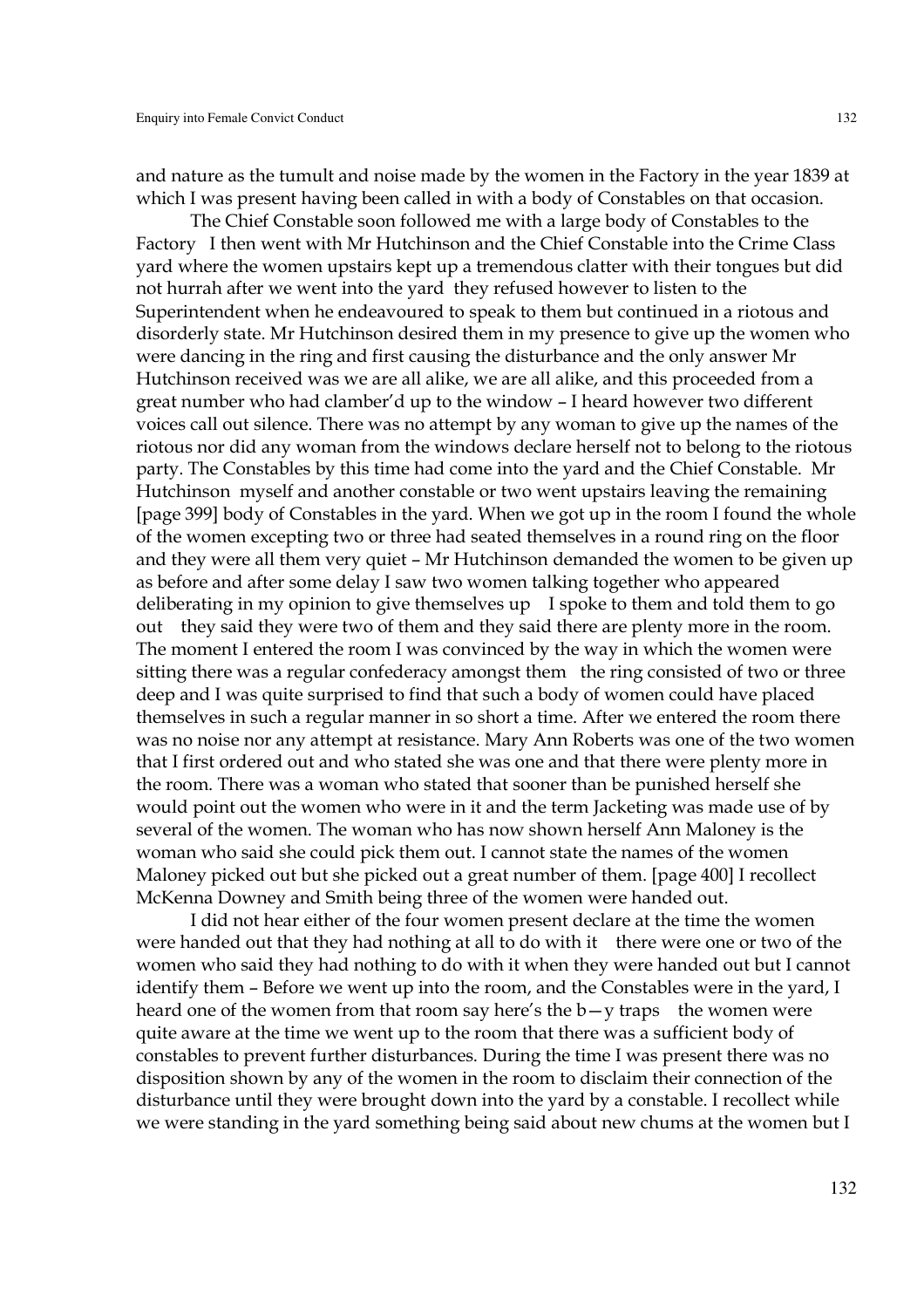cannot state the precise words — There was plenty of time elapsed for any woman who chose to speak to the Chief Constable (who had called upon them) had any women wished to have proved herself not connected with the riot.

 Mr Hutchinson being resworn states: I should not like positively to state that Smith did speak to me and disclaim her connection with the [page 401] disturbance but I recollect one woman of her form and appearance saying she had nothing to do with the riot and I believe it was Smith said so – I have said in my examination in chief that Smith since she has been in the Building has always behaved in a quiet and orderly manner.

Caroline Justin Navarnio Elizabeth Clayton Rajah [Bri]dget Toomey Hindostan [Eliz]abeth Reid [Eliza]beth Thomas Henderson [Mary] A Roberts Henderson [Mary] Rafter Mexboro [Mar]tha Hodgson Navarnio [Sar]ah Griffiths Navarnio [Mar]y Matthews Mary Ann [Fny] Jarvis Westmoreland.

 Nautilus Charged by the Superintendent and Mr Hutchinson with [Janet] Mclean insubordination in assisting in a riot or tumultuous Nautilus proceeding which occurred among the Females in the [Mary] Cunningham Crime Class of the House of Correction on the evening Mary Anne of Tuesday the 23<sup>rd</sup> Instant.

> Plea – all guilty of being in the ring except Clayton and Justin who plead not guilty.

> > Mr Hutchinson.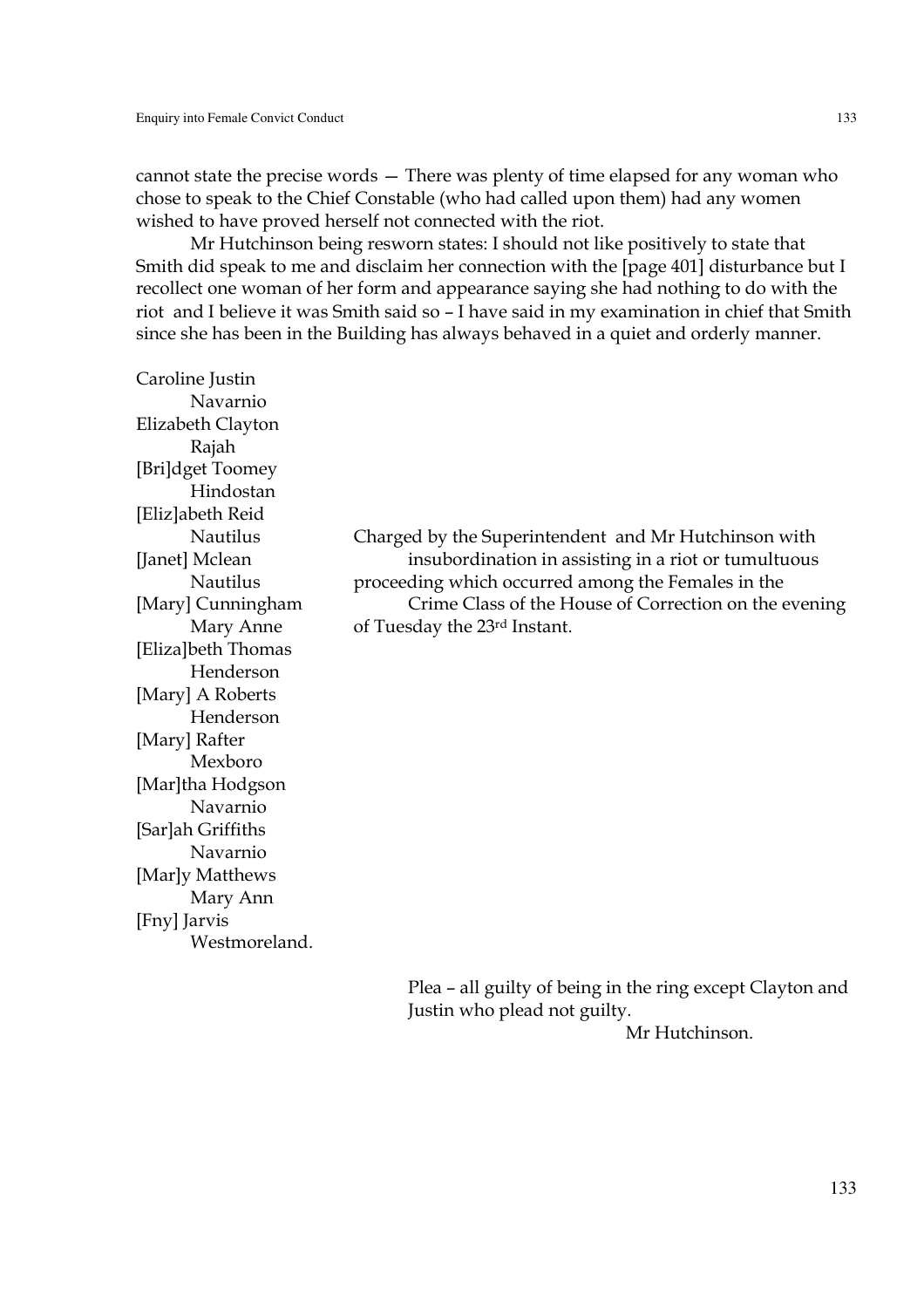[page 402] Mr Hutchinson being resworn and his evidence as taken on Thursday the 25th Inst being read over to the thirteen women now present - States that that evidence is correct as regards these women.

> Remanded ------------

Wednesday September 7th 1842 =====================

Mr Hutchinson called in and resworn and evidence taken on the 26<sup>th</sup> August read over further states that the evidence which I gave on the 26<sup>th</sup> August against the four women that were then brought up and which I have just now heard read over again equally refers to the thirteen women now present –I can also say with reference to these thirteen women that their conduct generally has been orderly and correct but I believe Fanny Jarvis was one of the women concerned in the riot at this Establishment which took place in the month of May 1839 latterly her conduct has been much improved.

The evidence of Mr District Constable Brice given on Wednesday the 31st August – although not now present Elizabeth Reid states what Mr Brice has stated is correct and the rest of the women state that had Mr. Brice been present now they should not have asked him any questions.

Mr Hutchinson

[page 403] Mr Hutchinson being recalled states in reply to a question from Bridget Toomey, on recollection I think Toomey is the woman who gave herself up first, which I stated in my former evidence and although I should not like to swear positively I believe her to be so.

> Remanded -------------

Wednesday 14th September 1842 ====================== Present the Principal Superintendent and James Thomson Esqre ======================

[Bridg]et Toomey Hindostan [Mary Ann] Roberts Henderson [Mary] Smith Mexboro [Caroline] Justin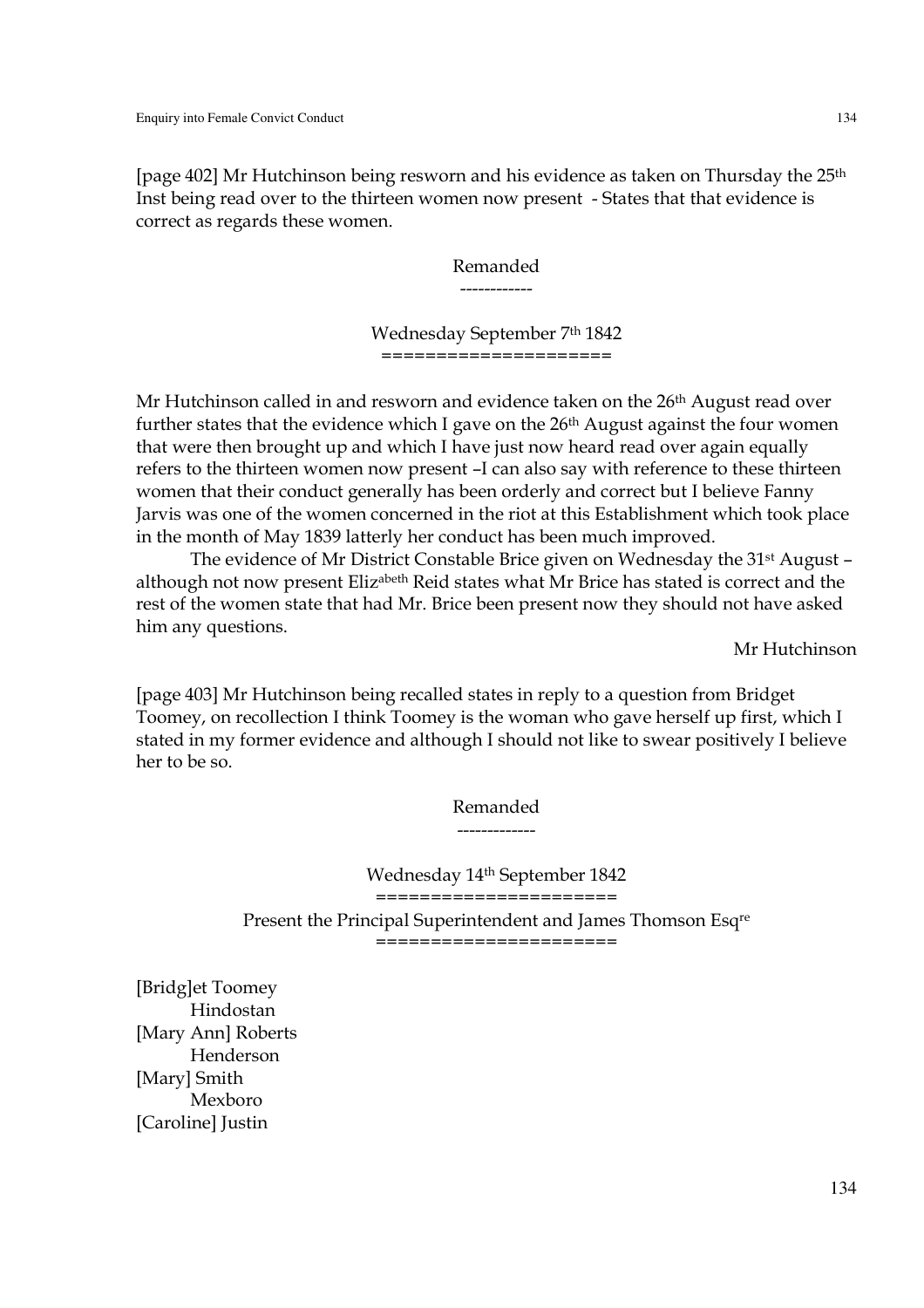Navarnio [Martha] Hodgson Navarnio [Jane] Charlton Mexboro [Fan]ny Jarvis Westmoreland [Sara]h Griffiths Navarnio [Mary] Cunningham Mary Ann as before. Nautilus [Eliza]beth Thomas Henderson [Mar]y Matthews Mary Ann [Mar]y Rafter Mexboro [Eliza]beth Reid Nautilus [Eliza]beth Clayton Rajah [ Ann] McKenna Mexboro [Catherine] Jane Downey Mexboro Sentence [page 404] Sentence Bridget Toomey Mary Roberts Mary Smith Caroline Justin }Reprimanded Martha Hodgson Jane Charlton ====================== Ann McKenna <br> } Existing sentence of Cath<sup>e</sup> Jane Downey }transportation extended one year. ======================

Fanny Jarvis Each her present Mary Cunningham sentence to hard labour Janet McLean to be extended six Elizabeth Thomas months out of which to

[Jane]t Mclean Brought up from Wednesday the 31st August charged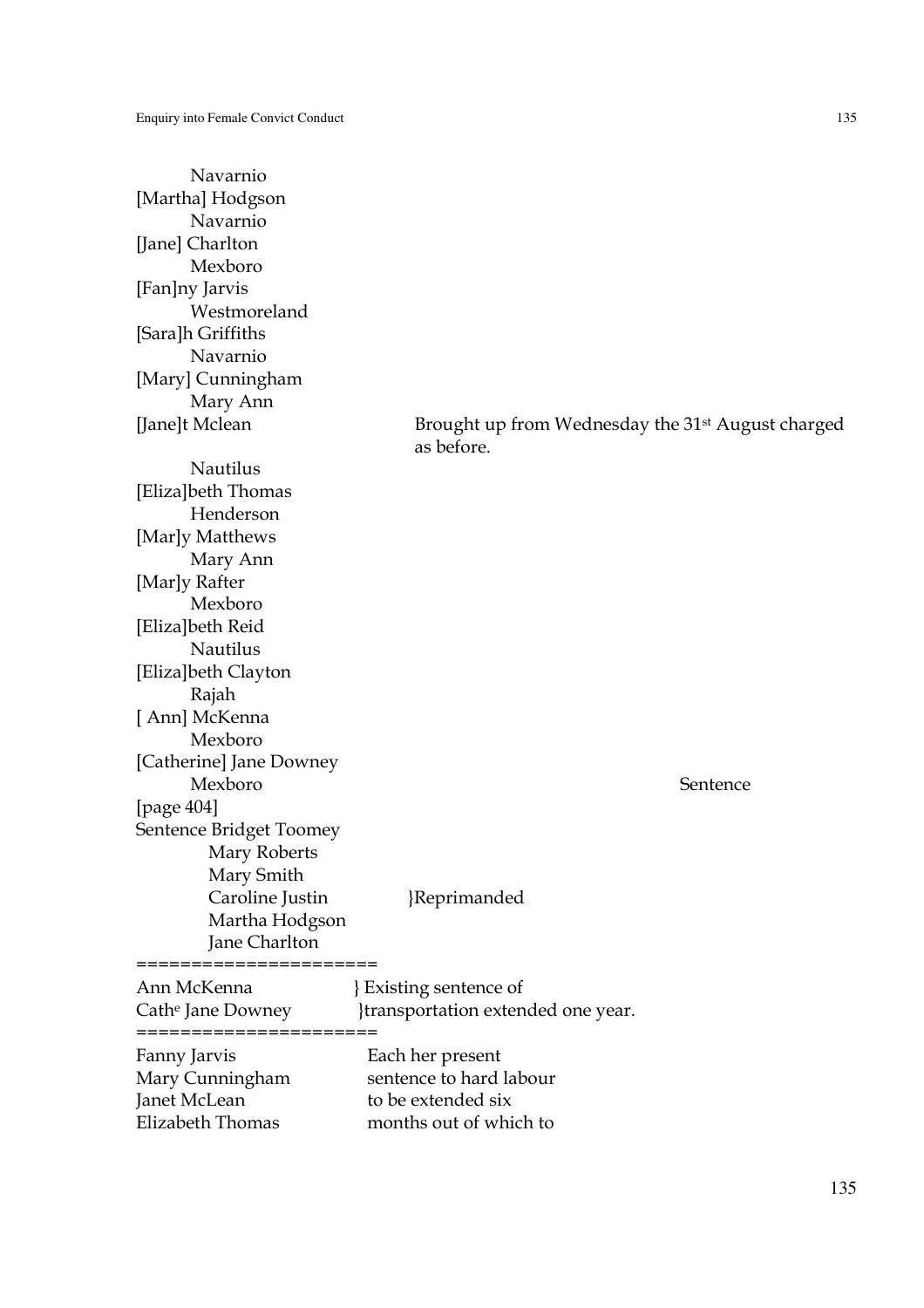Elizabeth Reid each seven days.

====================

Mary Matthews be placed in Solitary Mary Rafter **Confinement** for twenty Elizabeth Clayton one days with an interval Sarah Griffiths **Sarah Griffiths** of one month between

> - (signed) Josiah Spode (signed) James Thomson.

> > having

[page 405]

Female House of Correction Janurary 18th 1843

[Catherin]e O' Brien Charged by the Superintendent with gross misconduct in Westmoreland committed an indecent assault upon the person of Mary

[Car]oline Justin Navarnio

Plea of Not Guilty

Newell on the night of the 5<sup>th</sup> Instant.

The information Oath of Mary Newell – I was assigned to Doctor Bedford's Hospital and was sent to the House of Correction under a sentence of six months hard labour for misconduct. I was placed in the Crime Class and went to bed in the same room with the two women now present Catherine O'Brien and Caroline Justin. Catherine O'Brien was my bedfellow. During the evening before I went to bed she asked me if I had any tobacco or money about me. I told her I had not and she shook her head at me as if she did not believe me. On the next night (Thursday) I again went to bed in the same Hammock with Catherine O'Brien – but O'Brien did not go to bed for an hour and a half after me as she sat on the side of the Hammock talking to Caroline Justin. They were whispering and I could not hear what they said. After some time Justin went away as I supposed to her own bed. I fell asleep and during the night after I had had my [page 406] first sleep Catherine O'Brien spoke to me and asked me if I was asleep. I made her no answer and in a few minutes after some one covered my face and head over with a rug forcibly holding me down in the Hammock. At the same time O'Brien with whom I was sleeping threw herself across my body placing her knee on the pit of my stomach. I know it was O'Brien that placed her knee on my stomach because I felt her rise in the bed before she did so and she spoke to the other person who covered my head with a rug telling her I was asleep. In consequence of the weight on my stomach I could not call out. I suspect Justin to be the woman who covered my head up as she was the woman who sat on the hammock with O'Brien but I could not hear her speak after my head was overed up. I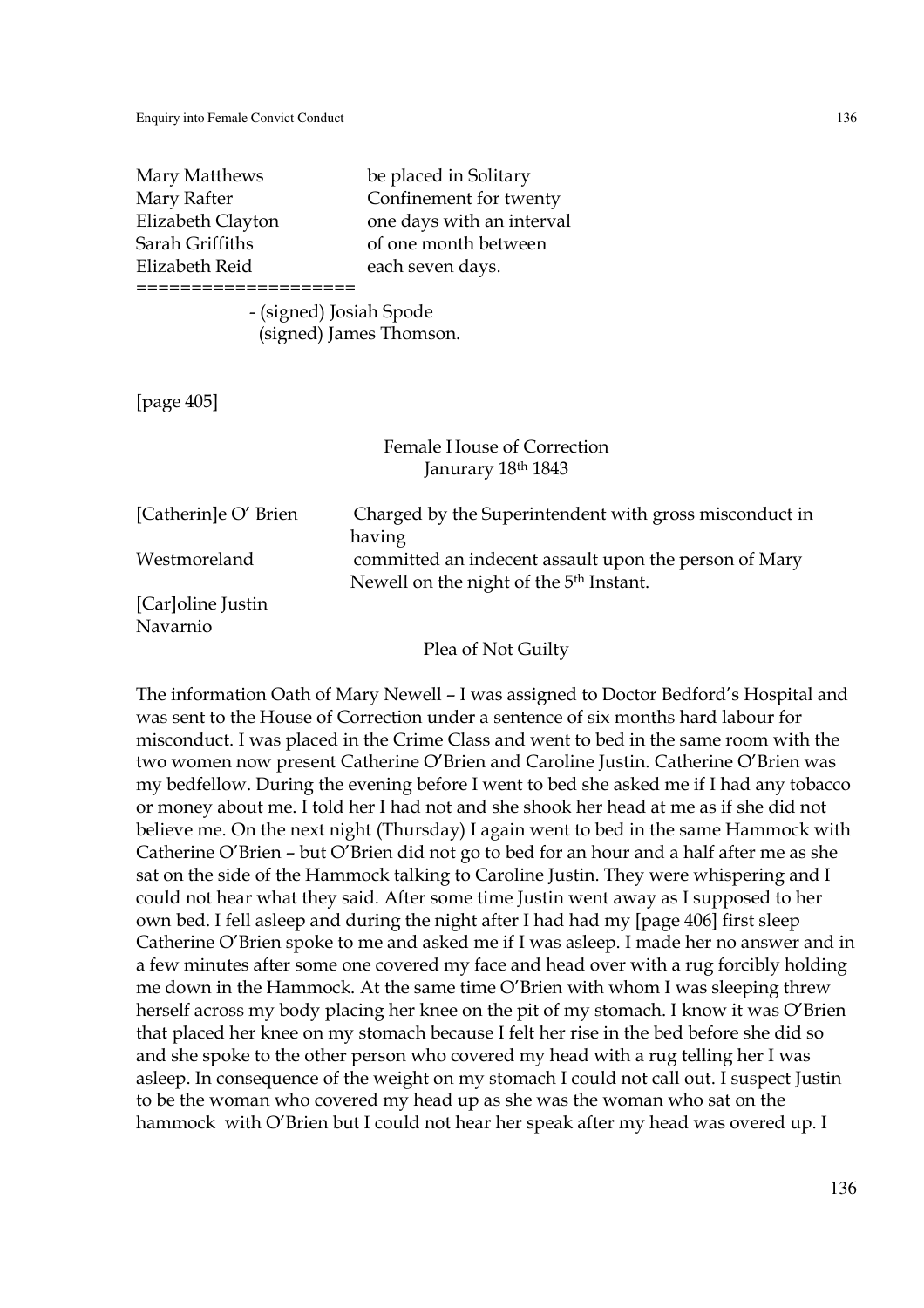immediately after O'Brien had thrown herself on me felt her pass her hand to my private parts and from my not being able to move my legs I believe some one had hold of them. I have no doubt whatever of O'Brien being the woman who assaulted me in the privates for from the position she was lying on me I felt her pass her hand down, she forcibly thrust her hand opened with the fingers projecting up my privates with great violence, apparently as far as she was able, she gave me great pain. She kept her hand there for some time moving it about and trying to find out as I thought if I had money or tobacco concealed there. O'Brien kept her hand in the same place for several minutes and in struggling I could hear O'Brien tell the other woman or women that she could not find anything. From the pain [page 407] that they caused me and the position I was in I could not call out. I fainted and I had no recollection of anything further until very early at daylight when I came to myself. I got up and went to the night tub but found I could not make water and on feeling with my hand I found that something was protruding out of my privates nearly the length of my finger. I was frightened and got some water as I never had anything of the kind happen to me before. I did not then know what it was but I have been informed by the nurse that my womb was down. Nothing was wrong with my privates before Catherine forcibly pushed her hand up. In the morning after getting up I told what had happened to one of the women who was a countrywoman of mine and she told me as I had a long sentence to do, if I said anything about it the women would lead me a sad life. Therefore I did not like to name it to Mr Hutchinson and allowed myself to be called over into the same ward the next night. And whilst in bed with O'Brien she asked me if I had any suspicions of her. I was afraid to tell her I had and I wished to have nothing to do with her and said I hoped it would all get well again with me. O'Brien then replied that if she though I suspected her she'd stick me through the heart with the scissors. A great many of the women in the ward spoke against me about tellling it and said nothing of the sort could have occurred without their knowing it and these were mostly shipmates of O'Brien's. The Turnkey wanted me to inform Mr Hutchinson and [page 408] when I cried about it she informed Mr Hutchinson herself the next morning. It was not only fear but shame also at what had been done that prevented my naming it to Mr Huchinson. I am still very unwell from the abuse I received both inside my body and my privates. I feel injured internally about my heart and my womb still protudes very much but everything has been done for me by the nurse as well as Mr Hutchinson.

Sworn before me this (signed) Mary X Newell 11th day of January 1843 mark at the House of Correction for Females in the presence and hearing of Catherine O'Brien and Caroline Justin

her

(signed) Josiah Spode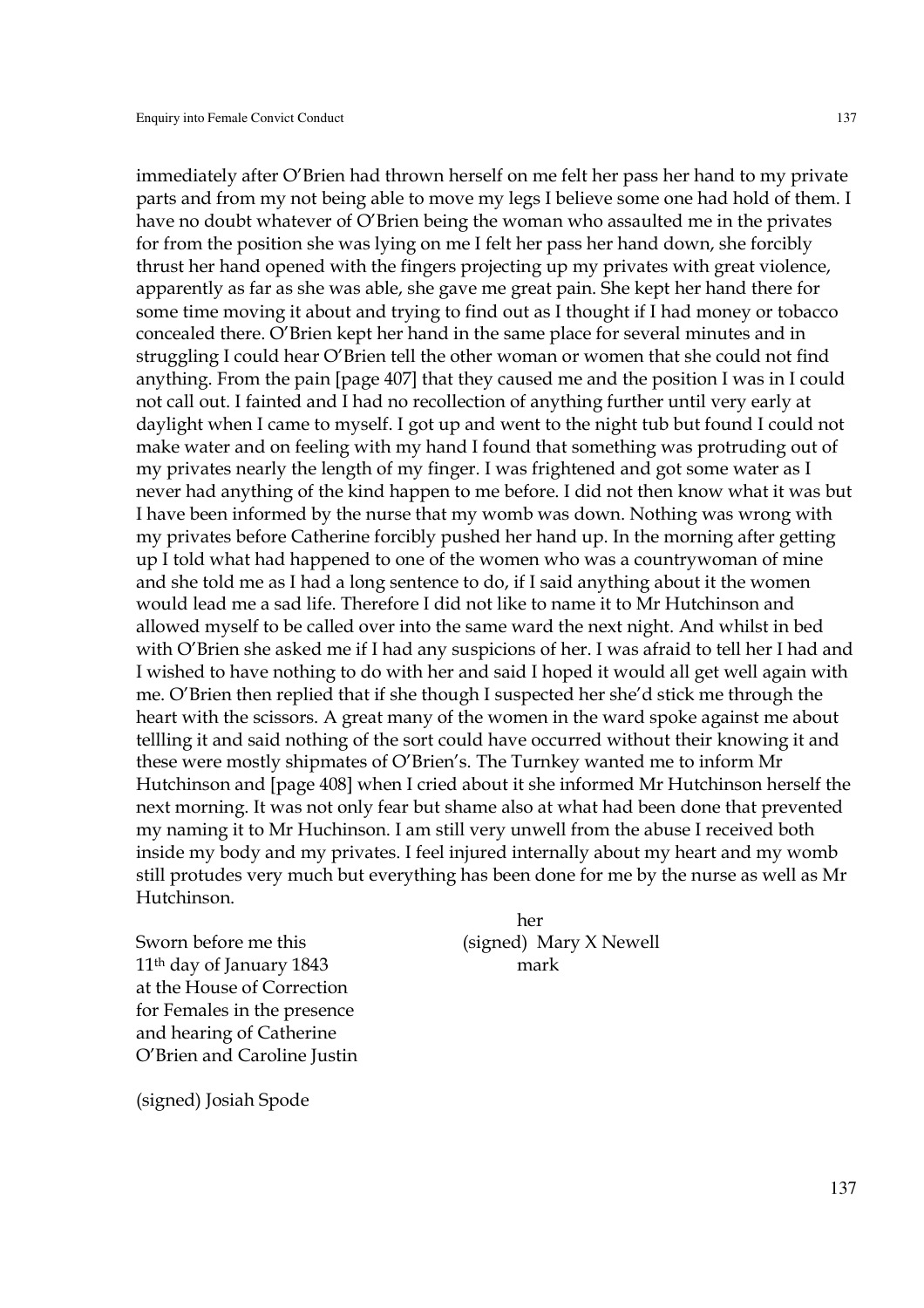==============================

William Dermer Esq<sup>re</sup> being duly sworn states I am the Surgeon of the Female House of Correction. I recollect the circumstance of Mary Newll being ill used it was reported to me a day or two after it occurred and I was called upon for Medical Advice in consequence.

 I examined her and found a very great irritation in her private parts I appeared to me to have occurred through ill treatment and the appearances indicated that considerable violence had been used as if the hand had been forcibly made to enter the private parts. I questioned her and found from her what had been done to her which confirmed my [page 409] opinion. I have no doubt that the statement of the manner in which she had been used was correct. She informed me that Catherine O'Brien was actually the woman that committed the assault - she could identify her. I never considered Mary Newell's life to be endangered by the circumstance but she was very ill from the effects of the ill usage and also complained of a pain in the region of her stomach which I have no reason to doubt was caused by severe pressure – occasioned by her being forcibly held or knelt upon the injury of her privates is almost well and she is gradually getting well in other respects.

The prisoners not having anything to say are remanded.

Catherine O'Brien

Saturday 22nd January 1843

==========================

Westmoreland Brought up from the 18<sup>th</sup> Instant charged as before.

Caroline Justin Narvarnio

> ========= Found Guilty =========

Sentence – Each – to be kept to hard labour for the twelve months with a recommendation that these sentences should be carried out in separate confinement.

(signed) Josiah Spode.

[page 410] [stamp] Received, Colonial Secretary's Office [?] 1843 Ref[?] of Mr Spode

Principal Superint<sup>s</sup> Department 22nd May 1843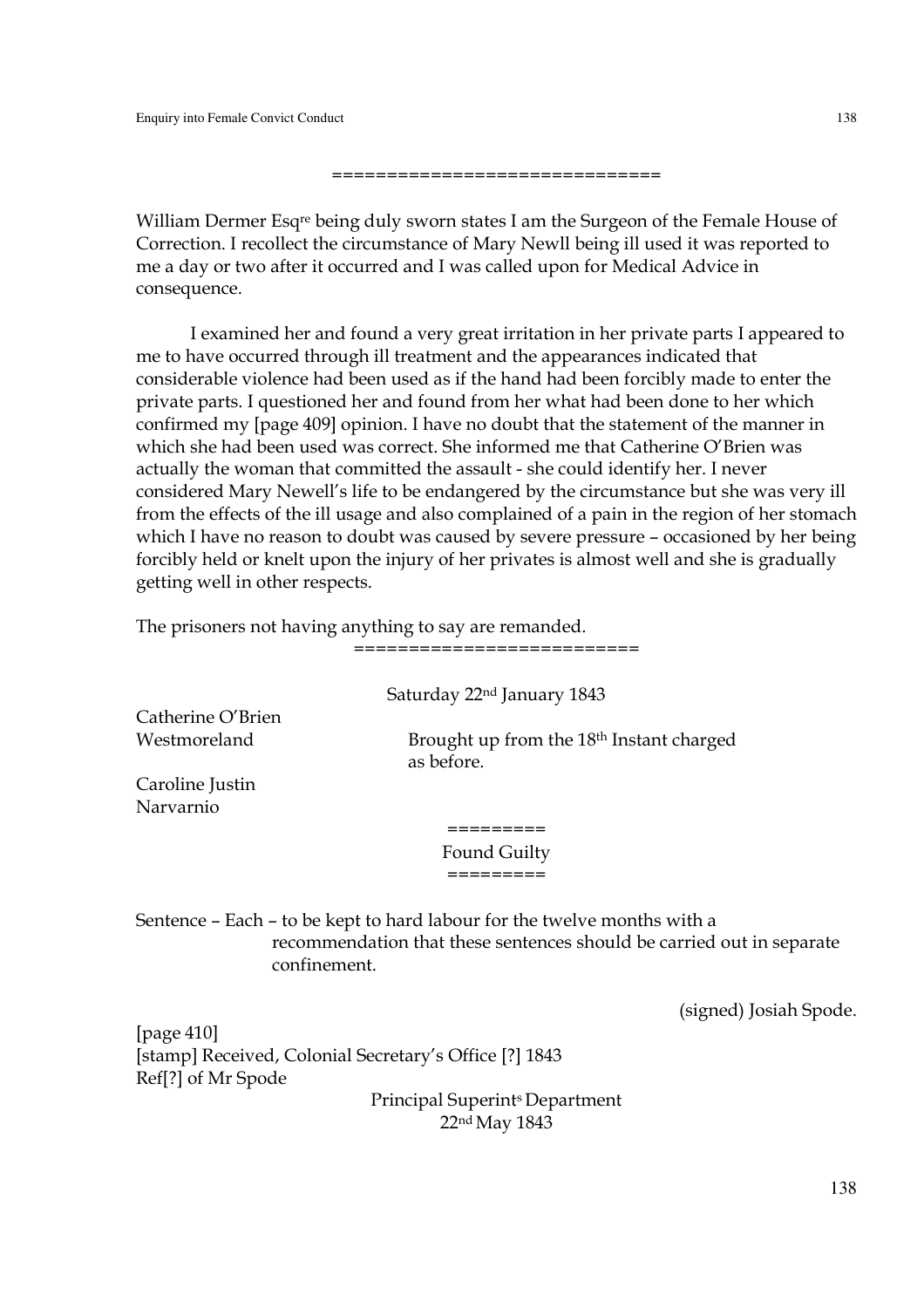#### Sir

 His Excellency the Lieutenant Governor having requested to be made acquainted with some particulars relative to the Establishment at the Brickfield and New Nursery, together with certain points connected with female assignment they to state to following data for his information.

 In September last year I was under the necessity from the crowded state of the Building in Liverpool Street that which was used as a Nursery, of bringing the subject under His Excellency's notice with the view of establishing by a Medical Report, not only the insufficiency of the accommodation, but the liability of the Infants to disease by the closeness of the rooms; upon which the Principal Medical Officer, the Surgeon attached to the Female Barrack, and myself were directed to ascertain what buildings were vacant, and to recommend such premises as we considered most desirable for the formation of a New Nursery Establishment; the premises at Dynnyrne

### The Colonial Secretary

#### [page 411]

being by far the largest, as well as the most eligible, and being also within a short distance of the Female House of Correction, was upon our report taken on lease for Five years, and as soon as the Royal Engineer had completed the necessary fitting up, the children with their mothers and nurses were removed thereto on the 9<sup>th</sup> November last.

 Our principal object in the formation of this new Establishment was also effected by the removal of the children from the House of Correction at Launceston to Hobart Town, this measure was one of great necessity, in order to relieve the House of Correction at the former place, in consequence of the increasing number of Females received into that Building, whereby it became impossible properly to provide for the wants of the children, and from the smallness of the accommodation generally, the admission of children and suckling mothers into a place of punishment proved very detrimental to its discipline. The present [page 412] strength of the New Nursery is shewn in the margin [ ] women

### [ ] children

[ ]women [su]ckling their infants.

 It is satisfactory to me to be able to assure His Excellency that the removal of the Nursery from the heart of the Town to its present situation, has been attended with the most beneficial effects to the Comfort and health of the children.

 The removal of the children to the New Nursery enabled me with the Lieutenant Governor's sanction, to appropriate the old Nursery in Liverpool Street, exclusively as a Receiving Barracks for those newly arrived Female Convicts who could not (without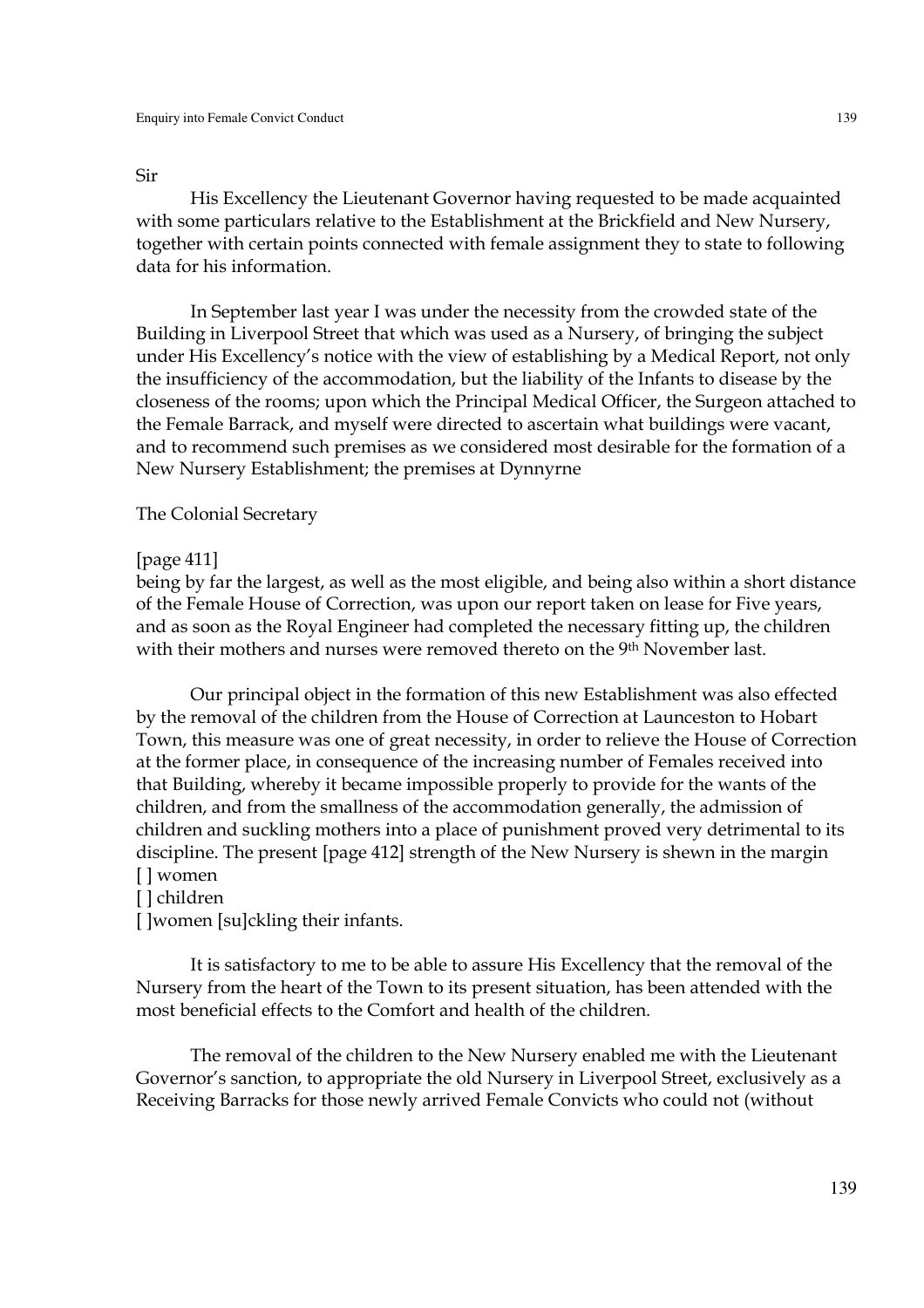keeping the vessel on demurrage) be discharged direct from the ship to their services; and altho' since the establishment of this Receiving House, one ship only

### Garland Grove ? January 1843

Has arrived with Female Convicts, the result has been most satisfactory in keeping separate the new from the old Convicts, for within a short period (about six weeks) the whole of the women by that ship, with the exception of those with Infants, were disposed of, without their having any [page 413] opportunity of forming intimacies with old offenders previous to going into service.

 The Branch Factory in the Brickfields had been made before establishing the Receiving House in Liverpool Street, a Barracks for the Females eligible for assignment, into which Establishment the women arriving from England were also placed who could not on the instant, be sent into service direct from the ship; and when practicably, the old Convicts were returned from the Brickfields to the House of Correction previous to the landing of those newly arrived; whenever this plan has not been carried into effect, it has been caused by the overwhelming number in the House of Correction.

 It is proper for me to observe here that long before the establishment of the Brickfield Assignable Barracks, a system had been adopted to prevent as much as possible improper association of assigning to service direct from the ship, (which practice commenced in 1840) all females that could by any [page 414] reasonable means be properly sent away without entering any of the Factories. The return appended will shew the disposal of the Females by the several ships to which I allude, and I would beg leave here to draw His Excellency's attention to the circumstances that fewer applications for servants have been made when it had been known that women from Ireland have been expected; this prevalent disinclination to Irish Female Convicts arises from the generality of the women transported from that Country, not having been previously employed in respectable domestic service, and therefore of little use as House Servants and as the practise of employing females in field Culture has not yet been introduced in this Colony few of the Irish Convicts comparatively speaking could be appropriate for service.

 The discharge to private service direct from the ship together with the separation caused by the establishment of the Assignable Barracks in the Brickfields and Receiving House in Liverpool Street, has had most decidedly [page 415] good effects in preventing improper communication before going into service from older convicts and has also stamped a character on the Female Factory more suitable to its condition as a House of Correction, than it ever obtained at the time when it was the general receptacle of all kinds of Female Convicts.

 I am here induced to lay before His Excellency, a Return of the Work done at the Female Factory during the present year, with that performed at the Branch Factory since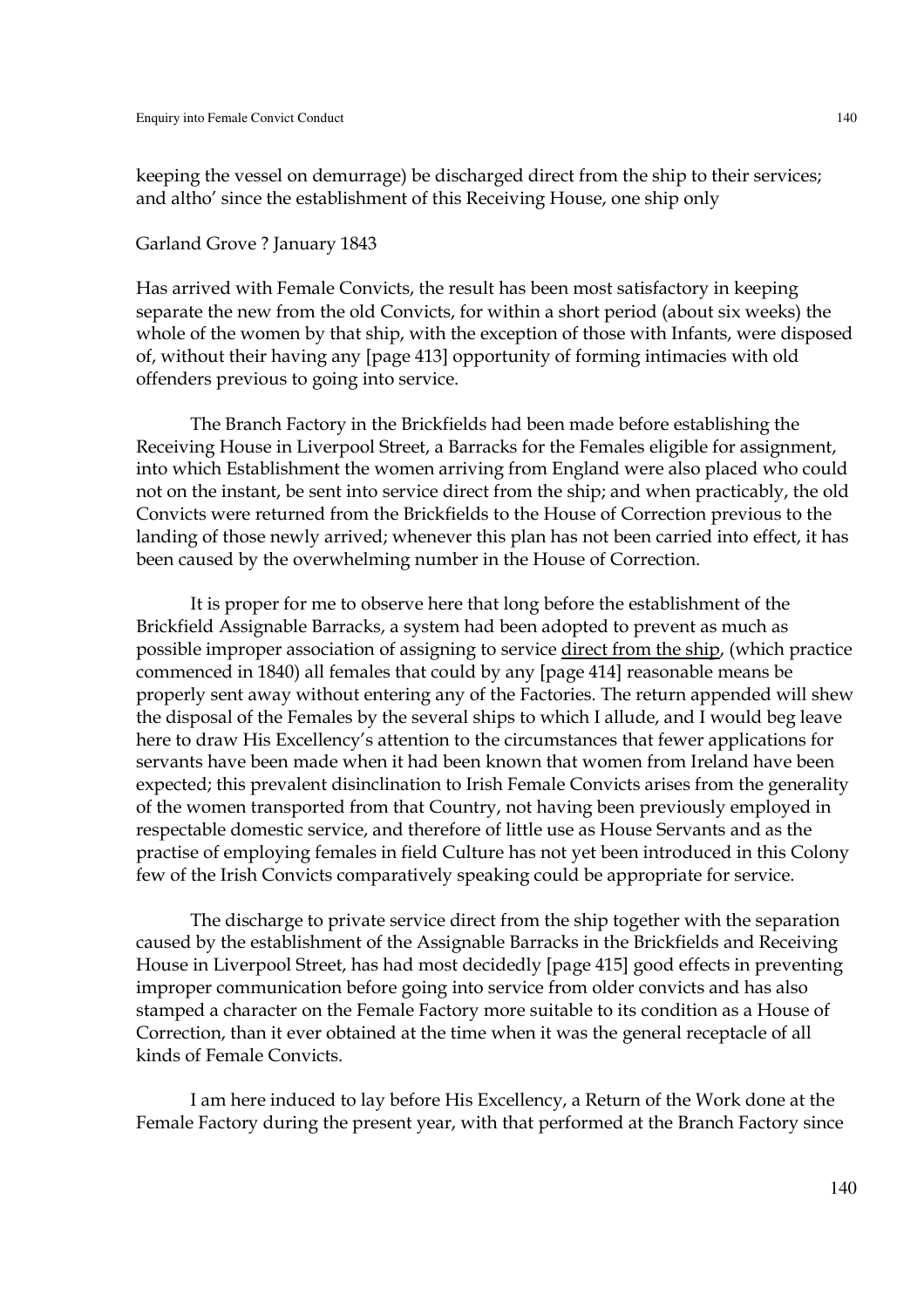December (and altho' much more work of the various sorts could have been accomplished even in the present crowded state of the Factory, had the Establishments been provided with requisite materials,) I do so not only to furnish His Excellency with the necessary information he requires, but in justice to the officers employed. Particularly as a rumour has reached me that His Excellency has been informed, that no work was done at the Factorys and it was not a place of punishment.

 There are at this time 62 [page 416] Females at the various Receptacles as stated in the margin, who from general infirmity and uselessness have never yet been in assigned service, those in the Nursery however were received from England either with children in arms or in a state of pregnancy.

Hs Correct<sup>n</sup> 22 []ck Factory 18 []tory Launceston 9 Nursery 13

 On the document marked D are answers to questions referred to me personally by His Excellency but as they are in reference to other points contained in this letter I have thought it better to annex them in the present shape for the Lieutenant Governor's information

> I have the honor to be Sir Your obedient servant Josiah Spode.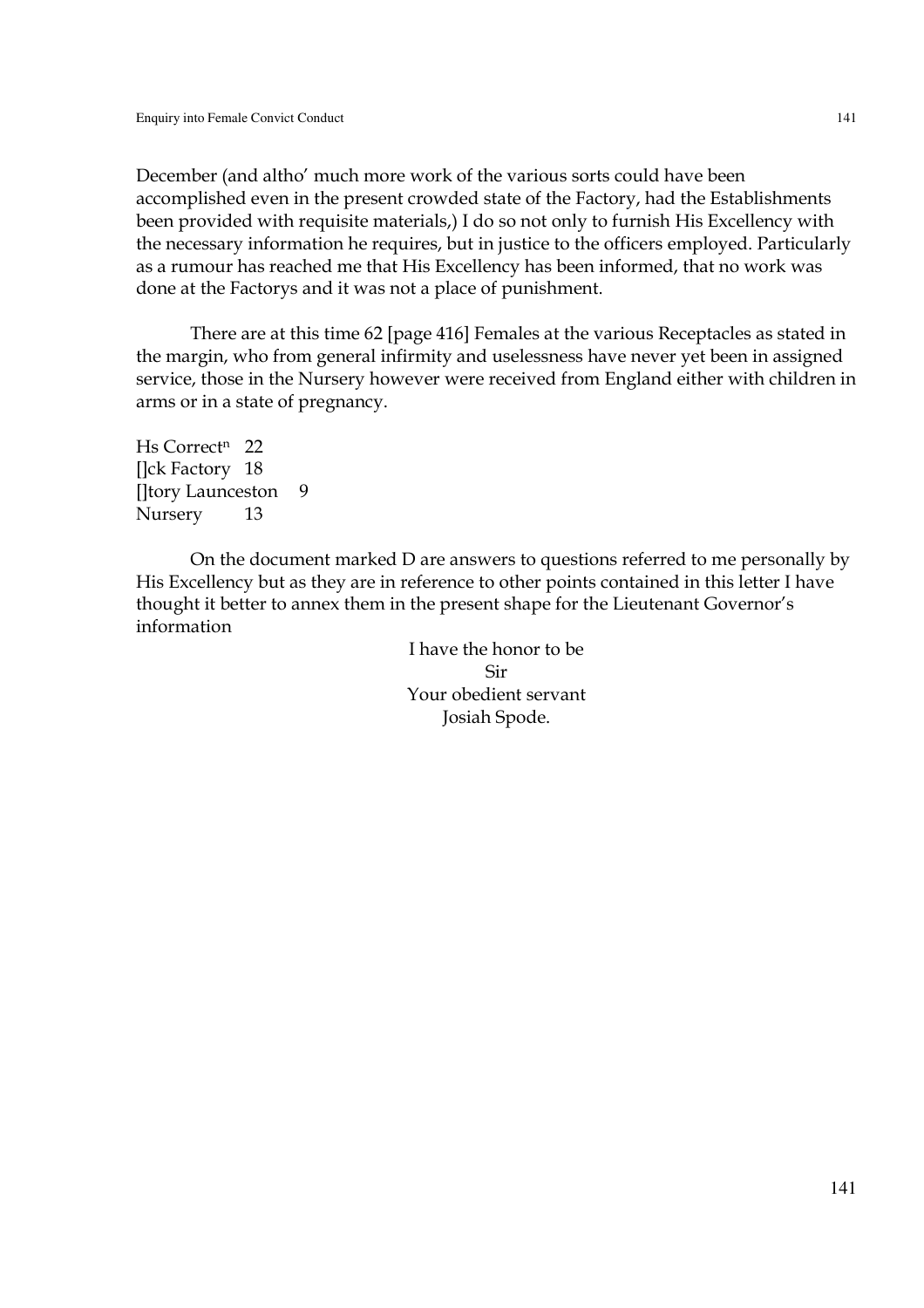### [Page 418]

Return of Labour performed at the Female House of Correction

#### From 1st January 1843 to 28th February 1843 inclusive.

|        | Wool       |            |             |      | <b>Blankets</b><br>New               |        |         | <b>Trousers</b> | Waistcoats | <b>Oakum</b> | Horsehair | *Washing        |      |               |          |                  |                  |
|--------|------------|------------|-------------|------|--------------------------------------|--------|---------|-----------------|------------|--------------|-----------|-----------------|------|---------------|----------|------------------|------------------|
| Picked | Carded     | 틇          | Yarn pulled | Wool | Scoured                              | Matted | Roughed | Made            | Made       | Picked       | Picked    | <b>Blankets</b> | kugs | <b>Sheets</b> | Hammocks | <b>Bed Ticks</b> | Laundry Articles |
| Lbs    | Lbs        | Lbs        | Lbs         | No   | No                                   | No     | No      | $P_{\text{L2}}$ | No         | Lbs          | Lbs       | No              | No   | No            | No       | No               | <b>Doze</b><br>n |
| 1428   | 1351.<br>8 | 1351.<br>8 | 1351.<br>8  | 165  | 110                                  | 110    | 110     | 2500            | 100        | 1428         | 200       | 2338            | 636  | 1171          | 630      | 372              | 1445.9<br>#      |
|        |            |            |             |      | Prisoners Barrack<br>500 scoured for |        |         |                 |            |              |           |                 |      |               |          |                  |                  |

Mem<sup>o</sup>. The washing done at the above Establishment besides for the Building and the Civic officers and their families is for the Queens Orphan Schools, Branch Female Factory, Prisoners Barracks, Colonial Hospital, Military Barracks and Hospital and Marine department which is included in the above general return.

(signed) John Hutchinson.

Josiah Spode Esgr To

**Principal Superintendent**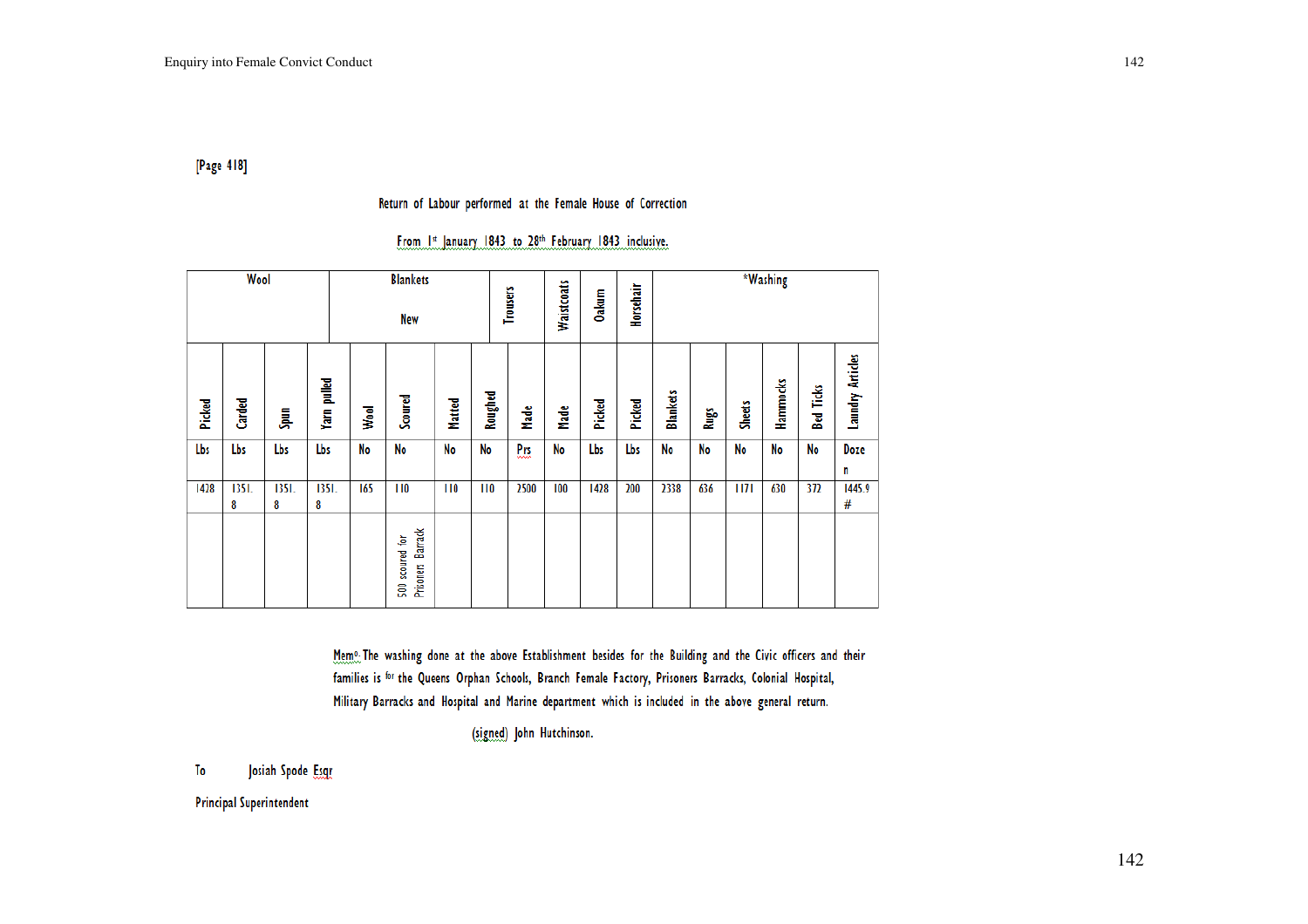| Washing     |          |      |               |             |                          |                            |                                                                                   |                       |                         |                   |                     |                  |                             |             |        |     |                 |                          |                              |            |          |        |                                                                                                               |      |        |        |                  |                           |                  |                                                                                            |
|-------------|----------|------|---------------|-------------|--------------------------|----------------------------|-----------------------------------------------------------------------------------|-----------------------|-------------------------|-------------------|---------------------|------------------|-----------------------------|-------------|--------|-----|-----------------|--------------------------|------------------------------|------------|----------|--------|---------------------------------------------------------------------------------------------------------------|------|--------|--------|------------------|---------------------------|------------------|--------------------------------------------------------------------------------------------|
|             |          |      | Establishment |             |                          |                            |                                                                                   |                       |                         | Marine Department |                     |                  |                             |             |        |     |                 | <b>Military Barracks</b> |                              |            |          |        |                                                                                                               |      |        |        |                  |                           |                  |                                                                                            |
|             | Blankets | త్తి | 봄<br>Hummoo   | 耋<br>공<br>œ | L<br>$\bullet$<br>ر<br>B | e<br>Messenger<br>Families | ξ<br>u<br>œ<br><b>u</b><br><b>Branch</b><br>യ<br>emak<br>$\overline{\phantom{a}}$ | chools<br>ū<br>Orphan | ankets<br>룹             | Bolsters          | Ticks<br><b>Bad</b> | pieces<br>Sundry | ospital<br>÷.<br>Colonial I | ankets<br>룹 | Sheets | ۵g  | <b>Bolsters</b> | 봄<br>F.<br>뎙             | n<br>₽<br>Ēь<br>ಯ<br>ឌួ<br>臺 | Waistcoats | Trousers | Towels | <b>CLE</b><br>÷<br>۰<br>÷<br>$\omega$<br>ਠ<br>ᇃ<br>٠ō<br>Ε<br>$\bullet$<br>$\sim$<br>X3<br>Dorcas<br><b>R</b> | Spun | Picked | Picked | Picked<br>Rope   | 륩<br>ε<br>씁<br>8<br>Waist | made<br>Hammocks | ءِ<br>$\overline{\phantom{a}}$<br>ō<br>튭<br>≈<br>情遇<br><b>Wool picked</b><br>Colonial Hosp |
| From 1st to | 509      | 86   | 207           | 37          | 383                      | 154                        | 120                                                                               | 54                    | $\overline{\mathbf{r}}$ | 56                | 77                  | 10               | 128                         | 70          | 875    | 95  | 40              | 49                       | 18                           | 14.        | 24       | $\sim$ | 55                                                                                                            | 534  | 534    | 813    | $\overline{117}$ |                           |                  | bag                                                                                        |
| 31 March    |          |      |               |             | <b>Doz</b>               | doz.                       | doz.                                                                              | doz                   |                         |                   |                     |                  |                             |             |        |     |                 |                          |                              |            |          |        |                                                                                                               | lbs  | Ibs    | lbs    | Ibs              |                           |                  |                                                                                            |
| From 1st to | 259      | 78   | 342           | 74          | 403                      | 134                        | 69                                                                                | 43                    |                         |                   |                     |                  | 105                         | 165         | 997    | 40  | 64              | 92                       |                              |            |          |        |                                                                                                               |      |        |        | 450              | 1174                      | 31               | $\Omega$                                                                                   |
| 30 April    |          |      |               |             |                          |                            |                                                                                   |                       |                         |                   |                     |                  |                             |             |        |     |                 |                          |                              |            |          |        |                                                                                                               |      |        |        |                  |                           |                  |                                                                                            |
| Total       | 768      | 164  | 549           | -111        | 786                      | 288                        | 189                                                                               | 97                    | 72                      | 56                | 77                  | 10               | 233                         | 235         | 1875   | 135 | 104             | -141                     | 18                           | 14         | 12       | -8     | -55                                                                                                           | 534  | 534    | 813    | 567              | 1174                      | 31               | $\mathbf 0$                                                                                |

#### Return of Labour performed at the Female House of Correction from 1 March to 30 April 1843

NB 512 yards of Blanketing was woven at the Nursing Establishment for the months of March and April also the same quantity has been Weighed and scoured at the Fulling Mill

 $\mathbf{I}_0$ 

Josiah Spode Esq Principal Superintendent

Sd John Hutchinson Supt.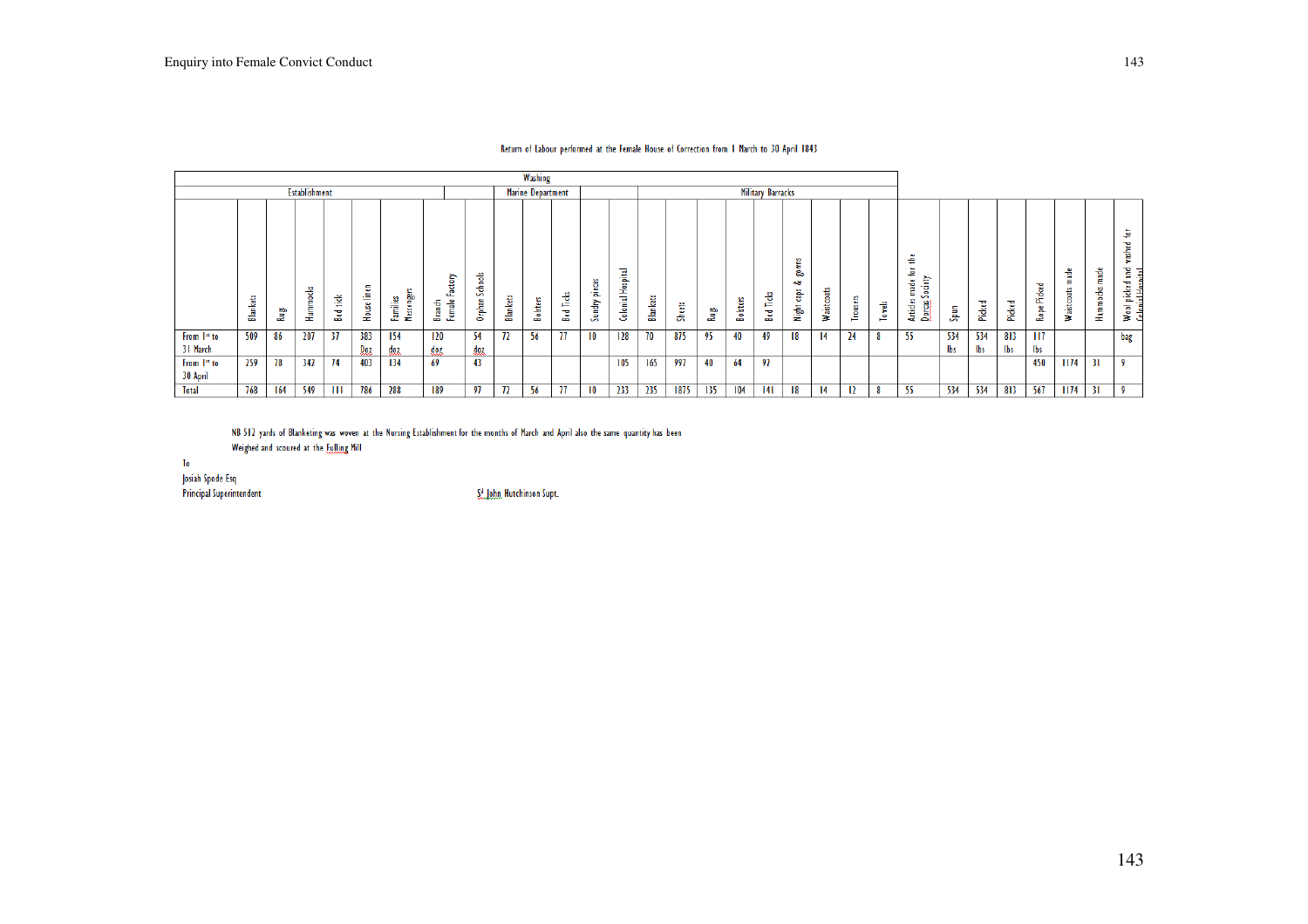|                                                                                     | $\mathsf{C}$                       |      |  |  |  |  |  |  |  |
|-------------------------------------------------------------------------------------|------------------------------------|------|--|--|--|--|--|--|--|
| Account of work done at the Branch Female Factory from 1st December to 9th May 1843 |                                    |      |  |  |  |  |  |  |  |
| <b>Shirts</b>                                                                       | 1608                               |      |  |  |  |  |  |  |  |
| Shifts                                                                              | 246                                |      |  |  |  |  |  |  |  |
| Petticoats                                                                          | 419                                |      |  |  |  |  |  |  |  |
| Jackets                                                                             | 453                                |      |  |  |  |  |  |  |  |
| Towells [sic]                                                                       | 200                                |      |  |  |  |  |  |  |  |
| Total number of articles made                                                       | <u>2926</u>                        |      |  |  |  |  |  |  |  |
| Signed                                                                              | Geo Brooks                         |      |  |  |  |  |  |  |  |
|                                                                                     | Supt.                              |      |  |  |  |  |  |  |  |
| [Page $420$ ]                                                                       |                                    |      |  |  |  |  |  |  |  |
| When was the practise of                                                            | As a general practise on           |      |  |  |  |  |  |  |  |
| landing females direct from                                                         | the arrival of the Gilbert         |      |  |  |  |  |  |  |  |
| the ship to the Factory                                                             | Henderson in May 1840              |      |  |  |  |  |  |  |  |
| discontinued?                                                                       |                                    |      |  |  |  |  |  |  |  |
|                                                                                     |                                    |      |  |  |  |  |  |  |  |
| To what places were they sent?                                                      | Such as could be conveniently      |      |  |  |  |  |  |  |  |
|                                                                                     | sent to the services to which      |      |  |  |  |  |  |  |  |
|                                                                                     | they had been assigned in          |      |  |  |  |  |  |  |  |
|                                                                                     | Town were so - the remainder       |      |  |  |  |  |  |  |  |
|                                                                                     | to the Factory excepting those     |      |  |  |  |  |  |  |  |
|                                                                                     | for Launceston who were            |      |  |  |  |  |  |  |  |
|                                                                                     | placed on board a Government       |      |  |  |  |  |  |  |  |
|                                                                                     | Vessel in order to their immediate |      |  |  |  |  |  |  |  |
|                                                                                     | removal to that place              |      |  |  |  |  |  |  |  |
|                                                                                     | Number Hobart<br>Ship              |      |  |  |  |  |  |  |  |
| What was the number of                                                              | Gilbert Henderson                  | 42   |  |  |  |  |  |  |  |
| women in each ship who                                                              | Navarino                           | 55   |  |  |  |  |  |  |  |
| went direct into assigned                                                           | Mary Ann/Irish/                    | 49   |  |  |  |  |  |  |  |
| service?                                                                            | Rajah                              | 47   |  |  |  |  |  |  |  |
|                                                                                     | Garland Grove /1/                  | 52   |  |  |  |  |  |  |  |
|                                                                                     | Mexborough/Irish/                  | 36   |  |  |  |  |  |  |  |
|                                                                                     | Emma Eugenia                       | 72   |  |  |  |  |  |  |  |
|                                                                                     | Hope / Irish/                      | 28   |  |  |  |  |  |  |  |
|                                                                                     | Royal Admiral                      | 43   |  |  |  |  |  |  |  |
|                                                                                     | Waverly /Irish/                    | none |  |  |  |  |  |  |  |
|                                                                                     | Garland Grove /2/                  | 40   |  |  |  |  |  |  |  |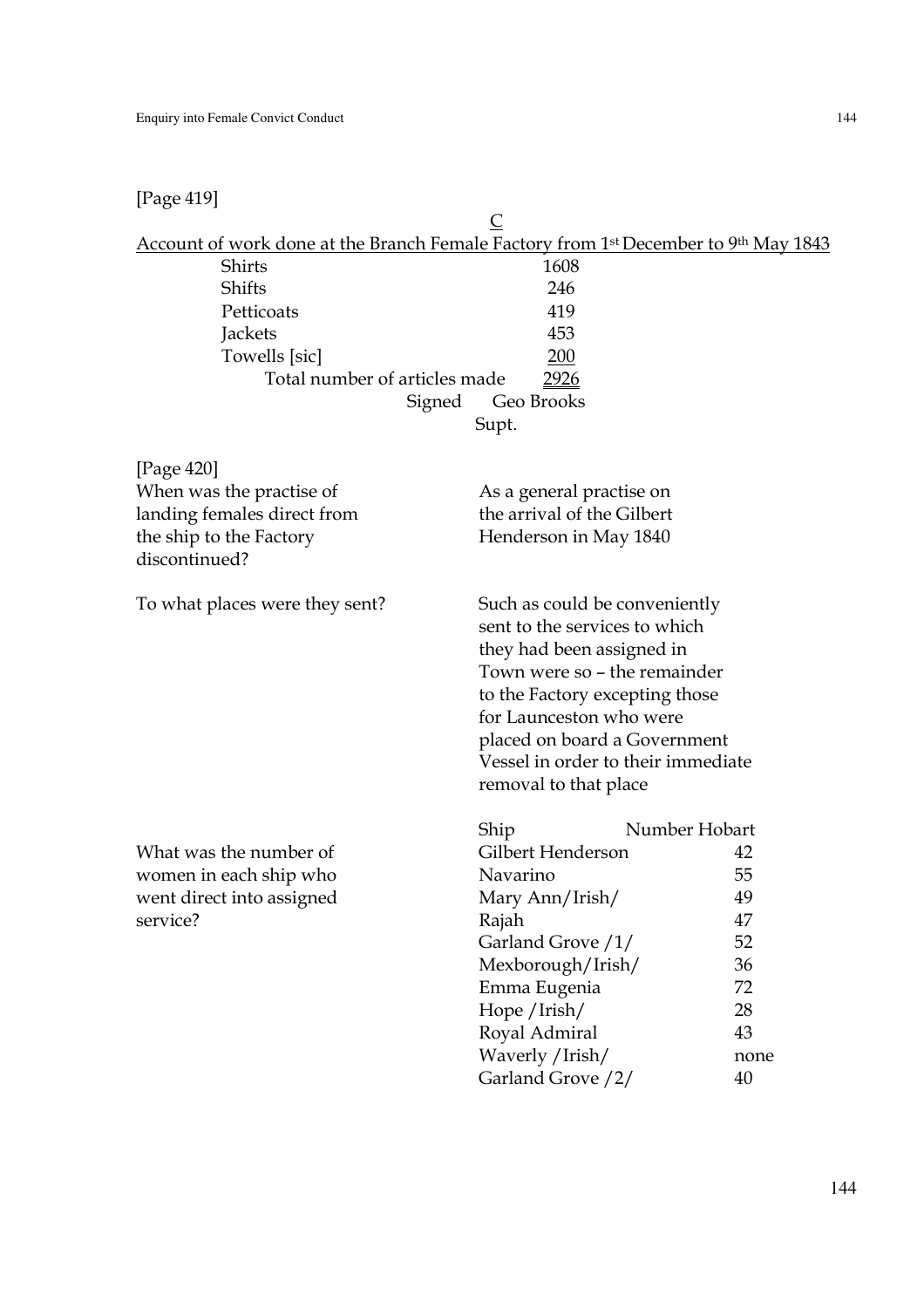## [page] 421

| נ־ס־                               | Ship                | Number     |
|------------------------------------|---------------------|------------|
| What number went to the Brickfield |                     |            |
| or Receiving House?                | Gilbert Henderson   | 95         |
|                                    | Nararino            | 124        |
|                                    | Mary Ann            | 71         |
|                                    | Rajah               | 54         |
|                                    | Garland Grove (1)   | 47         |
|                                    | Mexborough          | 50         |
|                                    | Emma Eugenia        | 58         |
|                                    | Hope                | 109        |
|                                    | Royal Admiral       | 78         |
|                                    | Waverley            | 149        |
|                                    | Garlano Grove       | 68         |
| What number went from              | Gilbert Henderson   | 47         |
| each ship to Launceston?           | Nararino            | None       |
|                                    | Mary Ann            | None       |
|                                    | Rajah               | 79         |
|                                    | Garland Grove (1)   | 80         |
|                                    | Mexborough          | 57         |
|                                    | Emma Eugenia        | 60         |
|                                    | Hope                | None       |
|                                    | Royal Admiral       | 81         |
|                                    | Waverley            | None       |
|                                    | Garland Grove (2)   | 77         |
| [page 422]                         |                     |            |
|                                    | Ship                | Number     |
|                                    |                     | Launceston |
| How many of those went             | Gilbert Henderson   | 47         |
| at once into assigned service?     | Nararino            | None       |
|                                    | Mary Ann / Irish/   | None       |
|                                    | Rajah               | 73         |
|                                    | Garland Grove (1)   | 69         |
|                                    | Mexborough / Irish/ | 41         |
|                                    | Emma Eugenia        | 31         |
|                                    | Hope / Irish/       | None       |
|                                    | Royal Admiral       | 28         |
|                                    | Waverley /Irish/    | None       |
|                                    | Garland Grove / 2 / | 24         |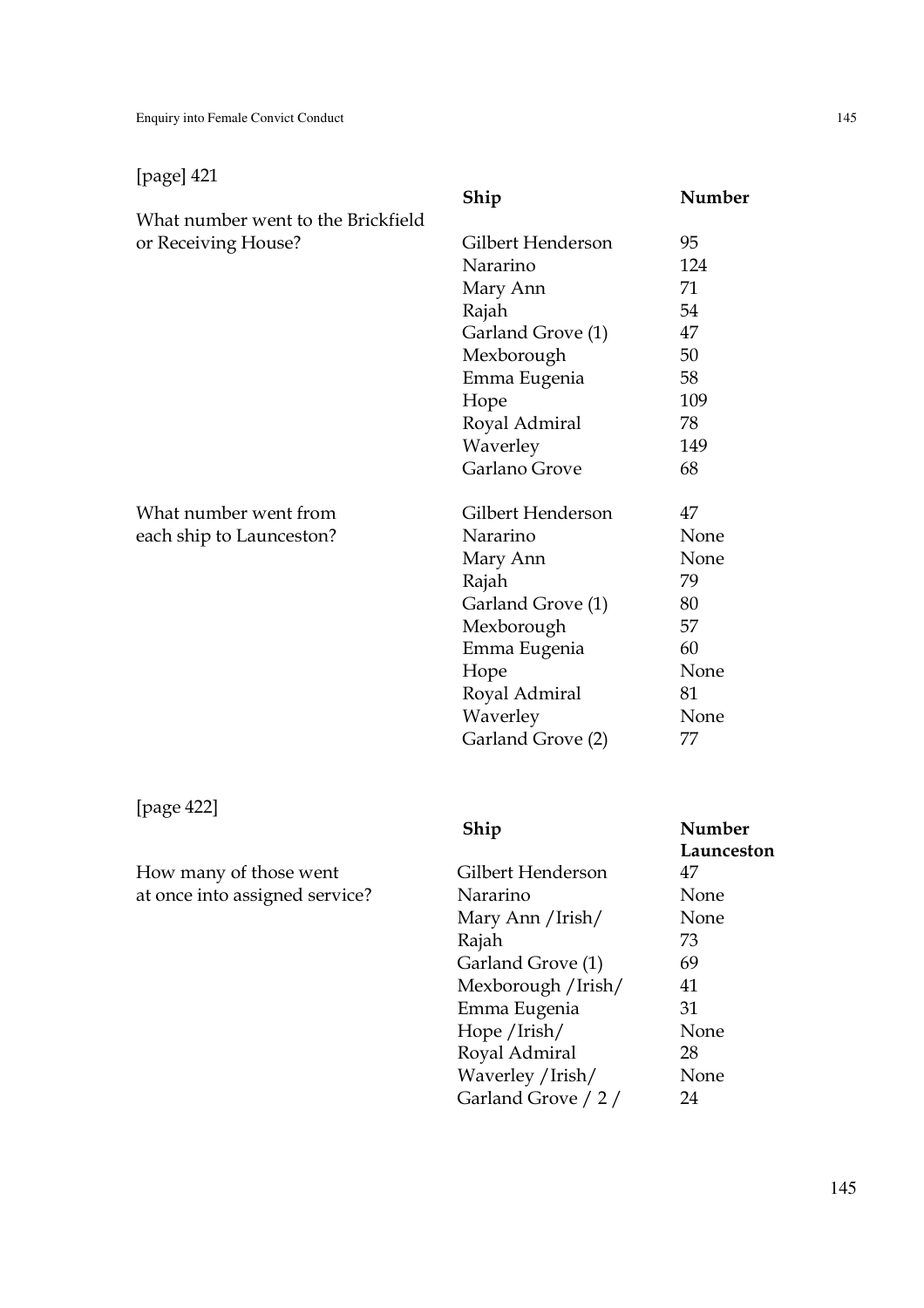Were the women sent to They were always kept in a ward, or mixed with the others?

Launceston kept separate separate separate until once assigned.

 Josiah Spode P.S.

[page 423]

## Wednesday 18th January 1843 Present The Principal Superintendant and William Dermer Esq.

| Jane Owen         | Charged on the complaint of Mr. Livermore with gross          |
|-------------------|---------------------------------------------------------------|
| "New Grove".      | disorderly conduct in bed with each other on the night of the |
| Eliza Taylor      | $13th$ Inst: -                                                |
| "Atwick".         | Plea. Owen states she is guilty of using bad                  |
| under sentence to | language about what had been done in the                      |
| [-]rd labor       | cells.                                                        |
|                   | Taylor states the same.                                       |

Ann Fisher sworn states I am wards-woman of the ward in which the two Prisoners sleep, on Thursday night last Jane Owen was my bed fellow and during the night Eliza Taylor came to my bed and spoke to Jane Owen and got in to bed between us Owen and Taylor were talking some time together and at last Taylor asked Owen in language which no one could misunderstand to be indecent with her Owen said she would not in consequence of being unwell. Taylor then said will you when your are well She said yes. They lay talking until near daylight. They supposed I was asleep as they asked each other if I was asleep. I made [page 424] no reply to them but Owen said Oh yes she's asleep – on the following night (Friday) they had a bucket of water and washed themselves and put on their clean linen and Owen and I went to bed together on that night and in about half an hour Owen spoke to Taylor and asked her if she was not coming to give her a yarn Taylor said she would presently and afterwards she came into bed to us and went and lay alongside of Owen, they conversed together in a very indecent way and after some time I should say two hours or two hours and a half Taylor asked Owen to give her that she asked her for the night before Owen replied she would get out of bed and go home with her if she liked Taylor said no that was not what she meant. Taylor then called her a b---dy little wretch and said she could pull her out of bed and pull her to pieces for getting her in such a way as that for nothing at all. Owen said to Taylor that she never had been nailed and never would be, and Owen said to Taylor that it would make no difference to her as she had done it to her before. The expression they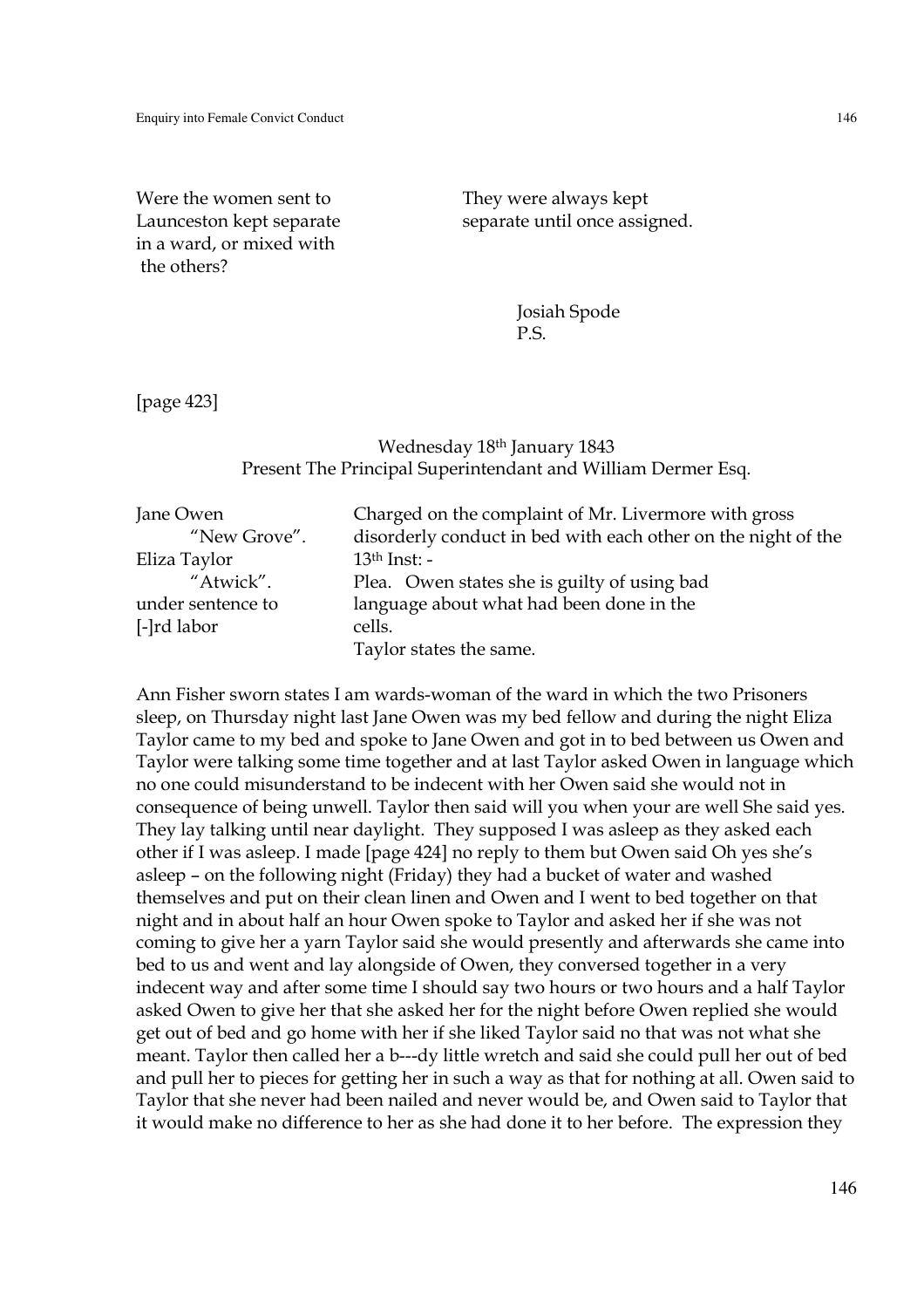mean by nailing is indecently using their hands with each others persons. Taylor and Owen did behave on that night in the way I have above described Owen made use of her hands [page 425] on the person of Taylor indecently. They behaved in this indecent manner for four or five minutes when I got out of bed and called Taylor a nasty beast. I then went to Sarah Berbeck's bed with whom Eliza Taylor slept and got into bed with Berbeck and remained with her about a quarter of an hour when Taylor came back to her own bed and I went to mine(.) I asked Taylor how she could let (---------) meaning Owen have any thing to do with her, she begged me not to say anything to anybody about it. When I returned to my own bed I called Owen a nasty beast for what she had been doing, she told me she did not mind me talking to her about it but if any of her own sort spoke to her about it she would wallow in her own blood for it.

 On the Friday morning I told Ellen Arnold what had passed between Taylor and Owen on Thursday night and Arnold said I had better not say anything about it but to watch what took place the next night. Arnold sleeps in a different room but I named the circumstance to Ellen Boyle who sleeps in the same room with us.

I reported this morning the circumstance to Mr Hutchinson.

Sworn before us this 18th January 1843. Signed Josiah Spode

Ann X Fisher her mark.

## [page 426]

Ellen Boyle being duly sworn states that to the best of my recollection some time on Friday night Fisher spoke to me and asked me if I was awake I said yes I was, and on the following morning /Saturday/ Fisher asked me if I was awake I told her yes I did but I was betwixt asleep and awake, and Fisher began to tell me what she said had taken place between the two prisoners, she told me that from what had occurred in the Hammocks between them had put her in such a sensation that she was obliged to get out and leave her bed. I sleep four or five hammocks away from the one that Fisher and Owen slept in I did on the Friday night hear whispering going on but cannot say from where or from what hammocks it came neither can I say at what hour of the night I recollect Fisher's going the to the tub on that night because I think she was at the tub when she spoke to me and the whispering that I heard was before she went to the tub After that I fell asleep and I positively swear that I know nothing more about the matter. X examined by Taylor.

 I did hear some one call to you and ask you to come and spin a yarn I cannot positively say whether it was Fisher or Owen who so called out but to the best of my [page 427] belief it was Owen at the time I now speak of, many of the women had not gone to bed.